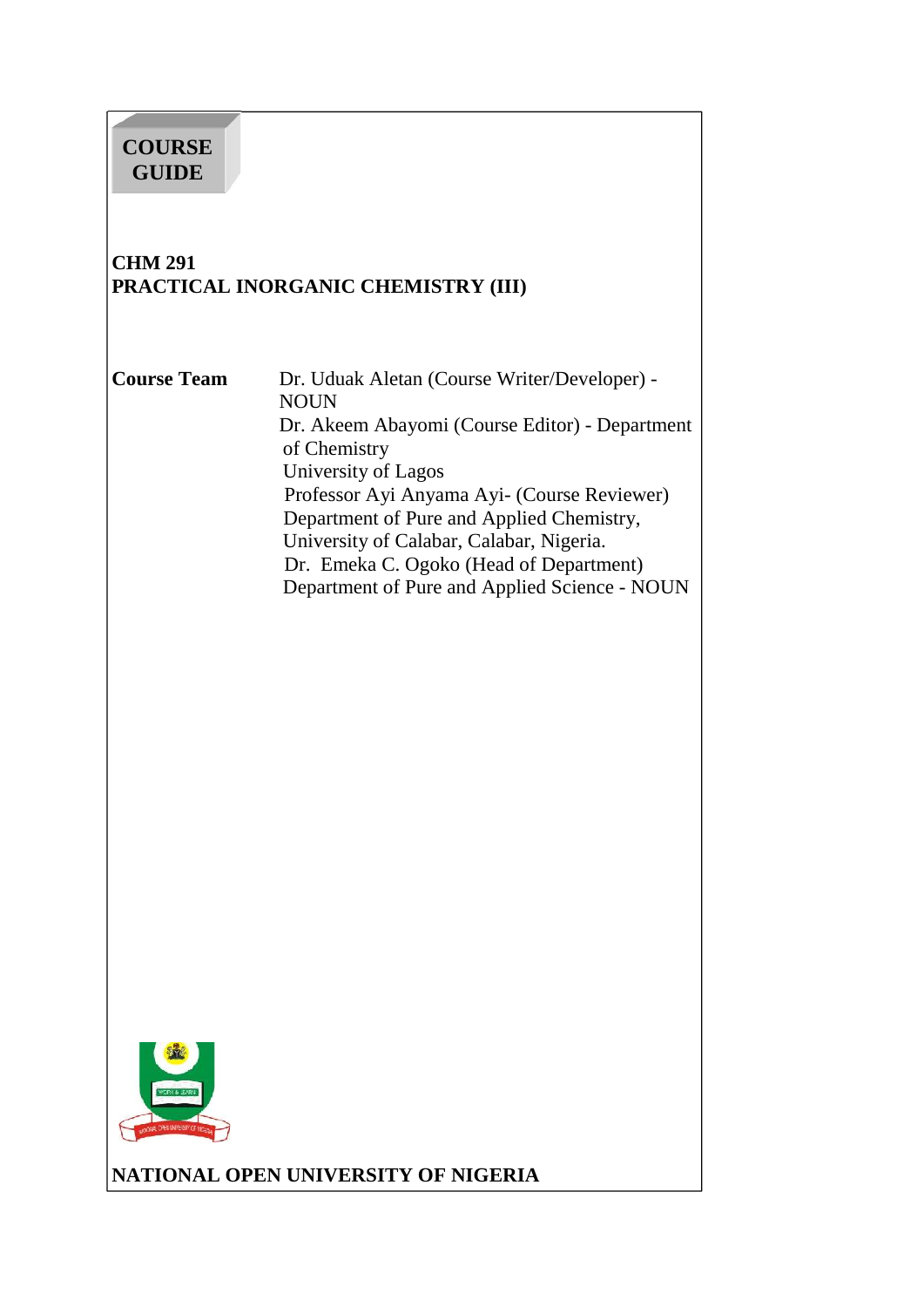© 2021 by NOUN Press National Open University of Nigeria **Headquarters** University Village Plot 91, Cadastral Zone Nnamdi Azikiwe Expressway Jabi, Abuja

Lagos Office 14/16 Ahmadu Bello Way Victoria Island, Lagos

e-mail: centralinfo@nou.edu.ng URL: www.nou.edu.ng

All rights reserved. No part of this book may be reproduced, in any form or by any means, without permission in writing from the publisher.

Printed 2021

ISBN: 978-978-075-9

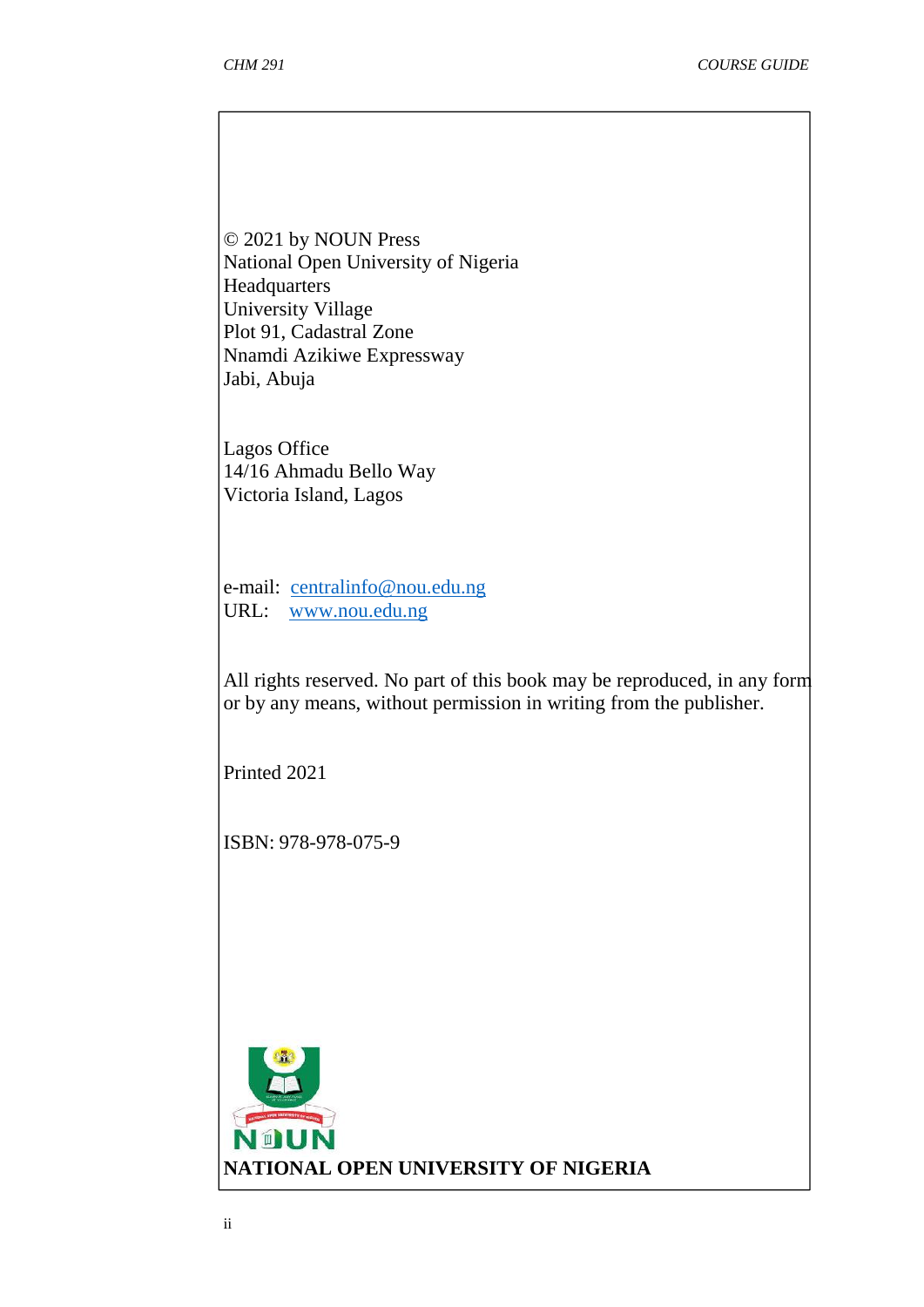#### **CONTENTS PAGE**

| 1V                    |
|-----------------------|
| 1V                    |
| 1V                    |
|                       |
| V                     |
| V                     |
| vi                    |
| viii                  |
| .<br>V <sub>111</sub> |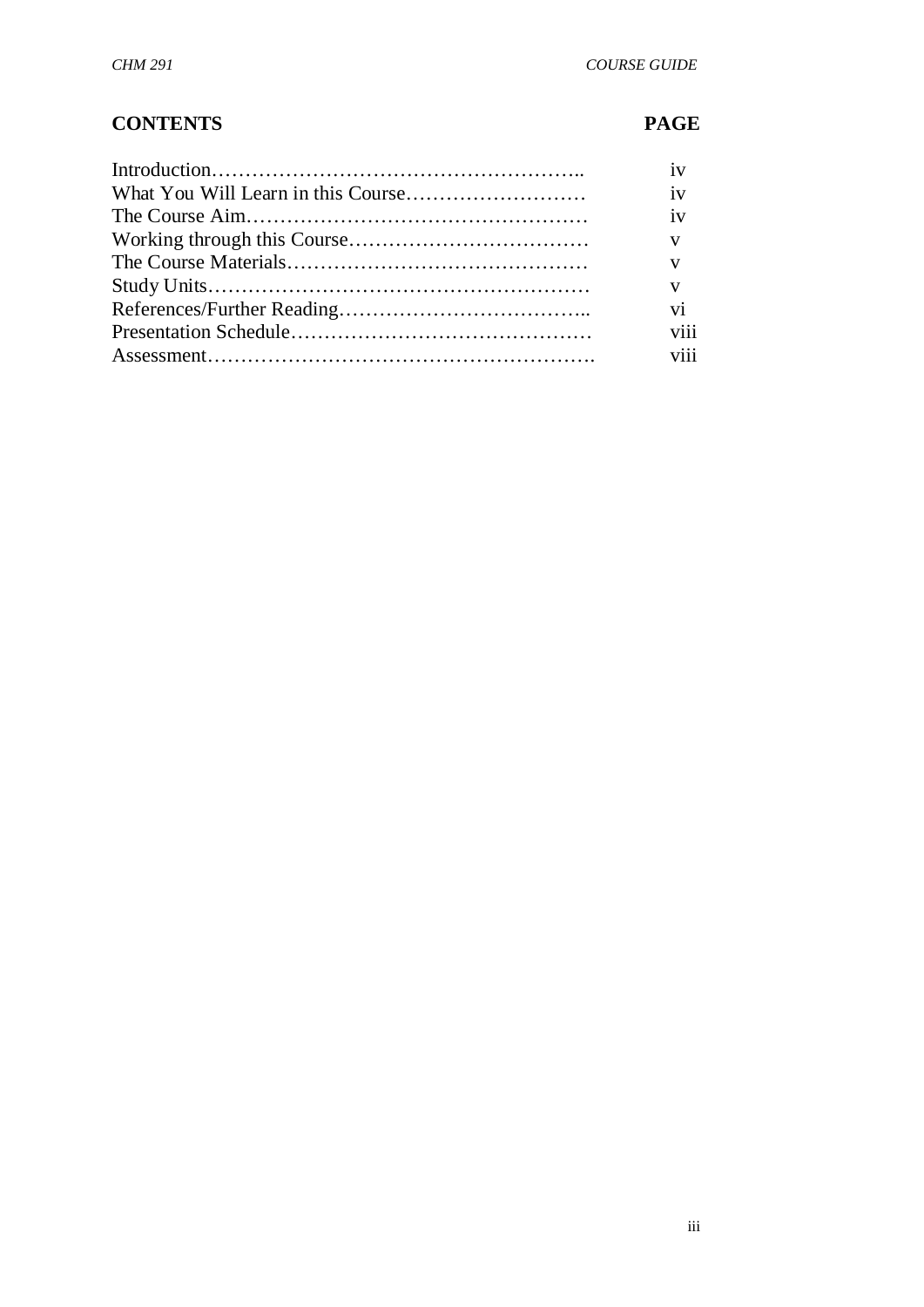*CHM 291 COURSE GUIDE*

#### **INTRODUCTION**

Practical Chemistry III- Inorganic is a practical based course compulsory for all Chemistry students in their second year of study. As the name implies, you are required to carry out the experiments in your laboratory. An attempt has been made to guide you through some regulations and operations necessary for your understanding and appreciation of your time in the laboratory.

#### **WHAT YOU WILL LEARN IN THIS COURSE**

This course is divided into FOUR modules for your understanding. In the first module you shall be made acquainted to the laboratory regulations, this will help your conduct in the laboratory to avoid unnecessary accidents and injuries. The inclusion of the Units on General Laboratory Procedures will help you to understand most of the equipment you shall come across with in your laboratory. In the second module, you shall carry out experiments on the chemistry of first row transition elements. The purpose of this experiment is to examine some of the solution chemistry of the transition elements along with chemical change involving ionic precipitation reactions. In particular, you will be looking for evidence of complex formation and change in oxidation state –two important general characteristics of transition elements. You will investigate the action of reducing agents on the higher oxidation states, the action of the metals on common acids. Analysis of suspected double salts will be carried out as well as a quantitative analysis for iron (II) and copper (II) ions in order to establish their molar ratio. In unit 4, zinc is used to reduce a yellow solution of ammonium vanadate (V) to a mauve solution containing vanadium (II) ions. The redox chemistry of vanadium is further demonstrated to illustrate the presence of several different oxidation states to show how it is possible to change from one oxidation state to another.

Module 3 gives the redox titration for determination of iron (II) by manganite (VII) acidic solution. This is followed bya kinetic study of the reaction between manganite (VII) ions and ethanedioic acid. The preparation and analyses of coordination compounds along with colours associated with ligand changes in some coordination compounds of copper are illustrated in module 4

#### **THE COURSE AIM**

The aim of this course is to acquaint you with the practical aspects of inorganic chemistry which you will need for your second year in chemistry.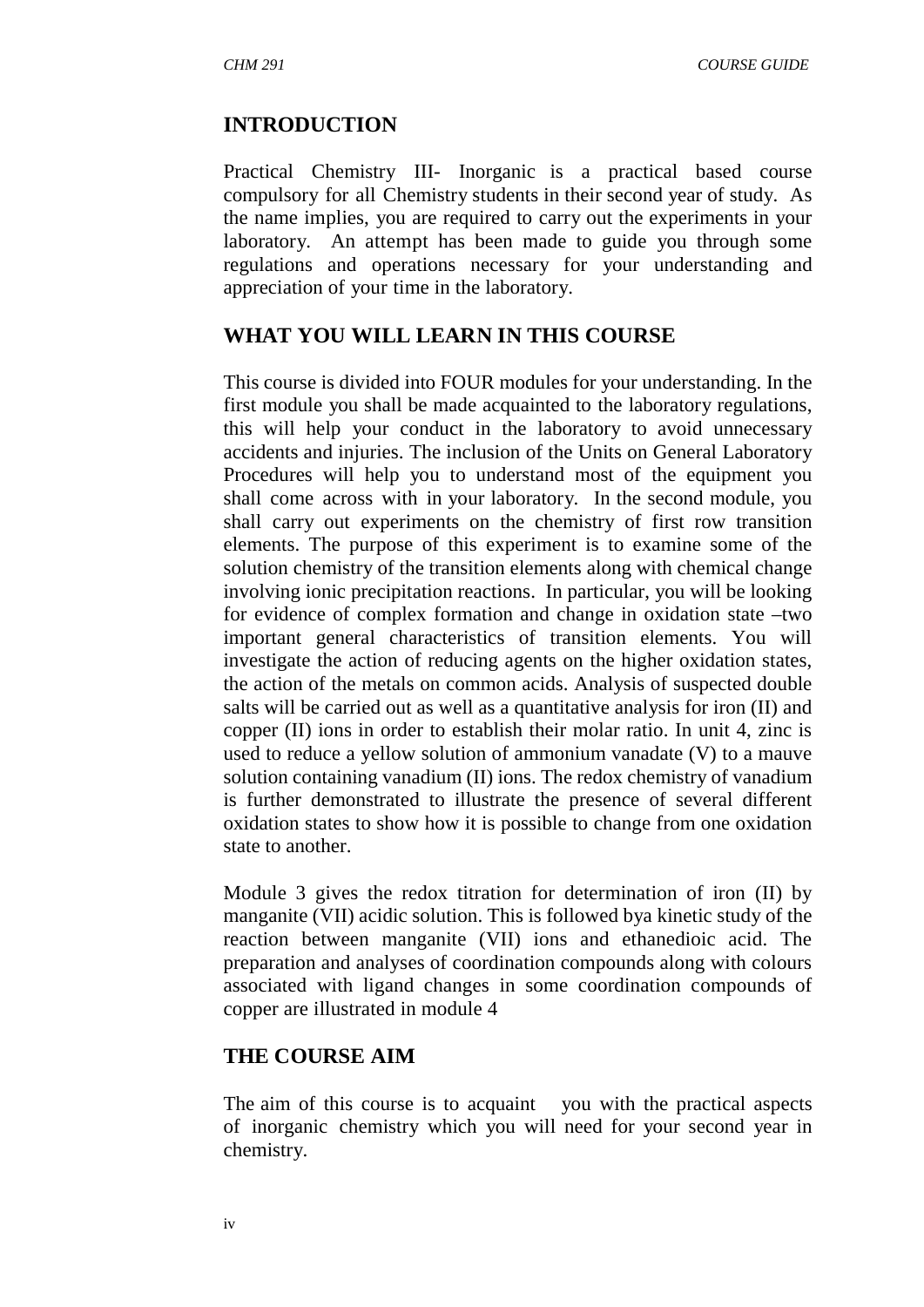# **WORKING THROUGH THIS COURSE**

Each unit has specific objectives. Endeavour to achieve these objectives when you go through these units. If after going through any unit, you are not sure you have achieved the set objectives, go through the unit again. Attend the practical classes and make sure you participate fully. Again, go through the objectives after completing the unit to see whether you have understood the concepts treated in the unit.

Read textbooks and other materials which may be provided by the National Open University of Nigeria also go through the sections for further reading to enlighten you better.

# **THE COURSE MATERIALS**

The main components of the course are:

- 1. The Course Guide
- 2. Study Units
- 3. Laboratory Experiments
- 4. Tutor-Marked Assignments
- 5. References/Further Reading

#### **STUDY UNITS**

The followings are the units contained in this course:

#### **Module 1**

| Unit 1 | Laboratory regulations        |
|--------|-------------------------------|
| Unit 2 | General laboratory procedures |
| Unit 3 | General laboratory procedures |

#### **Module 2**

| Unit 1 | Precipitation reactions                                      |
|--------|--------------------------------------------------------------|
| Unit 2 | Investigation of transitional properties of d-block elements |
| Unit 3 | Chemistry of vanadium                                        |
| Unit 4 | Chemistry of chromium                                        |

#### **Module 3**

| Unit 1 | Chemistry of manganese  |
|--------|-------------------------|
| Unit 2 | Redox reactions of iron |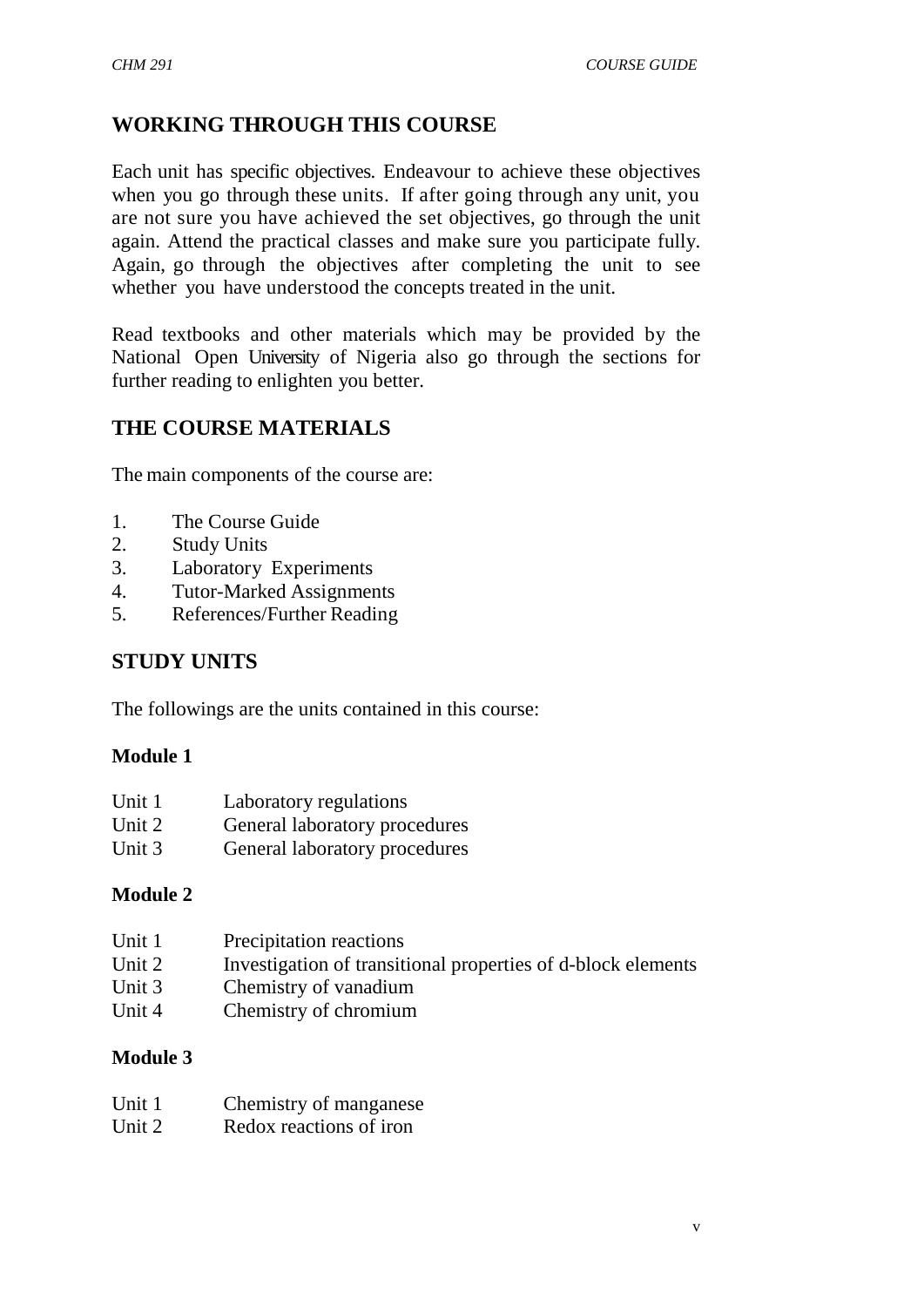#### **Module 4**

| Unit 1 | Preparation of a Coordination Compound                     |
|--------|------------------------------------------------------------|
| Unit 2 | Colours associated with ligand changes in some co-         |
|        | ordination compounds of copper(II)                         |
| Unit 3 | Preparation and analysis of chloropental mine cobalt (III) |
|        | chloride, $[Co(NH3)5Cl]Cl2$                                |

#### **REFERENCES/FURTHER READING**

- Ayi A. A. Understanding General and Inorganic Chemistry through Problems and Solutions. Revised edition. Munson Global Resources, 2019. ISBN: 978-978-966-289-0.
- Independent Learning Project for Advanced Chemistry-ILPAC UNIT 15- Transition Elements. John Murray (Publishers) Ltd, London, 1984.
- Experimental Redox titrations analysis of iron(II) www.alevelchem.com/aqa\_a\_level\_chemistry/unit3.6/inorg01.ht  $\mathbf{m}$ 28740- Microscale Chemistry. Royal Society of Chemistry
- Rendle, G. P.; Vokins, M. D. W.; Davis, P. M. H. Experimental Chemistry- A Laboratory Manual. Edward Arnold (Publishers) Ltd London, 1967.
- Independent Learning Project for Advanced Chemistry-ILPAC UNIT 15- Transition Elements. John Murray (Publishers) Ltd, London, 1984.
- Apsey, J.; Butler, P.; Craggs, D.; Snowden, D.Nuffield Advanced Chemistry Student's handbook (Editors: Vokins, M.; Furse, A.; Hillman, R. and James, G.),  $4<sup>th</sup>$  ed. Pearson Educa tion Limited, Edinburgh Gate, England, 2000
- Adams, D. M. and Raynor, J. B. Advanced Practical Inorganic Chemistry. Wiley, New York and London, 1965.
- Aylward, G. H. and Findlay, T. J. v., eds. Chemical Data Book, 2nd ed. Wiley (Australasia), 1966.
- Palmer, W. G. Experimental Inorganic Chemistry, p. 243. University Press, Cambridge, 1954
- Cotton, F. A. And Wilkinson, G. Advanced Inorganic Chemistry, 2<sup>nd</sup> ed. Interscience, New York and London, 1966.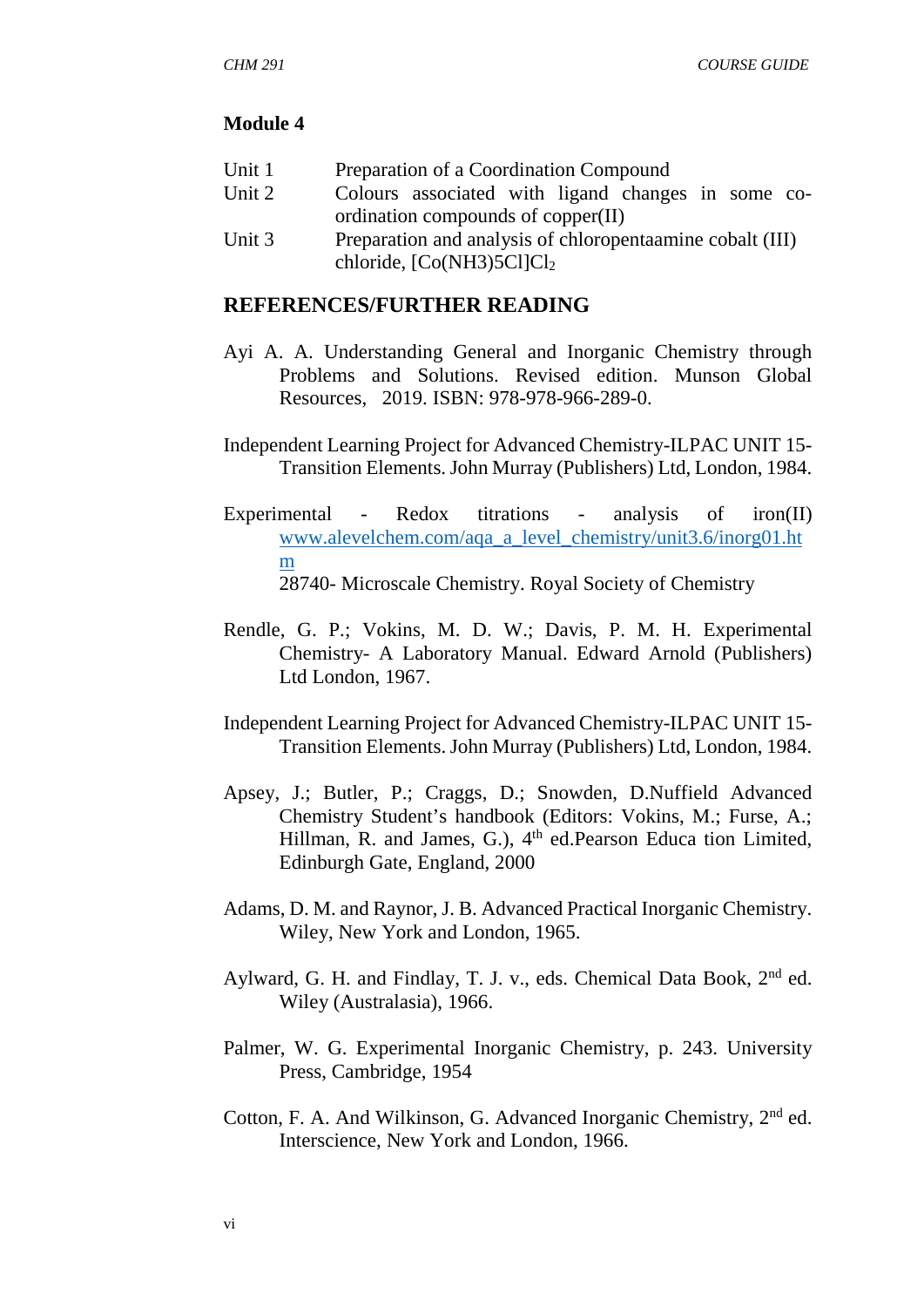- Heslop, R. B. and Robinson, P. L. Inorganic Chemistry, 2<sup>nd</sup> ed. Elsevier, Amsterdam, 1962.
- Inorganic Syntheses McGraw-Hill, New York and Maidenhead, 1939- 1963. BOOTH, ed., vol. I, 1939; Fernelius, ed., vol. 2, 1946; Audrieth, ed., vol. 3, 1950; Bailar, ed., vol. 4,1953; Moeller, ed., vol. 5, 1957; Rochow, ed., vol. 6, 1960; Kleinberg, ed., vol. 7, 1963.
- MoodY, B. J. Comparative Inorganic Chemistry. Edward Arnold, London, 1965.
- Remy, H. Treatise on Inorganic Chemistry, 2 vols. Elsevier, Amsterdam, 1956.
- AQA A level experimental chemistry: The chemistry of transition metal compounds May 6, 2019.
- Hunt, J. A., Sykes, A., Mason, J . P. (1986). Chemistry Experiments, Longman House, Burnt Mill, Harlow, Essex CM20 2JE, England.
- Transition Elements 207890 © Royal Society of Chemistry, Health & safety checked May 2018 92. The oxidation states of vanadium. 258 Classic Chemical Demonstrations Royal Society of **Chemistry**
- https://chem.libretexts.org/Bookshelves/Inorganic\_Chemistry/Modules\_ and\_Websites\_(Inorganic\_Chemistry)/Descriptive\_Chemistry/M ain Group Reactions/Reactions in Aqueous Solutions/Precipita tion\_Reactions retrieved April 26, 2020.
- https://byjus.com/chemistry/precipitation-reaction/ retrieved April 26, 2020.

http://www.sciencegeek.net/Chemistry/chempdfs/safetycontract.pdf

http://www.tezu.ernet.in/academic/Laboratiory\_Safety\_Rules.pdf

**http://www-chem.ucsd.edu/\_files/lab/study\_guide.pdf**

**http://classes.uleth.ca/200803/chem3830a/Chem%203830%20Lab% 20Manual%20- %20200 pdf**

**http://classes.uleth.ca/200803/chem3830a/Chem%203830%20Lab% 20Manual%20- %20200 pdf** http://en.wikipedia.org/wiki/Activated\_carbon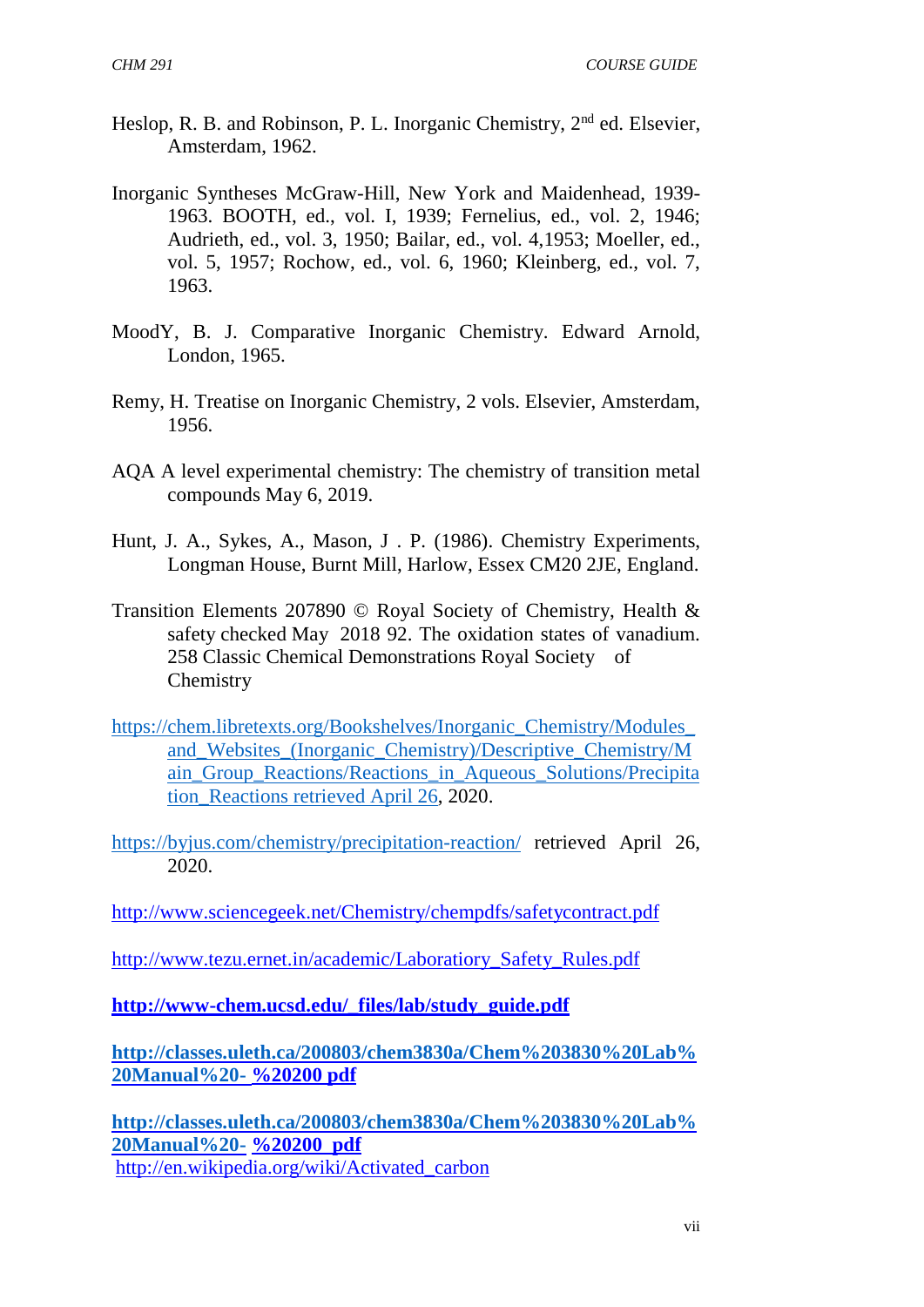http://web.centre.edu/muzyka/organic/lab/24\_recrystallization.htm http://chemtech.org/cn/cn1105/experiments/water\_of\_hydration.pdf www.koriobook.com/read-file/...wils-behgsthom-m-s-**pdf**-394505 www.austincc.edu/dsackett/CHEM1411/**lab**/1411exp42.pdf

http://ctz116.ust.hk/xyli2/student/courses/CHEM153/labmanual/ Chem153\_Exp1.pdf

http://chemlab.truman.edu/CHEM130Labs/Alum.asp http://www.juniata.edu http://infohost.nmt.edu/~jaltig/AlumAnalysisAlter.pdf http://www.ehow.com/info\_8036479\_alum-crystals.html **http://oliver.chemistry.ucsc.edu/151L/Expt1.pdf** http://www.chemteam.info/**Redox**/WS-**redox**-**titration**-problems.html .http://academic.brooklyn.cuny.edu/chem/maggie/teach/chem41/files/fe o.pdf http://www.lahc.edu/classes/chemistry/arias/exp%208%20- %20redox.pdf

http://staff.buffalostate.edu/nazareay/che112/manganate.html

#### **PRESENTATION SCHEDULE**

As you must have read earlier this course is a practical. It is important for that you attend the practical classes that will be organized by your study centers and participate. Submit your report on time. You should guard against falling behind in your work.

#### **ASSESSMENT**

There are three aspects to the assessment of the course. First is made up of practical assessment, second consists of the Tutor-Marked Assignments and third is the written examination.

The practical work you do will account for 20% of your total course work. Your TMA will account for 30% of your total course work. At the end of the course you will need to sit for a final or end of course examination of two-hour duration. This examination will count for 50% of your course mark.

I wish you success in the course and I hope that you will find it both interesting and useful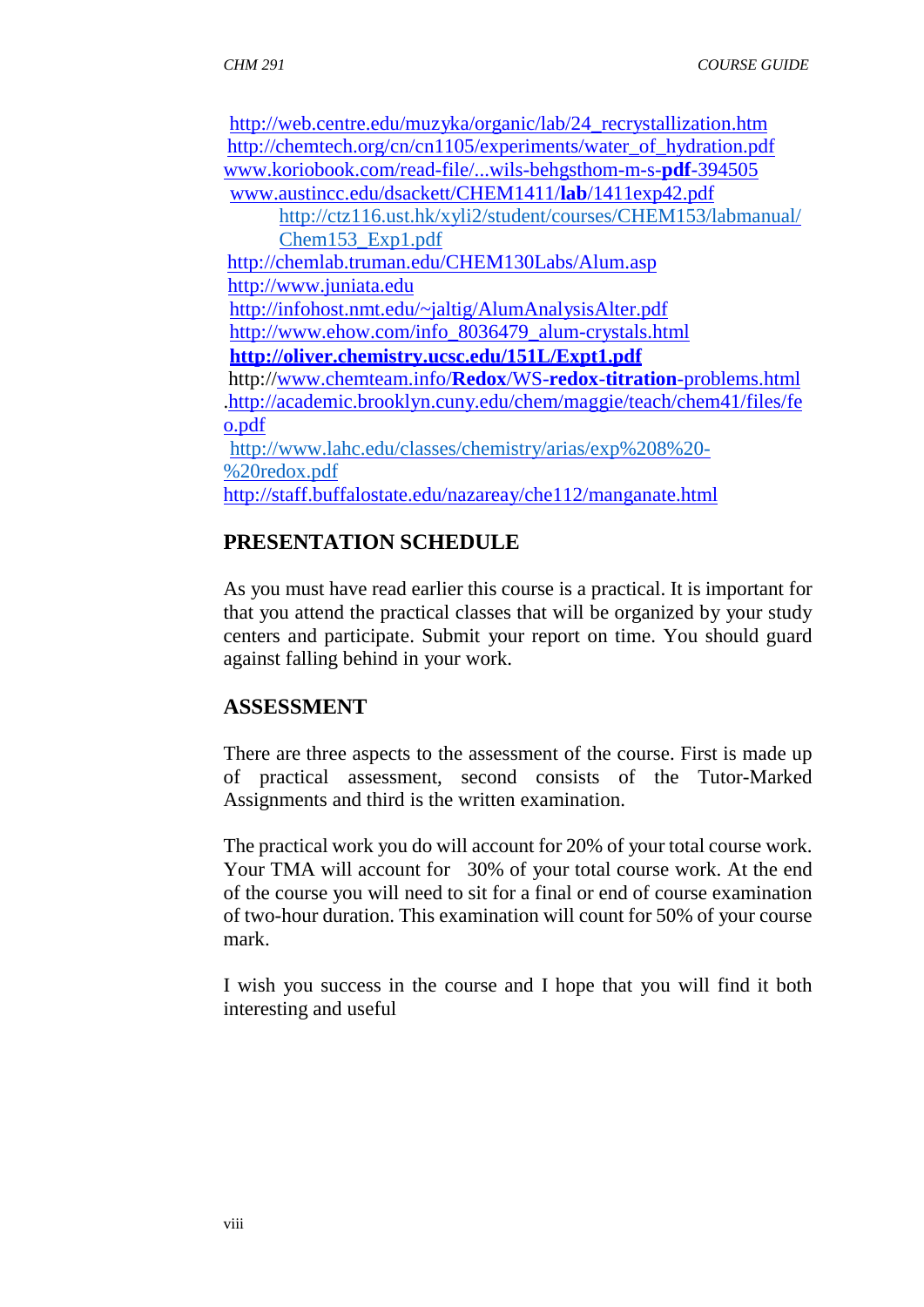# **MAIN COURSE**

| <b>CONTENTS</b> |                                                     | <b>PAGE</b>    |
|-----------------|-----------------------------------------------------|----------------|
|                 |                                                     | 1              |
| Unit 1          |                                                     | 1              |
| Unit 2          |                                                     | $\overline{4}$ |
| Unit 3          |                                                     | 15             |
|                 |                                                     | 24             |
| Unit 1          |                                                     | 24             |
| Unit 2          | Investigation of transitional properties of d-block |                |
|                 |                                                     | 31             |
| Unit 3          |                                                     | 39             |
| Unit 4          |                                                     | 46             |
|                 |                                                     | 50             |
| Unit 1          |                                                     | 50             |
| Unit 2          |                                                     | 56             |
|                 |                                                     | 63             |
|                 | Preparation of a Coordination Compound              | 63             |
| Unit 1          |                                                     |                |
| Unit 2          | Colours associated with ligand changes in some      |                |
|                 | co-ordination compounds of copper(II)               | 69             |
| Unit 3          | Preparation and analysis of chloropentaamine        |                |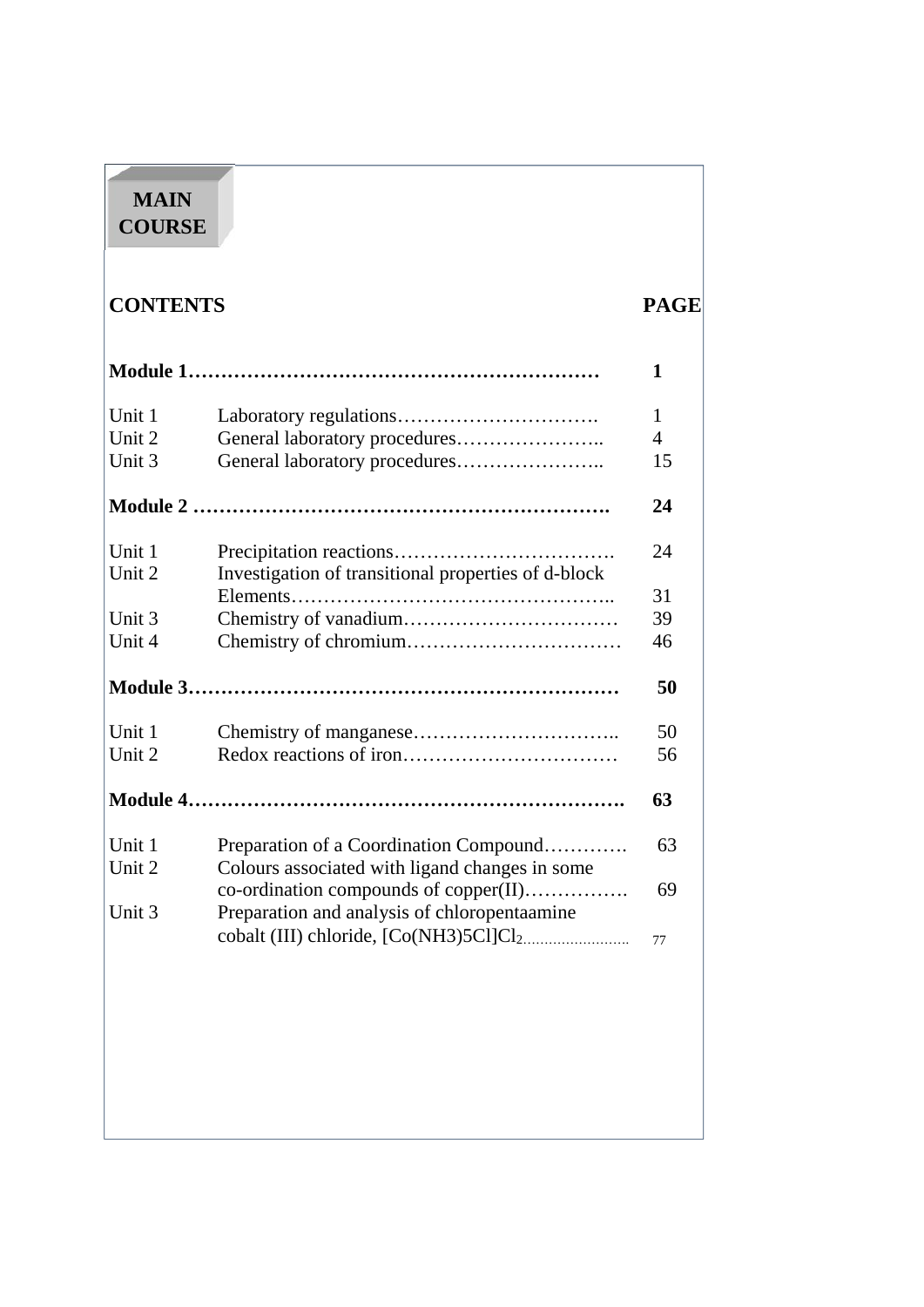# **MODULE 1**

- Unit 2 General laboratory procedures
- Unit 3 General laboratory procedures

# **UNIT 1 LABORATORY REGULATIONS**

#### **CONTENTS**

- 1**.**0 Introduction
- 2.0 Objectives
- 3.0 Main Content
	- 3.1 Safety regulations
	- 3.2 Laboratory regulations
	- 3.3 Format of the lab report
	- 3.4 Laboratory care and waste disposal
	- 3.5 Risk assessments
	- 3.6 Good laboratory practice
	- 3.7 In-text questions and answers
- 4.0 Conclusion
- 5.0 Summary
- 6.0 Tutor-Marked Assignment
- 7.0 References/Further Reading

# **1.0 INTRODUCTION**

While working in the science laboratory, you will have certain important responsibilities that do not apply to other classrooms. You will be working with materials and apparatus which, if handled carelessly or improperly, have the potential to cause injury or discomfort to someone else as well as yourself. A science laboratory can be a safe place to work if students can observe the health and safety rules.

# **2.0 OBJECTIVES**

By the end of this unit you should be able to:

- Mention some of the safety precautions and laboratory regulations necessary during your experiments in the laboratory.
- Put the safety regulations to use during practical session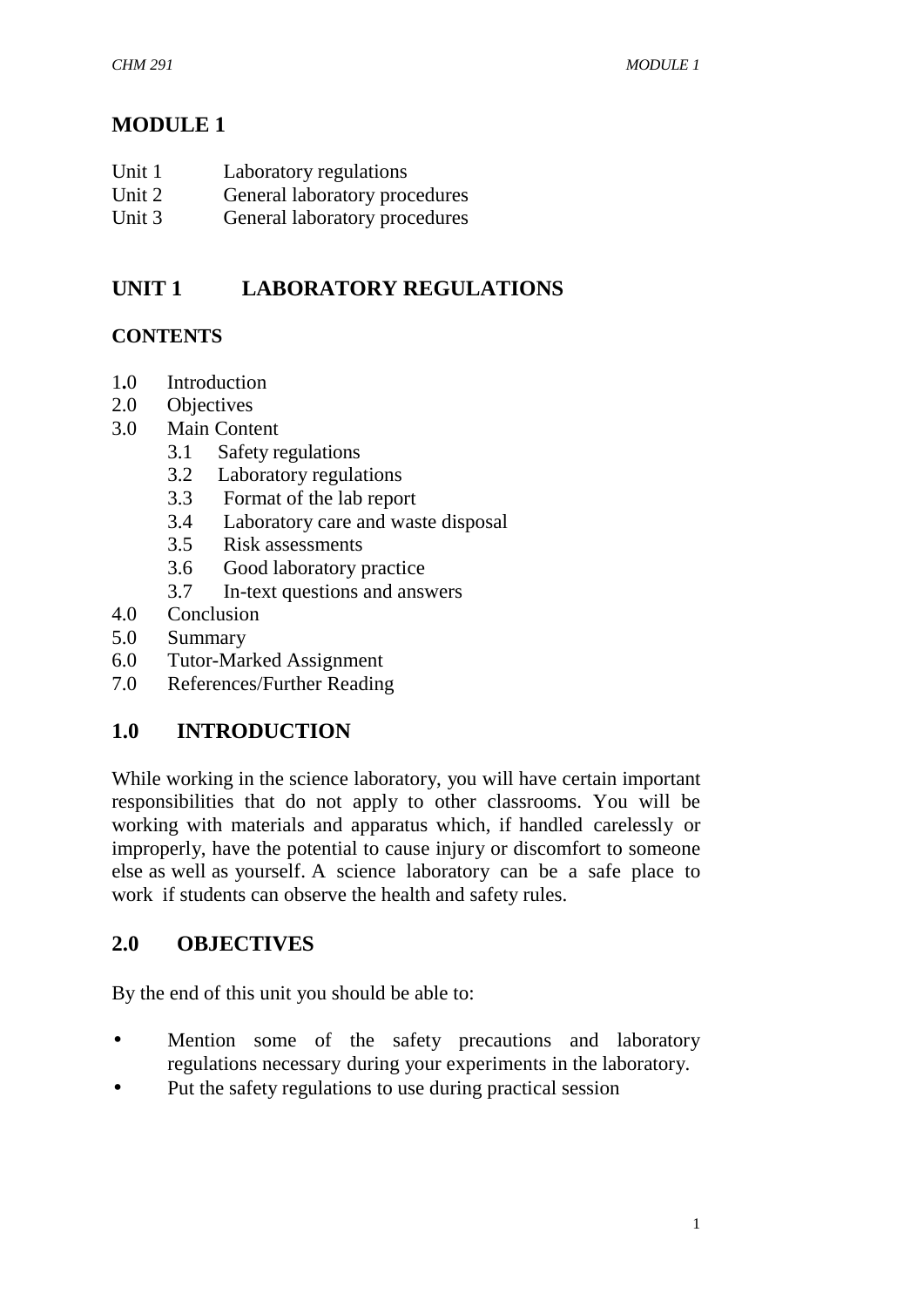# **3.0 MAIN CONTENT**

#### **3.1 Safety Regulations**

The following practices will be followed:

- 1. Report any accident to the teacher immediately, no matter how minor, including reporting any burn, scratch, cut, or corrosive liquid on skin or clothing.
- 2. Prepare for each laboratory activity by reading all instructions. Follow all directions implicitly and intelligently. Make note of any modification in procedure given by the instructor.
- 3. Any science project or individually planned experiment must be approved by the teacher.
- 4. Use only those materials and equipment authorized by the instructor.
- 5. Inform the teacher immediately of any equipment not working properly.
- 6. Clean up any nonhazardous spill on the floor or work space immediately.
- 7. Wear appropriate eye protection, as directed by the instructor, whenever you are working in the laboratory. Safety goggles must be worn during hazardous activities involving caustic/corrosive chemicals, heating of liquids, and other activities that may injure the eyes.
- 8. Splashes and fumes from hazardous chemicals present a special danger to wearers of contact lenses. Therefore, students should preferably wear regular glassesinside splash-proof goggles during all lab activities where exposure to chemicals or chemical fumes is possible.
- 9. Students with open skin wounds on hands must wear gloves or be excused from the laboratory activity.
- 10. Never carry hot equipment or dangerous chemicals through a group of students.
- 11. Check labels and equipment instructions carefully. Be sure correct items are used in the proper manner.
- 12. Never taste anything or touch chemicals with the hands, unless specifically instructed to do so.
- 13. Test for odor of chemicals only by waving your hand above the container and sniffing cautiously from a distance.
- 14. Eating or drinking in the laboratory or from laboratory equipment is not permitted.
- 15. Use a mechanical pipette filler (never the mouth) when measuring or transferring small quantities of liquid with a pipette.
- 16. When heating material in a test tube, do not look into the tube or point it in the direction of any person during the process.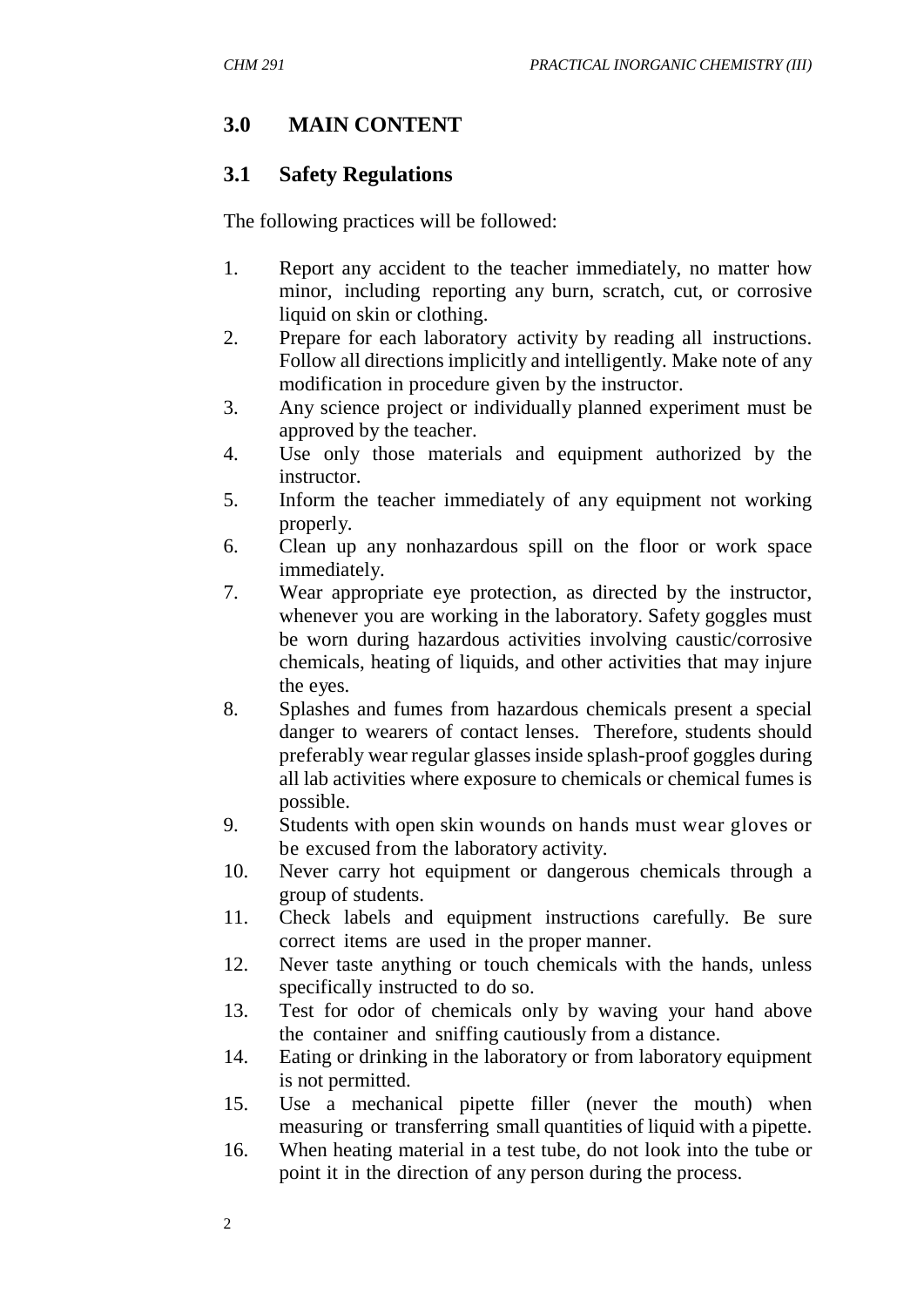- 17. Never pour reagents back into bottles, exchange stoppers of bottles, or lay stoppers on the table.
- 18. When diluting acids, always pour acids into water, never the reverse. Combine the liquids slowly while stirring to distribute heat buildup throughout the mixture.
- 19. Keep hands away from face, eyes, and clothes while using solutions, specimens, equipment, or materials in the laboratory. Wash hands as necessary and wash thoroughly at the conclusion of the laboratory period.

# **3.2 Laboratory regulations**

You must have a lab notebook and bring it to the lab every time you have to be in the lab. You should keep a good notebook with all the calculations and the results because your instructor will grade your Lab notebooks at the end of theeach experiment. Finally, each member of your group has to write a 5 or 6page lab report after completing the experiment. This is going to be an individual report therefore, even if your results are the same. The reports you write must be your own work. If your instructor finds out that your report is exactly the same with another member of your group, you will not receive any credit for that report and he/she may consider it as cheating.

Attendance is required and you are expected to attend all scheduled laboratory sessions. **If you miss more than two-lab session without a valid reason you will be automatically dropped from lab**. Remember this is a group work and if you cannot be there inform other members of your group. Please be also on time since your group members will depend on you to start the experiments.

# **3.3 Format of the Lab Report**

Your lab reports should be handwritten and should include tables and illustrations where necessary. A typical, lab report should contain the following sections: **title page, introduction, experimental section, results and discussion,** and **references.** Your title page should be a separate page including the title of the project which might simply be the name of the experiment, your name, name of the course and the date of the report

# **3.4 Laboratory Care and Waste Disposal**

Remember that the equipment you use in this laboratory will be used by many other students. Please leave the equipment and all workspaces as you wish to find them. At the end of each lab work, clean off your work area, and wash your glassware. When weighing any material on the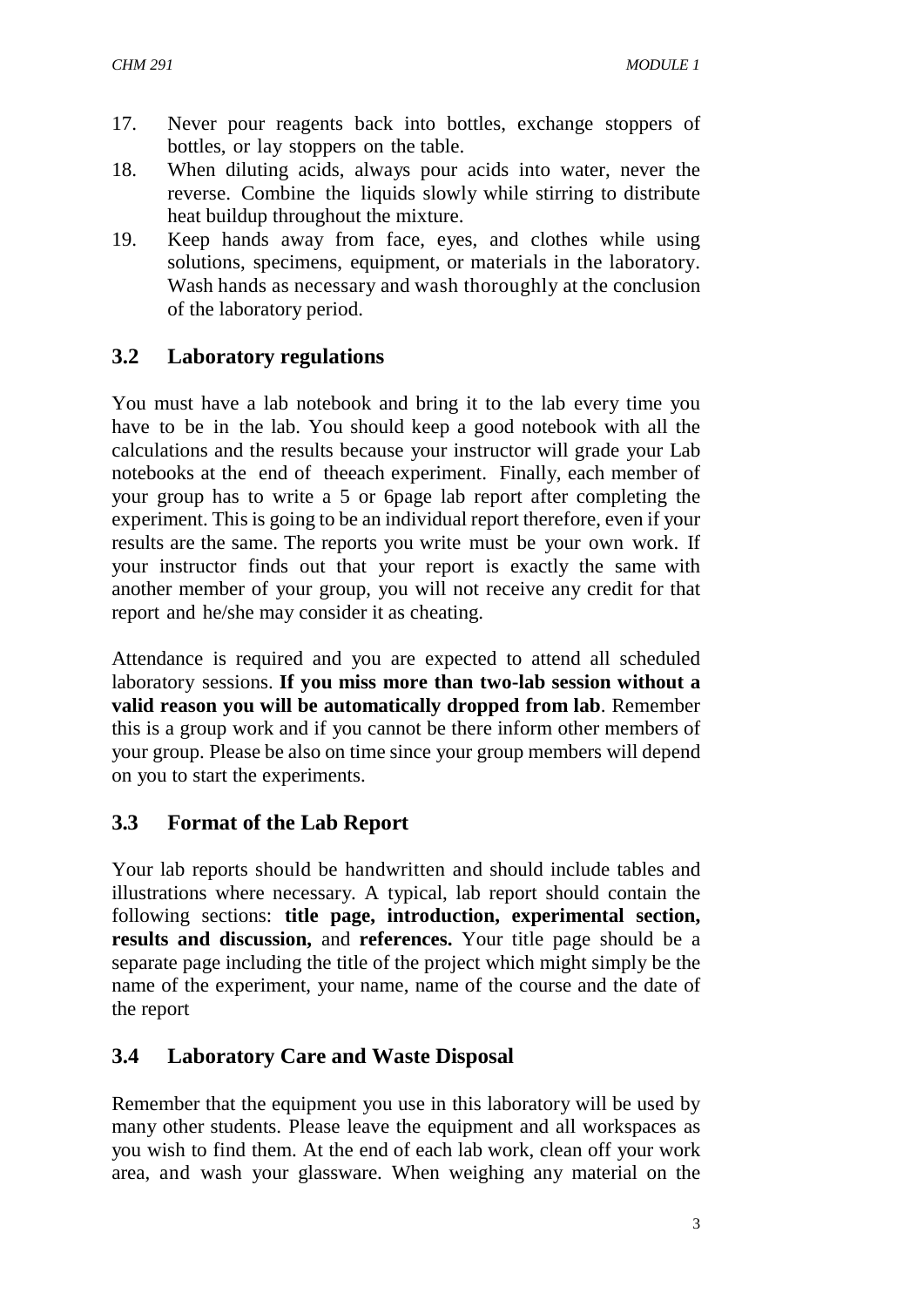balances, do not weigh directly onto the balance pan. Weigh your material on a piece of weighing paper. The balances are very sensitive instruments and should be treated with great care.

If you take more reagents than you need, do not put excess back into the bottle. It may be contaminated. Treat it as waste and dispose of it accordingly. It is most likely that, during any experiment you will perform, you will generate some waste chemicals and solutions to dispose of. Never put them down the sink unless specifically told to do so by your instructor. There will be inorganic, organic, and solid waste containers in the lab. Dispose of your waste in appropriate container.

#### **3.5 Risk Assessments**

Risk Assessments are most conveniently made on a standard form; an example is shown overleaf. The procedure is straightforward - always bear in mind that the intention is to protect you from any risks. The steps in making an assessment are:

- 1. Write down the procedures you will be using (chemicals used or made, quantities, concentrations, techniques and any non-chemical hazards).
- 2. Use reference sources to identify any hazardous chemicals you are planning to use or make. The appropriate warning symbol should be on reagent bottles and in suppliers' catalogues.
- 3. Record the nature of the hazards involved and the way you might be exposed to the hazard.
- 4. Decide what protective or control measures to take so that you can carry out your practical work healthily and in safety.
- 5. Find out how to dispose of any hazardous residues from your practical work.

The protective measures you need to take will depend on your laboratory as well as your experiment. The experiments in this course have been assessed for use in a well-lit, well-ventilated and uncrowded laboratory. Where conditions are different, additional protective measures may be necessary. The most common mishaps in the laboratory involve splashes from liquids (especially in the eye) and burns from hot apparatus.

#### **3.6 Good laboratory practice**

As well as the specific protective measures to be taken when hazardous chemicals are being used, there are also general procedures to be observed in all laboratories at all times.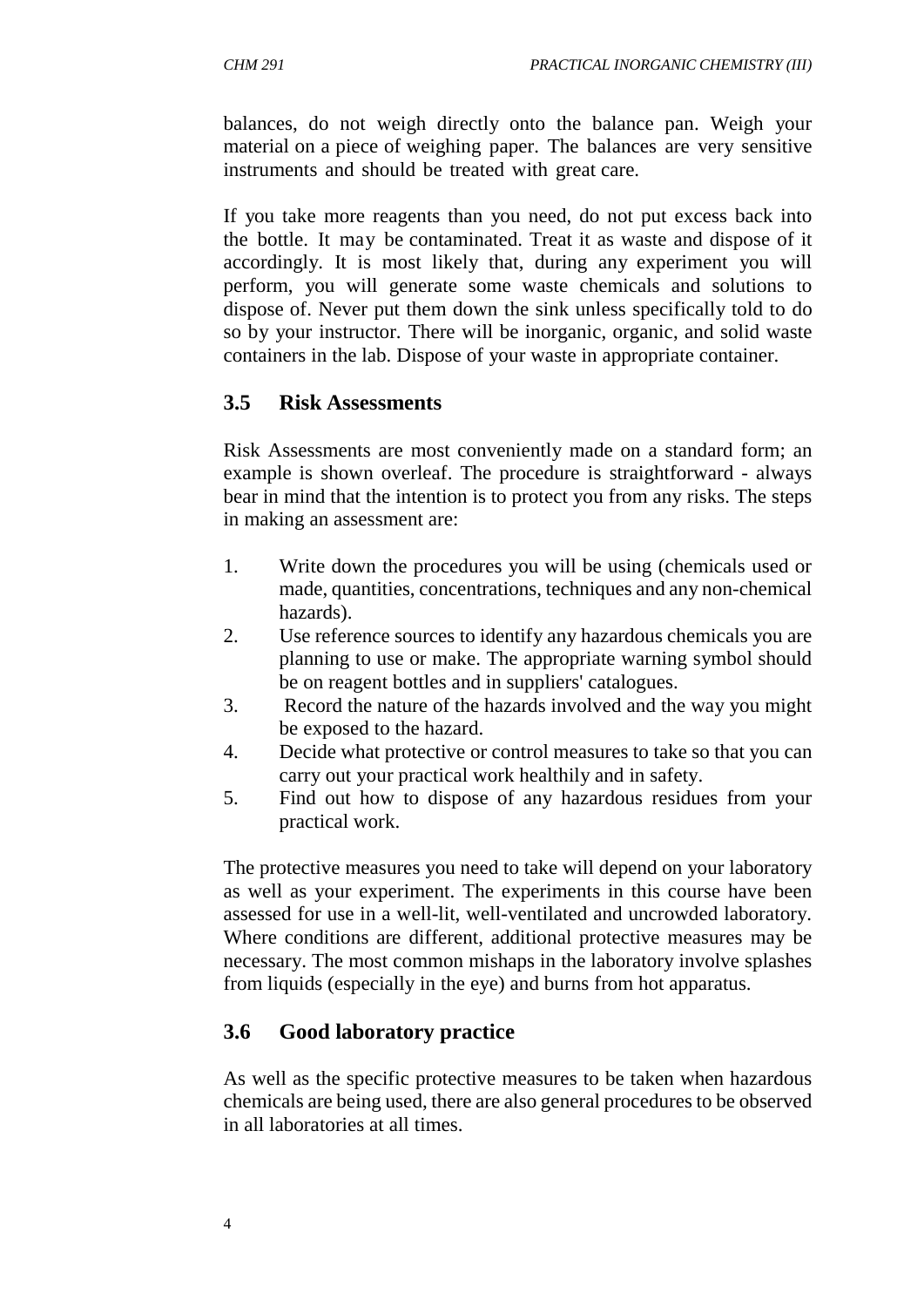- i. Long hair should be tied back and you should not wear 'wet look' hair preparations, which can make hair unusually flammable. Do not let ties, scarves or cardigans hang freely, where they could be a fire hazard. We strongly recommend the wearing of laboratory coats to avoid damage to clothing.
- ii. Eating, drinking and chewing are not permitted in laboratories. It is, in fact illegal to permit eating, drinking or indeed smoking or the application of cosmetics in any area which could be contaminated with hazardous chemicals.
- iii. Eye protection should be worn whenever a Risk Assessment requires it, or whenever there is any risk to your eyes. This includes, for example, washing up at the end of the lesson and even when you have finished practical work, as long as other students are still working.
- iv. You should find that the chemicals that you are going to use are in clearly labelled stock bottles, with the name of the chemical, any hazards, and the date of acquisition or preparation. When taking liquids from a bottle, remove the stopper with one hand and keep the stopper in your hand whilst pouring from the bottle. This way, the stopper is likely to be replaced at once and to remain uncontaminated. Pour liquids from the opposite side to the label, so that it does not become damaged by corrosive chemicals.
- v. Study carefully the best techniques for safely heating chemicals. Small quantities of solid can be heated in test tubes; liquids present greater problems, because of the risk of 'bumping' and 'spitting'. Boiling tubes are safer than test tubes (because of their greater volume), but should be less than one-fifth full. You are likely to point test tubes away from your own face, but do remember the need to do the same for your neighbours. Use a water bath to heat flammable liquids; NEVER use a naked flame.
- vi. When testing for the odour of gases, the gas should be contained in a test tube (not a larger vessel) and the test tube held about 10- 15 cm from your face, pointing away. Fill your lungs with air by breathing in and then cautiously sniff the contents of the test tube, by using a hand to waft the vapours to your nose. Slowly bring the test tube nearer, if necessary. If you are asthmatic you should not smell gases without a report from other students because gases such as chlorine are harmful.
- vii. You must always clear up chemical spillages straight away. Whilst a few spills may need chemical neutralisation or similar treatment, most minor spills can be wiped up using a damp cloth. (Don't forget to rinse it afterwards.)
- viii. In the event of getting a chemical in your eye, or on your skin, flood the area with large quantities of water at once. Keep the water running for at least 10 minutes (20 minutes for alkalis in the eye). Rubber tubing on a tapis the most convenient way of doing this.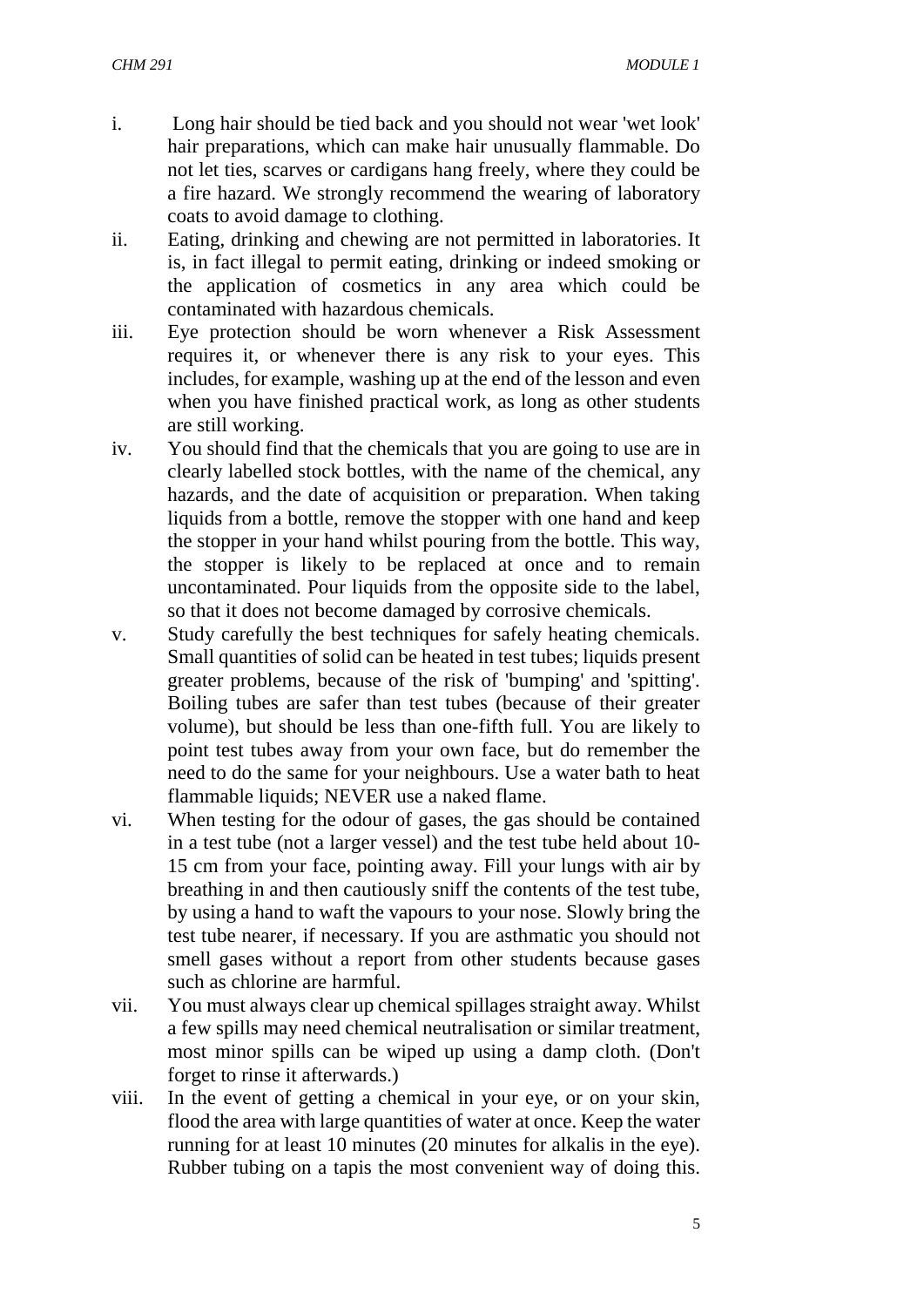Even if the chemical reacts exothermically with water, provided a large quantity of water is used, the heating effect will be negligible.

- ix. A heat burn from apparatus, scalding liquids or steam is treated by immersing the area in cool water for at least 10 minutes. Preferably use running water from rubber tubing, fixed to a tap.
- x. Report all accidents at once.

#### **SELF ASSESSMENT EXERCISE**

- i. What is the reason for prohibiting ALL food, drink, and smoking materials in the labs?
- ii. What clothing is appropriate for Chemistry lab workers?
- iii. When you finish working with chemicals, biological specimens, and other lab substances, always What clothing is appropriate for Chemistry lab workers?<br>When you finish working with chemicals, biological specime<br>and other lab substances, always<br>a. treat your hands with skin lotion.<br>b. wash your hands thoroughly with s
	- a. treat your hands with skin lotion.
	-
	-
	- d. wipe your hands on your clothes.?
- iv. If an acid is splashed on your skin, wash at once with
	- a. soap.
	- b. oil.
	- c. weak base.
	- d. plenty of water.
- v. If a piece of equipment is not working properly, stop, turn it off, and tell
	- a. the custodian.
	- b. your lab partner.
	- c. your best friend in the class.
	- d. the science instructor.

# **4.0 CONCLUSION**

In this unit you have learnt the safety precautions and laboratory regulations you will need for your work through this course.

# **5.0 SUMMARY**

The chemistry laboratory is not a dangerous place to work as long as all necessary precautions are taken seriously. Everyone who works and performs experiments in a laboratory must follow these safety rules at all times. It is the student's responsibility to read carefully all the safety rules before the first meeting of the laboratory.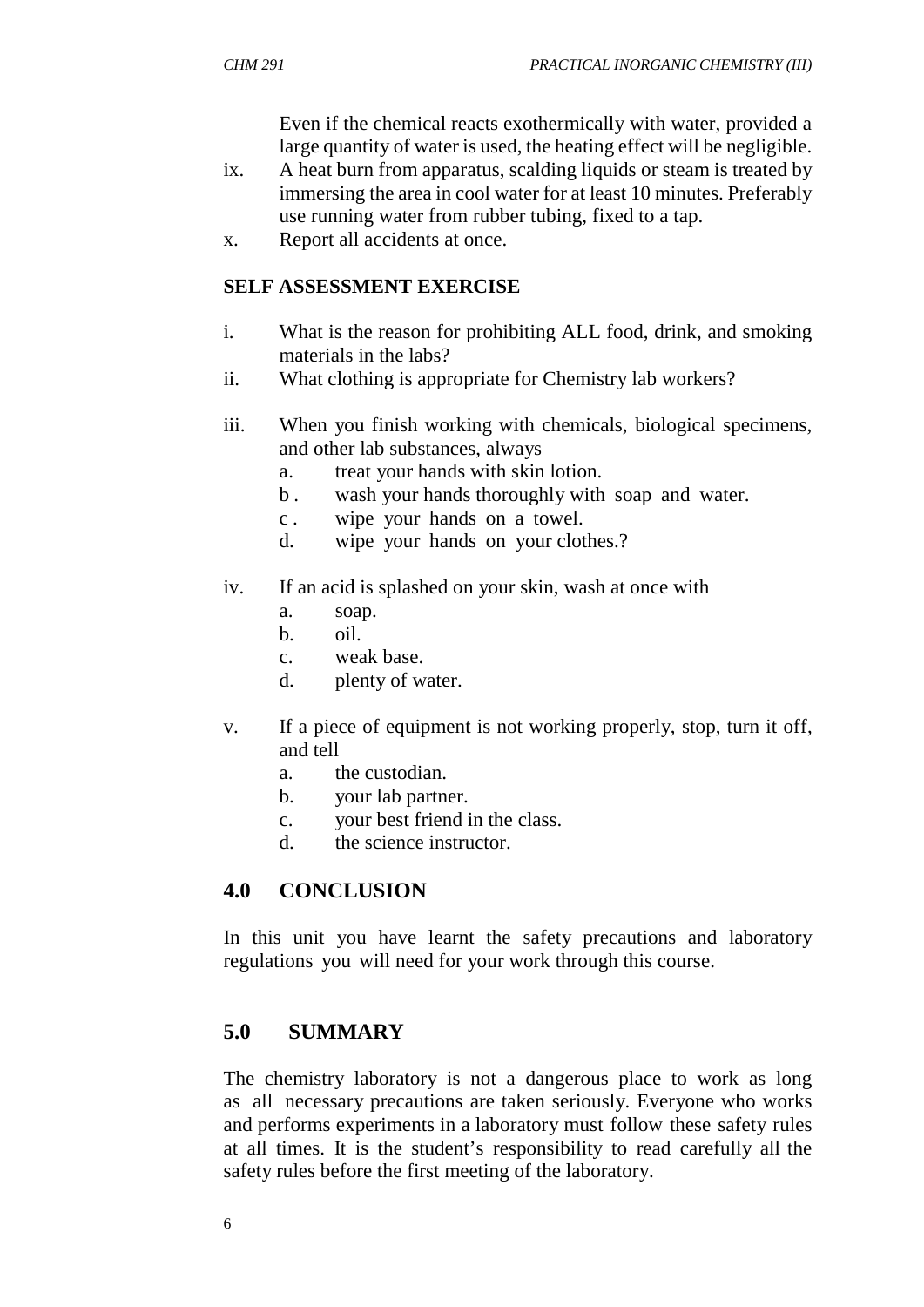# **6.0 TUTOR-MARKED ASSIGNMENT**

- 1. After completing an experiment, all chemical wastes should be
	- a. left at your lab station for the next class.
	- b. disposed of according to your instructor's directions.
	- c. dumped in the sink.
	- d. taken home.

# **7.0 REFERENCES/FURTHER READING**

- 1. http://www.sciencegeek.net/Chemistry/chempdfs/safetycontract.pdf
- 2. http://www.flinnsci.com/media/396492/safety\_exam\_hs.pdf
- 3. http://www.tezu.ernet.in/academic/Laboratiory\_Safety\_Rules.pdf
- 4**. http://www-chem.ucsd.edu/\_files/lab/study\_guide.pdf**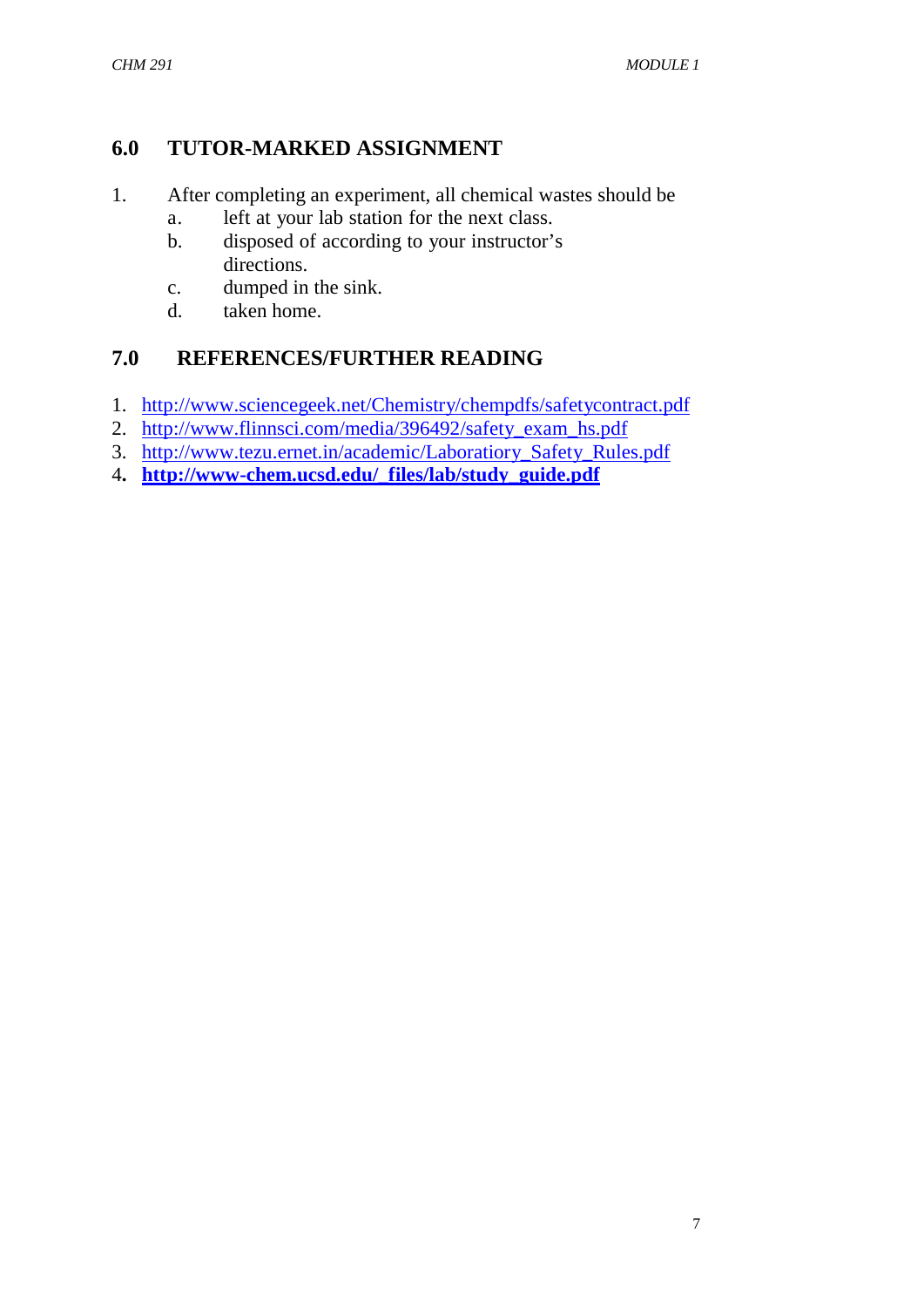#### **UNIT 2 GENERAL LABORATORY PROCEDURES (1)**

#### **CONTENTS**

- 1.0 Introduction
- 2.0 Objectives
- 3.0 Main Content
	- 3.1 Balances and weighing
		- 3.1.1 Accurate weighing technique
	- 3.2 Reflux and distillation
		- 3.2.1 Reflux
		- 3.2.2 Distillation
		- 3.2.3 Fractional distillation
	- 3.3 Use of separating funnel
		- 3.3.1 Separating two immiscible liquids
		- 3.3.2 Washing a crude liquid
		- 3.3.3 Liquid extraction
	- 3.4 In-text questions and answers
- 4.0 Conclusion
- 5.0 Summary
- 6.0 Tutor-Marked Assignment
- 7.0 References/Further Reading

# **1.0 INTRODUCTION**

In the previous unit, you were made acquainted to some important rules you need to follow to make your work in the chemistry laboratory a wonderful experience. Nevertheless, it could be a very defeating experience to walk into a laboratory without understanding the use of the equipment for your use. Therefore, before you start the practical classes it will be expedient to know the use of some of the equipment you shall meet.

#### **2.0 OBJECTIVES**

By the end of this unit, you should be able to

explain the use of some simple equipment in your laboratory.

# **3.0 MAIN CONTENT**

#### **3.1 Balances and weighing**

Many experiments in chemistry involve weighing at various steps. Much time can be lost during weighing procedures, and one of the principal time wasters is the habit of weighing to a degree of accuracy in excess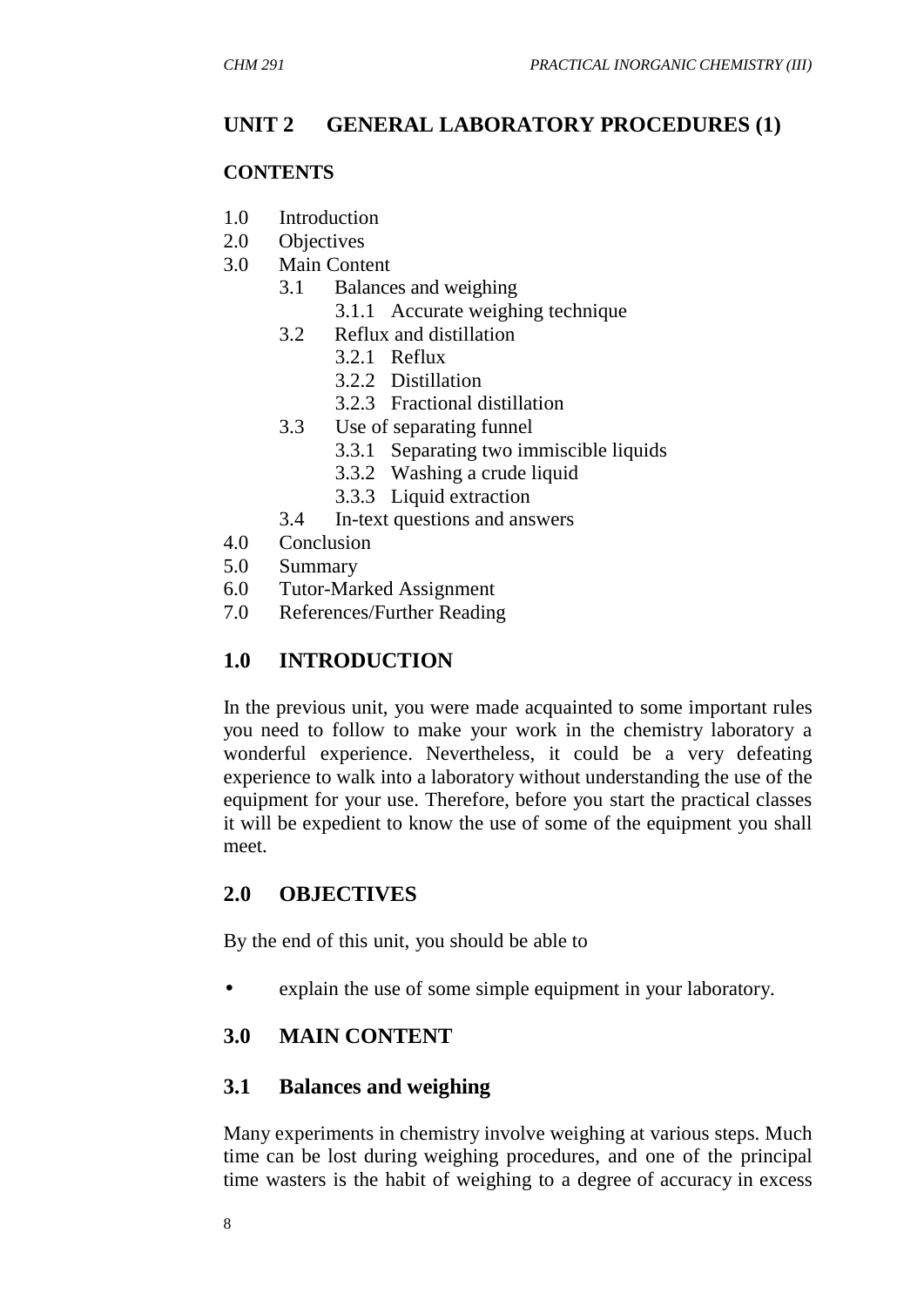of the requirements of the experiment. A typical analytical balance is shown in Figure1. For synthetic work, weighing to 0.1 g or 0.01 g is quite sufficient. Only for analytical work, is greater accuracy required, on the order of 0.001 g or 0.0001 g. Even if weighing is only effected to the necessary degree of accuracy, time can be wasted in the actual process, and unless some method is used whereby weighing is carried out rapidly, many experiments cannot be done in the time normally available.At no time are chemicals to be weighed directly onto the pans of the *Analytical Balances.*

#### **3.1.1 Accurate weighing technique: weighing by difference**

To weigh an accurate amount of solid (*i.e.* to the nearest 0.001 g or better), place a **weighing bottle** (and cap) **(Fig.2)** on a balance, tare it, remove the bottle from the balance, and place an estimated amount of material into the bottle. If the solid contains large crystals or lumps it should be lightly ground in a mortar before weighing. The weighing bottle (with contents) is now capped, wiped clean and weighed using the correct procedure on the analytical balance (if the weight is significantly different from desired, remove the bottle from the balance and repeat the above procedure until close. *Immediately* record the weight in your notebook. *Return to the lab,* and tip the solid into your flask, vessel or whatever is suitable, no attempt being made to remove the traces of solid which will cling to the weighing bottle.



Fig. 2 Weighing bottles

*Return to the balance room* and re-weigh the nearly empty bottle accurately. The loss in weight is the accurate weight of solid taken. This avoids the rather awkward process of washing the entire solid from the bottle and is quicker and more accurate. This method is often used, as it is rarely necessary to weigh out an exact amount. It is bad practice to weigh out, for example, 1.25 g of a solid to make an exact 0.10 M solution. It is better to use the above method, finish up with a weight of 1.32 g and express the solution as:

$$
\left(\frac{1.32}{12.6}\right)M = 0.105 M
$$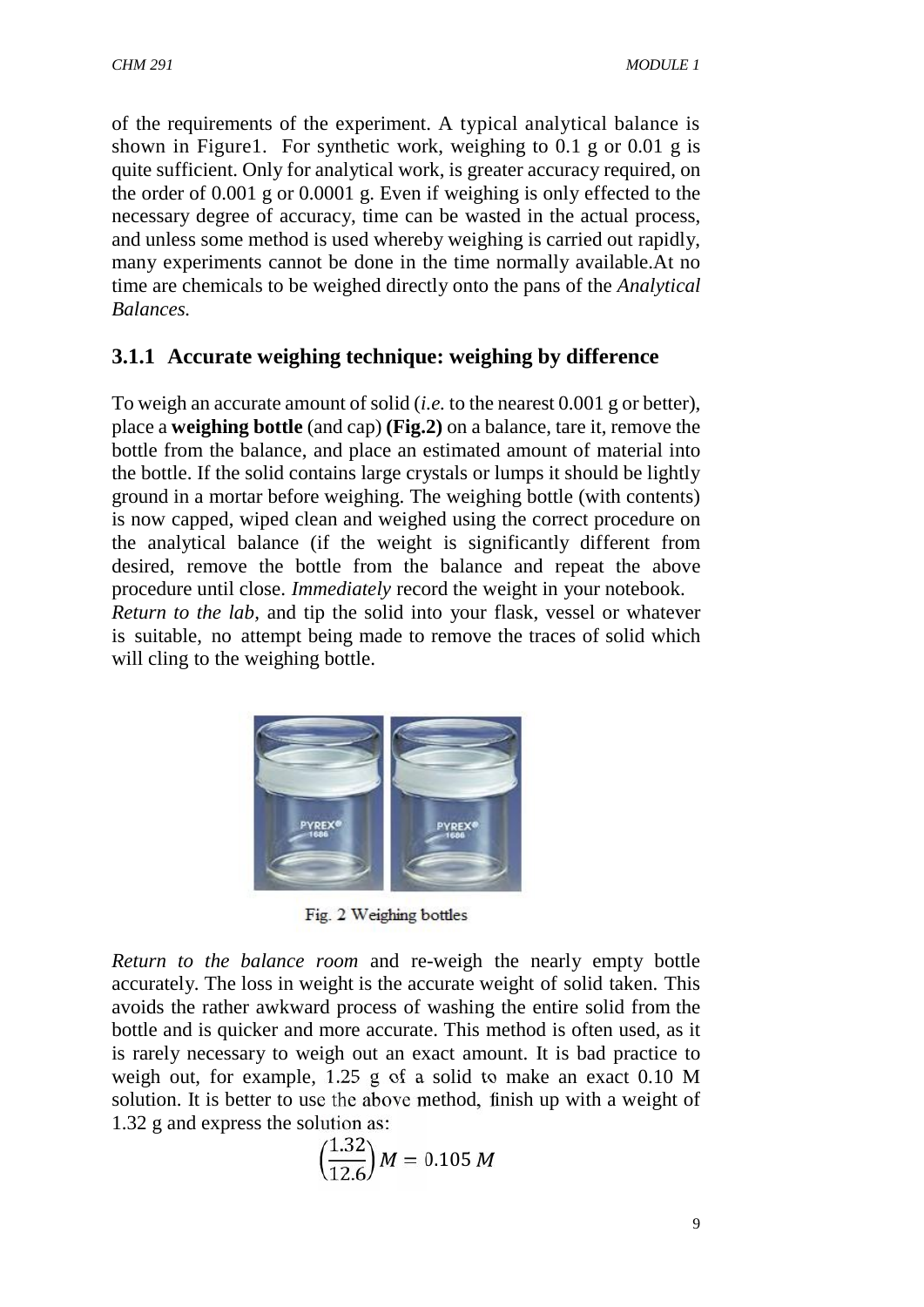This avoids the very messy practice of adding and removing odd crystals to try to get exact weight. By using the above method it is *never necessary* to have any loose chemicals near a balance, as only a closed bottle is used on the balance.

#### **3.2 Reflux and distillation**

Unlike ionic reactions, which are frequently extremely rapid, reactions between covalent substances tend to be slow. Particularly in main-group and organometallic reactions, it may be necessary to keep a reaction mixture hot for a matter of hours. This, coupled with the fact that volatile and inflammable solvents must be employed, makes it necessary for special equipment to be used.

#### *3.2. 1Reflux*

The use of a reflux condenser is often necessary (Fig.3). It is used whenever a reaction mixture has to be kept boiling for an appreciable time and the solvent is volatile. A water condenser may be used for solvents boiling up to approximately 130  $\degree$ C, and for higher boiling-point solvents an air  $\Box$  condenser is adequate



Fig. 3 Simple reflux set-up

The flask must never be filled more than half way; the size of flask should therefore be chosen by consideration of the total volume of the reaction mixture. A boiling stone or similar substance should be used to promote even boiling for all reflux procedures which do not employ magnetic stirring. In the reflux process, the reactants are dissolved or suspended in a suitable solvent, the solvent is boiled and then condensed so that it returns to the reaction flask. Once set up, a reaction carried out under reflux can be run for minutes, hours or even days to promote the required reaction. The basic components for a reflux apparatus shown in figure 3 are: a reaction flask; a reflux condenser; a heat source; a coolant source, usually water, for the condenser.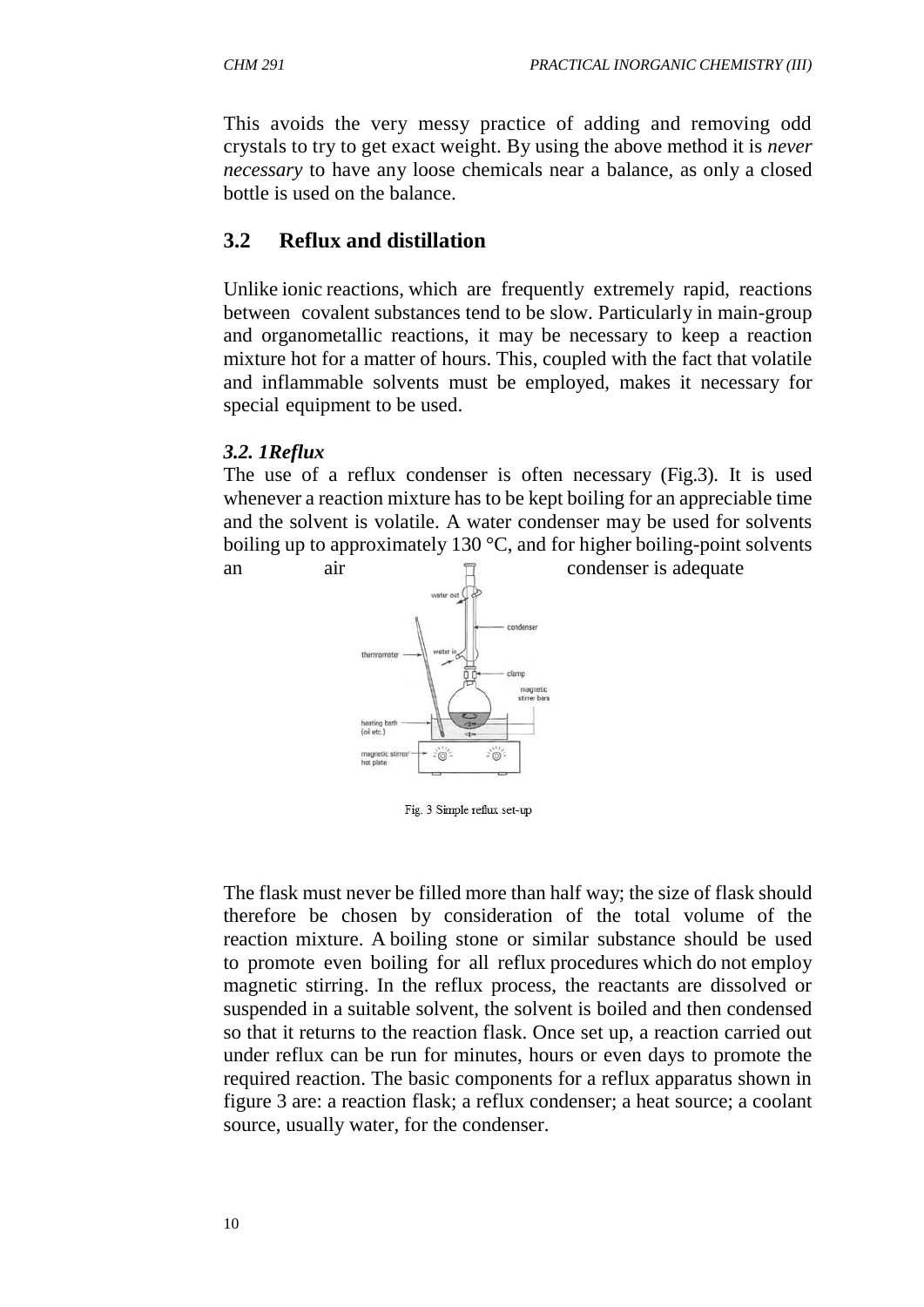The purpose of the apparatus is to keep the solution hot without loss of solvent. It is pointless to boil violently; the heating should be controlled so that the solution is merely simmering. The flask may be heated by an **electric heating mantle** controlled by a Variac (**NEVER plug a heating mantle directly into an electrical outlet!)**, or by using an oil bath on an electric hot plate.

#### **3.2.2 Distillation**

The purpose of distillation is to purify a liquid, or to remove a solvent from a solution. The flask must never be more than half full, a boiling stone or magnetic stirring must always be used, and the choice of condenser is the same as for reflux work. The heating of the flask may be accomplished using any of the usual means. Purification of a liquid by distillation is best performed at a rate not exceeding 2 drops of distillate per second. Alternatively, removing a large quantity of solvent may be done much more rapidly.

#### **3.2.3 Fractional distillation**

The purpose of fractional distillation is to separate two liquids of different boiling-point. Figure 4 gives the experimental set for fractional distillation apparatus. As with other forms of distillation, the flask must never be more than half full, and a boiling stone or magnetic stirring must always be used. In order to get good separation of the liquids, it is essential that the distillation be carried out very slowly. The slower the distillation, the better the separation. A rate of 1 drop of distillate per second should be the aim. Since the efficiency of the process depends on the fractionating column reaching thermal equilibrium (there should be a gradual increase in temperature from the top to the bottom of the column), best results are obtained if drafts are excluded. In addition, the source of heat should be steady.



Fig. 4 Fractional distillation set-up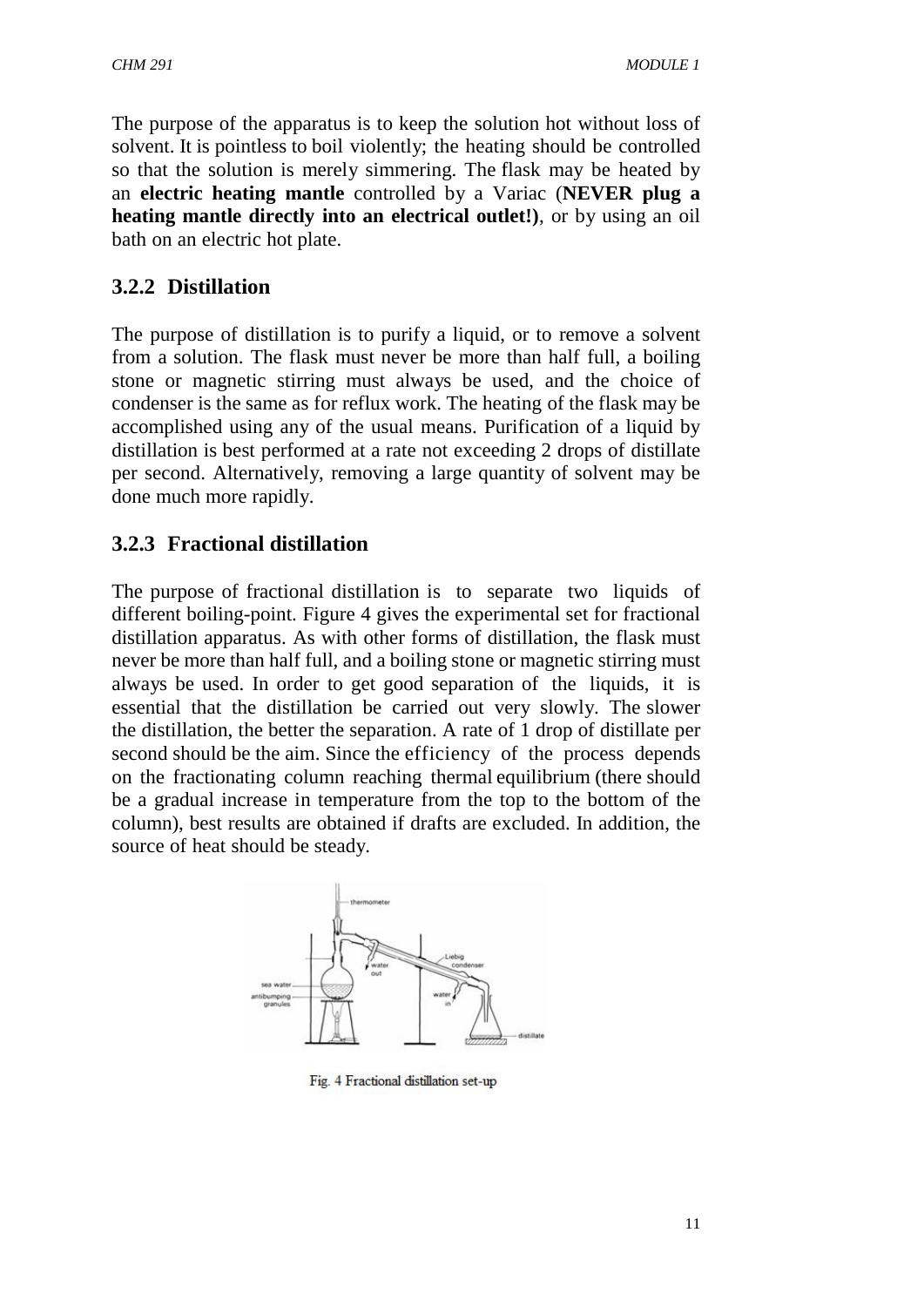#### **3.3 Use of the separating funnel**

The separatory funnel is used for several essential procedures. Except care is taken, its use can be one of the major causes of mechanical loss. The choice of size is particularly important and, as with flasks in distillation, the smallest that will properly do the job, is best.

#### **3.3.1 Separating two immiscible liquids**

The liquid mixture is poured into the funnel (Fig. 5) and the funnel is gently agitated to assist in the separation into layers. The funnel should always be stoppered, but if a particularly volatile substance, such as ether, is present, the funnel should be vented occasionally through the stopcock *(hold it slightly inverted while doing this)* to avoid the possible buildup of pressure. When separation into layers has occurred, the stopper is removed and the lower layer drained into a small flask. Swirling the funnel and once again allowing separation to occur frequently provides a further small sample of the lower layer.



Fig. 5 Separating funnel

The top layer is poured from the top of the funnel into a second flask. It is a wise precaution to always keep both liquids, even if one of them is to be discarded. It is surprising how often the wrong layer is thrown away.

# **3.3.2 Washing a crude liquid-**

One of the most common procedures consists of shaking a crude liquid product with an aqueous solution to remove some of the impurities. The reagents should always be used in small quantities, and the process repeated if necessary. Mechanical loss is always greater when large volumes of washing solutions are used.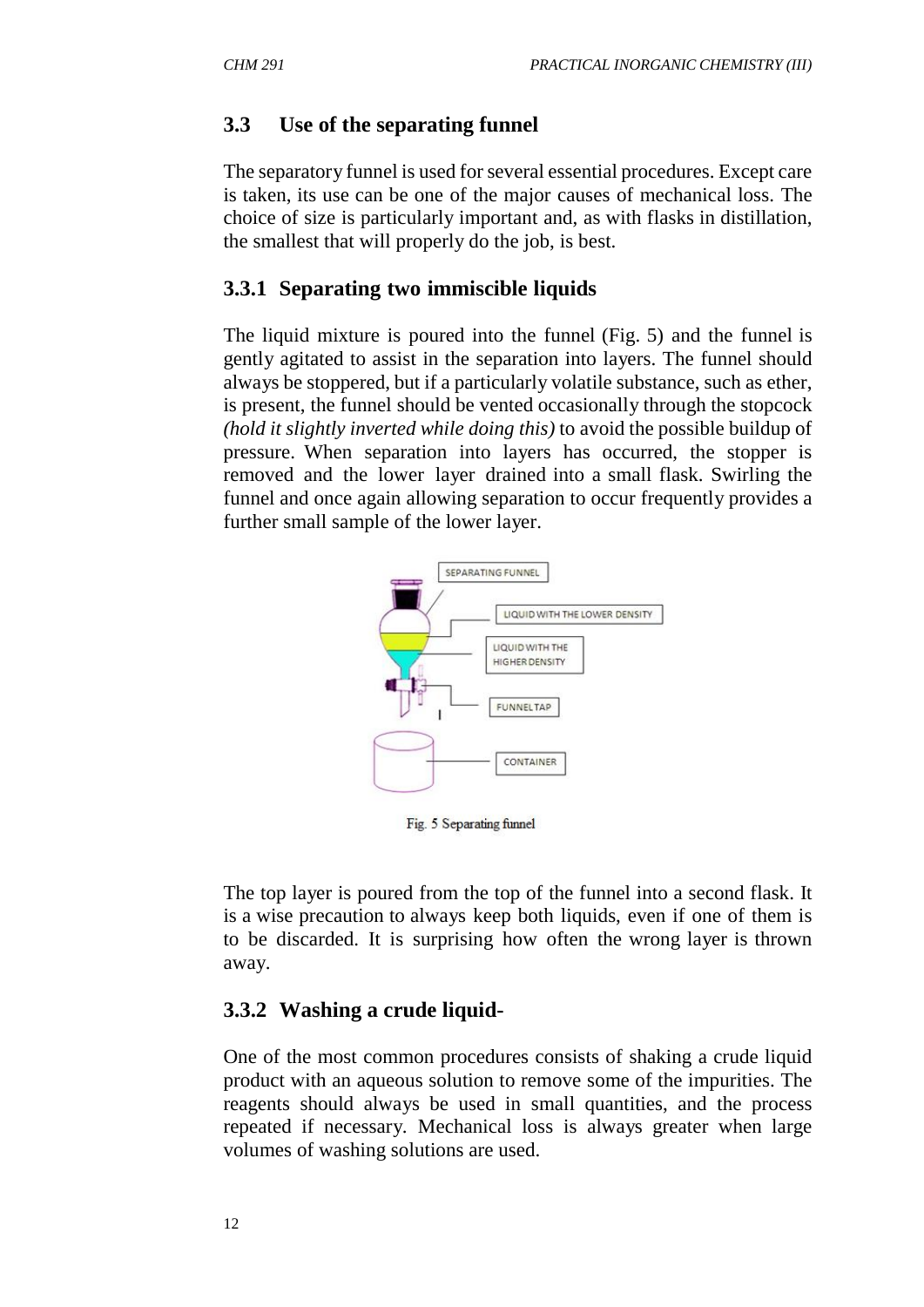Gases are often formed in substantial quantities during the cleaning process, thus, it is essential to release the pressure frequently. This is best done by inverting the well-stoppered funnel and "turning on" the tap. If the required substance is the top layer, then allowing the bottom layer to run off is quite simple. The entire bottom layer of waste should not be run off each time. It is better to leave a small quantity of the aqueous solution, and add further fresh reagent. Careful separation is completed only when running off the last of the various washing solutions. This avoids the risk of inadvertently losing a few drops of the treated product. When the required substance happens to be the bottom layer, avoiding mechanical loss becomes more difficult. If the product is run off between each wash and then returned to the funnel for the next, the loss can become very great. The best compromise is obtained by using rather large volumes of washing solutions, and decanting the spent solution from the top of the funnel. In this way the product never leaves the funnel until the final wash is over. It is then run out into its receiver, leaving the final washing solution in the funnel.

#### **3.3.3 Liquid extractions**

The separating funnel (Fig. 5) is often used to extract a solute from one solvent by means of a second solvent immiscible with the first. The removal of a solute from water by means of ether is one of the most common examples of this application. The size of the funnel is chosen to accommodate the whole of the aqueous solution. This savestime which would otherwise be spent in repetition. A series of extractions with a small quantity of ether is much more effective than one with a large amount of ether. In practice the volume used is that which gives the smallest manageable top layer, bearing in mind that the ether solution must be decanted from the top of the funnel. If the layer is too small, decantation becomes difficult. The solution is usually extracted about three times with fresh quantities of ether, and all of the ether extracts are decanted into one flask. After the final extraction the aqueous layer is run off and the last ether layer decanted completely

#### **SELF-ASSESSMENT EXERCISE**

- i. Which of the techniques mentioned in this unit would be appropriate in the separation of a
- ii. mixture of ethanol and water?
- iii. In which of the techniques named in this unit is density necessary for the separation of liquid mixtures?
- iv. Which technique in this unit will be suitable for prolonged heating involving organic solvents?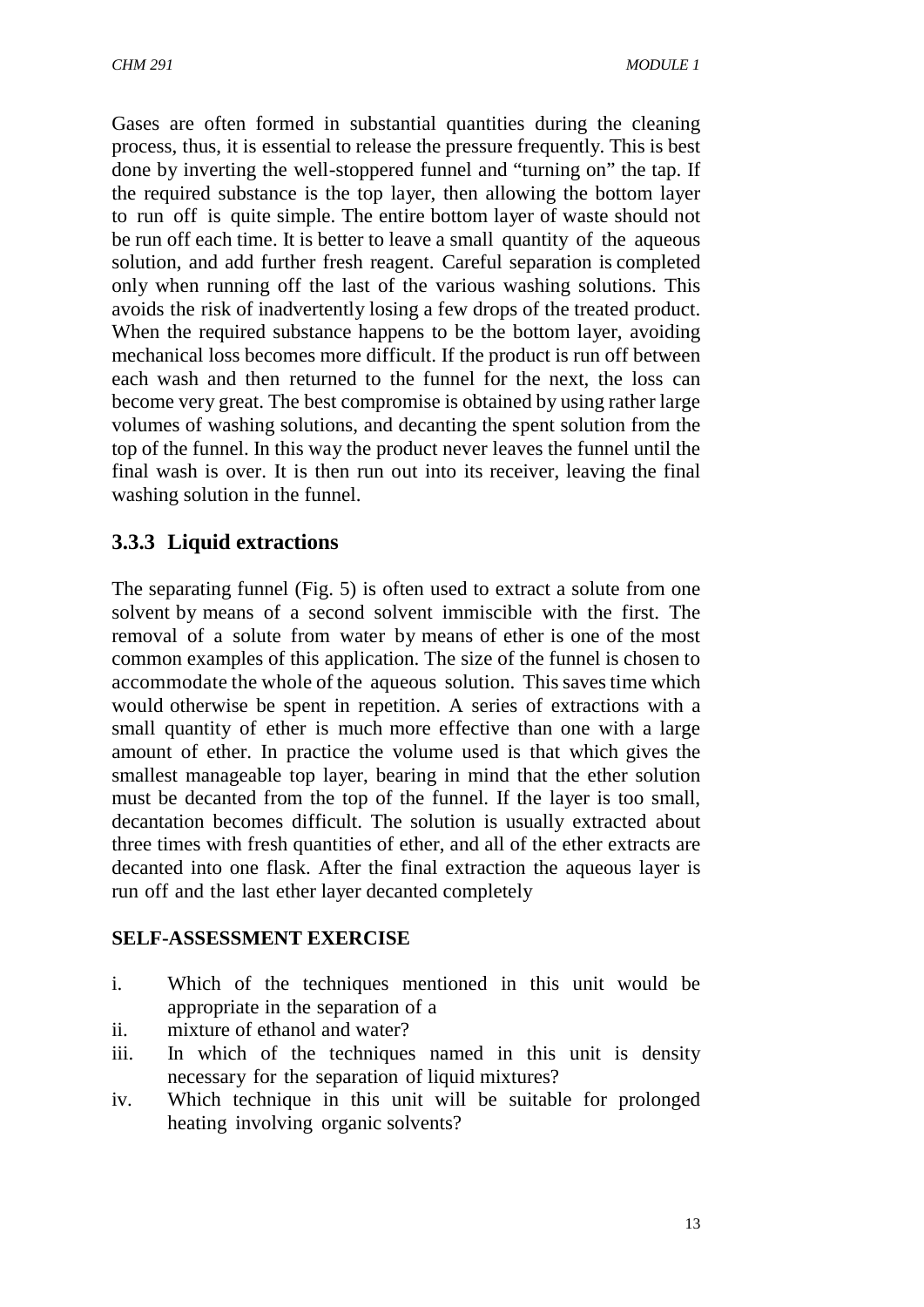#### **4.0 CONCLUSION**

In this unit you have studied some general laboratory procedures you will need for a better appreciation of your laboratory. It will guide your use of the laboratory.

#### **5.0 SUMMARY**

In this unit you have not performed any experiment, however you have learnt the following; the use of balances and accurate methods of weighing, techniques involved in setting up apparatus, the use of reflux and distillation sets and finally the use of the separatory funnel.

#### **6.0 TUTOT-MARKED ASSIGNMENT**

- 1. Which of the techniques mentioned in this unit would be appropriate in the separation of a
- 2. mixture of ethanol and water?
- 3. In which of the techniques named in this unit is density necessary for the separation of liquid mixtures?
- 4. Which technique in this unit will be suitable for prolonged heating involving organic solvents?

# **7.0 REFERENCES/FURTHER READING**

https://images.app.goo.gl/ex21xMZu6cradsQM8 retrieved May 2, 2020. https://images.app.goo.gl/kVGVsW5HNKBEWEez7 retrieved May 2, 2020. https://images.app.goo.gl/pxhWTf9xxV7mD8wW6 retrieved May 2, 2020 https://purificationikwok.weebly.com/separating-funnel.html retrieved May 2, 2020<u>1.</u> **http://classes.uleth.ca/200803/chem3830a/Chem%203830%20 Lab%20 Manual%20-%202008.pdf**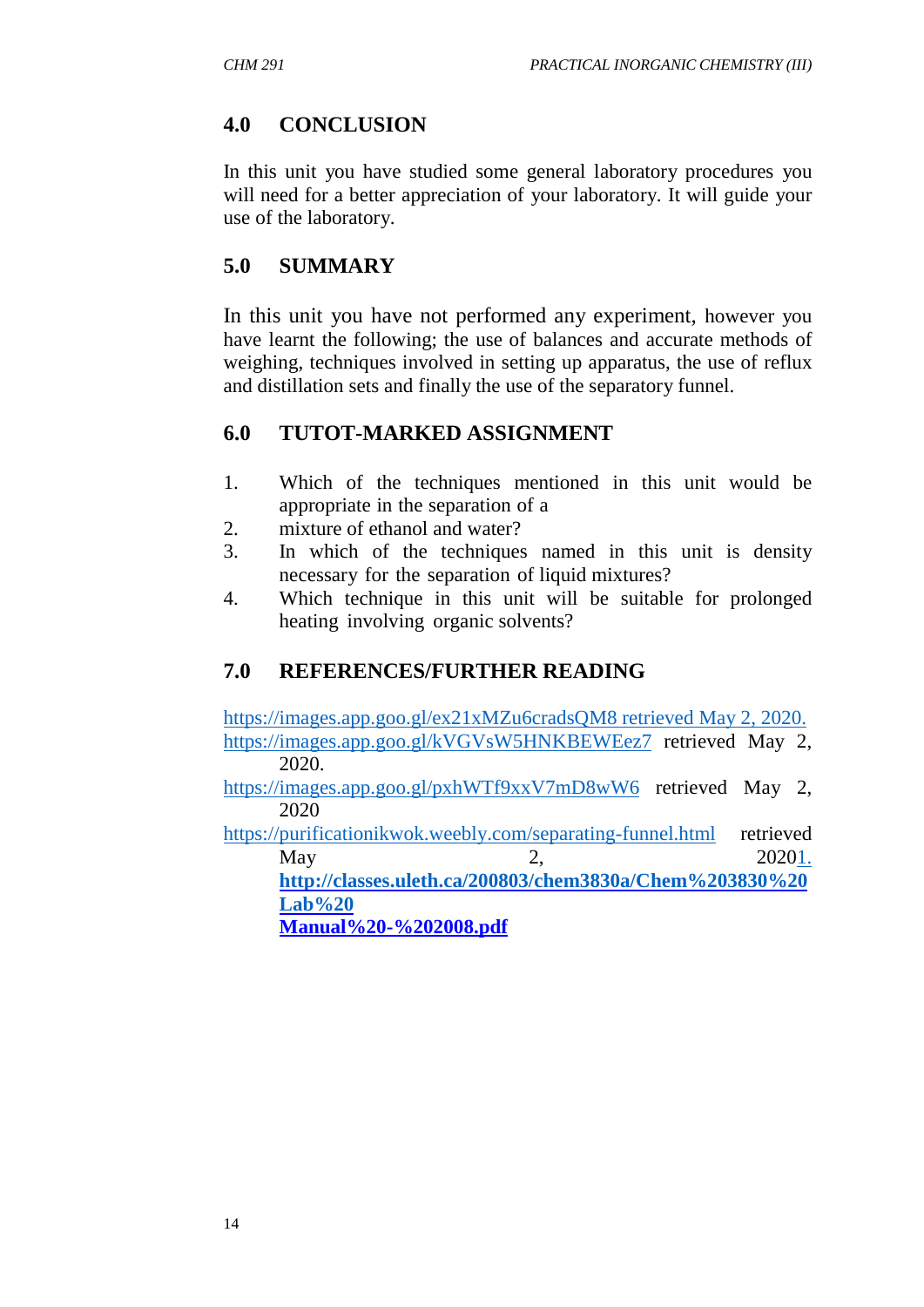# **UNIT 3 GENERAL LABORATORY PROCEDURES (2)**

#### **CONTENTS**

- 1.0 Introduction
- 2.0 Objectives
- 3.0 Main Content
	- 3.1 Filtration methods
		- 3.1.1 Simple filtration
		- 3.1.2 The Buchner funnel and filter pump
		- 3.1.3 Gravimetric filtration
	- 3.2 Drying methods
		- 3.2.1 Drying of liquids
		- 3.2.2 Drying of solids
	- 3.3 Recrystallization and purification of solids
		- 3.3.1 Reflux method
		- 3.3.2 Open flask method
		- 3.3.3 Recrystallization requiring hot filtration
		- 3.3.4 The use of activated charcoal
	- 3.4 In-text questions and answers
- 4.0 Conclusion
- 5.0 Summary
- 6.0 Tutor-Marked Assignment
- 7.0 References/Further Reading

# **1.0 INTRODUCTION**

You started with the study of some laboratory procedures in the previous unit. I hope you were able to appreciate the techniques you were introduced to. In this unit, you will get to understand a new set of procedures. This will give you a better chance of understanding the experiments you shall perform in this course.

# **2.0 OBJECTIVES**

By the end of this unit you should be able to

explain the use of some equipment in your laboratory.

# **3.0 MAIN CONTENT**

#### **3.1 Filtration methods**

There are a variety of techniques used for the separation of a liquid or solution from a solid.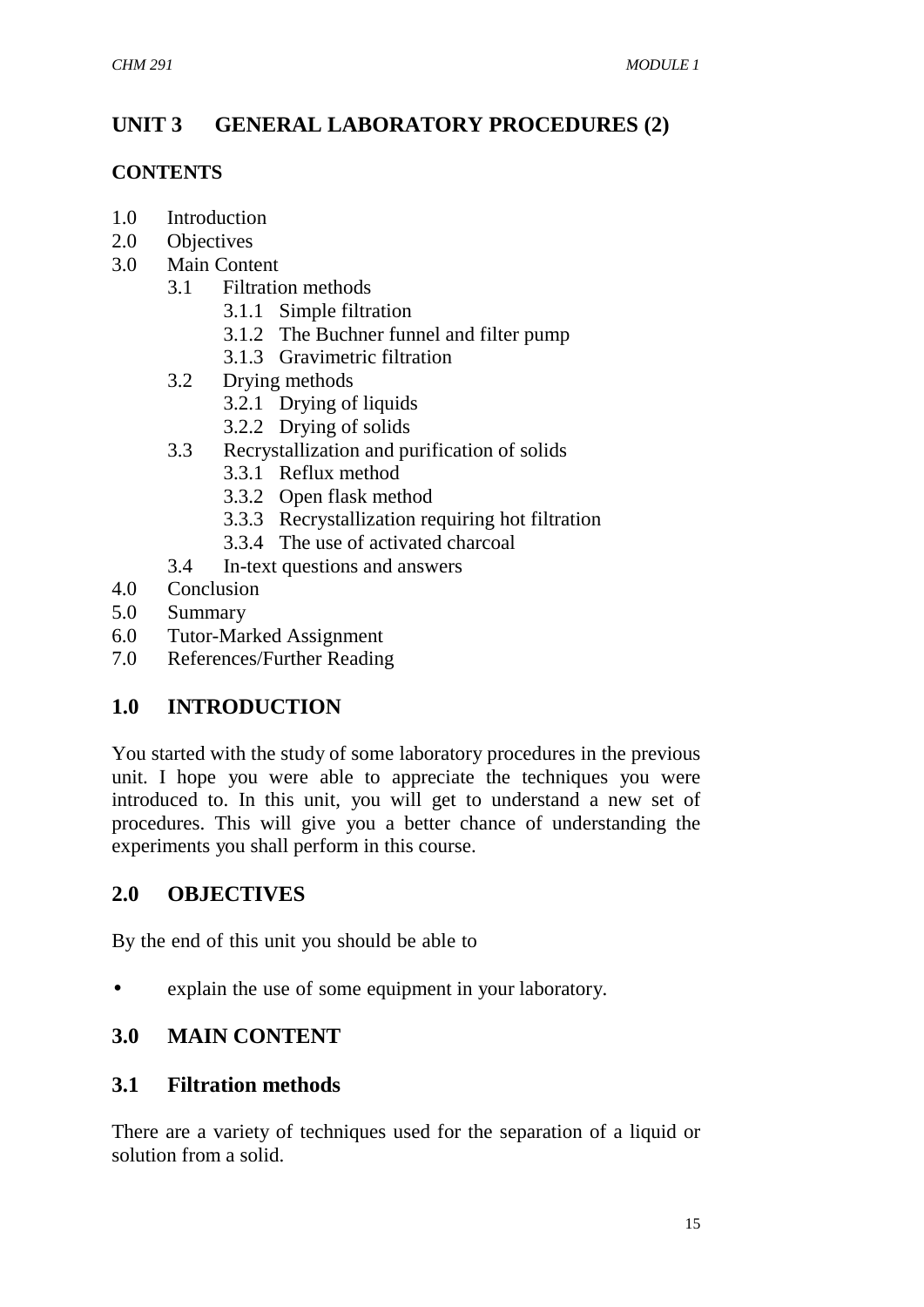#### **3.1.1 Simple filtration**

The usage of a filter funnel and a piece of filter paper folded into four (Fig.6a) is commonly reserved for ionic substances (*e.g.* NaCl) precipitated from aqueous solution. Precipitates obtained in qualitative analysis and inorganic experiments are often rather fine, and cannot be well filtered using a pump. Covalent solids, however, are generally separated from a volatile solvent, and the relative slowness of simple filtration leads to complications caused by evaporation. It is crucial in simple filtration to ensure that the paper is cautiously folded. The paper must be fixed carefully into the funnel (Fig. 6b) and wetted fully with water, or the suitable solvent, preceding the filtration. The contents of the filter paper should remain at least 1.5 cm from the top of the paper. These simple precautions can make an intense difference in the time required for a filtration to be completed, and should never be overlooked.



#### **3.1.2 The Büchner funnel and filter pump**

This method of filtration is the most extensively used when dealing with recrystallized substances. The Büchner funnel may be attached to the flask by means of a cork, but a much more useful device comprises of a flat piece of rubber with a hole in the center able to receive the funnel stem and making a good seal as shown in figure 7.



Figure 7 Vacuum filtration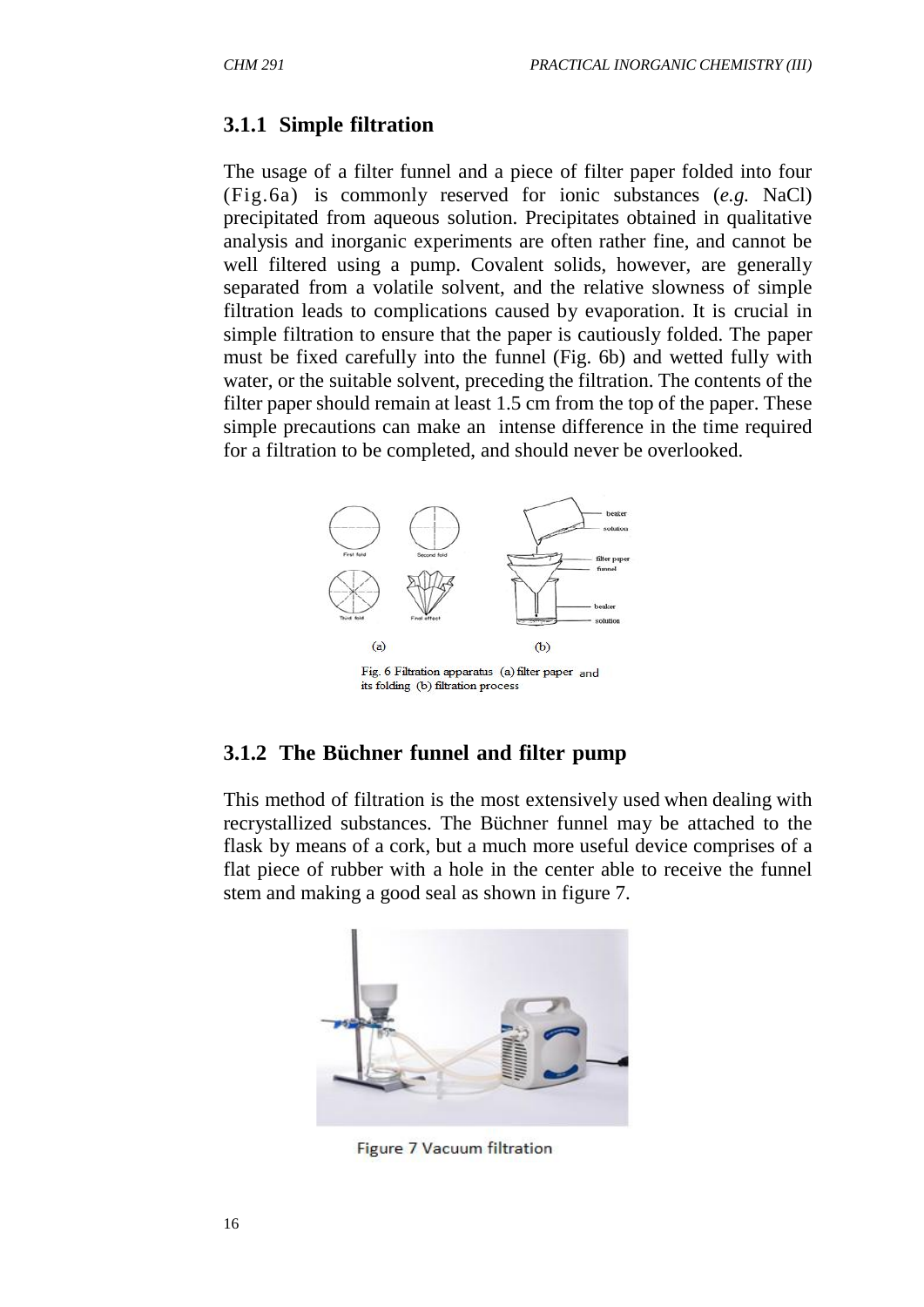The disc of rubber permits, reasonably, any size funnel to be fitted to any size flask. If this method is adopted, then the size of the funnel selected is the least that will contain the solid, and the flask is also selected to be the least that will contain the liquid, if both solid and liquid are necessary. If the solid is to be discarded, then a large funnel can be used to increase the rate of filtration. Conversely, if the liquid is to be discarded, then the flask may be large enough to contain the entire liquid in addition to the washings. The choice of size is very vital, as mechanical loss during filtration can be significant.

The filter-paper disc is placed in the funnel, and wetted with the solvent present in the solution to be filtered. It is crucial that the funnel and flask be perfectly dry. If the solvent involved is ethanol, then the paper may be wetted with water. If available, connect the suction flask to a Woulff bottle (ask the instructor how to use a Woulff bottle). The pump is then turned on and the paper pressed into place. During filtration the pump must never be turned off, as this may cause water from the pump to be drawn back into the filtrate. When all of the material has been filtered, turn on the stopcock of the Woulff bottle to ambient pressure (or disconnect the pump from the flask) while the pump is still running. If some of the solid has not been transferred to the funnel, a portion of filtrate can be retrieved and used for rinsing the residue into the funnel. The solid is washed free of filtrate by pouring a small portion of chilled fresh solvent into the funnel while the pump is disconnected. Lastly, the solid is drained as dry as possible by suction from the pump while applying pressure with a clean glass stopper.

# **3.1.3 Gravimetric filtration**

In quantitative work it is important that all of the solid be transferred and retained in the filter funnel. A **filtering crucible** with a porous sintered glass bottom is themost appropriate apparatus to use. Porosities from 0 (coarse) to 5 (very fine) are available, although for most purposes a porosity of 3 is best; a few fine precipitates will require a porosity of 4. Prior to usage, the sintered-glass crucible is dried in an oven, cooled, and accurately weighed. To collect the solid the pre-weighed crucible is set in the mouth of the Büchner flask by means of a firm rubber cone. The pump is turned on, and as much supernatant as possible is decanted off through the crucible. The liquid should be directed into the crucible via a glass rod.

The solid is then transferred, using a gentle jet of the appropriate solvent to swill out all particles. If solid clings to the apparatus, it can be collected using a glass rod protected with a **rubber 'policeman'**. The pump suction at this stage should be as gentle as possible; otherwise the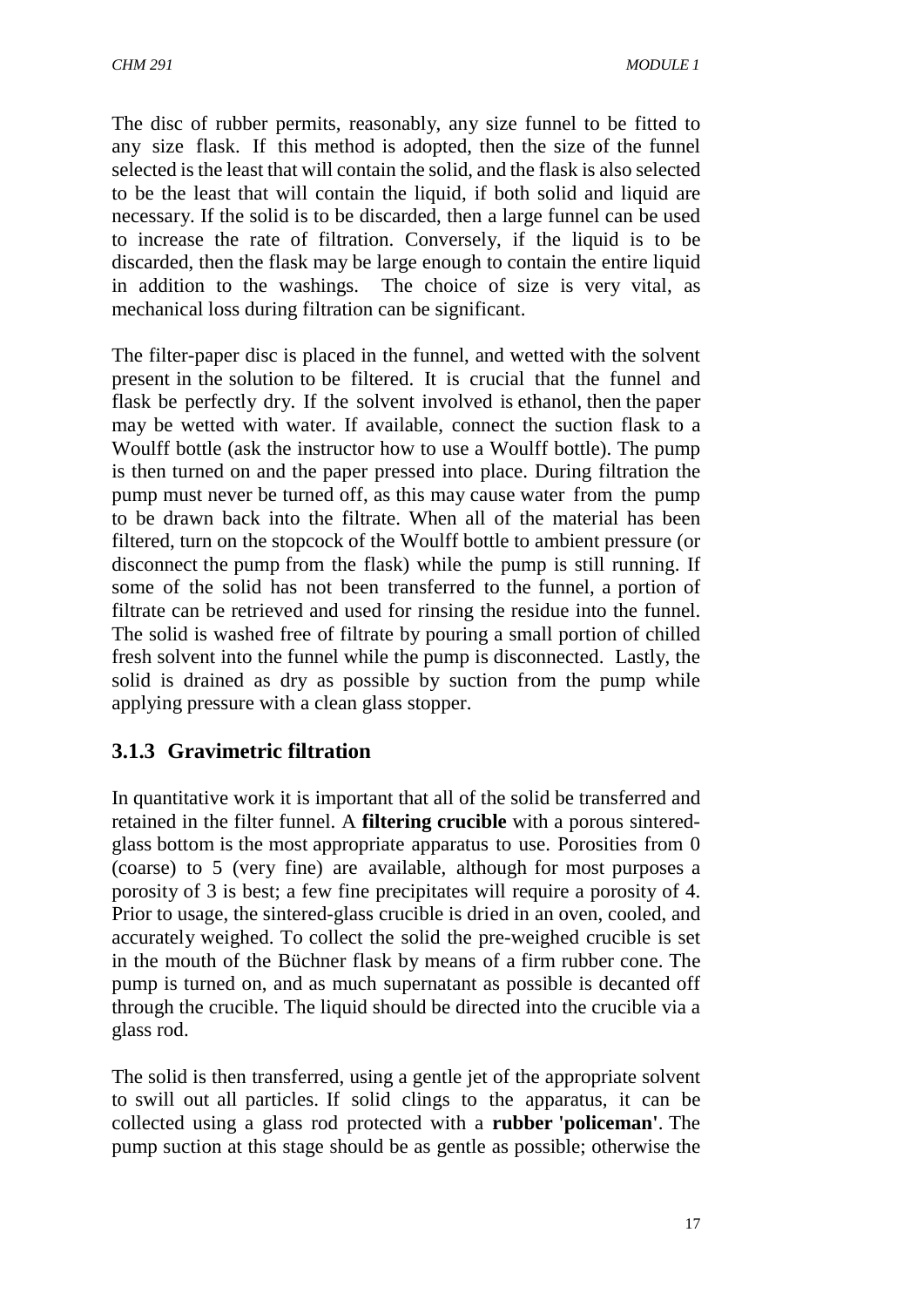porous glass may clog. Finally, the solid and crucible are washed repeatedly to remove all soluble materials, and dried to constant weight

# **3.2 Drying methods**

#### **3.2.1 The drying of liquids**

Extreme drying is not usually necessary with organic liquids and drying agents such as *anhydrous calcium chloride* or *anhydrous sodium sulfate* are adequate. Of the two, calcium chloride is the more effective, but also the more messy.

As calcium chloride will remove water and ethanol, it is employed when both need removing. If, however, the drying only needs to remove water; anhydrous sodium sulfate is generally employed. Sodium sulfate will only work at temperatures below 30 °C and should generally be used at room temperature. It is able to remove its own weight of water, but the use of too much drying agent should not be done too often as this will cause the drying agent to become 'wetted' with the product and a large mechanical loss will be entailed.

In order to dry an organic liquid, whether a product or a solution containing the product, the liquid should be placed in a suitable sized conical flask, fitted with a good stopper or cork, and the drying agent added. The corked flask should be shaken at intervals, and left for at least five minutes, preferably longer.

If sufficient drying agent has been used some should remain unchanged in appearance: i.e. a fine opaque powder of sodium sulfate or firm granules of calcium chloride.

#### **3.2.2 The drying of solids**

Various methods exist for drying solid materials. When deciding which method to use it is important to know something about the physical properties of the material. For example, if dehydration of a hydrate or melting of an organic solid occurs, recrystallization will have to be repeated resulting in further loss of time and material.

Although the method of air drying takes longer than the others, it is one of the safest for non- deliquescent solids. The damp solid, drained as dry as possible on the filter, is transferred to a watch-glass and spread out evenly. The solid can then be left to dry overnight in a location free of dust and drafts. As an added precaution against dust, a second, larger watch-glass should be placed over the product in such a fashion that free evaporation remains possible. Though the desiccator is ideal for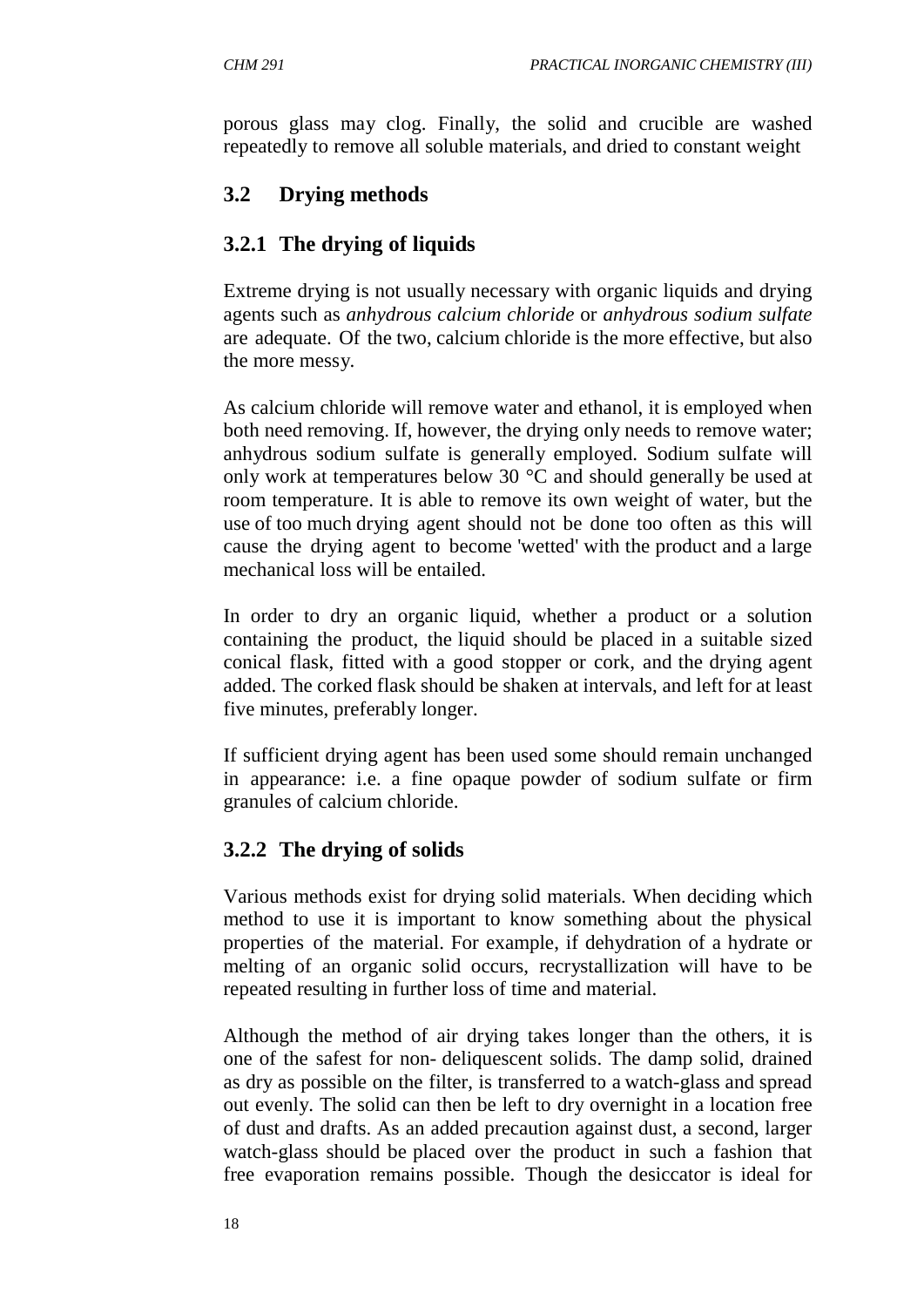drying many solids, care must be taken when drying hydrates. It is quite possible to lose some water of crystallization if the dehydrating agent is too effective. Thus, samples to be dried should be spread out on a watch-glass and labeled with their name and date. The desiccator must be regularly recharged with fresh desiccant, and the ground-glass seal kept greased with a minimum quantity of silicone grease, so it appears transparent.

It is important to remember that after opening, a desiccator takes at least two hours to re- establish a dry atmosphere.

A vacuum desiccator is used to speed the drying of a sample. The sample must be covered with a second watch-glass and the desiccator evacuated and filled slowly to avoid blowing the sample about. In order to guard against implosion, a vacuum desiccator must be covered with strong adhesive tape, or be enclosed in a special cage when being evacuated and de-evacuated.

# **3.3 Recrystallization and purification of solids**

Inorganic solids, when first prepared, are rarely pure. The original solid must be recrystallized from an appropriate solvent. If the solvent is a flammable liquid, as itoften is, it is better to carry out a recrystallization under reflux, until more experience has been gained. With ethanol, a very common solvent, it is quicker and neater to use a conical flask, but this does entail a risk of fire.

# **3.3.1 Reflux method**

The solid is placed in a suitable sized flask, preferably a conical flask as it can be easily put aside to cook, and a condenser attached. A small volume of solvent is poured down the condenser and the mixture is raised to its boiling point. If the entire solid has not dissolved, a bit more solvent should be added after removing the mixture from the hot plate. Repeat this process until the solid just dissolves at the boiling-point. If there are no insoluble solid impurities, the solution will be clear. The mixture should then be removed from the hot plate and slowly allowed to cool to room temperature. Once the solution reaches room temperature, it may be necessary to gently swirl the flask in order to prime crystallization. The solid usually crystallizes upon cooling, but, if crystallization is slow to start, scratching the inside of the flask with a glass rod frequently helps crystals to form. The flask should be cooled to at least room temperature, or preferably lower, by placing it in either iced water or a refrigerator.

The pure product is filtered off at the pump. It is essential for both the filter flask and funnel to be clean and dry, except for the solvent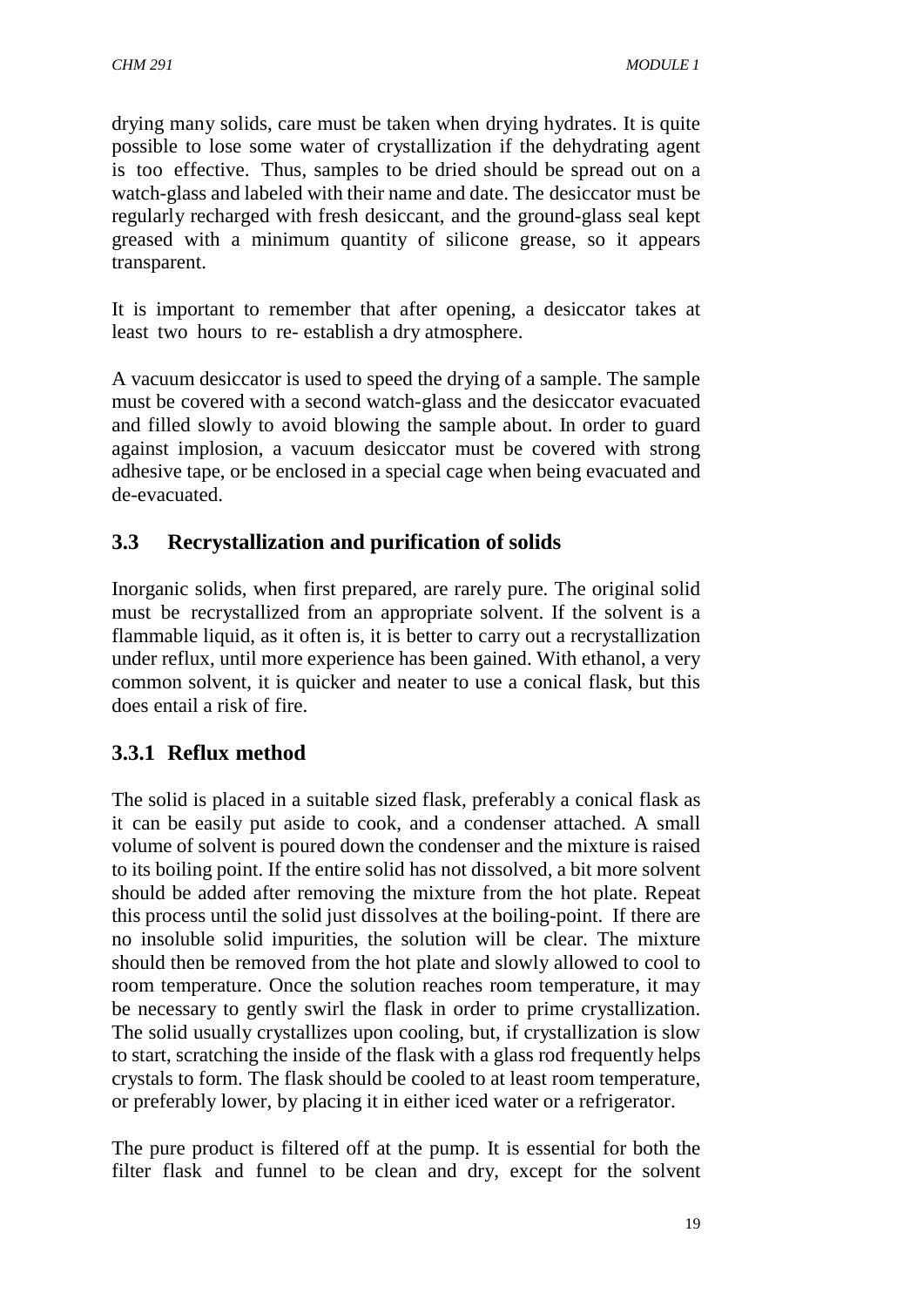concerned. The mixture to be filtered is poured on to the filter paper and the solid remaining in the flask is washed out with the filtrate. This is important. The filtrate is, of course, a saturated solution of the required solid, and so the filtrate cannot reduce the yield by dissolving some of the crystals. The filtrate should be used for washing out the flask several times, until the entire solid has been transferred to the filter. On no account should fresh solvent be used for transferring the solid to the filter. The recrystallized solid is then dried in a suitable manner, bottled and labeled.

#### **3.3.2 Open flask method**

This is essentially the same as the previous method, but is carried out directly on the hot plate with an open conical flask. The solvent is only just allowed to come to a boil and then the flask is removed from the heat. At this point, it should be possible to see the vapor condensing inside the flask, and there should not be a risk of fire if care is taken. The obvious advantage of this method is speed. This approach is not suitable for low boiling solvents such as ether or pentane.

#### **3.3.3 Recrystallization requiring hot filtration**

If, during a recrystallization, there is an insoluble solid impurity, it becomes necessary to filter the hot solution. Care must be taken that no crystallization occurs during the process as this would block up the filter funnel and cause great difficulty. To avoid this, the following procedure is used:

The crude solid is dissolved in the solvent in the normal way, and when all of the solute has just dissolved at the boiling-point, a further small quantity of solvent is added. This ensures that the solution is not quite saturated. This solution is kept hot while a separate sample of solvent is heated to boiling and then poured through the prepared Büchner funnel. This procedure heats up the funnel and flask. The filter paper, which must be in position, is held in place by a glass rod. The selected funnel should be reasonably large as this will retain the heat better and the filtration will be faster.

The hot solution is rapidly filtered with the pump on full. As soon as all of the solution is through the funnel, the pump is disconnected and the funnel removed. At this stage the solute will almost always have begun to crystallize in the receiving flask. To save mechanical loss, the solution should be kept in the flask and cooled in the normal way. The final filtration to collect the crystals therefore requires another flask.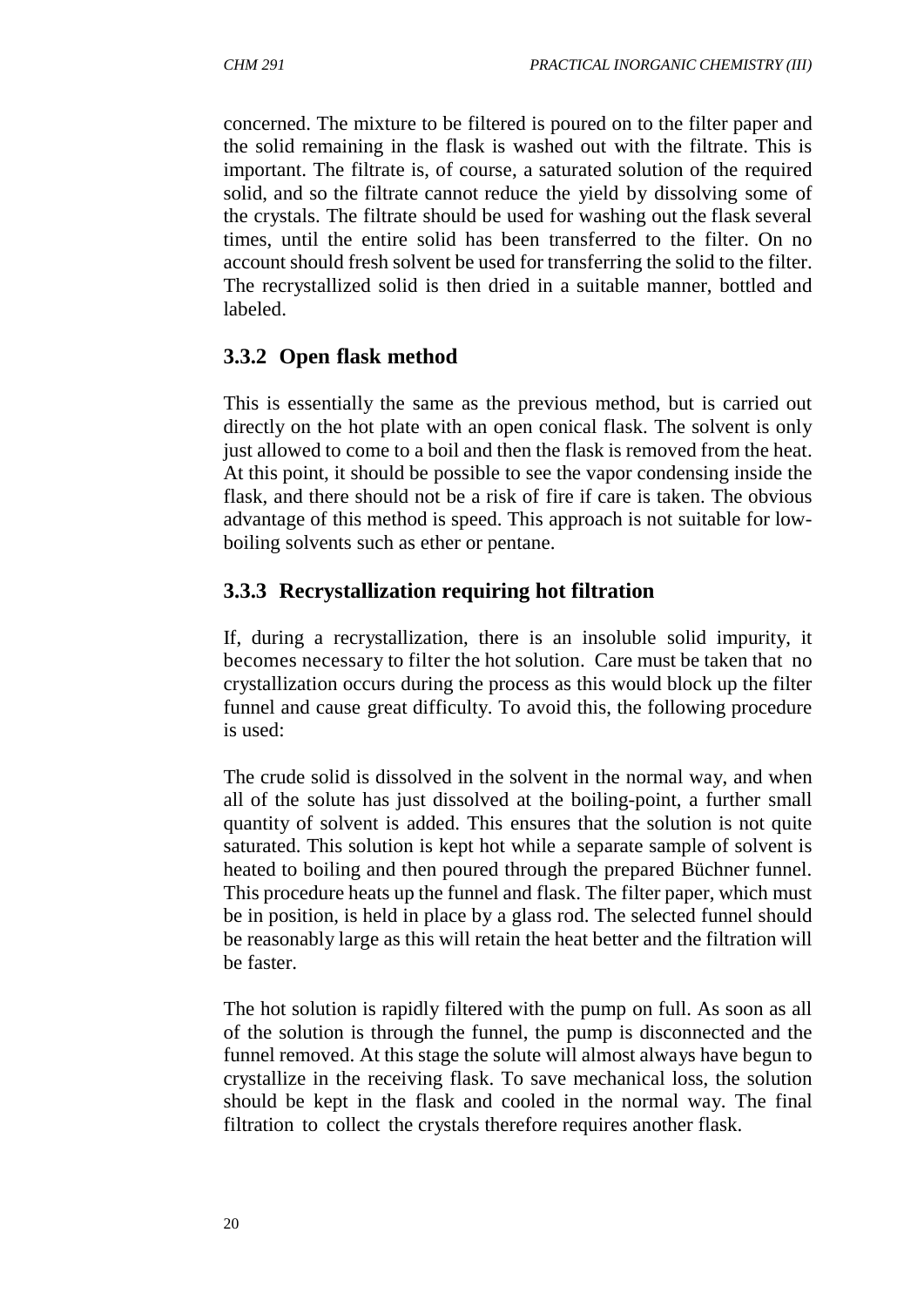#### **3.3.4 The use of activated charcoal**

Sometimes there are colored impurities present in the crude material to be recrystallized. These are removed from the solution while hot by adsorption onto activated charcoal. The recrystallization is carried out normally until the crude material is dissolved. At this point, a little extra solvent is added, and the mixture cooled slightly. A small amount of activated charcoal is added to the cooled solution. It is important to cool the solution before adding the charcoal, as this material tends to promote boiling. If the solution is not sufficiently cooled prior to the addition of the charcoal, the entire mixture will usually boil over violently.

The mixture with the charcoal is allowed to boil gently for a few minutes, and is then filtered hot. It is important to ensure that the paper is well fitted or charcoal may get around the edges and contaminate the product. As in hot filtration, the funnel should be large so that the filtration is as rapid as possible. The flask should be of a suitable size for the volume of purified solution obtained.

#### **3.4 In text questions and answers**

ITQ. 1. Rock salt is impure salt mined from the ground. With the help of diagram, explain simple experimental processes to obtain pure salt from the rock salt.

ITA. 1 Step 1. Crush about 5g of rock salt and add to 50cm3 of water in a 100cm3 beaker. Heat and stir.



Step 2: Pour the mixture into a funnel containing a folded filter paper. Collect the filtrate in a dish



Step 3: Heat the salt solution gently until it starts to 'spit'.

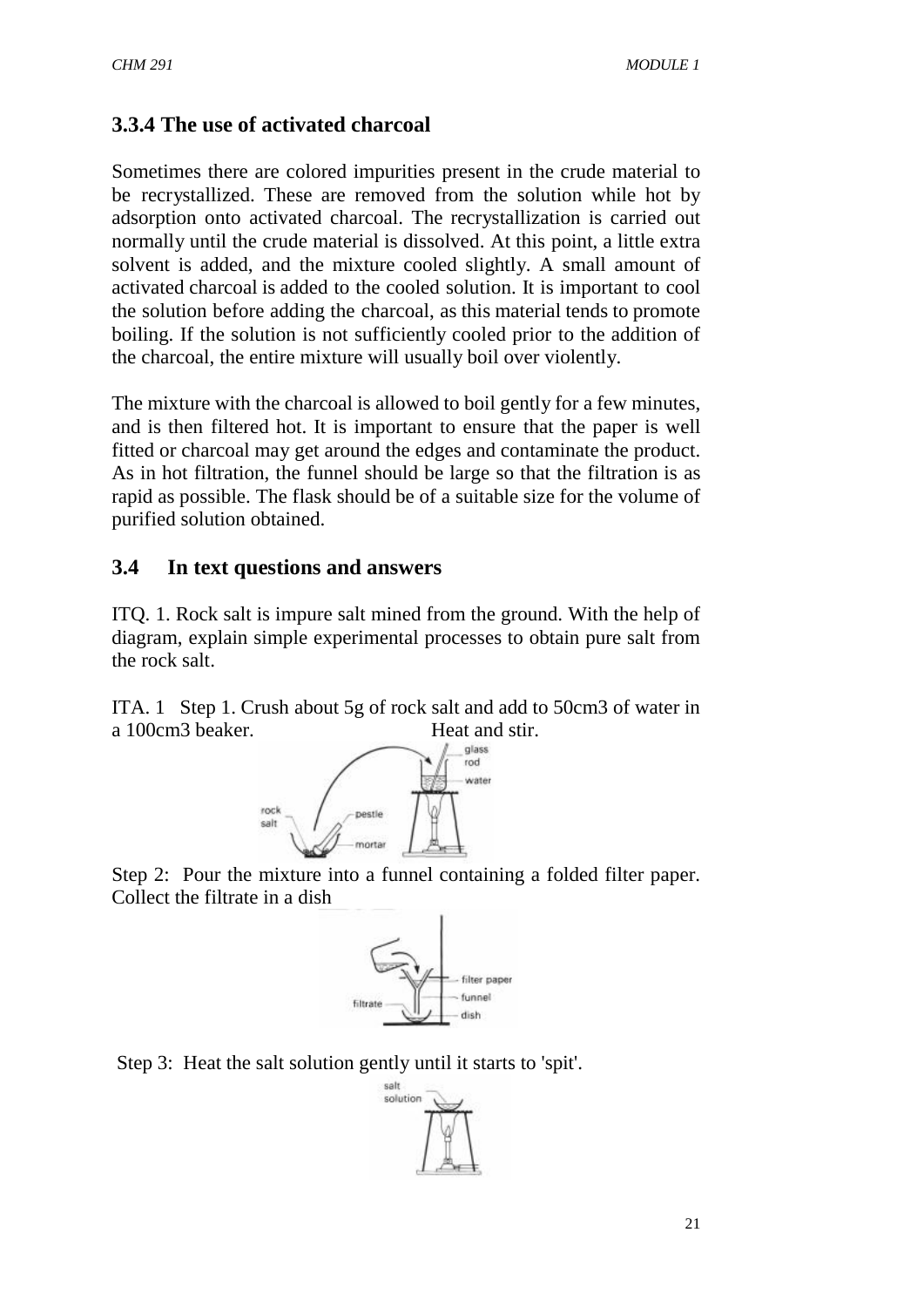Step 4: Continue heating the solution over a beaker of boiling water until dry salt remains in the dish



**ITQ 2.** At which stages do the following processes occur: dissolving, filtration, evaporation?

**ITA 2.** Dissolving occurs in step 1, filtration in step 2 and evaporation in step 4

#### **SELF-ASSESSMENT EXERCISE**

- i. What is a drying agent?
- ii. Mention two uses of activated charcoal.
- iii. Mention two precautions to be taken during the process of recrystallization
- iv. Distillation is a process of purifying liquids. Draw a diagram and outline two experiments you could do to show that sea water is not pure water.
- v. Fractional distillation is used to separate mixtures of liquids that have different boiling points into parts or fractions. With suitable diagram, demonstrate this principle using a mixture of water and ethanol

#### **4.0 CONCLUSION**

This unit like the previous has dealt with some operations needed for your experiments in the laboratory

#### **5.0 SUMMARY**

In this unit, you have studied the following: The various forms of filtration, drying methods, recrystallization and purification of solids

#### **6.0 TUTOR-MARED ASSIGNMENT**

- 1. What is a drying agent?
- 2. Mention two uses of activated charcoal.
- 3. Mention two precautions to be taken during the process of recrystallization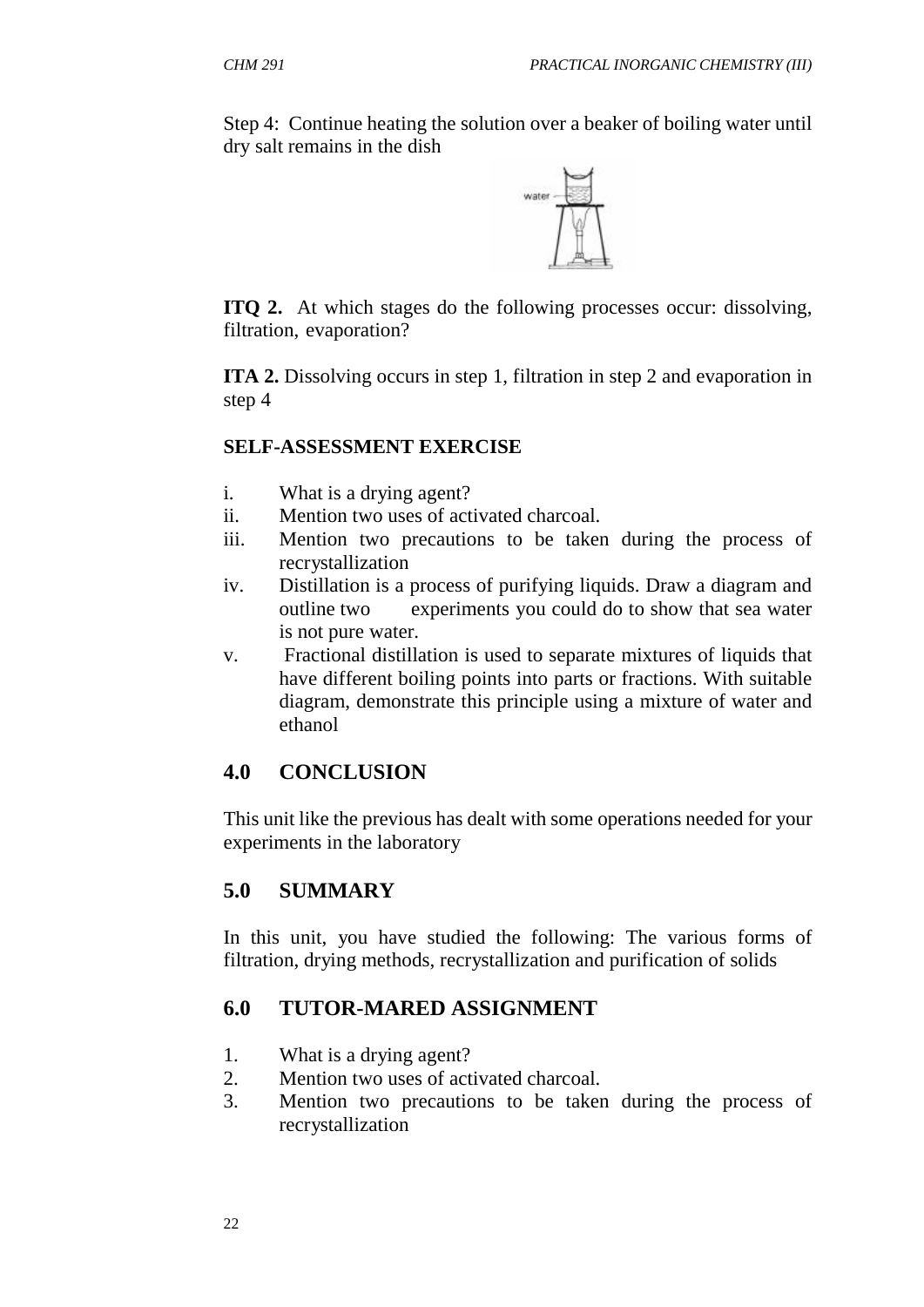# **7.0 REFERENCES/FURTHER READING**

- Hunt, J. A., Sykes, A., Mason, J . P. (1986). Chemistry Experiments, Longman House, Burnt Mill, Harlow, Essex CM20 2JE, England.
- Rendle, G.P., Vokins, M. D. W., Davis, P. M. H. (1967). Experimental Chemistry, A Laboratory Manual, Edward Arnold (Publishers) Ltd London.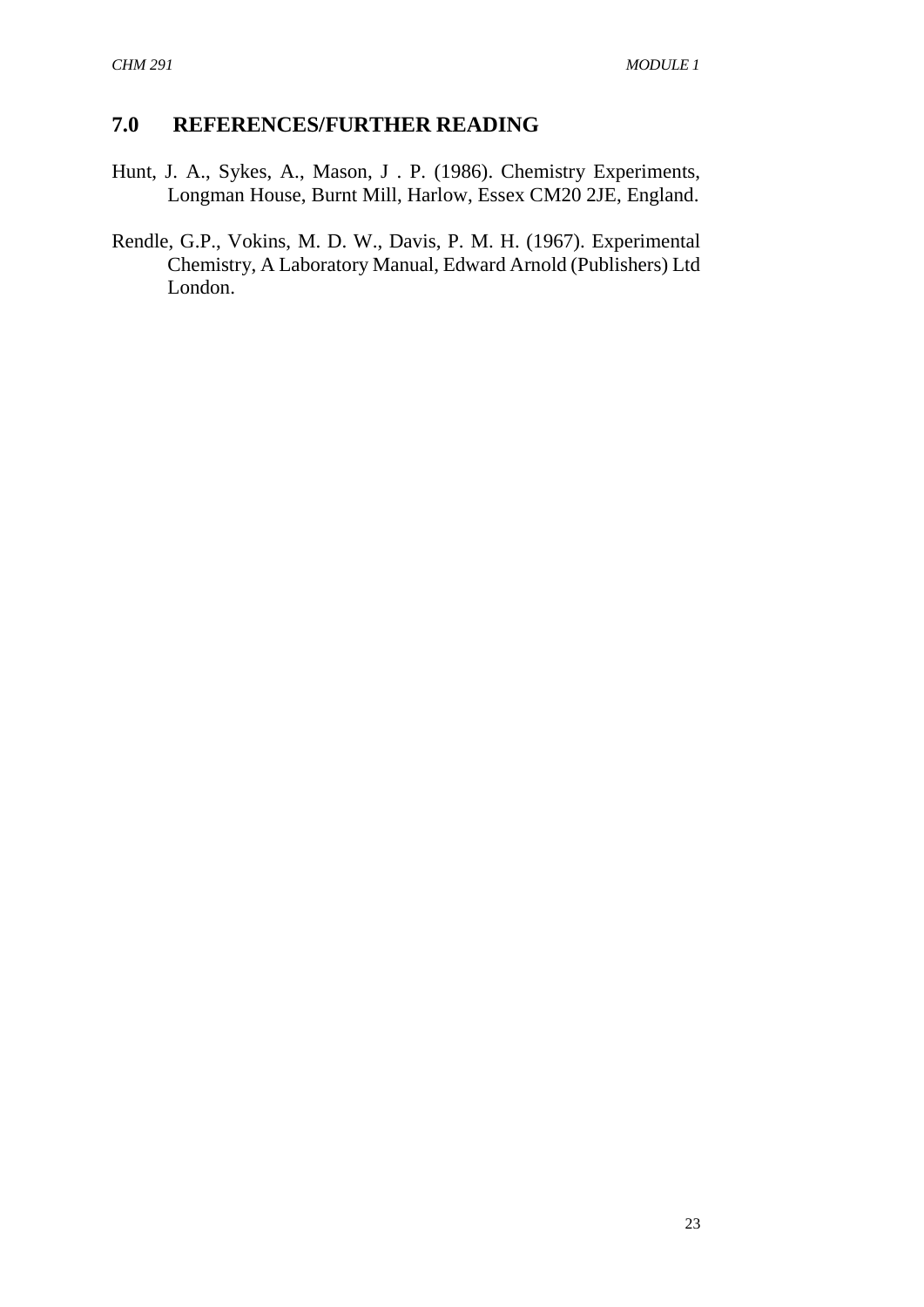#### **MODULE 2**

| Unit 1 | Precipitation reactions. |
|--------|--------------------------|
|--------|--------------------------|

- Unit 2 Transitional properties of d-block elements
- Unit 3 Chemistry of vanadium
- Unit 4 Chemistry of chromium

#### **UNIT 1 PRECIPITATION REACTIONS**

#### **CONTENTS**

- 1.0 Introduction
- 2.0 Objectives
- 3.0 Main content
	- 3.1 Procedure
	- 3.2 Discussion
	- 3.3 In-text questions and answers
- 4.0 Conclusion
- 5.0 Summary
- 6.0 Tutor-Marked Assignment
- 7.0 References/Further Reading

#### **1.0 INTRODUCTION**

It is important for us to understand exactly what is going on when a precipitate is formed. In all the experiments which you are about to carry out, the chemicals are ionic and in solution the ions are totally mobile and independent of each other. Consider for example an aqueous copper (II) chloride and aqueous sodium hydroxide shown inside a test tube.

The solution of copper(II) chloride contains  $Cu^{2+}$ <sub>(aq)</sub> and  $Cl^{-}$ <sub>(aq)</sub> ions – Solution A



The solution of sodium hydroxide contains  $Na<sup>+</sup>$  <sub>Iaq)</sub> and OH<sup>-</sup><sub>(aq)</sub> ions – Solution B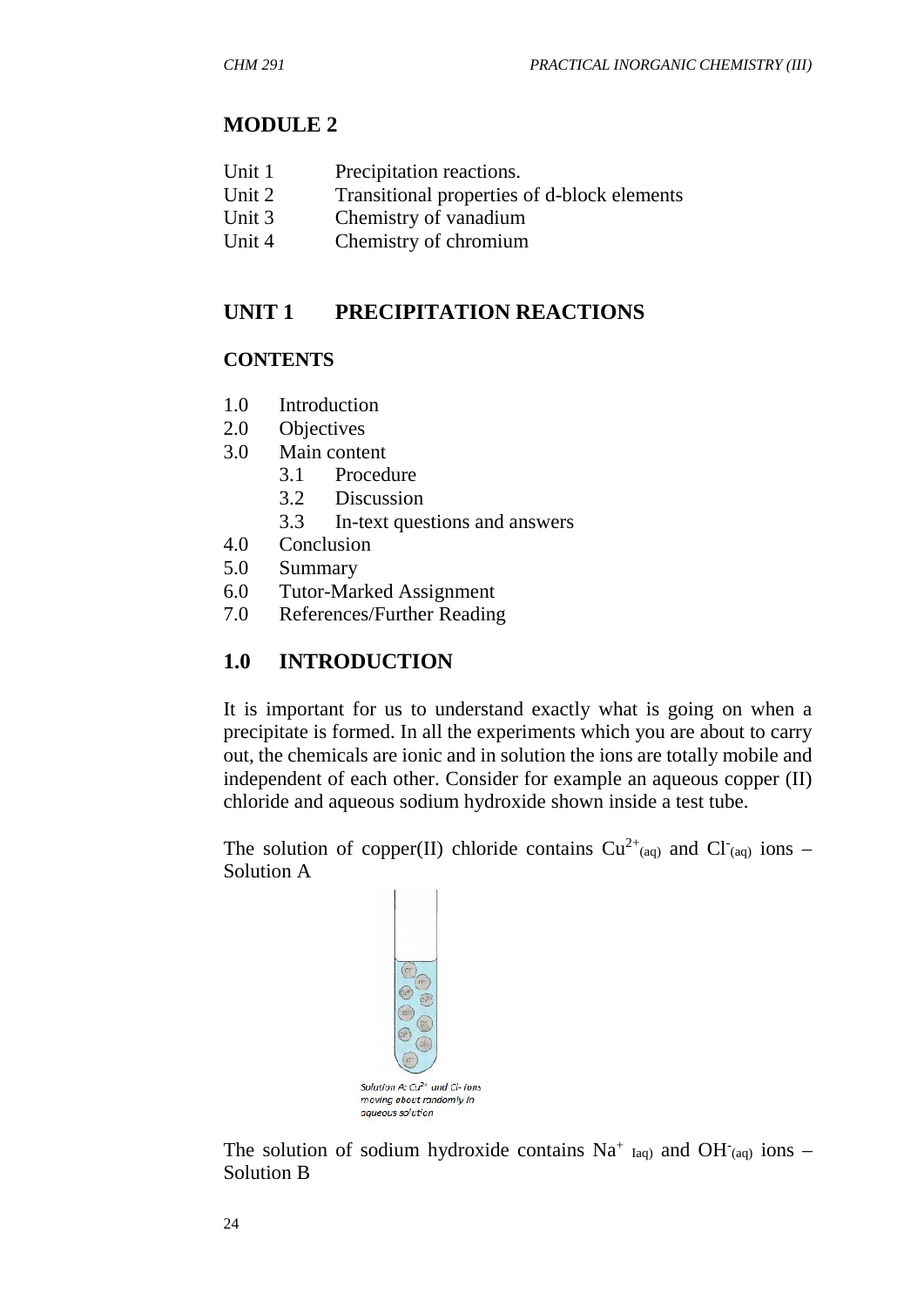You will notice formation of a blue precipitate on reacting solutions A and B together. In this reaction, two of the oppositely charged ions get attracted to each other in very large numbers and created a three dimensional ionic lattice. Thus the precipitate that formed is between the  $Cu^{2+}$ <sub>(aq)</sub> and OH<sup>-</sup><sub>(aq)</sub> ions. This reaction cannot have been between the  $Na<sup>+</sup>(aq)$  and Cl<sup>-</sup>(aq) ions, because sodium chloride is a soluble substance according to the 'solubility rules'. However, copper(ll) hydroxide is insoluble, as are most hydroxides, so this must be the identity of the blue precipitate. Its formula is  $Cu(OH)<sub>2</sub>$  and it was created when the copper(II) ions in the copper(II) chloride solution combined with the hydroxide ions in the sodium hydroxide solution in a 1: 2 ratios, i.e.



 $Cu^{2+}$ <sub>(aq)</sub> + 2OH<sup>-</sup><sub>(aq)</sub> = Cu(OH)<sub>2</sub>(s) Eq. 1

Notice that the sodium ions,  $Na<sup>+</sup>(aq)$ , and the chloride ions,  $Cl<sup>-</sup>(aq)$ , do not feature in the reaction at all. They are present in the mixture, of course, but they do not interact in any way, and at the end of the reaction they are still present and as mobile as they ever were. For this reason, they are often known as 'spectator ions'. If you had filter the mixture, they would have pass through the filter paper and formed the filtrate as a solution of sodium chloride, whereas the solid blue copper (II) hydroxide would have be the residue on the filter paper.

The equation 1 above is known as an 'ionic equation' because it involves the interaction of ions. Spectator ions are always omitted in ionic equations, because the intention is to illustrate precisely what is happening in the solution, ignoring any ions which do not change. The 'full' equation for the reaction is in fact: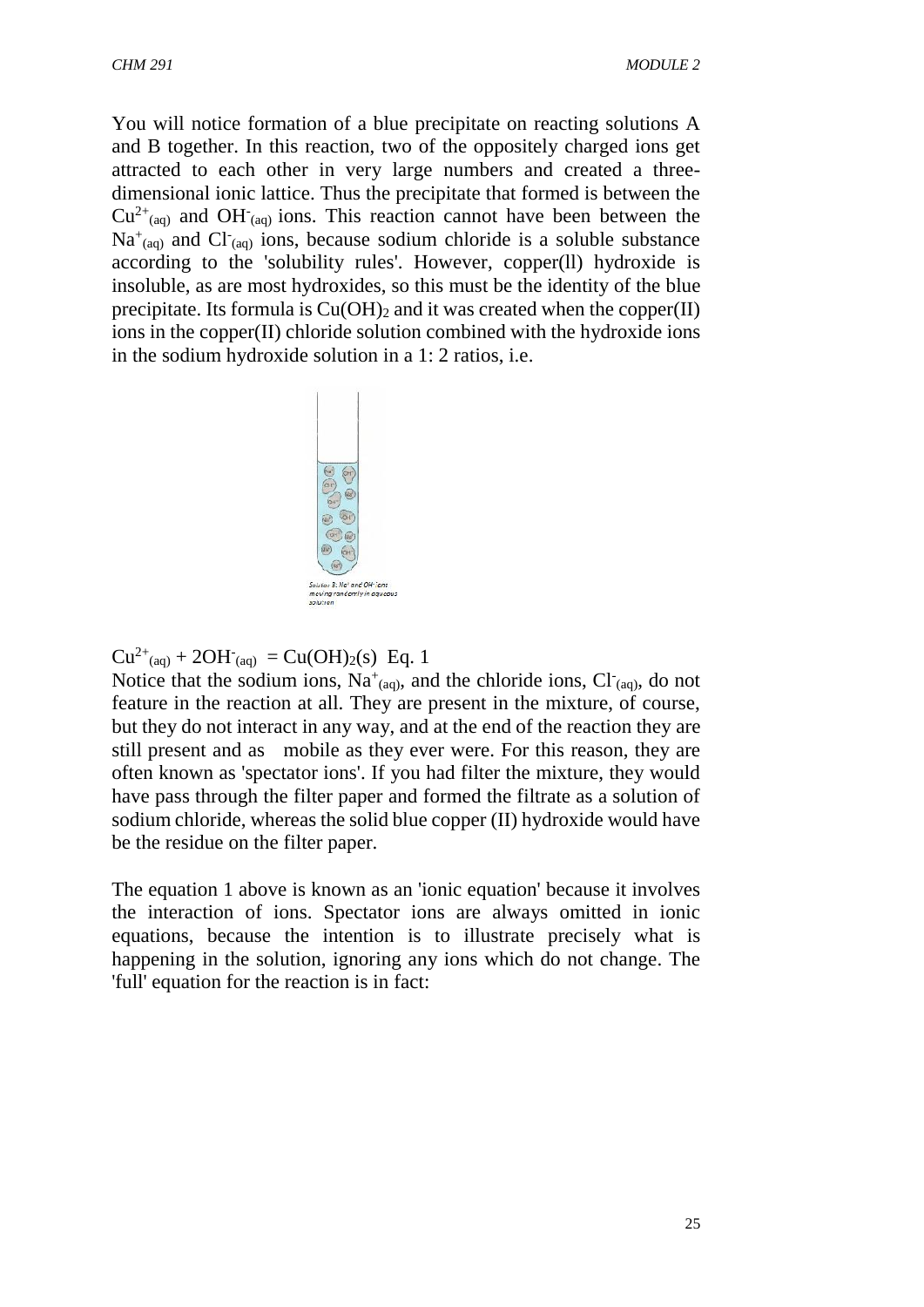

 $CuCl<sub>2(aq)</sub> + 2NaOH<sub>(aq)</sub> = Cu(OH)<sub>2</sub>(s) + 2NaCl<sub>(aq)</sub>$  Eq.2 But the ionic equation given in Eq. 1 is more useful because it represents the chemical change occurring. The type of chemical change to be studied in this module is ionic precipitation. In order to do this, you will need to know the basic 'solubility rules' for inorganic compounds.

#### *SOLUBILITY RULES'*

- 1. Sodium, potassium and ammonium compounds are always soluble in water
- 2. All nitrates are soluble in water
- 3. Most chlorides are soluble in water; lead chloride and silver chloride are common exceptions to this rule
- 4. Most sulphates are soluble in water; lead sulphate and barium sulphate are common exceptions to this rule
- 5. Most oxides, hydroxides and carbonates are insoluble in water; those of sodium and potassium are soluble. Calcium hydroxide is slightly soluble in water

# **2.0 OBJECTIVES**

The main objective of this experiment is to study the type of chemical change called ionic precipitation

# **3.0 MAIN CONTENT**

#### **3.1 Procedure**

Use a spatula to transfer a tiny quantity of each of the compound provided in Table 3.1 to a test tube, enough to cover just the end of the spatula. Add about 5 cm ' of de-ionised (or distilled) water and shake the tube, and stir using a glass rod if necessary, to see whether the solid is capable of dissolving in water. If you use too much solid, it may be hard to tell whether any has dissolved. Note the colour of any solution formed. You may need to hold a test tube of water alongside for comparison, because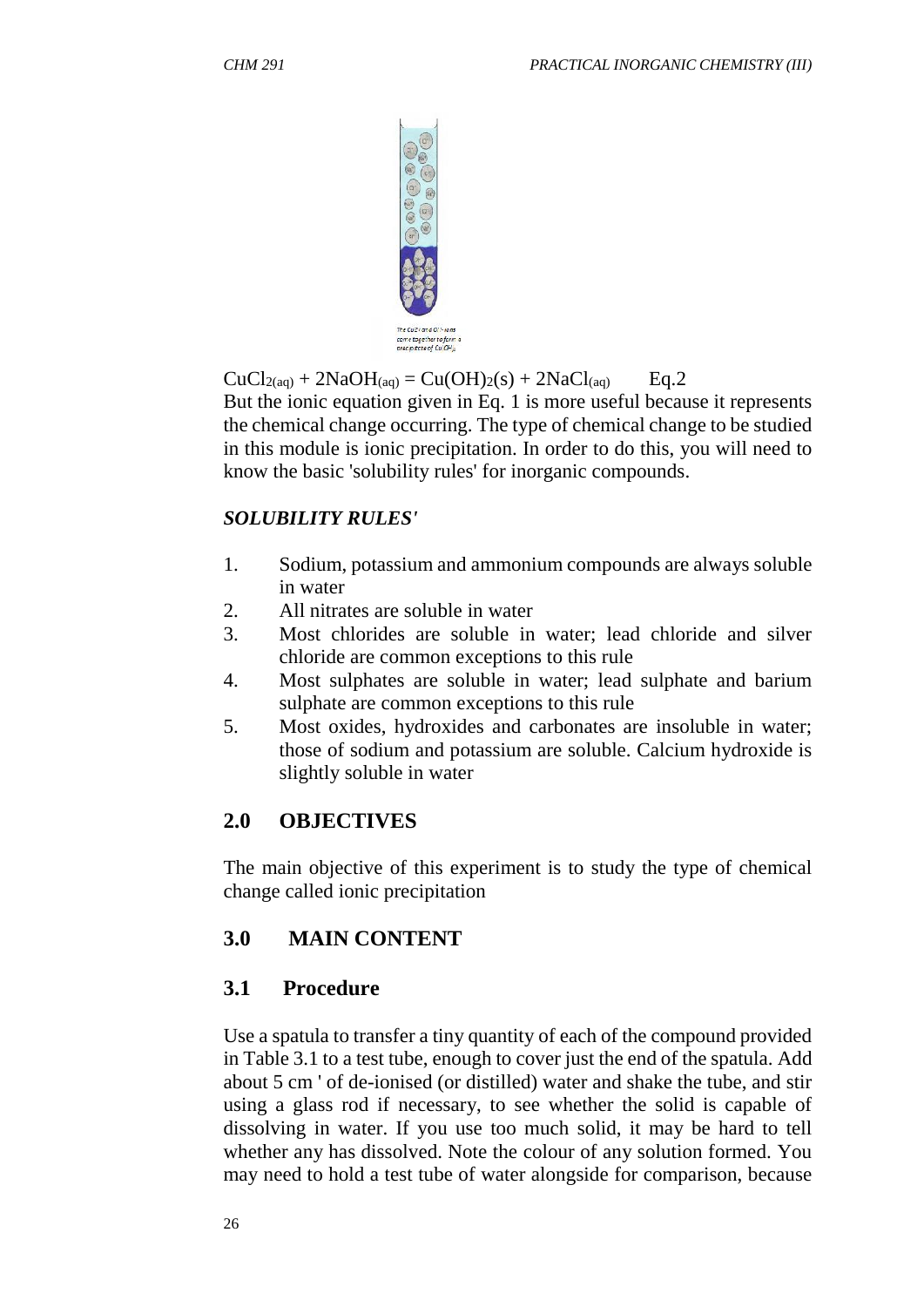some of the solutions may be very pale in colour. If the solid does not dissolve record this fact in your table. Keep any solutions formed for the next experiment, otherwise dispose of your mixture down the sink.

#### **3.2 Discussion**

Four of the experiments carried out above should have produced solutions: the ones with copper(II) chloride, iron(II) sulphate, iron(III) nitrate and potassium carbonate. To each of these four solutions now add a few drops of dilute (0.4 M) sodium hydroxide solution. Use a glass rod to stir the mixtures obtained and record your observation as shown in Table 3.1

| of<br>Name        | Formula | Appearance | Solubility in | of<br>Colour |  |
|-------------------|---------|------------|---------------|--------------|--|
| compound          |         |            | water         | solution     |  |
| Copper(II)        |         |            |               |              |  |
| chloride          |         |            |               |              |  |
| Iron(II)          |         |            |               |              |  |
| sulphate          |         |            |               |              |  |
| Iron(III) nitrate |         |            |               |              |  |
| Iron(III) oxide   |         |            |               |              |  |
| Magnesium         |         |            |               |              |  |
| carbonate         |         |            |               |              |  |
| Potassium         |         |            |               |              |  |
| carbonate         |         |            |               |              |  |

**Table 3.1**

If you study your table you will observe that coloured precipitates were formed with  $Cu^{2+}(aq)$ ,  $Fe^{2+}(aq)$  and  $Fe^{3+}(aq)$  ions:

- $Cu^{2+}$  (aq) ions form a blue precipitate with aqueous sodium hydroxide
- $Fe<sup>2+</sup>$  (aq) ions form a 'dirty' green precipitate with aqueous sodium hydroxide
- $Fe<sup>3+</sup>(aq)$  ions form a 'rusty' brown precipitate with aqueous sodium hydroxide.

The different colour of precipitate formed by  $Fe2+(aq)$  and  $Fe3+(aq)$  ions when added to aqueous sodium hydroxide is a very useful means of distinguishing between them.

# **3.3 In-text questions and answers**

ITQ 1. When a solution of sodium chloride is added to a solution of copper(II) nitrate, no precipitate is observed. However, there is a precipitate formed when copper (II)chloride solution is added to a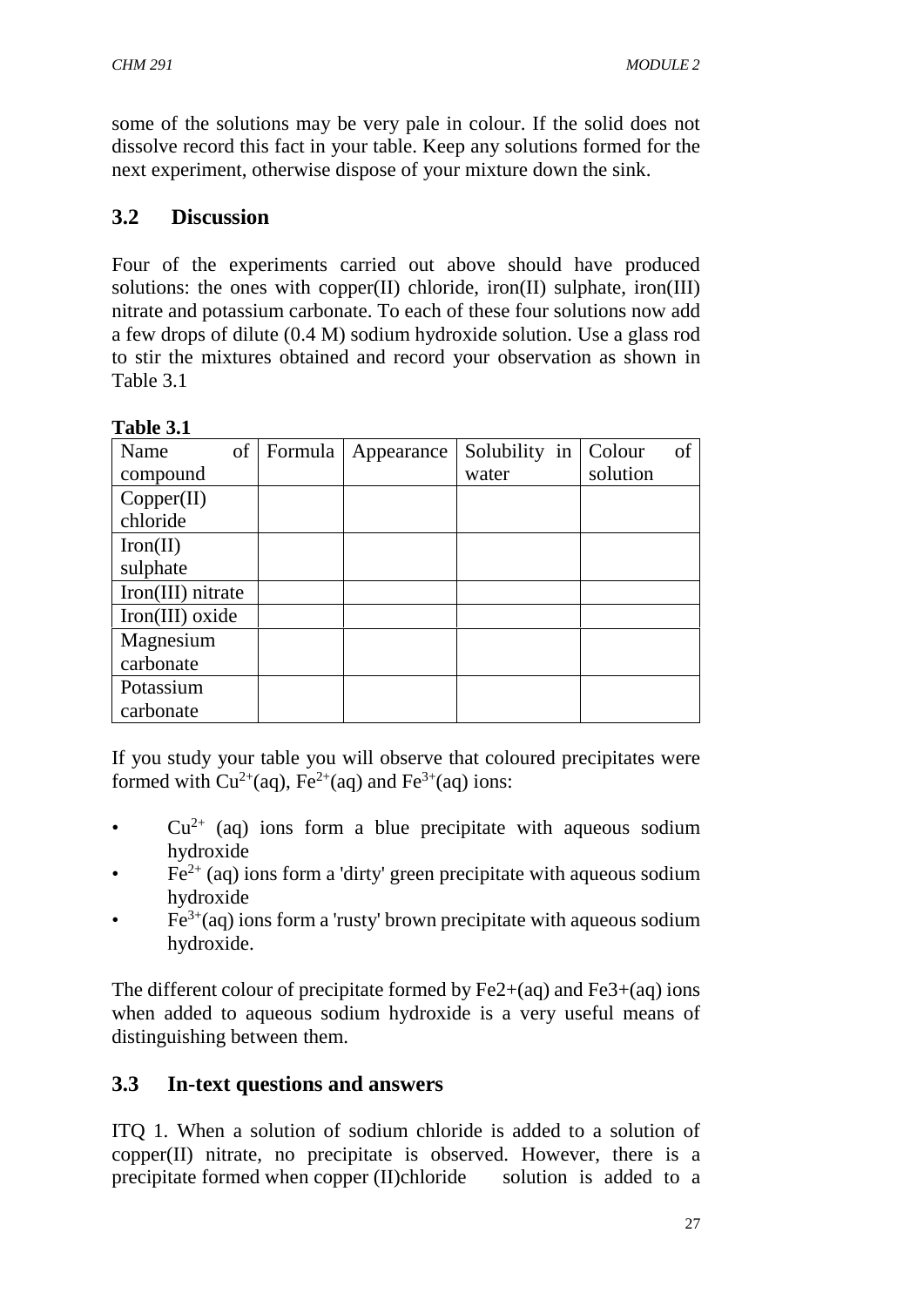solution of sodium hydroxide. Explain with the help of chemical equations. Write the complete molecular equation and the net ionic equation for the precipitation reaction.

ITA 1. Sodium chloride consists of Na+ and Cl- ions in solution, copper nitrate consist of  $Cu^{2+}$  and  $NO_3^-$  ions. When the two solutions are mixed together:

NaCl:  $Na^+ + Cl^-$ 

 $Cu(NO_3)_2$ :  $Cu^{2+} + NO_3$ 

 $2NaCl(aq) + Cu(NO<sub>3</sub>)<sub>2</sub>(aq) = 2NaNO<sub>3</sub>(aq) + CuCl<sub>2</sub>(aq)$ Both  $NaNO<sub>3</sub>$  and  $CuCl<sub>2</sub>$  are soluble in aqueous solutions and no precipitate is formed

The formula of sodium hydroxide is NaOH, while that of copper (II) chloride is  $CuCl<sub>2</sub>$ . Both of these salts are soluble in water, but will form a solid precipitate immediately if these two solutions meet. This is because copper (II) hydroxide  $[Cu(OH)_2]$  is insoluble in water.

 $CuCl<sub>2(aq)</sub> + 2NaOH<sub>(aq)</sub> = Cu(OH)<sub>2</sub>(s) + 2NaCl<sub>(aq)</sub>$ 

#### **SELF-ASSESSMENT EXERCISE**

You will be provided with the compounds listed in the Table below. Observe the compounds and check their solubility in water, the colour of aqueous solution and what happens on addition of dilute NaOH solution

| Name of Formula | Appearance | Solubility | Colour   | Addition |
|-----------------|------------|------------|----------|----------|
| compound        |            | in water   | of       | of       |
|                 |            |            | solution | NaOH(aq) |
| Copper(II)      |            |            |          |          |
| chloride        |            |            |          |          |
| Iron(II)        |            |            |          |          |
| sulphate        |            |            |          |          |
| Iron(III)       |            |            |          |          |
| nitrate         |            |            |          |          |
| Potassium       |            |            |          |          |
| carbonate       |            |            |          |          |

- 1. Were any of the metal compounds you used coloured? If so identify their positions in the periodic table
- 2. Did the formula for any of the compounds include the formula for water? If so, what does this tell you about the solid?
- 3. Did the compounds obey the solubility rules?
- 4. Construct ionic equation for each of the reactions with sodium hydroxide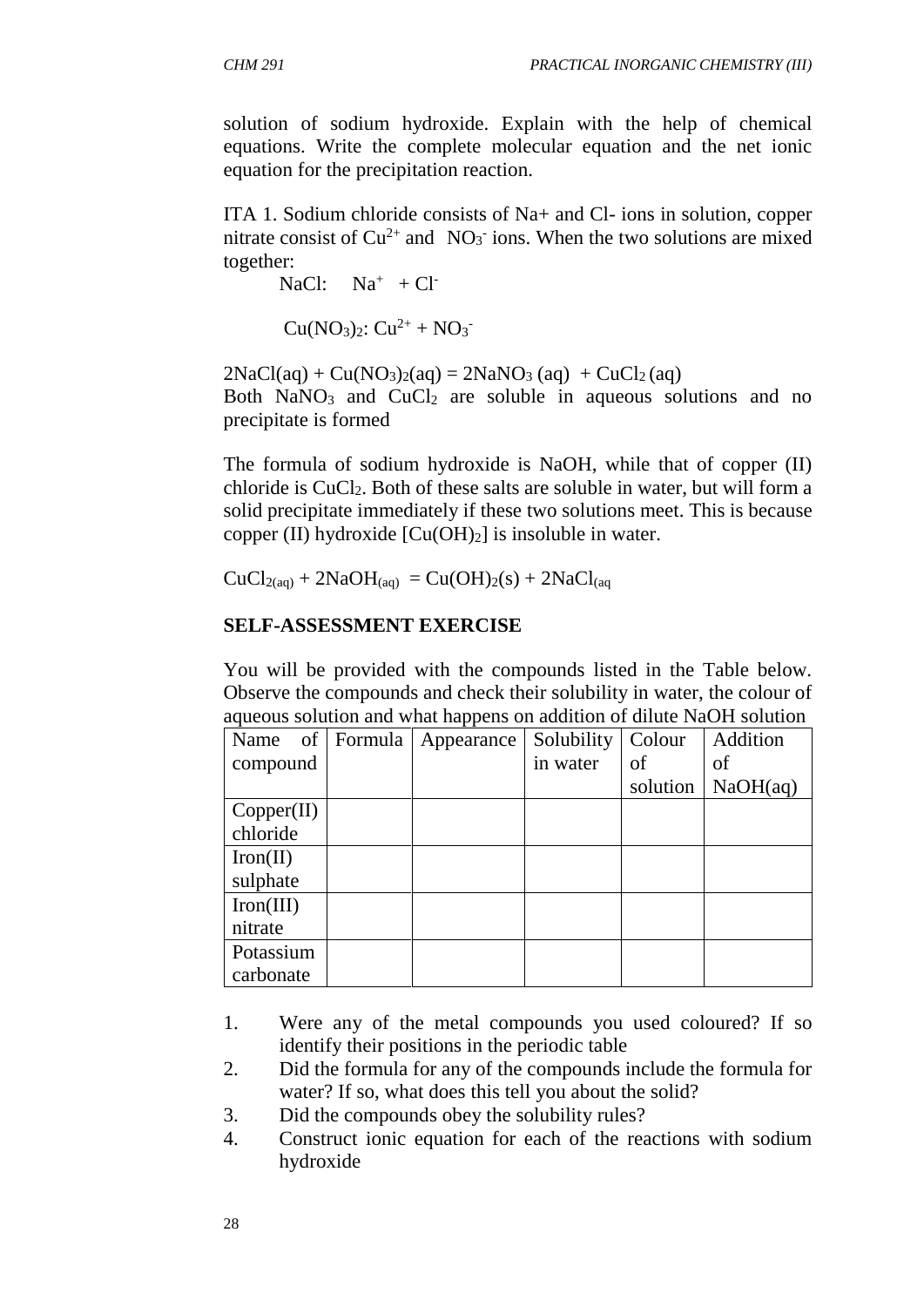# **4.0 CONCLUSION**

- In conclusion, precipitation reaction takes place in aqueous solutions or medium in an ionic state.
- The reaction takes place between ions present in the aqueous solutions, forming the product
- The products formed at the end of precipitation reaction are the precipitates which are insoluble in aqueous solutions.
- Precipitation reactions are known as ionic reactions since the ions actively take part in the reaction and form the product.
- These reactions depend on the temperature, concentration of the solution, buffer solution, etc.

# **5.0 SUMMARY**

A Chemical reaction occurring in aqueous solutions where two ionic components (cationic and anionic) combine to form insoluble salts is known as precipitation reaction. The salts formed are precipitates and are the products of precipitation reaction. Thus by definition, precipitates are insoluble ionic solid products of a reaction, formed when certain cations and anions combine in an aqueous solution.

The precipitation reaction is the double displacement reactions involving the production of a solid form residue called the precipitate. The reaction also occurs when two or more solutions with different salts are combined, resulting in the formation of insoluble salts that precipitates out of the solution.

Whether or not such a reaction occurs can be determined by using the solubility rules for common ionic solids. Because not all aqueous reactions form precipitates, one must consult the solubility rules before determining the state of the products and writing a net ionic equation. The ability to predict these reactions allows scientists to determine which ions are present in a solution, and allows industries to form chemicals by extracting components from these reactions.

# **6.0 TUTOR-MARKED ASSIGNMENT**

- 1. Were any of the metal compounds you used coloured? If so identify their positions in the periodic table
- 2. Did the formula for any of the compounds include the formula for water? If so, what does this tell you about the solid?
- 3. Did the compounds obey the solubility rules?
- 4. Construct ionic equation for each of the reactions with sodium hydroxide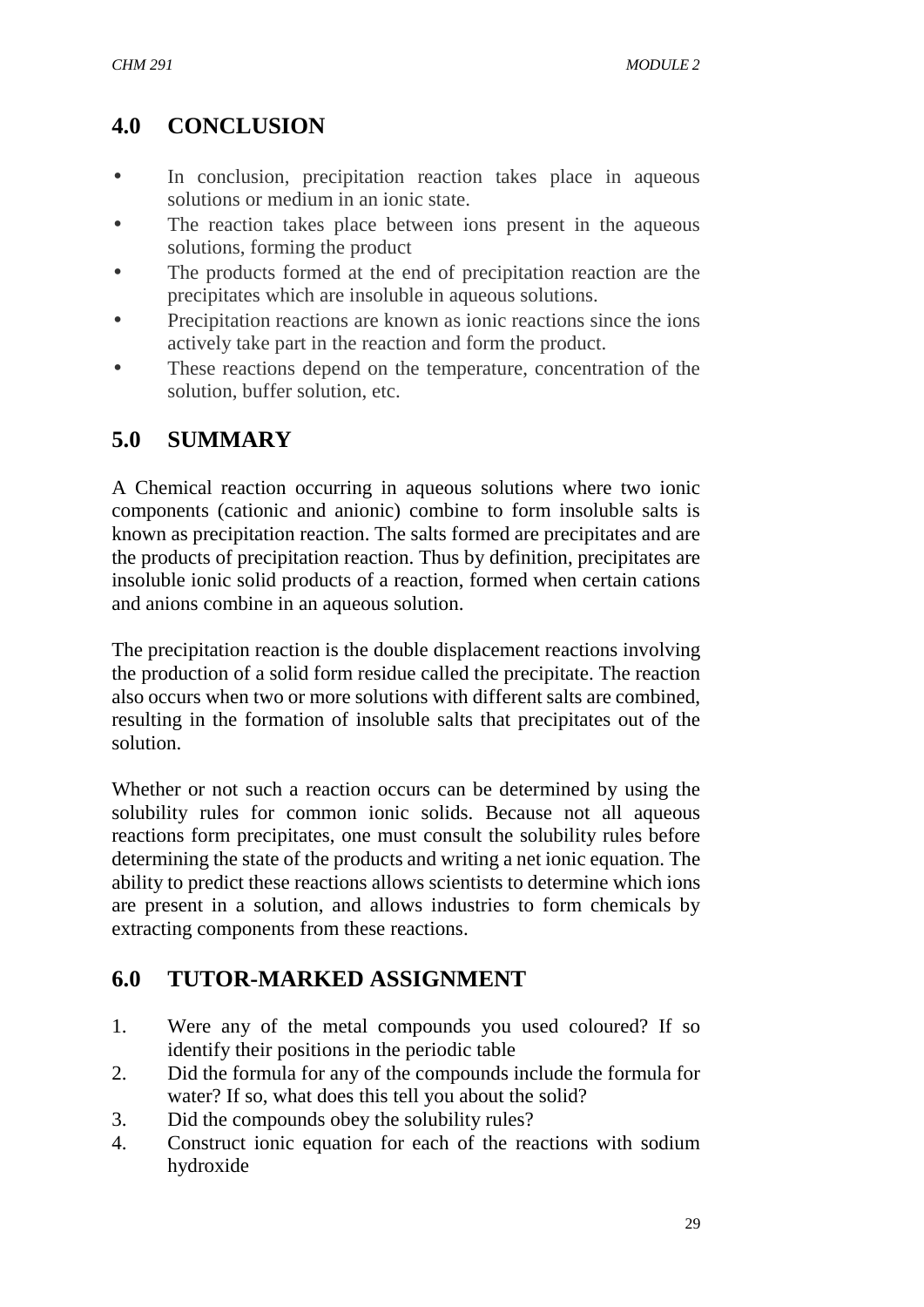#### **7.0 REFERENCES/FUTHER READING**

- Independent Learning Project for Advanced Chemistry- Unit 15, Transition Elements. John Murray Publishers Ltd, London. 1984.
- Apsey, J., Butler, P., Craggs, D., Davies, E., Snowden, D. (2000). Nuffield Advanced Chemistry, 4<sup>th</sup> ed. (edited by M. Vokins, A. Furse, R. Hillman, G. James), Pearson Education Limited, Edinburgh Gate, Harlow Essex, England.
- Ayi, A. A. (2019). Understanding general and Inorganic Chemistry, through problems and solutions. Revised edition, Munson Global Resources, Nigeria. ISBN: 978-978-966-289-0
- Hunt, J. A., Sykes, A., Mason, J P. (1986). Chemistry Experiments, Longman House, Burnt Mill, Harlow, Essex CM20 2JE, England.
- Rendle, G.P., Vokins, M. D. W., Davis, P. M. H. (1967). Experimental Chemistry, A Laboratory Manual, Edward Arnold (Publishers) Ltd London
- The oxidation states of vanadium. 258 Classic Chemical Demonstrations Royal Society of Chemistry
- Transition Elements 207890 © Royal Society of Chemistry, Health & safety checked May 2018
- https://byjus.com/chemistry/precipitation-reaction/ retrieved April 26, 2020.
- .https://chem.libretexts.org/Bookshelves/Inorganic\_Chemistry/Modules\_ and\_Websites\_(Inorganic\_Chemistry)/Descriptive\_Chemistry/M ain Group Reactions/Reactions in Aqueous Solutions/Precipita tion\_Reactions retrieved April 26, 2020.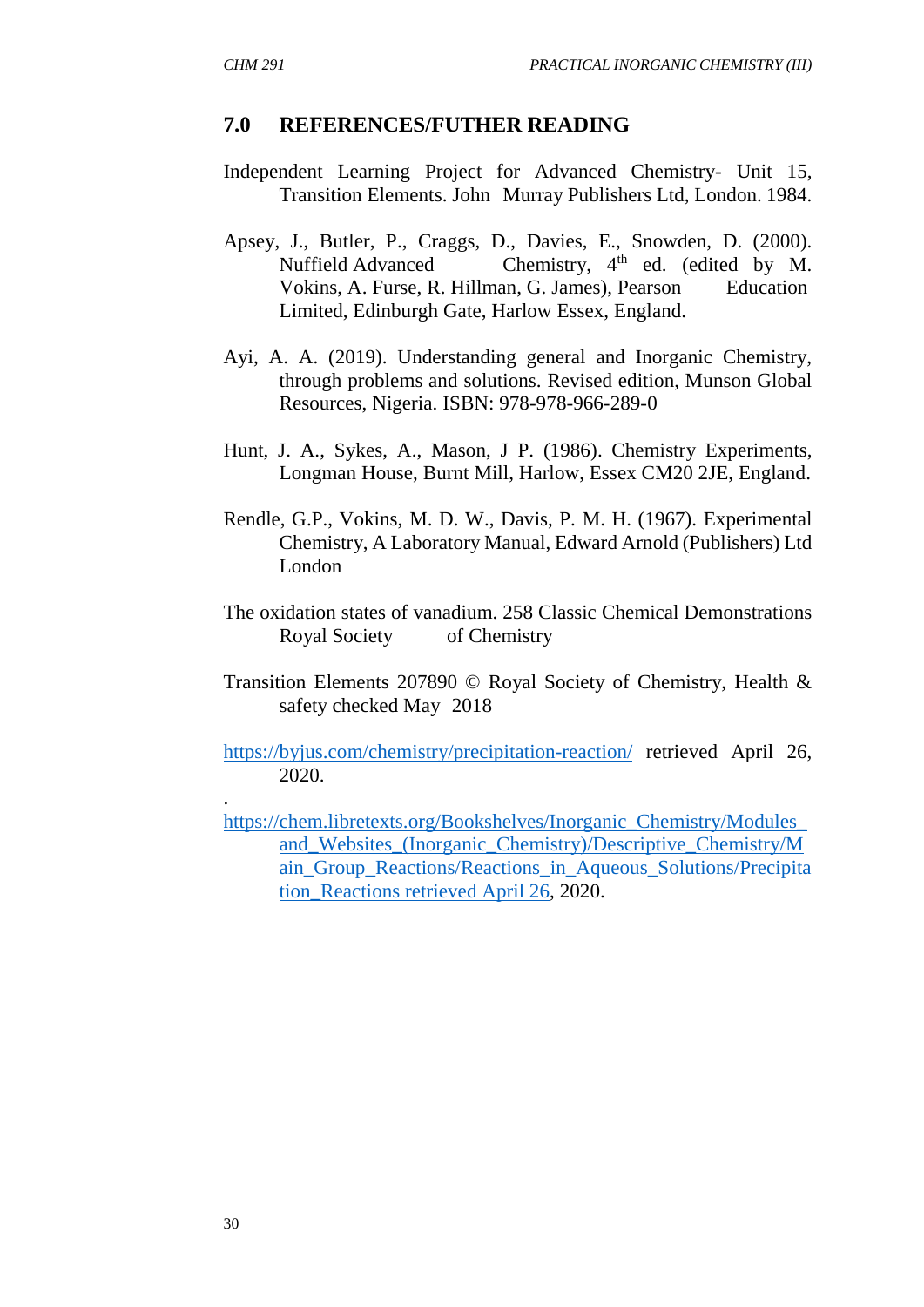## **UNIT 2 INVESTIGATION OF TRANSITIONAL PROPERTIES OF D-BLOCK ELEMENTS**

#### **CONTENTS**

- 1.0 Introduction
- 2.0 Objectives
- 3.0 Main Content
	- 3.1 Experiment 1: Transition metals in lower oxidation states
	- 3.2 Experiment 2: Solution chemistry of transition elements
	- 3.3 Discussion
		- 3.3.1 Vanadium
		- 3.3.2 Chromium
		- 3.3.3 Manganese
		- 3.3.4 Iron
		- 3.3.5 Cobalt
		- 3.3.6 Copper
		- 3.3.7 Zinc

3.4 In-text questions and answers

- 4.0 Conclusion
- 5.0 Summary
- 6.0 Tutor-Marked Assignment
- 7.0 References/Further Reading

## **1.0 INTRODUCTION**

The d- and f-block elements are generally referred to as the transition elements. They are located between the s and p-block elements and their properties reflect transition from electropositive nature of the s-block to electronegative nature of the p-block elements. The d-block elements are characterized by the gradual filling of the penultimate (n-1) d orbitals of the main shell of atom. The valence shell configuration of the d-block elements can be represented by  $(n-1)$   $d^{1-10}$ ns<sup>1-2</sup>np<sup>o</sup>. One or two electrons are found in ns-state, while the other valence electrons are in (n-1) d state. In the f-block elements, the ante penultimate orbitals of the main shell of the atoms are being filled up with electrons. The atoms of these elements have their electronic configuration as  $(n-2) f^{1-14}(n-1) d,^{0-2}ns^2$ . Transition elements can therefore be defined as those elements, which in their elementary state or in any of their commonly occurring oxidation states have partly filled d- or f-orbitals. With this definition, Cu, Ag and Au (the coinage metals) are considered transition elements because in their commonly occurring oxidation states  $Cu^{2+}(3d^9)$ ,  $Ag^{2+}$   $(4d^9, Au^{3+}$   $(5d^8)$ , their d-orbitals are partly filled. From chemical point of view, it is appropriate to consider Zn, Cd and Hg as transition metals. Although these elements both in their elementary state  $[(n-1) d^{10} n s^2]$  and in their +2 oxidation state  $[(n-1)d^{10}]$ , do not possess partly filled  $(n-1)d$  orbitals,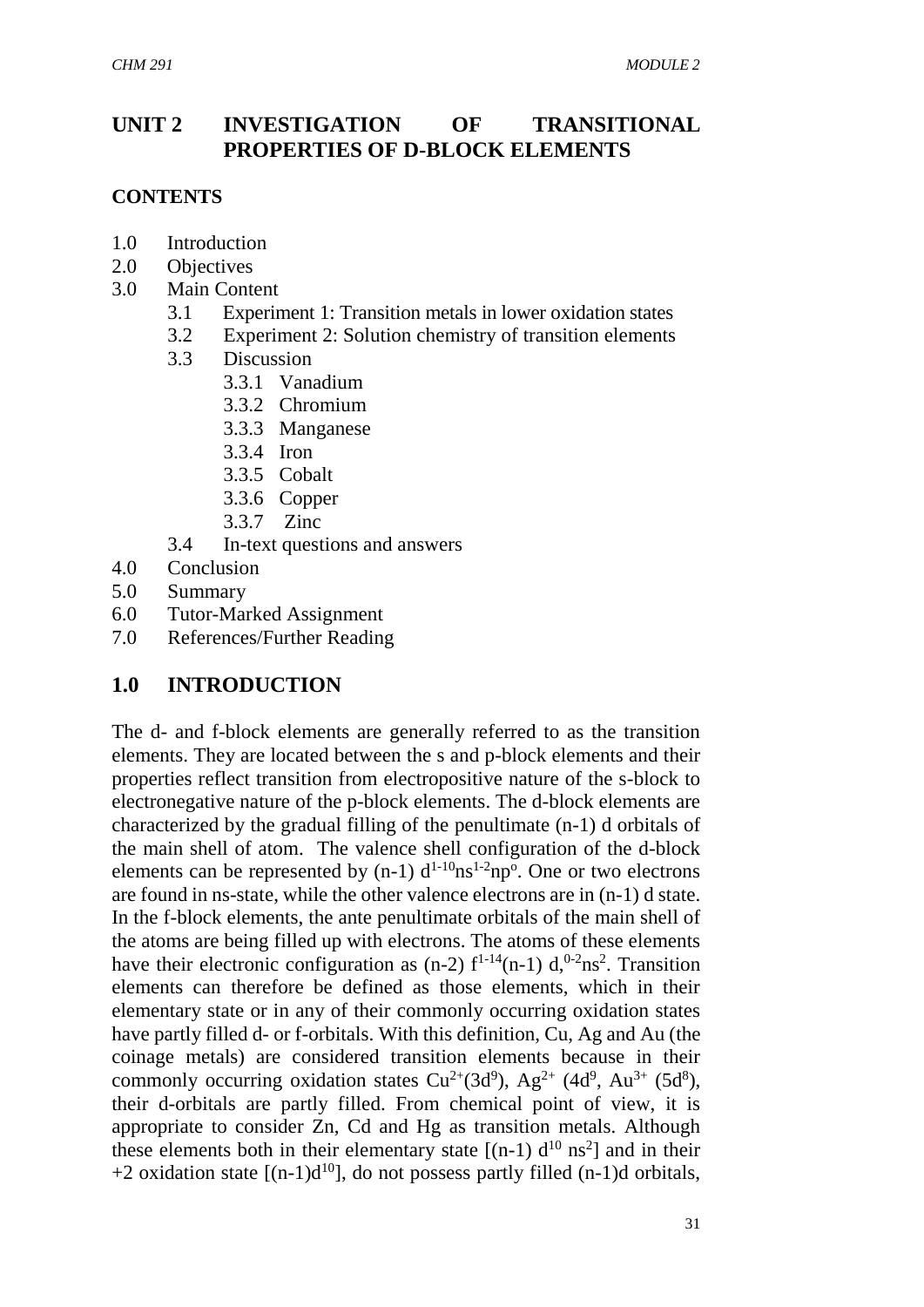their chemical behaviour is, on the whole similar to that of the other transition elements (Ayi, 2019) .

## **2.0 OBJECTIVES**

The objective of this experiment is to examine some of the solution chemistry of the transition elements. In particular, you will be looking for evidence of complex formation and change in oxidation state –two important transitional characteristics of d-block elements.

By the end of this unit you should be able to

- identify the d-block elements in the periodic table
- write the electronic configurations for the atoms of the first transition series Sc-Zn
- explain the reason transition element exhibit variable oxidation states

# **3.0 MAIN CONTENT**

## **3.1 Experiment 1: Investigation of transition metals in their lowest oxidation states**

For this set of tests use 0.1 M solutions of salts of the metals in their lower oxidation states (titanium(III)sulphate,. vanadium(III)alum, chromium(III)chloride, manganese(II) chloride, iron(II) sulphate, iron(III) chloride, cobalt and nickel chlorides, copper (II) sulphate, silver nitrate, zinc and cadmium chlorides, mercurous nitrate and mercury (II) chloride).

- (a) Add 2.0 M sodium hydroxide dropwise until an excess is present.
- (b) Add 2.0 M ammonia dropwise until an excess is present.
- (c) Add 1.5 M sodium carbonate.
- (d) Add 0.1M ammonium thiocyanate until an excess is present.
- (e) Acidify with 2M hydrochloric acid and pass hydrogen sulphide.
- (f) If there is no reaction in (e), add 2.0 M ammonia until alkaline.
- (g) Add 2.0 M sodium hypochlorite solution and warm gently.

Look for the precipitation of insoluble compounds and for colour changes. Try to work out what has happened; for example, if a precipitate dissolves in an excess of a reagent it is likely that a complex has been formed. Tabulate your results as shown below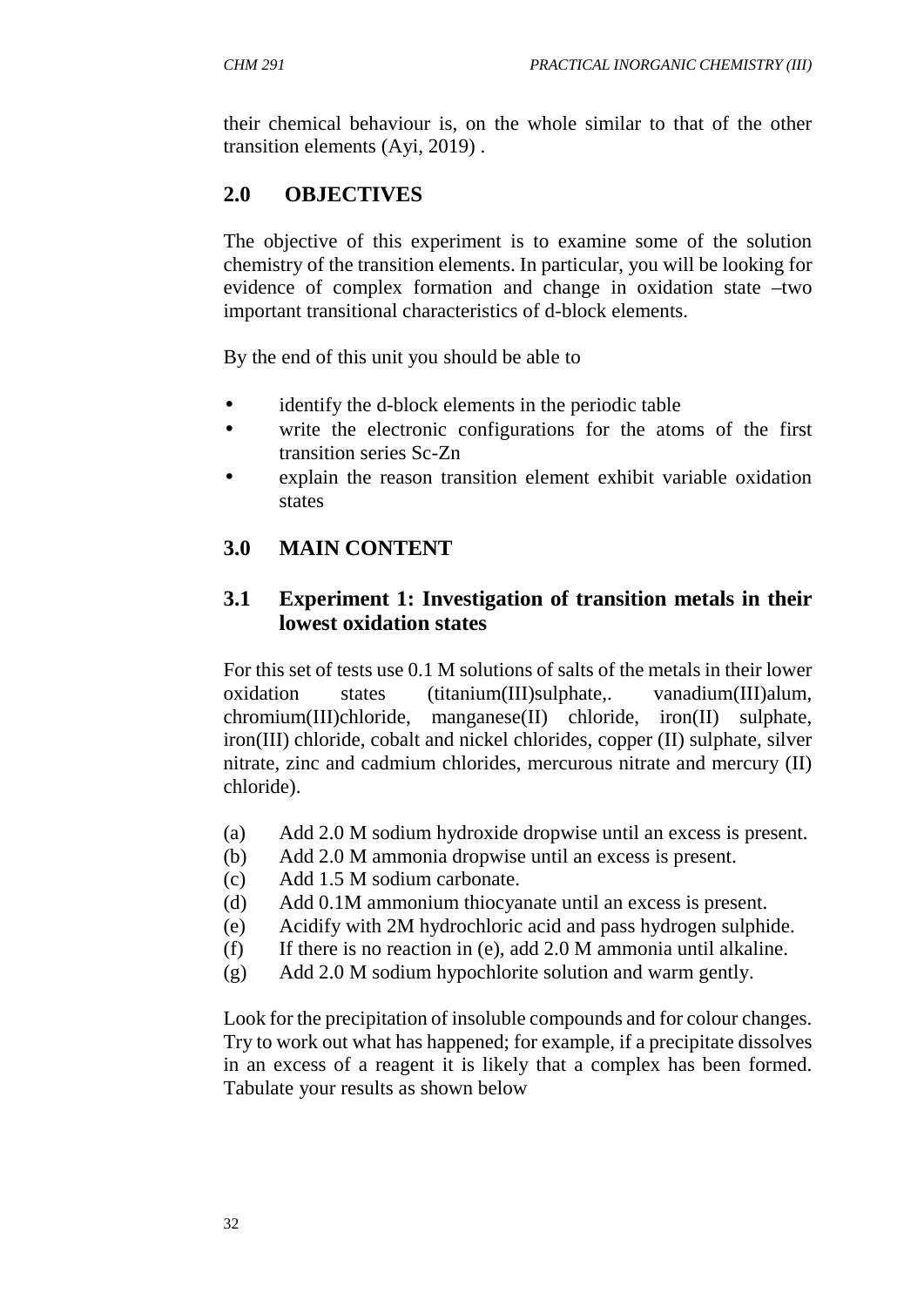|                  |       |       | Ŧ.<br>$\mathbf{r}$ |      |       |       |      |       |      |       |
|------------------|-------|-------|--------------------|------|-------|-------|------|-------|------|-------|
|                  | Ti(I) | V(II) | Cr(I)              | Mn(  | Fe(I) | Fe(I) | Co(  | Ni(I) | Cu(  | Zn(I) |
|                  | II)   | I     | II)                | II)  | I)    | II)   | II)  | I     | II)  | I)    |
|                  | solu  | solu  | solu               | solu | solu  | solu  | solu | solu  | solu | solu  |
|                  | tion  | tion  | tion               | tion | tion  | tion  | tion | tion  | tion | tion  |
| <b>NaO</b>       |       |       |                    |      |       |       |      |       |      |       |
| H                |       |       |                    |      |       |       |      |       |      |       |
| NH <sub>3</sub>  |       |       |                    |      |       |       |      |       |      |       |
| Na <sub>2</sub>  |       |       |                    |      |       |       |      |       |      |       |
| CO <sub>3</sub>  |       |       |                    |      |       |       |      |       |      |       |
| NH <sub>4</sub>  |       |       |                    |      |       |       |      |       |      |       |
| <b>SCN</b>       |       |       |                    |      |       |       |      |       |      |       |
| HC <sub>1</sub>  |       |       |                    |      |       |       |      |       |      |       |
| $+$              |       |       |                    |      |       |       |      |       |      |       |
| H <sub>2</sub> S |       |       |                    |      |       |       |      |       |      |       |
| <b>NaO</b>       |       |       |                    |      |       |       |      |       |      |       |
| $Cl +$           |       |       |                    |      |       |       |      |       |      |       |
| heat             |       |       |                    |      |       |       |      |       |      |       |

Table 2 Transitional properties of d-block elements

## **3.2 Experiment 2: Solution chemistry of transition elements**

The solution of the following metal salts should be prepared in the concentration specified below:

- a) Potassium chromate, 0.2 mol dm<sup>-3</sup> K<sub>2</sub>CrO<sub>4</sub> (is a carcinogen, mutagen and skin sensitiser. It is also toxic to aquatic life. Wear splash-proof eye-protection if transferring large amounts. Avoid skin contact).
- b) Potassium manganate(VII) 0.2 mol dm<sup>-3</sup> (is hazardous to the aquatic environment Avoid direct contact and store in the dark, stains glass, plastic, clothing and skin).
- c) Ammonium vanadate(V), 0.2 mol dm<sup>-3</sup> NH<sub>4</sub>VO<sub>3</sub> (acidified with sulphuric acid) (is a mutagen and very toxic if inhaled (but not by other routes).
- d) Cobalt nitrate 0.5 mol dm–<sup>3</sup> (is a carcinogen, mutagen, reproductive toxin, skin and respiratory sensitiser and hazardous to the aquatic environment).
- e) Copper(II) sulphate solution,  $0.2 \text{ mol dm}^{-3}$ , CuSO<sub>4</sub> (aq) (causes eye damage and is hazardous to the aquatic environment).
- f) Iron(III) nitrate  $0.2$  mol dm<sup>-3</sup>,  $Fe(NO<sub>3</sub>)<sub>3</sub>$ .  $9H<sub>2</sub>O$  (aq) and
- g) Iron(II)sulphate  $0.2 \text{ mol dm}^{-3}$ , FeSO<sub>4</sub>.7H<sub>2</sub>O (aq) are of low hazard
- h) Silver nitrate, 0.1 mol dm<sup>-3</sup>, AgNO(aq) is a skin/eye irritant. Keep separate from organic waste containers.
- i) Zinc powder, Zn (s) (is FLAMMABLE and hazardous to the aquatic environment).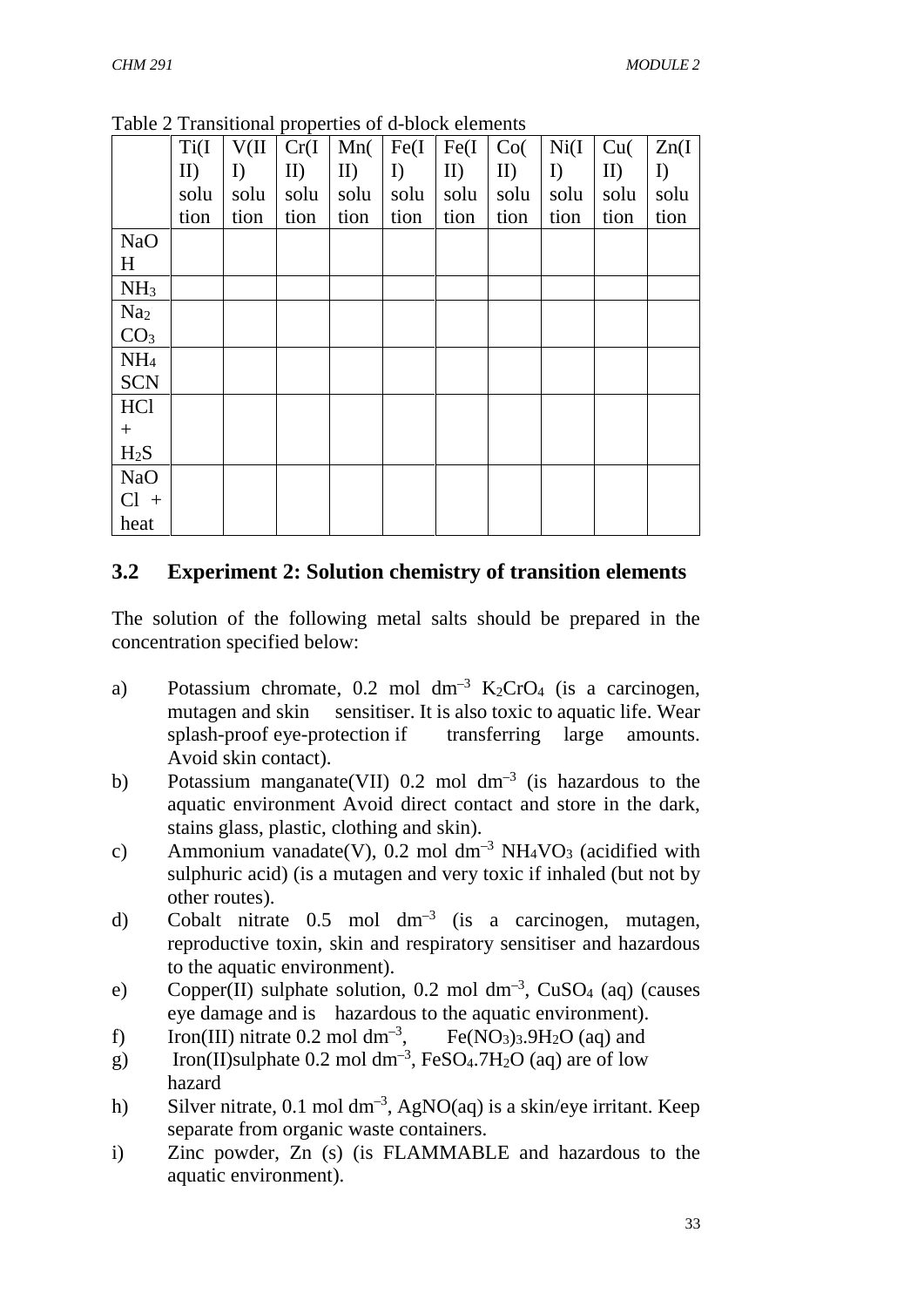The chemical reagents required for this experiment are:

- j) Ammonia solution, 3 mol.dm<sup>-3</sup> NH<sub>3</sub> (aq) (is CORROSIVE and a respiratory irritant).
- k) Sodium hydroxide solution, 1 mol  $dm^{-3}$  NaOH (aq), (is CORROSIVE).
- l) Hydrochloric acid 1 mol dm<sup>-3</sup> HCl (aq),
- m) Potassium thiocyanate  $0.1$  mol dm<sup>-3</sup>, KSCN (aq),
- n) Potassium iodide 0.2 mol dm<sup>-3</sup>, starch solution, Put two separate drops of the solutions of each of the elements from vanadium to zinc in the appropriate test tubes. Observe carefully and try to give explanations for your observations

| Vanadium $(V)$                                                          | add one drop of dilute hydrochloric acid and a<br>small piece of zinc.                                     |  |
|-------------------------------------------------------------------------|------------------------------------------------------------------------------------------------------------|--|
| add one drop of silver nitrate solution.<br>Chromium $(Cr)$             |                                                                                                            |  |
| add one drop of iron(II) solution.<br>Manganese (Mn)                    |                                                                                                            |  |
| Iron $(Fe)$                                                             | add one drop of potassium iodide solution.<br>After<br>one minute add one drop of starch test<br>solution. |  |
| Cobalt (Co)                                                             | add one drop of ammonia solution.                                                                          |  |
| add one drop of ammonia solution.<br>Copper (Cu)                        |                                                                                                            |  |
| add two drops of sodium hydroxide solution.<br>$\text{Zinc}(\text{Zn})$ |                                                                                                            |  |

**Table 3: Solution Chemistry of transition elements**

# **3.3 Discussion**

# **3.3.1 Vanadium**

Bubbles (of hydrogen) are seen. The yellow colour of the ammonium vanadate (vanadium(V) ions) gradually changes (as the vanadium is reduced) to blue due to the formation of the vanadium(IV) ions  $(VO2+)$ . The colour changes to green due to vanadium(III) ions  $(V3+)$  and possibly to lilac due to vanadium(II) ions  $(V^{2+})$  (although this species is a strong reducing agent and is very air-sensitive).

# **3.3.2 Chromium**

A red precipitate of silver chromate(VI) is seen. This is an interesting example of the modification of the colour of a coloured anion (yellow chromate(VI) by a colourless cation (silver(I)).

# **3.3.3 Manganese**

The deep purple colour of the potassium manganate(VII) gradually fades, first to the brown manganese(IV) oxide then to the very pale pink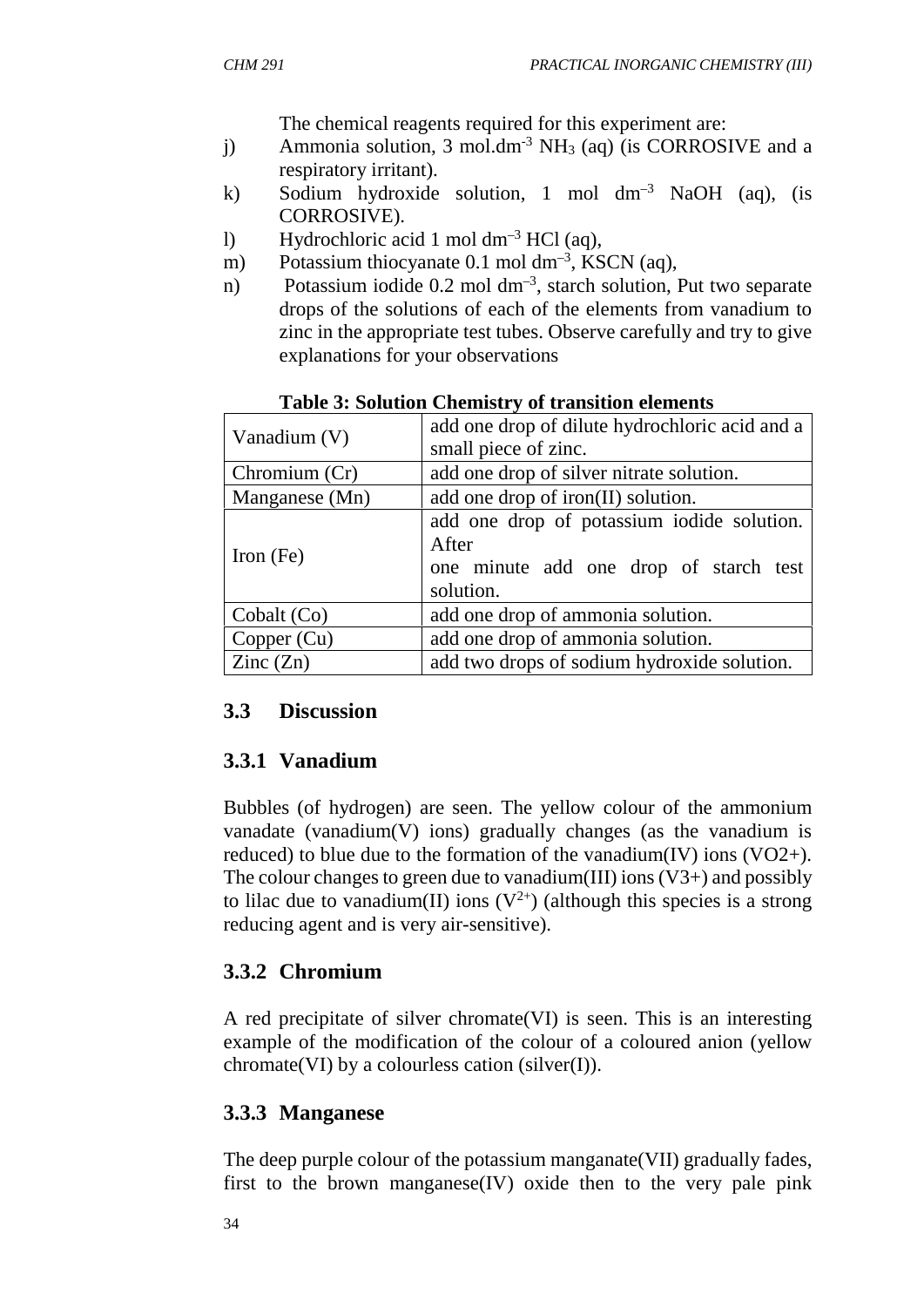manganese(II) ions. (Manganese(II) compounds in solution usually appear virtually colourless. However, a bottle of a solid manganese(II) salt – *e.g* the sulphate – is pink.)

# **3.3.4 Iron**

A yellowish colour (due to iodine) starts to form as the iron(II) oxidises the iodide. Addition of starch produces the characteristic intense blue black colour of the starch– iodine complex.

# **3.3.5 Cobalt**

The addition of one drop of ammonia gives a deep green precipitate. Addition of further ammonia gives a green or brown solution.

# **3.3.6 Copper**

The addition of ammonia gives a light blue precipitate of copper(II) hydroxide together with the deep blue tetra-amminocopper(II) ion.

# **3.3.7 Zinc**

A white precipitate of zinc hydroxide is observed. (Zinc is not a transition metal because it only has one oxidation state in its compounds and the  $Zn^{2+}$  ion has a full d-sub-shell.) In-text questions

# **3.5 In text questions (ITQ) and answers (ITA)**

ITQ 1. Consider the loss of electrons one at a time from typical transition elements. What resulting electron configurations do you think might be reasonably stable**?**

ITA 1**.** Stable electron arrangements might be expected from loss of

- (a) all 3d and 4s electrons giving a noble gas configuration
- b) the 4s electrons only, leaving the 3d untouched
- c) the 4s and some 3d electrons leaving the 3d sub-shell half-filed.

**ITQ 2.** Work out the oxidation states of the transition elements in the following ions and compounds:

- $\text{MnO}_4$
- (b)  $MnO<sub>2</sub>$
- $\text{C}$ ) K<sub>2</sub>MnO<sub>4</sub>
- (d)  $Cr_2O_7^2$
- (e)  $K_2CrO_4$
- $(f)$   $Cr_2O_3$
- $(g)$  KCrO<sub>3</sub>Cl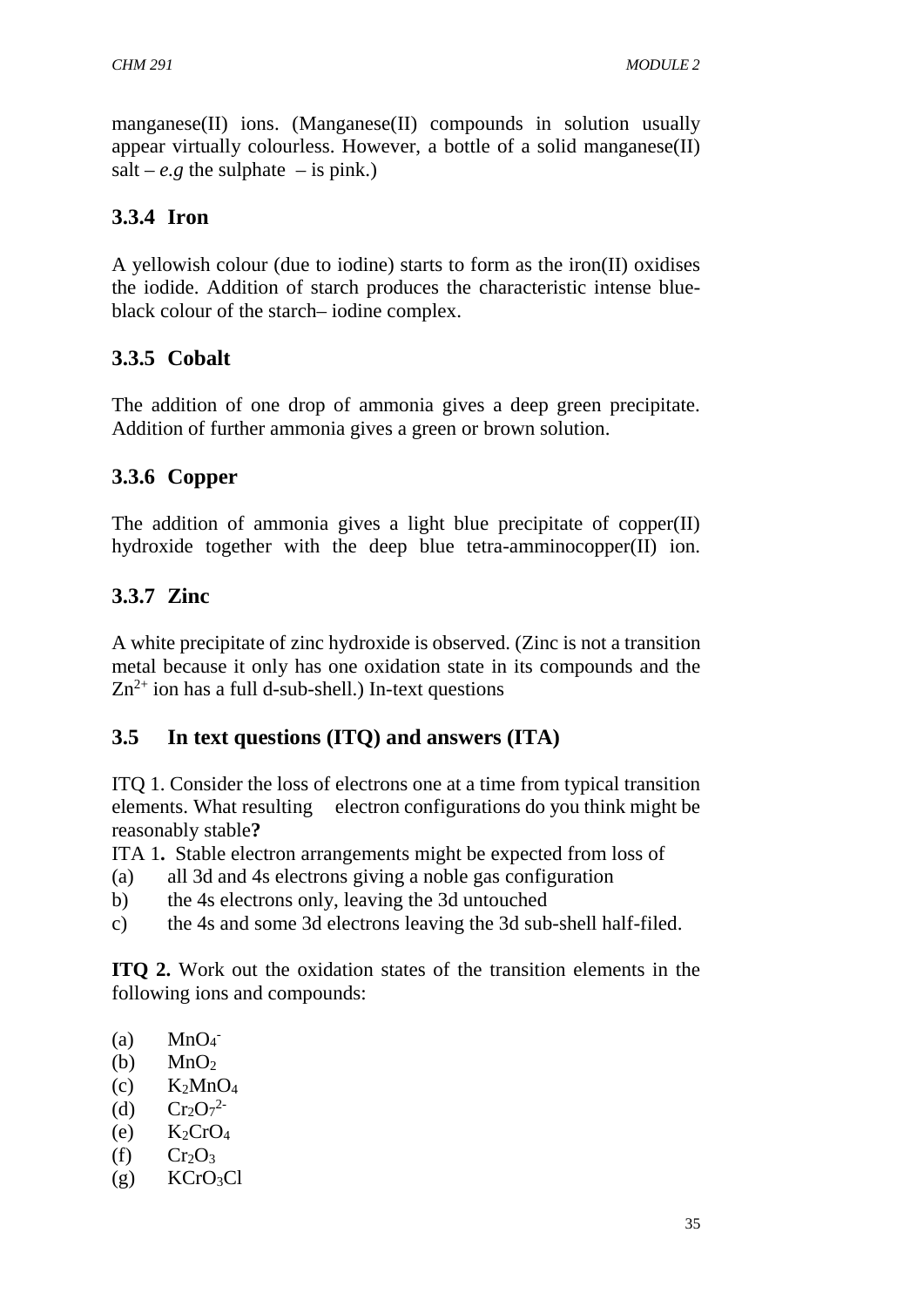- (h)  $VO_2$ <sup>+</sup>
- $(i)$  VOCl<sub>4</sub>
- (i)  $V_2O_5$
- $(k)$  NH<sub>4</sub>VO<sub>3</sub>

ITA 2. (a) +7 (b)+4, (c) +6, (d) +6, (e) +6, (f) +3 (g) +6 (h) +5 (i) +4 j)  $+5$  (k)  $+5$ 

#### **SELF-ASSESSMENT EXERCISE**

Carry out the following test on each metal salt solution, record your observation and comment on your observation.

| Solutions     | Test                   | Observation | Explanation |
|---------------|------------------------|-------------|-------------|
| of metal ions |                        |             |             |
| V             | add one drop of dilute |             |             |
|               | hydrochloric acid and  |             |             |
|               | a small piece of zinc. |             |             |
| Cr            | add one drop of silver |             |             |
|               | nitrate solution.      |             |             |
| Mn            | add one drop<br>of     |             |             |
|               | $iron(II)$ solution.   |             |             |
| Fe            | add one drop of        |             |             |
|               | potassium iodide       |             |             |
|               | solution.<br>After     |             |             |
|               | one minute add one     |             |             |
|               | drop of starch test    |             |             |
|               | solution.              |             |             |
| Co            | of<br>add one<br>drop  |             |             |
|               | ammonia solution.      |             |             |
| Cu            | of<br>add one<br>drop  |             |             |
|               | ammonia solution.      |             |             |
| Zn            | add two drops of       |             |             |
|               | sodium<br>hydroxide    |             |             |
|               | solution.              |             |             |

**2.**Which element among the ones that you have tested does not behave as a transition element? Give concise reason for your answer.

## **4.0 CONCLUSION**

We have been able to look a metals which are able to exhibit variable oxidation states, which is key to much of their characteristic chemistry.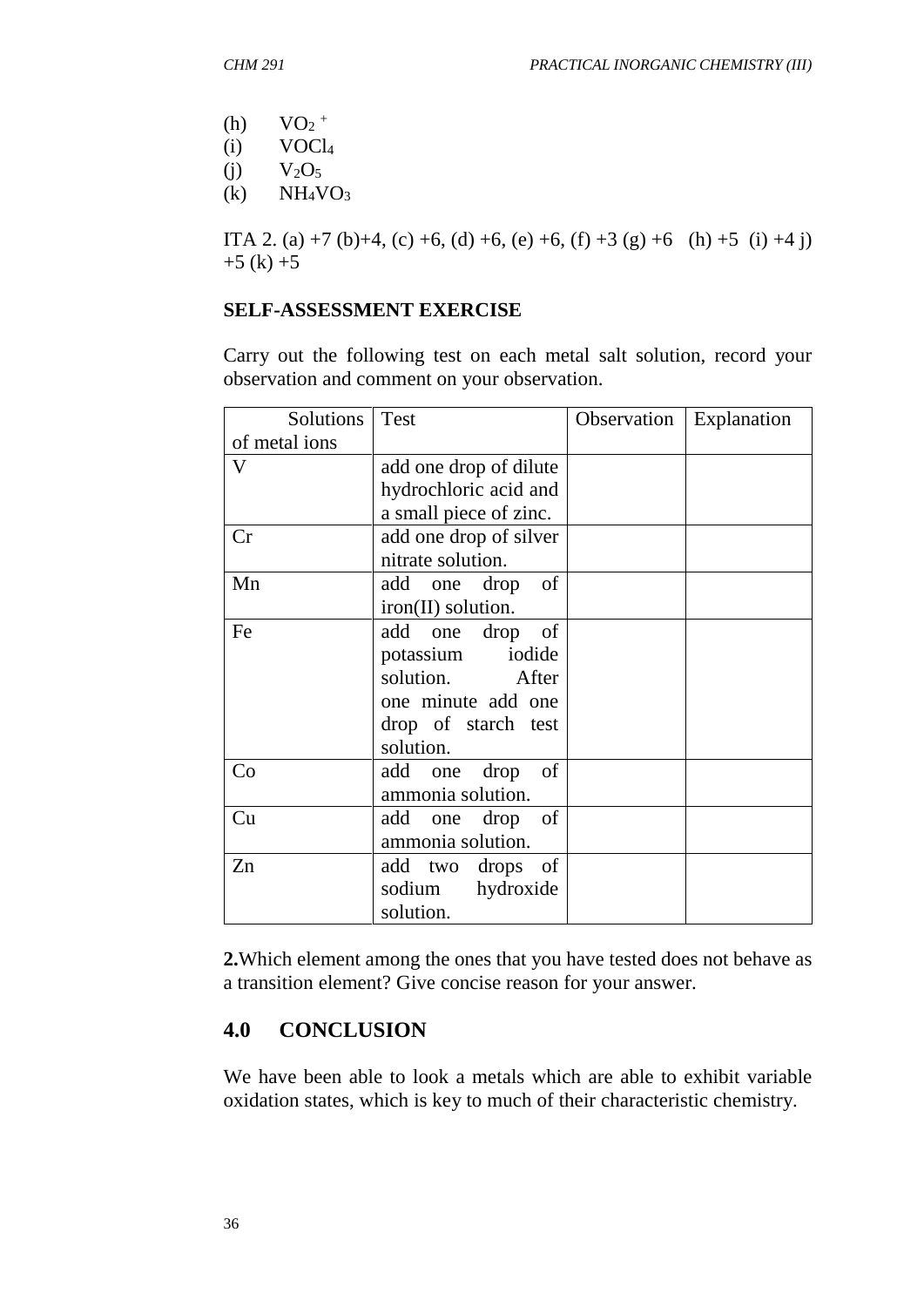## **5.0 SUMMARY**

A closer look at the electronic configurations of the first row transition elements, it will be noted that atoms of chromium and copper have only one 4s electron, whereas all the others have two. When transition elements form ions it is always the s-electron which is lost first, leaving the atom with an excess positive charge. This excess charge has the effect of pulling all the electrons a little closer and in the process, the 3d orbitals occupy a lower energy level than the 4s. This explains why the 3d and 4s orbitals are close together for the transition elements.

## **6.0 TUTOR-MARKED ASSIGNMENT**

- 1. Carry out the following test on each metal salt solution, record your observation and comment on your observation.
- 2. Which element among the ones that you have tested does not behave as a transition element? Give concise reason for your answer.

## **7.0 REFERENCES/ FURTHER READING**

- Independent Learning Project for Advanced Chemistry- Unit 15, Transition Elements. John Murray Publishers Ltd, London. 1984.
- Apsey, J., Butler, P., Craggs, D., Davies, E., Snowden, D. (2000). Nuffield Advanced Chemistry, 4<sup>th</sup> ed. (edited by M. Vokins, A. Furse, R. Hillman, G. James), Pearson Education Limited, Edinburgh Gate, Harlow Essex, England.
- Ayi, A. A. (2019). Understanding general and Inorganic Chemistry, through problems and solutions. Revised edition, Munson Global Resources, Nigeria. ISBN: 978-978-966-289-0
- Hunt, J. A., Sykes, A., Mason, J. P. (1986). Chemistry Experiments, Longman House, Burnt Mill, Harlow, Essex CM20 2JE, England.
- Rendle, G.P., Vokins, M. D. W., Davis, P. M. H. (1967). Experimental Chemistry, A Laboratory Manual, Edward Arnold (Publishers) Ltd London
- The oxidation states of vanadium. 258 Classic Chemical Demonstrations Royal Society of Chemistry
- Transition Elements 207890 © Royal Society of Chemistry, Health & safety checked May 2018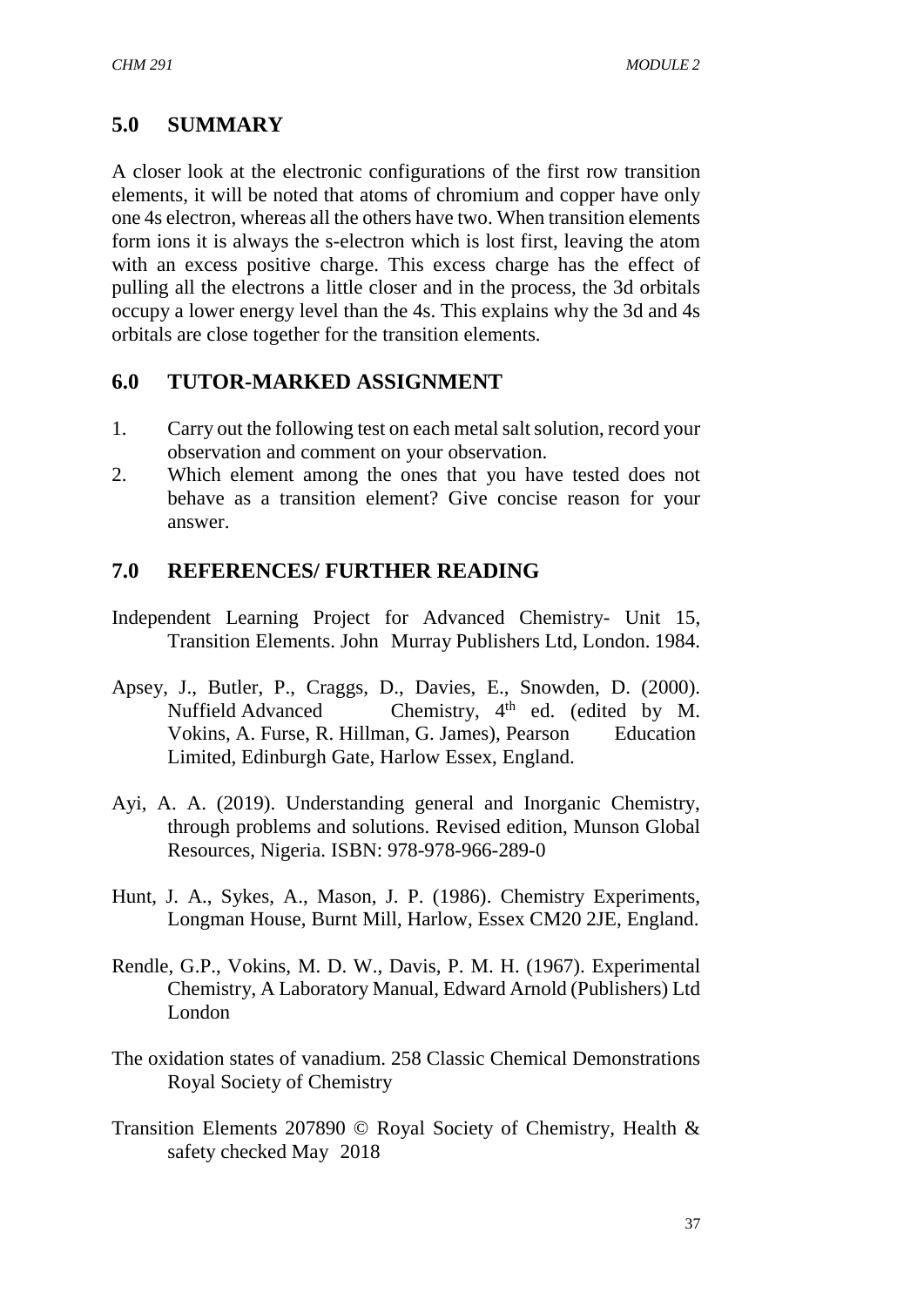#### **UNIT 3 CHEMISTRY OF VANADIUM:**

#### **CONTENTS**

- 1.0 Introduction
- 2.0 Objectives
- 3.0 Main Content
	- 3.1 Experiment 1: Illustrating the oxidation states of vanadium 3.1.1 Materials
		- 3.1.2 Method
		- 3.2 Discussion
		- 3.3 In-text questions and answers
- 4.0 Conclusion
- 5.0 Summary
- 6.0 Tutor-Marked Assignment
- 7.0 References/Further Reading

#### **1.0 INTRODUCTION**

Vanadium as a transition element exhibits variable oxidation state of +5,  $+4$ ,  $+3$ ,  $+2$ ,  $+1$ , 0 and  $(-1)$ . On heating, vanadium combines directly with non-metals to form their corresponding compounds. Vanadium in  $+5$ oxidation state is oxidizing and stable compounds are formed with strongly electronegative elements like oxygen and fluorine. Thus the chemistry of  $V^{5+}$  is dominated by the formation of pentafluoride, oxohalides and penta-oxide:  $VF_5$ ,  $VOF_3$ ,  $V_2O_5$ . Zinc is used to reduce a yellow solution of ammonium vanadate(V) to a mauve solution containing vanadium(II) ions. The intermediate oxidation states of vanadium(IV) (blue) and vanadium(III) (green) are also seen. This is to demonstrate that different oxidation states of transition metal ions often have different colours and that electrode potentials can be used to help predict the course of redox reactions (via the 'anticlockwise rule' or otherwise).

The relevant half reactions and redox potentials are as follows:

 $Zn^{2+}(aa) + 2e = Zn(s) E^{\circ} = -0.76 V$  $V^{3+}(aq) + e = V^{2+}(aq) E^{\circ} = -0.26 V$  $Sn^{2+}(aq) + 2e = Sn(s) E^{\circ} = -0.14 V$  $VO^{2+}(aq) + 2H+(aq) + e-H_2O(1) + V^{3+}(aq) E^{\circ} = +0.34 V$  $S_4O_6^{2-}$ (aq) + 2e – 2S<sub>2</sub>O<sub>3</sub><sup>2</sup> – (aq) E<sup>o</sup> = + 0.47 V  $VO^{2+}(aq) + 2H^{+}(aq) + e = H_2O(l) + VO^{2+}(aq) E^{\circ} = +1.00 V$ So zinc will reduce  $VO^{2+}(aq)$  to  $V^{2+}(aq)$ , tin will reduce  $VO^{2+}(aq)$  to  $V^{3+}(aq)$  and no further and thiosulphate ions will reduce  $VO^{2+}(aq)$  to  $VO^{2+}(aq)$  and no further.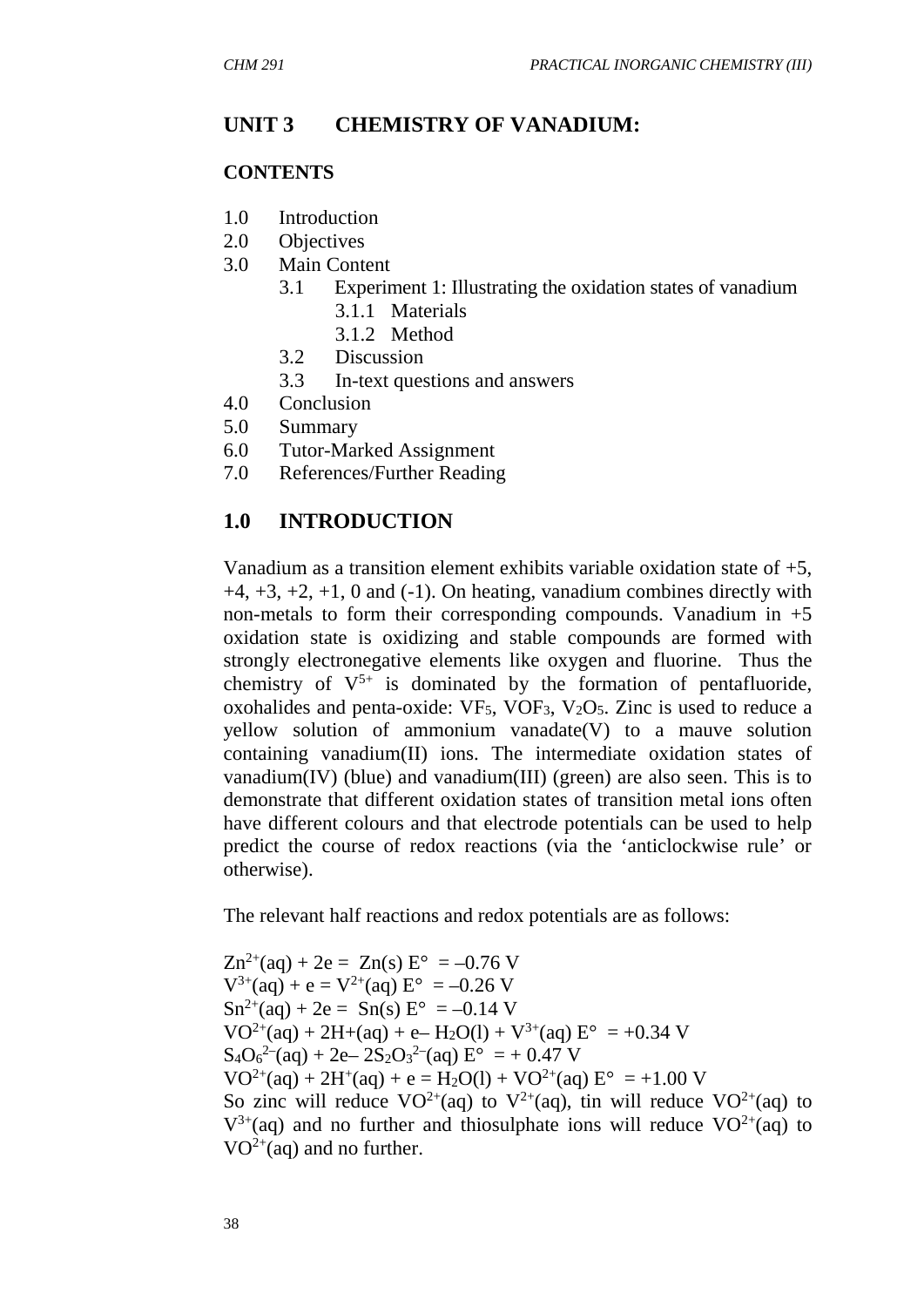# **2.0 OBJECTIVES**

This is to demonstrate that different oxidation states of transition metal ions often have different colours and that electrode potentials can be used to help predict the course of redox reactions

## **3.0 MAIN CONTENT**

The purpose of this experiment is to illustrate the presence of several different oxidation states for vanadium, and to show how it is possible to change from oneoxidation state to another. The object of the experiment is to start with a solution containing vanadium with oxidation number + 5, and to selected reducing agents which will reduce it to each of the other oxidation numbers. The most convenient starting material is solid ammonium vanadate  $(V)$ , NH<sub>4</sub>VO<sub>3</sub>. When ammonium vanadate is acidified the vanadium becomes part of a positive ion, VO; (aq), in which the vanadium still has an oxidation number of  $+5$ . You are provided with this solution. The other oxidation numbers of vanadium are included with this one in the table below.

| Ion                         | Oxidation state   Colour | of       |
|-----------------------------|--------------------------|----------|
|                             |                          | solution |
| $VO_2^+$ : Dioxovanadium(V) | $+5$                     | Yellow   |
| $VO^{2+}$ : Oxovanadium(IV) | +4                       | Blue     |
| $V^{3+}$ : Vanadium(III)    | $+3$                     | Green    |
| $V^{2+}$ : Vanadium(II)     | $+2$                     | Mauve    |

Table 4 Different species of vanadium ions in solution

#### **3.1 Experiment 1: Illustrating the oxidation states of vanadium**

## **3.1.1 Materials**

One 1 dm<sup>3</sup> conical flask, Filter funnel, boiling tube, Dropping pipette, Four petri dishes (optional), Access to an overhead projector (optional), Test-tubes and rack (optional).

The quantities given for the chemical reagents are for one demonstration. Ammonium vanadate(V), NH<sub>4</sub>VO<sub>3</sub>) (11.7 g), zinc powder (15 g), 100 cm<sup>3</sup> of approximately  $0.25$  mol dm<sup>-3</sup> potassium permanganate (potassium manganate(VII), KMnO<sub>4</sub>) in 1 mol dm<sup>-3</sup> sulphuric acid. Dissolve 4 g of potassium permanganate in 100 cm<sup>3</sup> of 1 mol dm–<sup>3</sup> sulphuric acid). About 1 g of powdered tin (optional), about 10 cm<sup>3</sup> of approximately 1 mol dm<sup>-</sup>  $3$  sodium thiosulphate solution (optional). Dissolve about 25 g of sodium thiosulphate-5-water in 100 cm<sup>3</sup> of water, 1 dm<sup>3</sup> of 1 mol dm<sup>-3</sup> sulphuric acid.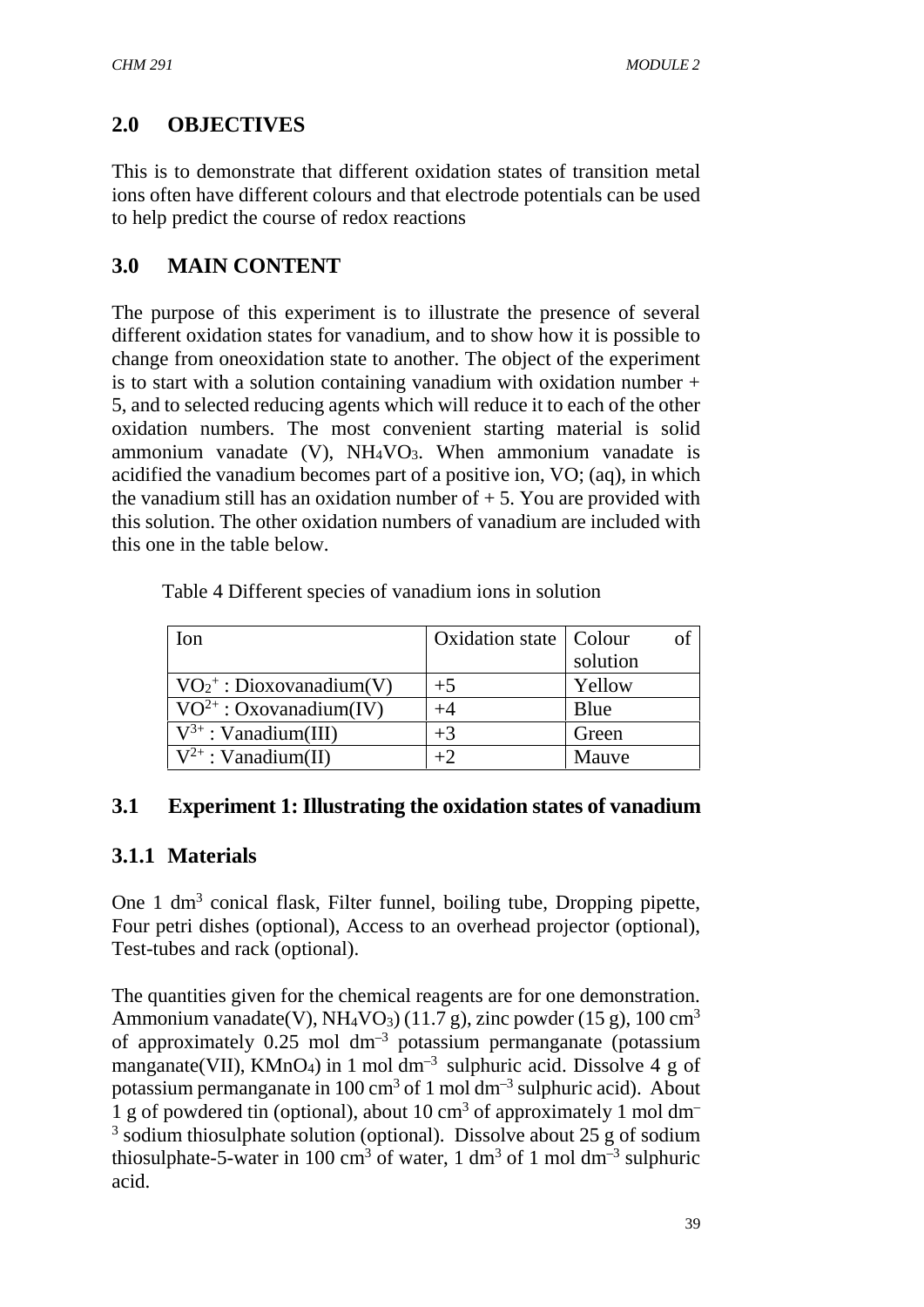# **3.1.2 Method**

Before the demonstration Make up a  $0.1$  mol dm<sup>-3</sup> solution of ammonium metavanadate by dissolving 11.7 g of solid in 900 cm<sup>3</sup> of 1 mol dm<sup>-3</sup> sulphuric acid and making up to  $1 \text{ dm}^3$  with deionised water. This yellow solution is usually represented as containing  $VO_2^+(aq)$  ions (dioxovanadium(V) ions) in which vanadium has an oxidation number of  $+5.$ 

- Place 500 cm<sup>3</sup> of the ammonium metavanadate solution in a 1 dm<sup>3</sup> conical flask and add about 15 g of powdered zinc.
- This will effervesce and give off hydrogen on reaction with the acid. The solution will immediately start to go green and within a few seconds will turn pale blue, the colour of the  $VO^{2+}(aq)$  ion in which the vanadium has an oxidation number of +4. The shortlived green colour is a mixture of the yellow of  $V^{5+}$  and the blue of  $V^{4+}$ .
- The blue colour of  $VO^{2+}$  is similar to that of the  $Cu^{2+}(aq)$  ion. Over a further fifteen minutes or so, the colour of the solution changes first to the green of  $V^{3+}$ (aq) ions and eventually to the mauve of  $V^{2+}$ (aq) ions.
- The green of  $V^{3+}(aq)$  is the most difficult to distinguish. If desired, decant off a little of the solution at each colour stage, filter it to remove zinc and stop the reaction and place in a petri dish on the overhead projector to show the colour more clearly. When the reaction has reached the mauve stage, filter off a little of the solution into a boiling tube and add acidified potassium permanganate solution dropwise.
- This will re-oxidise the vanadium through the  $+3$  and  $+4$  oxidation states back to  $V^{5+}$ . Take care with the final few drops to avoid masking the yellow colour of vanadium(V) with the purple of permanganate ions.

# **3.2 Discussion**

A white background is vital if the colour changes are to be clearly seen. If desired, prepare solutions containing  $V^{4+}$  and  $V^{3+}$  beforehand for comparison. This is recommended for teachers who are not familiar with these colours. This can be done as follows.

## **V5+:**

Take a little of the original ammonium metavanadate solution in a testtube and add approximately 1 mol  $dm^{-3}$  sodium thiosulphate solution dropwise until no further colour change occurs and a light blue solution is obtained. If too much thiosulphate is added, the solution will gradually go cloudy due to the formation of colloidal sulphur by reaction of the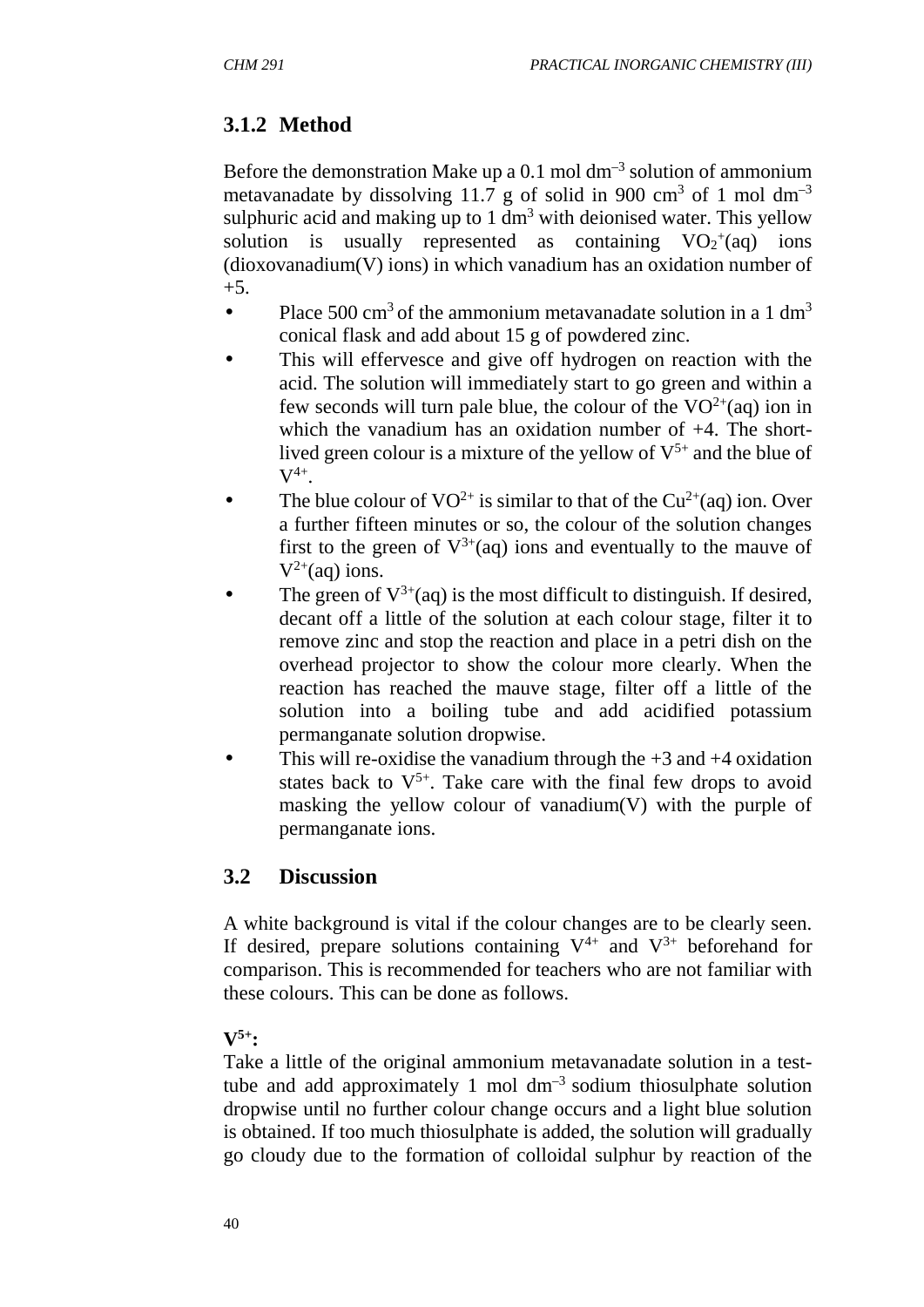excess thiosulphate with acid but this will not affect the blue colour of  $V^{4+}$ .

## **V 3+:**

Take a little of the original ammonium metavanadate solution in a testtube and add a spatula-full of powdered tin. Leave this for about five minutes and then filter off the tin to leave a green solution containing  $V^{3+}$ (aq) ions.

## **3.3 In-text questions and answers**

ITQ. Carry out the following test on ammonium trioxovanadate (V) sample and present your results in a tabular form with a summary of the reactions taking place in each test procedure.

- 1. Place about 0.25 g (one spatula measure) of ammonium trioxovanadate(V) in a conical flask and add about  $25 \text{ cm}^3$  of dilute sulphuric acid. Carefully add about  $5 \text{ cm}^3$  of concentrated sulphuric acid and swirl the flask until you obtain a clear yellow solution.
- 2. Pour about 2 cm<sup>3</sup> of this vanadium<sup>[V]</sup> solution into each of two test tubes ready for later tests.
- 3. To the conical flask add 1 2 g (one spatula measure) of zinc dust, a little at a time. Swirl the flask at intervals and record any observed colour changes.
- 4. When the solution has become violet (you may need to heat the flask for this final change), filter about  $2 \text{ cm}^3$  into each of three test-tubes.
- 5. To one of the three tubes add, a little at a time, an excess of acidified potassium manganite(VII) solution, shaking after each addition, until no further change is observed.

| Г |  |
|---|--|
|   |  |

| Test                           | <b>Observations</b>                                                         | Typical reactions taking                                                     |
|--------------------------------|-----------------------------------------------------------------------------|------------------------------------------------------------------------------|
|                                |                                                                             | place                                                                        |
|                                | $NH_4VO_3 + Dil$ The white solid turned $VO_3$ VO <sub>2</sub> <sup>+</sup> |                                                                              |
| H <sub>2</sub> SO <sub>4</sub> | red and dissolved to a                                                      |                                                                              |
|                                | yellow solution                                                             |                                                                              |
| Vanadium(V)                    |                                                                             | +   Effervescence occurred   $VO_2$ <sup>+</sup> $VO^{2+}$ $V^{3+}$ $V^{2+}$ |
| Zinc dust                      | and the yellow solution                                                     |                                                                              |
|                                | turned green,<br>blue,                                                      |                                                                              |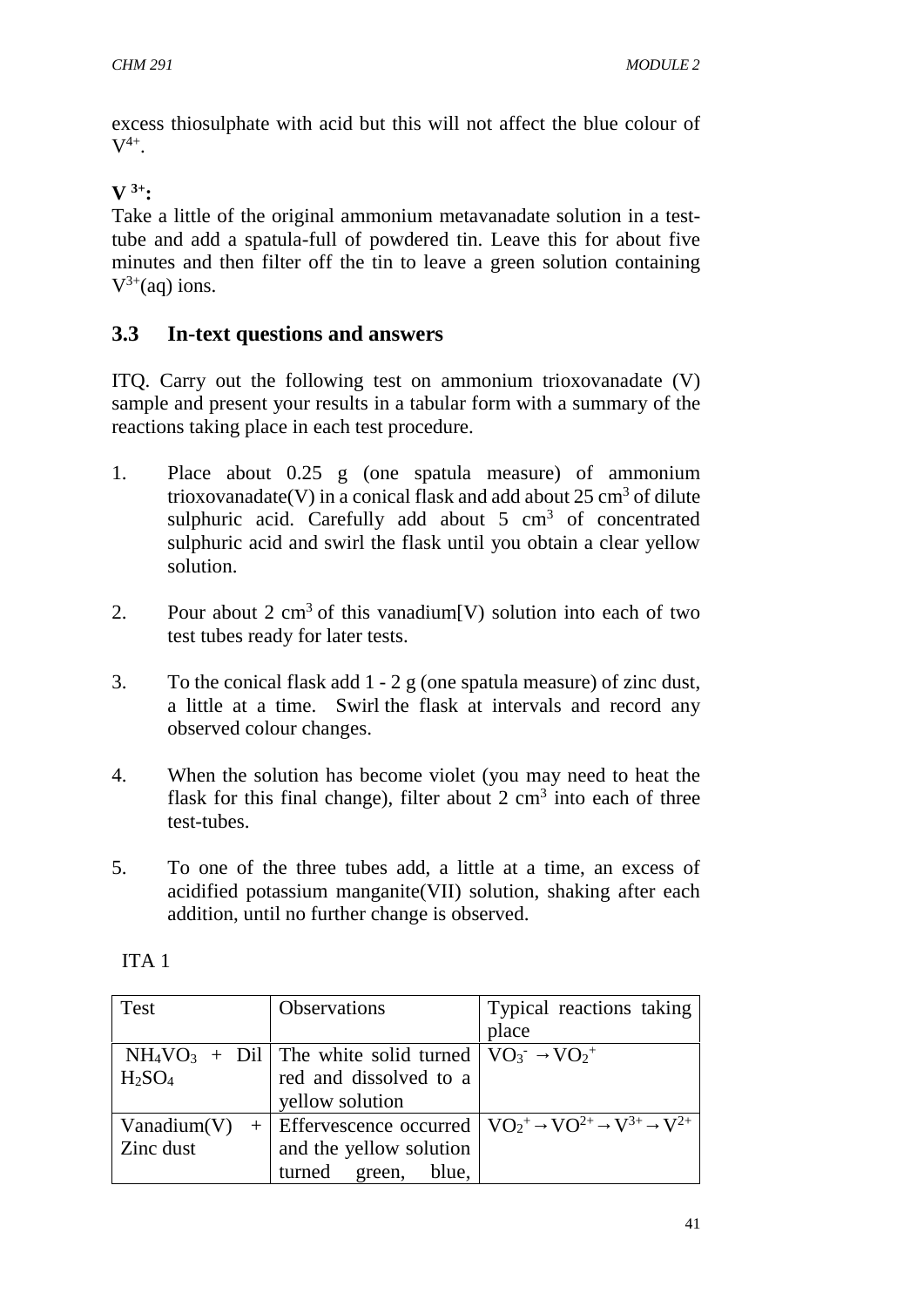|                   | green again and finally<br>pink             |                    |
|-------------------|---------------------------------------------|--------------------|
|                   | Vanadium(II) + The violet solution $V^{2+}$ | $V^{3+}$           |
| KMnO <sub>4</sub> | became green, blue,                         | $VO^{2+}$ $VO_2^+$ |
|                   | green, yellow<br>and                        |                    |
|                   | finally pink                                |                    |

#### **ITQ 2.**

How do you explain the first appearance of a green colour in the solution? What are the subsequent changes in colour and why do these changes occur?

## **ITA 2.**

The first appearance of a green colour is due to a mixture of yellow vanadium(V) and blue vanadium(IV). The subsequent changes are due to continuing reactions:

Blue green:  $V(IV)$   $V(III)$ Green Violet: V(III) V(II)

These changes are reversed on adding manganate(VII) except that when oxidation is complete, the solution is pink.

#### **SELF-ASSESSMENT EXERCISE**

Carry out the following experiments with the ammonium metavanadate salt, **E**, and record your results and observations. Give what explanations you can.

*(a)* Heat it.

*(b)* Heat it with a little sodium hydroxide solution. *(c)* Treat it with a little concentrated hydrochloric acid. *(d)* Add to its solution in water a little concentrated hydrochloric acid and a piece of granulated zinc, or some zinc powder. *(e)* To its solution in water add a little potassium iodide solution and a little dilute hydrochloric acid. Boil gently for a time.

(f) Add to its solution in water a little hydrogen peroxide and acidify with dilute sulphuric acid.

# **4.0 CONCLUSION**

The experiment in this unit has illustrated the presence of several different oxidation states for vanadium, and how it is possible to change from one oxidation state to another. Zinc has been used as a reducing agent, while KMnO<sup>4</sup> act as oxidizing agent.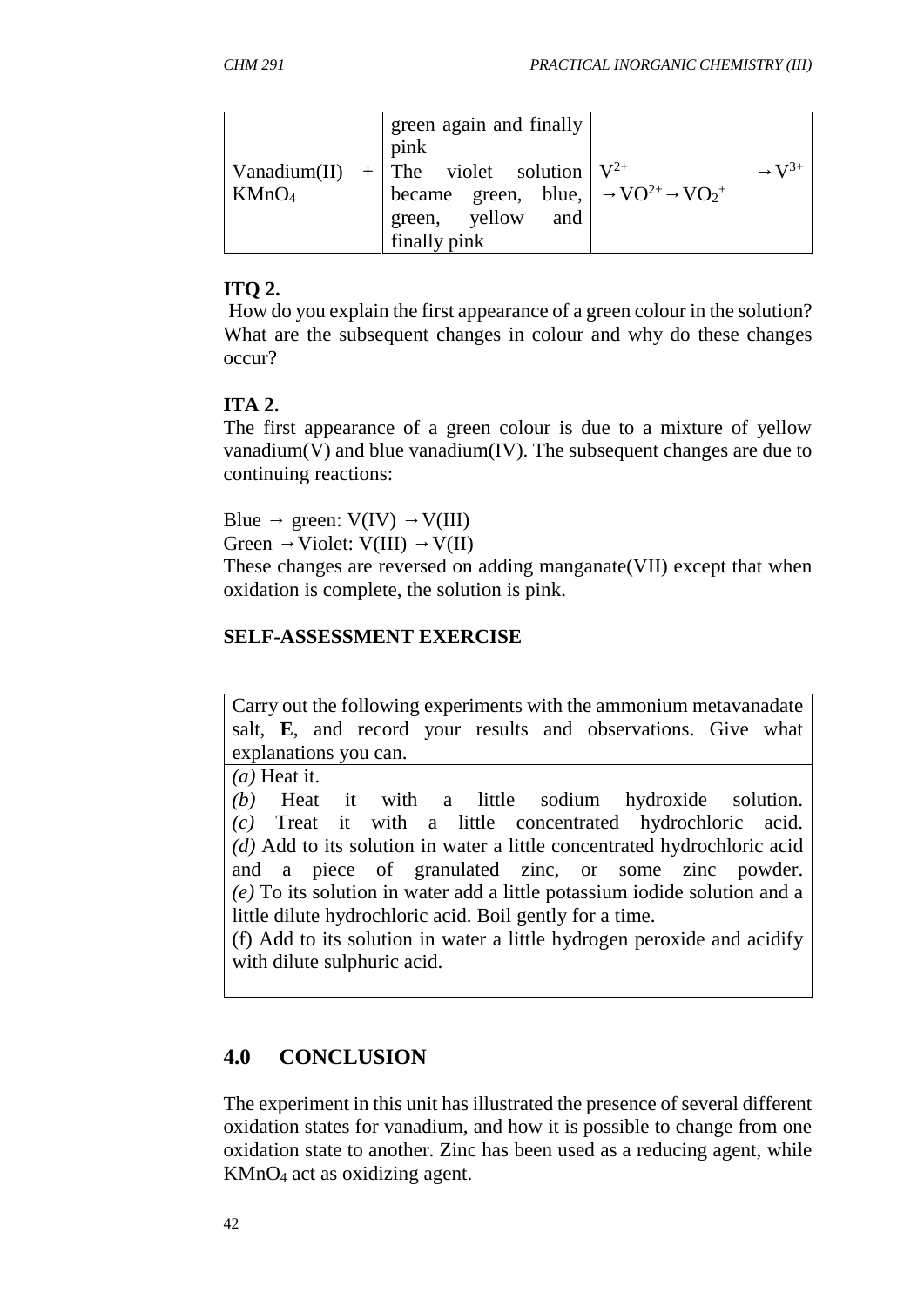## **5.0 SUMMARY**

Vanadium pentoxide  $V_2O_5$  can be thermal decomposition of ammonium vanadate:

#### $2NH_4VO_3$   $V_2O_5 + 2NH_3 + H_2O$

 $V_2O_5$  is an orange solid that melts at 650 °C. It is amphoteric in nature dissolving both in acidic and basic solution. In acid it dissolves to form hydrated pervanadyl ion  $VO_2^+$  (aq), while in alkali it forms vanadates the actual specie present in solution depends on the pH and the total concentration of vanadium. On dissolving  $V_2O_5$  in strong aqueous NaOH, a colourless solution containing a tetrahedral  $VO<sub>4</sub><sup>3</sup>$  ion, is obtained. When this solution is progressively acidified, polymerization of the oxy ions occurs giving dimers, trimers, petamers etc. In acidic medium ( $pH = 2$ ), a brown precipitate of  $V_2O_5$  separates and redissolves at still lower pH (pH)

1) to give a pale-yellow solution of dioxovanadium  $VO_2^+$  ion.

# **6.0 TUTOR-MARKED ASSIGNMENT**

- 1 (a) Write down the electronic configuration (s p d electrons) of
	- (i) an atom of chrornium,
	- (ii) a chromium ion
- (b) State the oxidation state (number) of chromium in
	- (i)  $Cr_2O_7^2$
	- ii)  $CrO<sub>4</sub><sup>2</sup>$

#### **7.0 REFERENCES/FURTHER READING**

- Independent Learning Project for Advanced Chemistry- Unit 15, Transition Elements. John Murray Publishers Ltd, London. 1984.
- Apsey, J., Butler, P., Craggs, D., Davies, E., Snowden, D. (2000). Nuffield Advanced Chemistry, 4<sup>th</sup> ed. (edited by M. Vokins, A. Furse, R. Hillman, G. James), Pearson Education Limited, Edinburgh Gate, Harlow Essex, England.
- Ayi, A. A. (2019). Understanding general and Inorganic Chemistry, through problems and solutions. Revised edition, Munson Global Resources, Nigeria. ISBN: 978-978-966-289-0
- Hunt, J. A., Sykes, A., Mason, J. P. (1986). Chemistry Experiments, Longman House,Burnt Mill, Harlow, Essex CM20 2JE, England.
- Rendle, G.P., Vokins, M. D. W., Davis, P. M. H. (1967). Experimental Chemistry, A Laboratory Manual, Edward Arnold (Publishers) Ltd London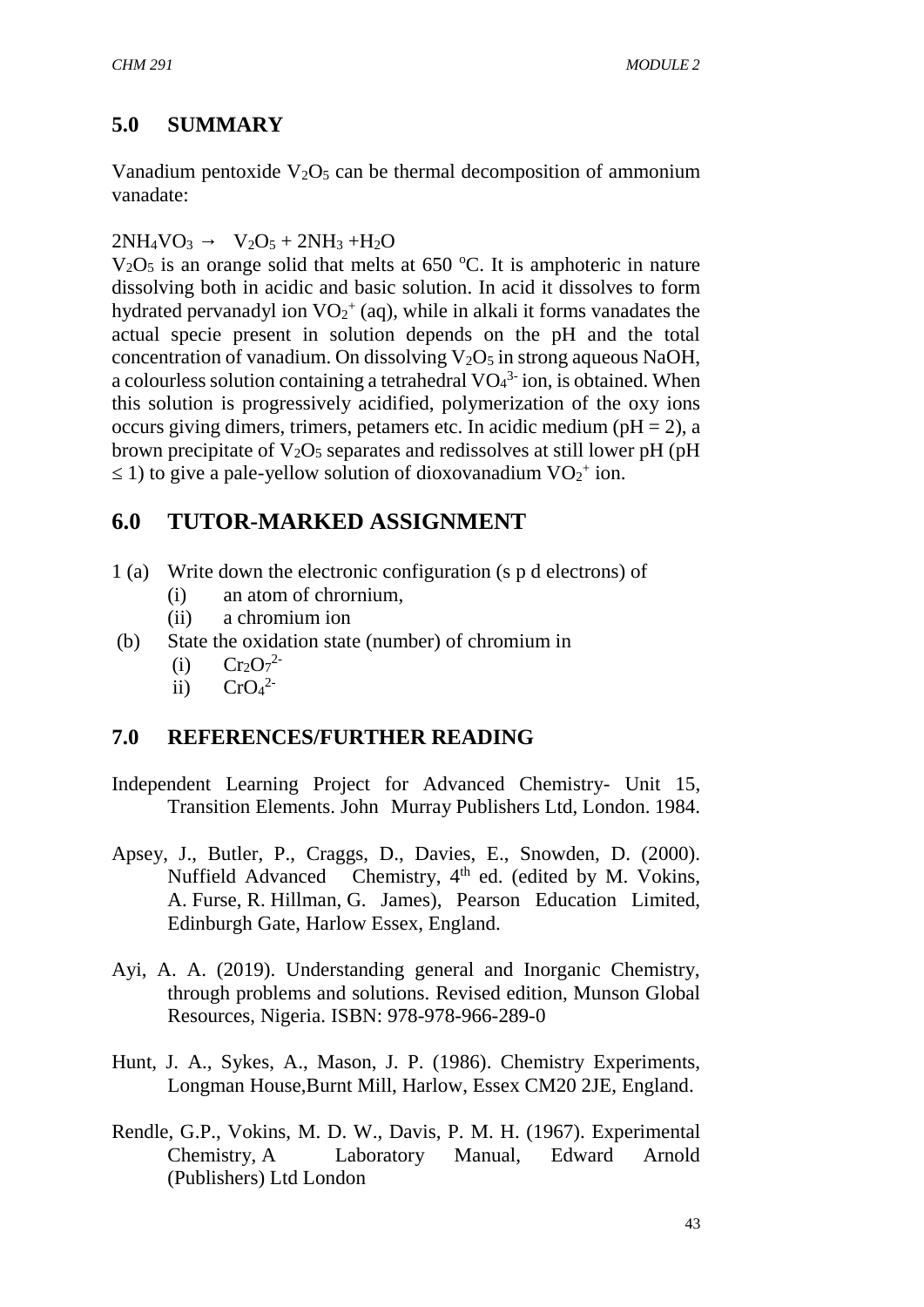- The oxidation states of vanadium. 258 Classic Chemical Demonstrations Royal Society of Chemistry
- Transition Elements 207890 © Royal Society of Chemistry, Health & safety checked May 2018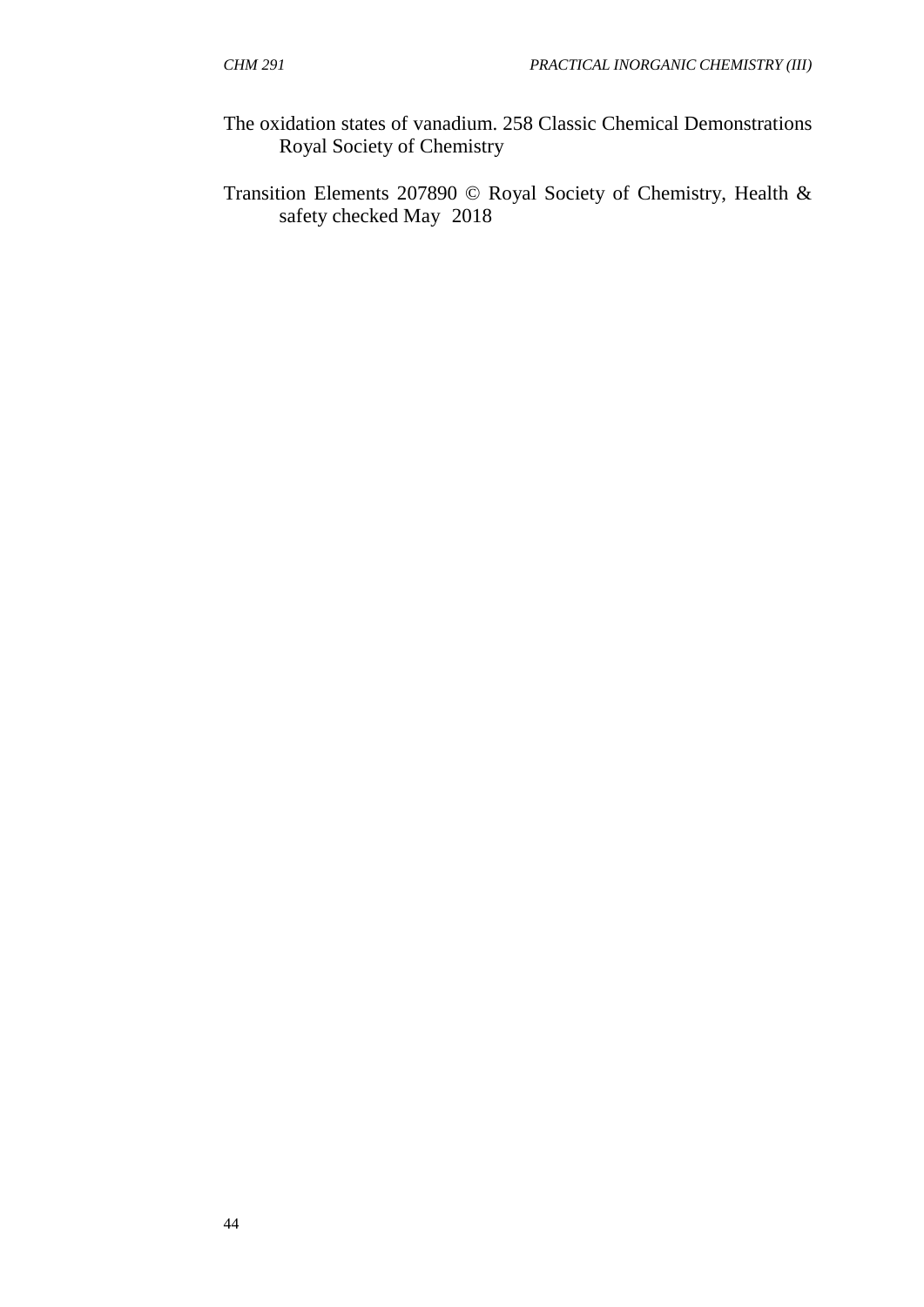## **UNIT 4 THE CHEMISTRY OF CHROMIUM**

#### **CONTENTS**

- 1.0 Introduction
- 2.0 Objectives
- 3.0 Main Content
	- 3.1 Change of oxidation states from  $+3$  to  $+6$ : K<sub>2</sub>Cr<sub>2</sub>O<sub>7</sub>
	- 3.2 Change of oxidation states of from  $+6$  to  $+3$  to  $+2$ : CrSO<sub>4</sub>
	- 3.3 Reduction of dichromate(VI) ions to chromate(III) ions by  $H_2O_2$
	- 3.4 In-text questions and answers
- 4.0 Conclusion
- 5.0 Summary
- 6.0 Tutor-Marked Assignment
- 7.0 References/Further Reading

## **1.0 INTRODUCTION**

Chromium as a transition metal exhibits variable oxidation state of  $+2$ ,  $+3$ and  $+6$ . It dissolves in non-oxidizing mineral acids like HCl and  $H_2SO_4$ with evolution of hydrogen and formation of chromous compounds.

 $Cr + 2HCl = CrCl<sub>2</sub> + H<sub>2</sub>$  $Cr + H_2 SO_4 = CrSO_4 + H_2$ 

HNO<sub>3</sub> whether dilute or concentrated and aqua regia renders the metal passive. At elevated temperature, chromium reacts with non-metals like sulphur, halogens, carbon, nitrogen and oxygen to form their corresponding compounds.

Chromium in  $+6$  oxidation state has a  $d^{\circ}$  configuration and it is oxidizing in acid solution. Compounds are therefore formed with electronegative ligands like Oxygen, fluorine and chlorine. Examples are  $CrO<sub>3</sub>$ ,  $CrO<sub>4</sub><sup>2</sup>$ ,  $Cr_2O_7^2$ ,  $CrO_2F_2$ ,  $CrO_2Cl_2$ .

#### **2.0 OBJECTIVES**

The main objective of this experiment is to illustrate an interesting redox chemistry of chromium.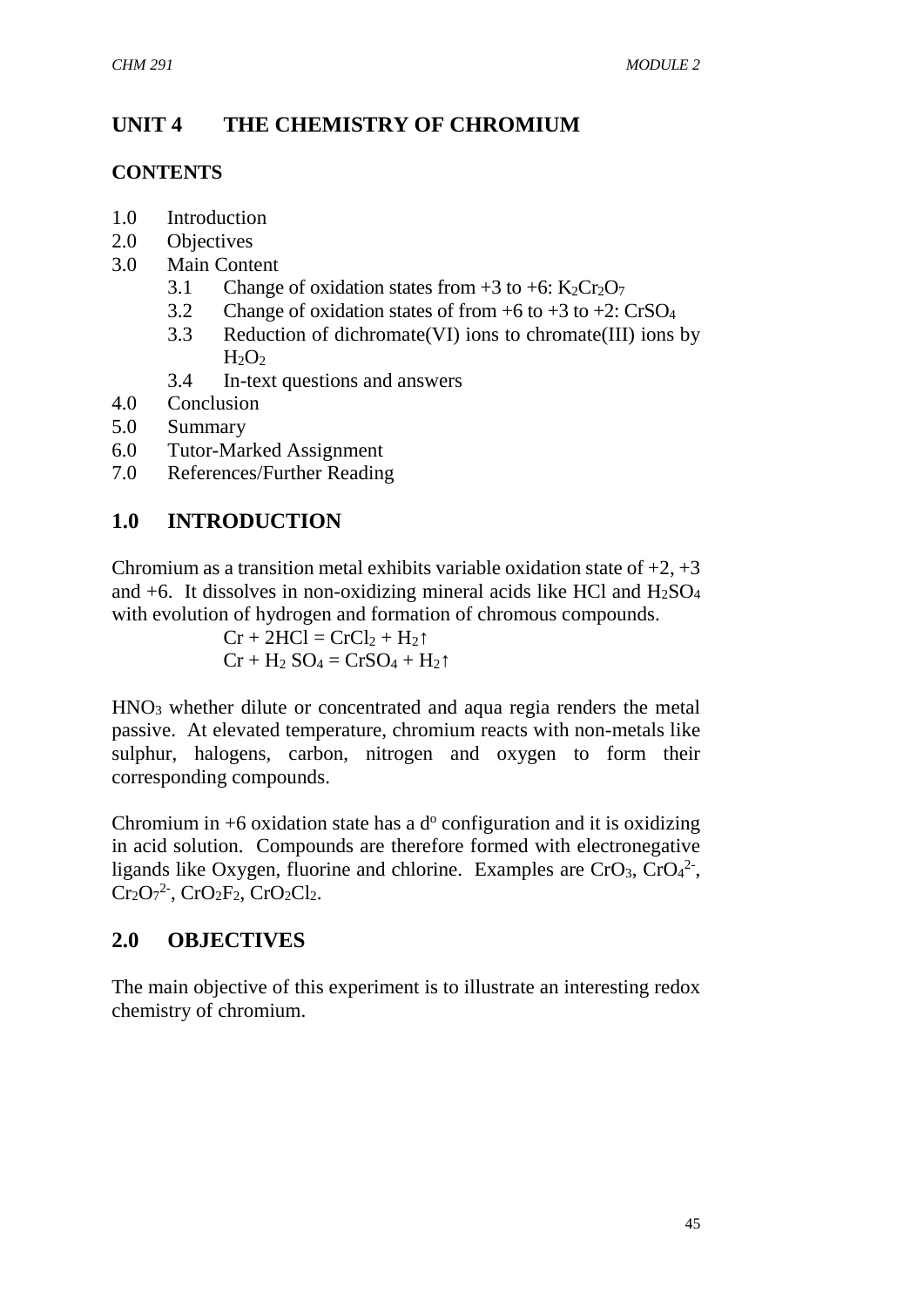# **3.0 MAIN CONTENT**

#### **3.1 Change of oxidation state from +3 to +6: Potassium dichromate, K2Cr2O<sup>7</sup>**

In this preparation, chromium (III) is oxidized to chromium (VI) in alkaline solution, using hydrogen peroxide as the oxidizing agent. The chromate is converted to dichromate by acidification after the removal of any excess of hydrogen peroxide.

 $2CrCl_3 + 10KOH + 3H_2O_2 = 2K_2CrO_4 + 6KCl + 8H_2O$  $2K_2CrO_4 + 2CH_3CO_2H = K_2Cr_2O_7 + 2CH_3CO_2K + H_2O$ 

Dissolve 14 g (0. 05 mole) of chromium(III) chloride hexahydrate in 40 ml of water in a 250 ml beaker. Add slowly, with stirring, a solution of 17 g (0'25 mole) of potassium hydroxide in 40 ml of water. The green precipitate of chromium (III) hydroxide formed partially redissolves. Now warm the mixture gently, do not boil, and add slowly with stirring, 60 cm<sup>3</sup> of '20 volume' (2M) hydrogen peroxide. When it has all been added, bring the solution to the boil for a few minutes to destroy any excess of oxidizing agent, then filter hot through a large (7 crn) Buchner funnel. Transfer the solution of potassium chromate to an evaporating basin and boil away half the liquid. Add to the hot solution 5 ml (0.09 mole) of glacial acetic acid, and cool the solution in a refrigerator or ice bath. Filter off the orange crystals formed, wash with a small volume of iced water and dry in a desicator containing sodium hydroxide

# **3.2 Change of oxidation state from +6 to +3 to + 2: Chromium(II) sulphate solution, CrSO<sup>4</sup>**

When a chromate is acidified it forms a dichromate (see above) and this solution is readily reduced in acid solution to the +3 state. Further reduction to chromium (II) can only be accomplished if air is rigorously excluded from the system. Hence all solutions should be boiled to remove dissolved air, and an inert or reducing atmosphere is required in the reaction vessel. This can be achieved by fitting the flask with an efficient Bunsen valve.

Dissolve 3g (0'01 mole) of potassium dichromate in 10 ml of water, add 10 ml of 2M sulphuric acid and 3 g (an excess) of zinc and fit the conical flask with a stopper carrying a Bunsen valve. The solution will change first to green, then eventually to a clear blue. When exposed to the air, the blue chromium (II) ions are rapidly oxidized to green chromium (III).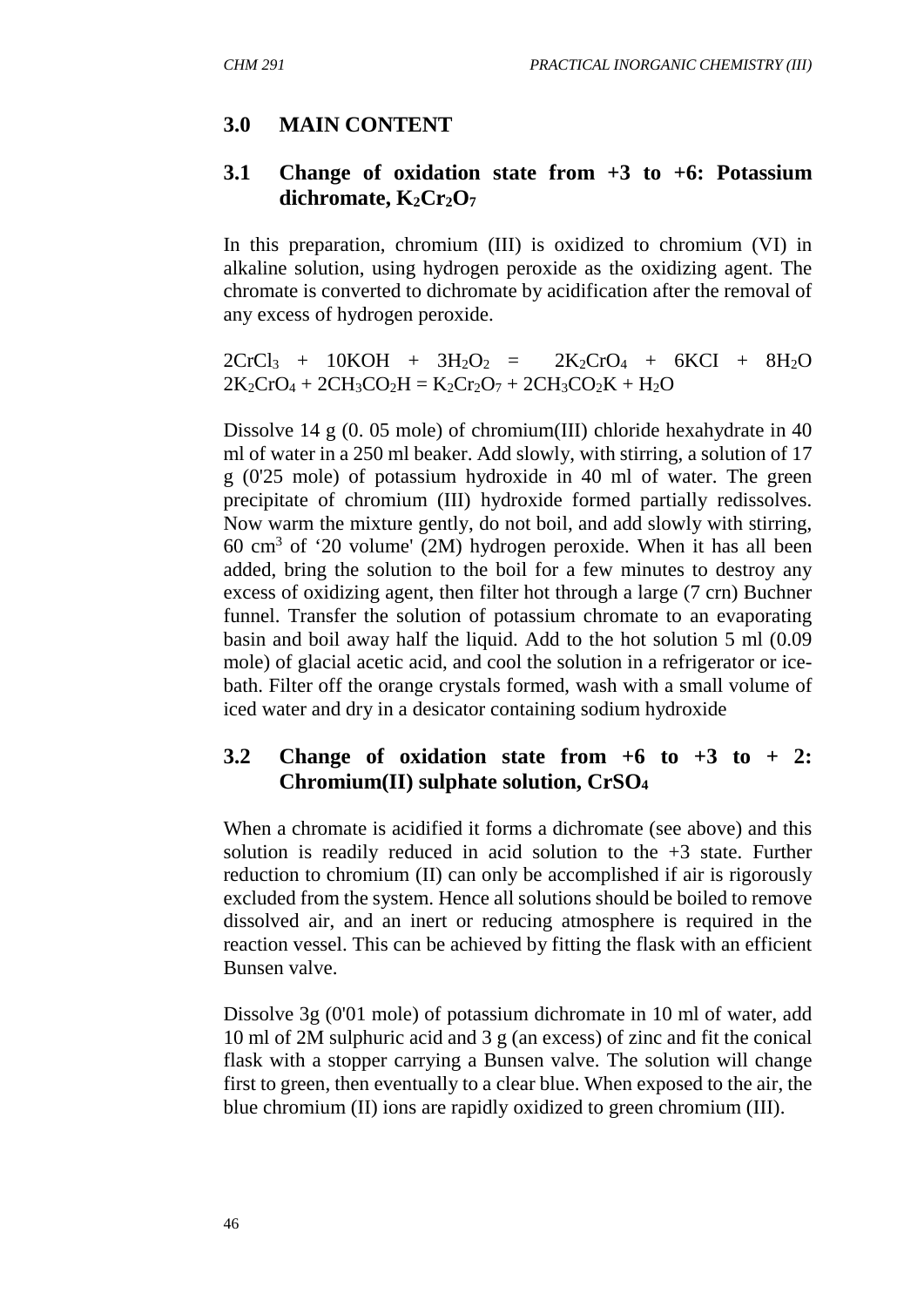# **3.3 Reduction of dichromate(VI) ions to chromate(III) ions by hydrogen peroxide**

On adding the hydrogen peroxide solution (5 %), to aqueous solution of potassium dichromate  $(0.2 \text{ mod/m}^3)$ , the reaction mixture immediately turns a deep blue colour. After a while bubbles are seen and the colour gradually fades to a pale blue-green due to hexa-aquachromium(III) ions. The reaction is:

 $Cr_2O_7^{2-}$ <sub>(aq)</sub> + H<sub>2</sub>O<sub>2(aq)</sub> + 8H<sup>+</sup><sub>(aq)</sub>  $2Cr^{3+}$ <sub>(aq)</sub> + 5H<sub>2</sub>O<sub>(I)</sub> + 2O<sub>2(g)</sub>

# **3.4 In-text questions and answers**

# **ITQ 1.**

A standard solution of potassium dichromate was prepared by accurate weighing 5.88g of  $K_2Cr_2O_7$  and dissolving in 1 L of distilled water. From the weight taken, calculate the exact molarity of your solution.

 $\frac{\text{ITA 1.}}{\text{Mass}} = \frac{c x v}{c}$  $=\frac{1}{1000}$  $\frac{.88}{.185} = \frac{Cx \cdot 1000}{1000} = 0.019987 M$ 

# **SELF-ASSESSMENT EXERCISE**

- 1 Carry out the following experiments with substance  $Z: KCr(SO<sub>4</sub>)<sub>2</sub>$ 
	- (a) Dissolve a little in cold water.
	- (b) Warm the solution from (a).
	- (c) Add sodium hydroxide solution drop by drop to the solution from (b) until there is an excess of alkali.
	- (d) Add a little hydrogen peroxide to the solution from (c), and warm.
	- (e) Acidify the solution from (d) with dilute sulphuric acid. Add a layer of ether, and another drop of hydrogen peroxide.
	- (f) To its solution in water add barium chloride solution and dilute hydrochloric acid.
	- (g) Carry out a flame test on Z. Record your results in a tabular form stating your observation and explain the reactions as far as you can.
- 2 (a) Write down the electronic configuration (s p d electrons) of
	- (iii) an atom of chrornium,
	- (iv) a chromium ion
- (b) State the oxidation state (number) of chromium in
	- (i)  $Cr_2O_7^2$
	- ii)  $CrO<sub>4</sub><sup>2</sup>$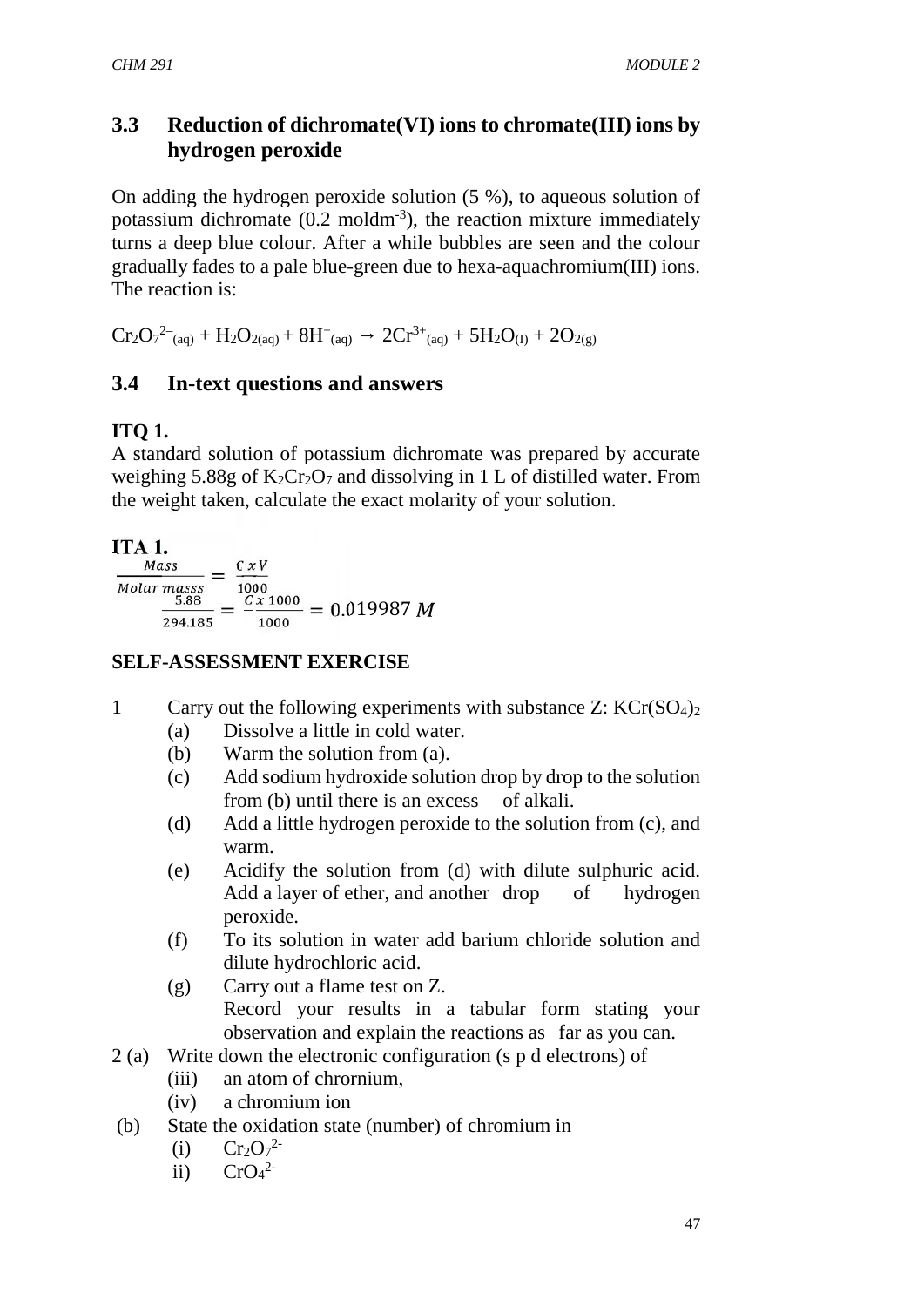- (c) Classify the following changes as oxidation reduction and/or acid base giving a reason in each case.
	- i)  $Cr_2O_7^{2-}$ 2-  $CrO<sub>4</sub>$ <sup>2-</sup>
	- ii)  $Cr_2O_7^2$  $Cr^{3+}$
- (d) By reference to standard electrode potentials suggest three reagents which would affect the change in (c)(ii).

#### **4.0 CONCLUSION**

The interesting redox chemistry of chromium has been demonstrated. Chromium in  $+6$  oxidation state with  $d<sup>0</sup>$  electronic configuration has been converted to  $+ 3$  (d<sup>3</sup>) and  $+2$  (d<sup>4</sup>).

#### **5.0 SUMMARY**

Starting with  $Cr(III)$ , it is possible to get to  $Cr(VI)$  in potassium dichromate,  $K_2Cr_2O_7$  by using oxidizing

agent such as hydrogen peroxide. Reduction to lower oxidation state can be achieved by using reducing

agents such as zinc dust.

## **6.0 TUTOR-MARKED ASSIGNMENT**

- 1 (a) Write down the electronic configuration (s p d electrons) of
	- (i) an atom of chrornium,
	- (ii) a chromium ion
- (b) State the oxidation state (number) of chromium in
	- (i)  $Cr_2O_7^2$
	- ii)  $CrO<sub>4</sub><sup>2</sup>$

#### **7.0 REFERENCES/ FURTHER READING**

- Independent Learning Project for Advanced Chemistry- Unit 15, Transition Elements. John Murray Publishers Ltd, London. 1984.
- Apsey, J., Butler, P., Craggs, D., Davies, E., Snowden, D. (2000). Nuffield Advanced Chemistry,  $4<sup>th</sup>$  ed. (edited by M. Vokins, A. Furse, R. Hillman, G. James), Pearson Education Limited, Edinburgh Gate, Harlow Essex, England.
- Ayi, A. A. (2019). Understanding general and Inorganic Chemistry, through problems and solutions. Revised edition, Munson Global Resources, Nigeria. ISBN: 978-978-966-289-0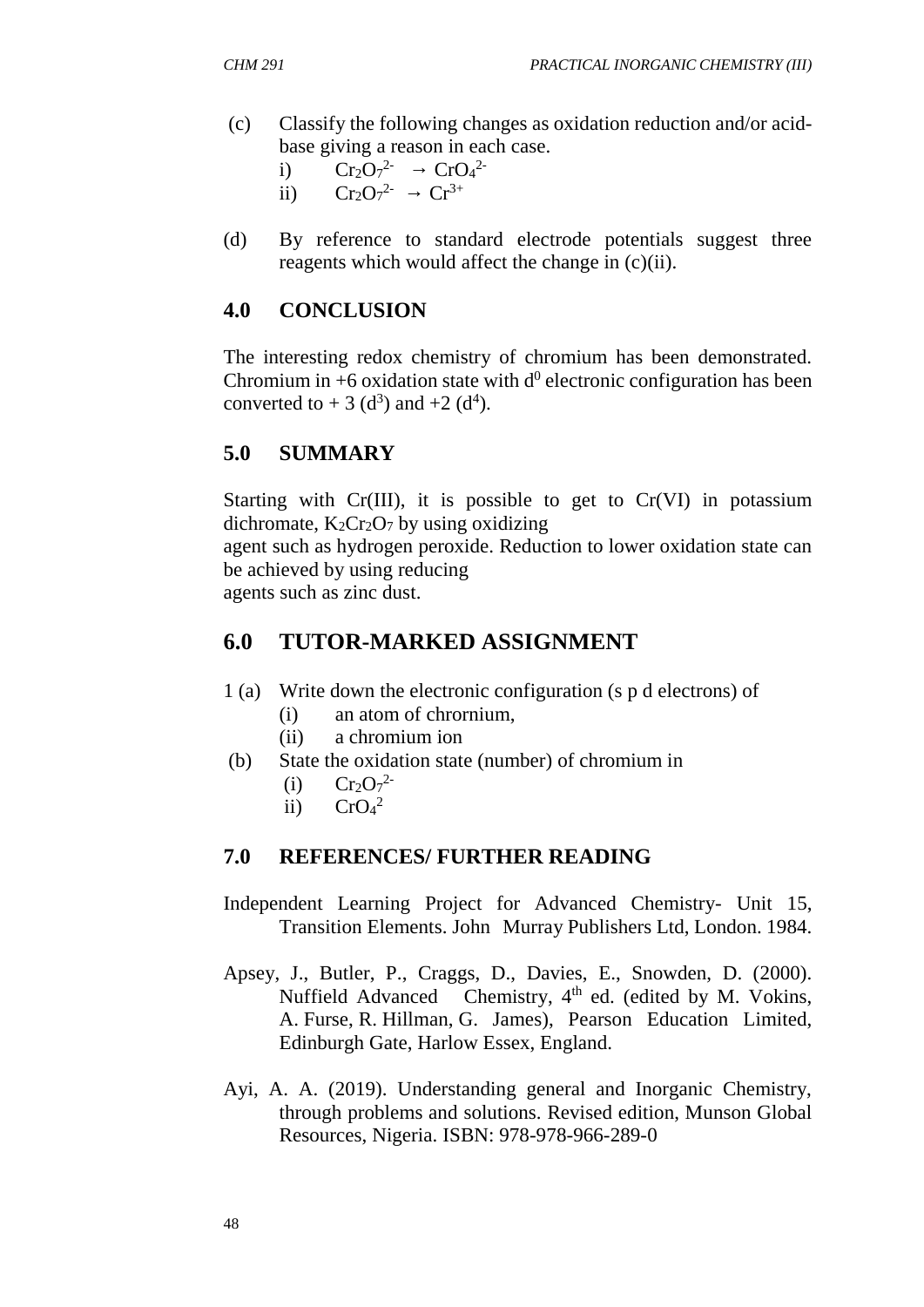- Hunt, J. A., Sykes, A., Mason, J. P. (1986). Chemistry Experiments, Longman House, Burnt Mill, Harlow, Essex CM20 2JE, England.
- Rendle, G.P., Vokins, M. D. W., Davis, P. M. H. (1967). Experimental Chemistry, A Laboratory Manual, Edward Arnold (Publishers) Ltd London
- The oxidation states of vanadium. 258 Classic Chemical Demonstrations Royal Society of Chemistry
- Transition Elements 207890 © Royal Society of Chemistry, Health & safety checked May 2018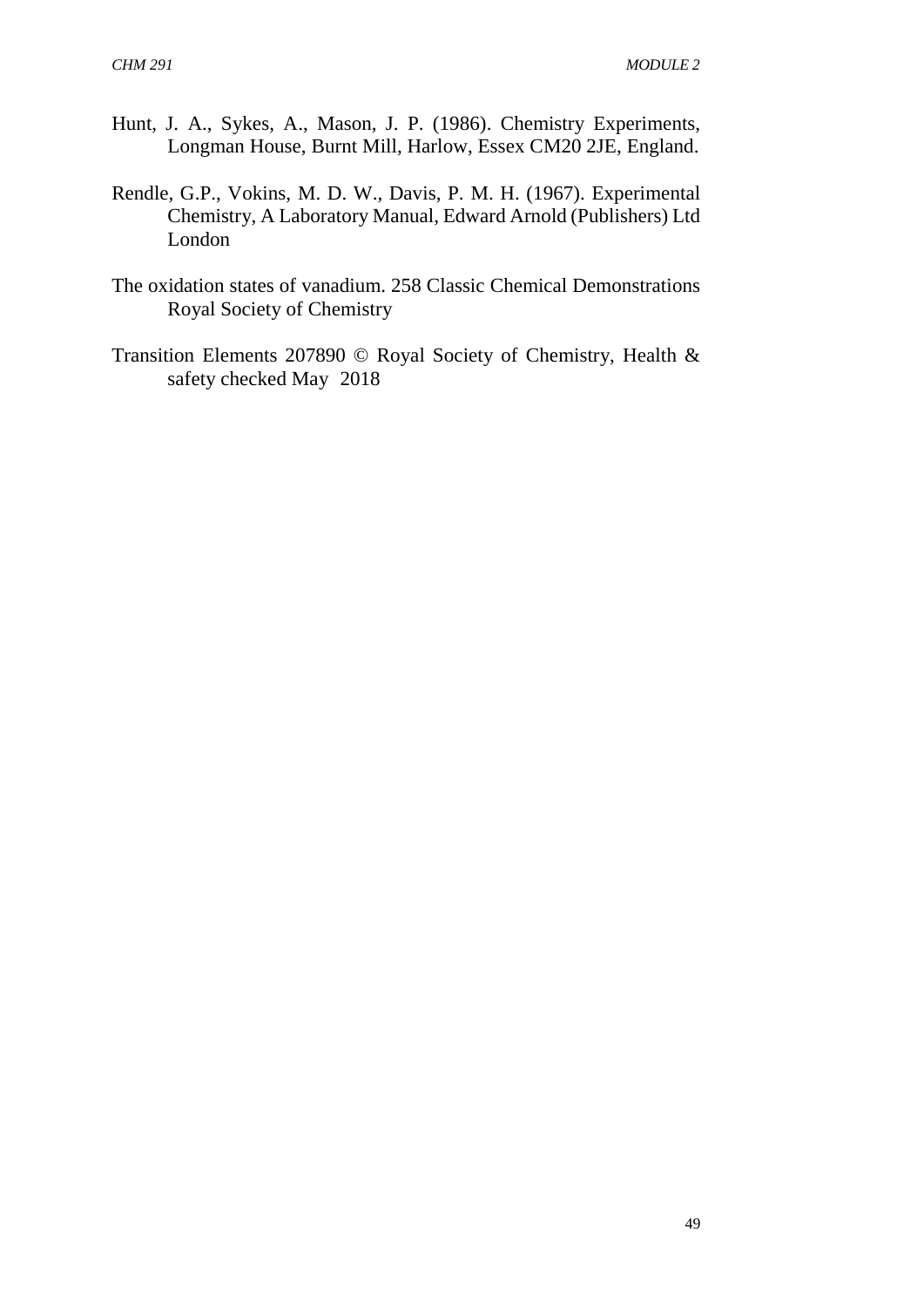#### **MODULE 3**

| Unit 1 | Chemistry of manganese |
|--------|------------------------|
| Unit 2 | Chemistry of iron      |

#### **UNIT 1 CHEMISTRY OF MANGANESE**

#### **CONTENTS**

- 1.0 Introduction
- 2.0 Objectives
- 3.0 Main Content
	- 3.1 In-text questions and answers
		- 3.2 Investigation of uncommon oxidation states of manganese
			- 3.2.1 Requirements
				- 3.2.2 Method A
				- 3.2.3 Method B
				- 3.2.4 Method C
- 4.0 Conclusion
- 5.0 Summary
- 6.0 Tutor-Marked Assignment
- 7.0 References/Further Reading

#### **1.0 INTRODUCTION**

Manganese is more electropositive than its neighbours in the transition series. It is outstandingly reactive. It liberates hydrogen from water and dissolves readily in dilute mineral acids to form  $Mn(II)$  salts. In  $+2$ oxidation state, manganese has a  $d^5$  configuration. This symmetrical  $d^5$ configuration confers extra stability on  $Mn^{2+}$  compounds, consequently Mn(II) ions shows high resistance to oxidation and reduction. Manganese (II) forms series of salts with all common anions, most of which are soluble in water. For example manganese $(II)$ sulphate MnSO<sub>4</sub>.7H<sub>2</sub>O contains the aqua complex ion  $[Mn(H_2O)_6]^{2+}$ .

Mn(III) has a  $d^4$  configuration and is strongly oxidizing in aqueous solution. There is a high tendency for Mn(III) compounds in solution to disproportionate into  $Mn^{4+}$  as in  $MnO_2$  and  $Mn^{2+}$ <sub>(aq)</sub>. Stable compounds are formed mainly by O-donor  $(C_2O_4^2$ ,  $SO_4^2$ ) and strong field ligands like CN<sup>-</sup>. Mn(III) compounds are obtained either by oxidation of Mn(II) salts or by reduction of KMnO4.

 $Mn(IV)$  has a symmetrical  $d<sup>3</sup>$  configuration and few complexes of the type  $K_2[MnX_6]$  (X=F, ClCO<sub>3</sub>, CN) are known. The most important compound of manganese in  $+4$  state is the manganese dioxide  $MnO<sub>2</sub>$  which is an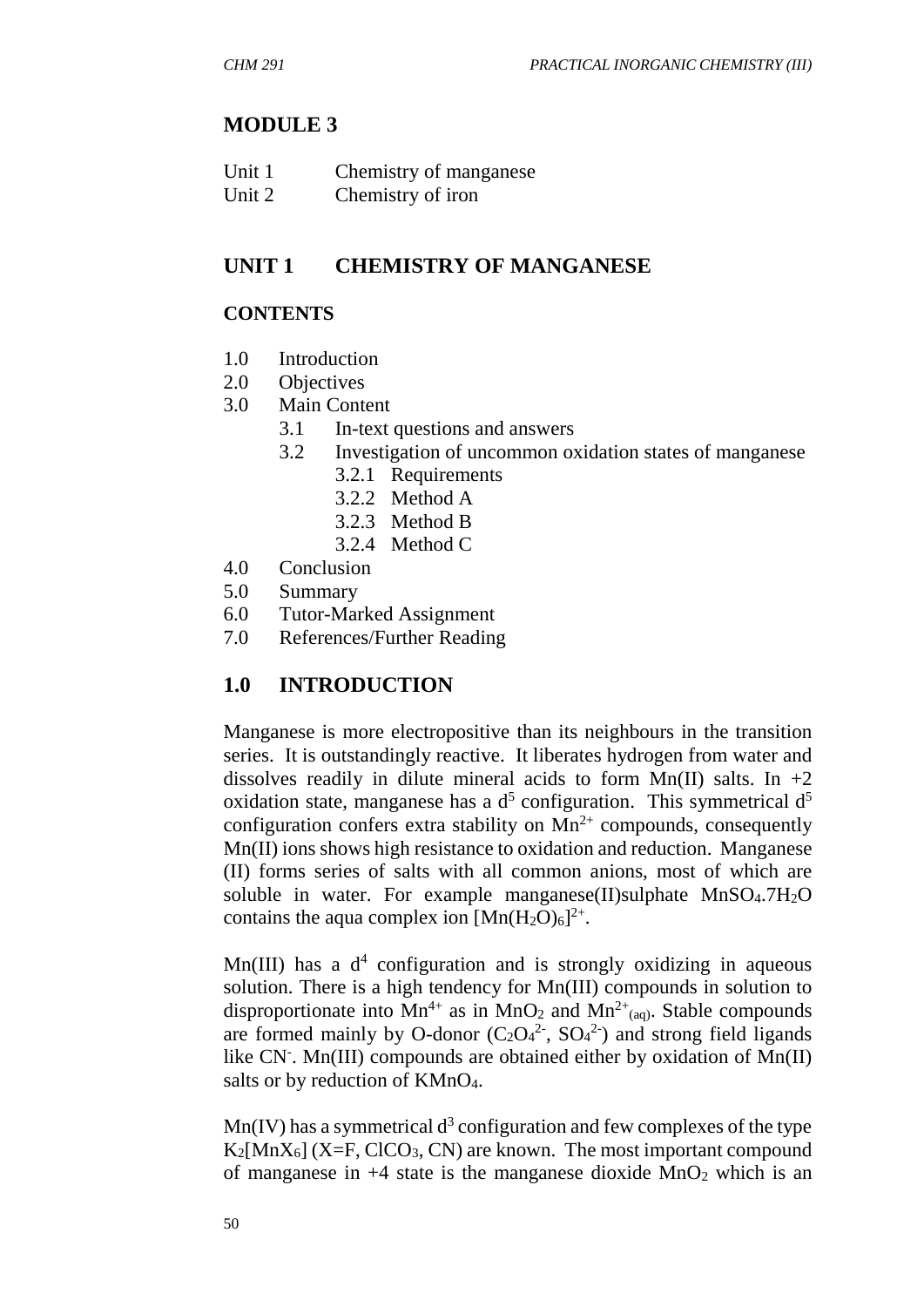oxygen deficient solid The chemistries of Mn(V) and Mn(VI) are dominated by oxo compounds and are stable in alkaline solution as the blue permanganite ion  $MnO_2$ <sup>3-</sup> and the dark green manganate ion  $MnO_4$ <sup>2-</sup> respectively (Ayi, 2019).

#### **2.0 OBJECTIVES**

The purpose of this experiment is to make samples of some of the less common oxidation states of manganese.

#### **3.0 MAIN CONTENT**

The less common oxidation states of manganese can easily be predicted from the readily available  $Mn(VII)$ ,  $Mn(IV)$  and  $Mn(II)$ . The predictions can equally be tested in Experiment s. For instance, it has been proposed that Mn(VI) compounds might be formed by reaction between Mn(VII) and Mn(IV). The feasibility of such reactions in aqueous solution of varying pH can be predicted if the electrode potentials for appropriate half-cells are known. For standard' acid conditions, such as  $[H^+(aq)] = 1$ mol dm<sup>-3</sup> or  $pH = 0$ :

Change from  $+7$  to  $+6$  :  $2MnO_4$ <sup>-</sup>(aq)  $+ 2e^- = 2 MnO_4$ <sup>2-</sup>(aq)  $E^{\circ} = 0.56$  V Change from  $+6$  to  $+4$  : 2 MnO<sub>4</sub><sup>2</sup> (aq)  $+H^+(aq)$  +2e- = MnO<sub>2</sub>(s) +

 $2H_2O(1)$   $E^o = 2.26$  V

A cell reaction converting Mn(VII) and Mn(IV) to Mn(VI) is obtained by reversing the second half-equation and adding to the first:

 $2MnO<sub>4</sub>(aq) + MnO<sub>2</sub>(s) + 2H<sub>2</sub>O(I) = 3MnO<sub>4</sub><sup>2</sup>(aq) + 4H<sup>+</sup>(aq)$  $E^{\circ} = 2.26 V + 0.56 V = -1.70 V$ 

Since  $E^{\circ}$  is large and negative, the reaction will not proceed from left to right to any measurable extent. Indeed, any Mn(VI) obtained by other means would be expected to disproportionate completely in acid conditions. (The same conclusion may be reached by applying the 'anticlockwise rule' to the two half-equations.)

We also see that reducing  $[H^+(aq)]$  would shift equilibrium to the right and make the desired reaction more likely. We should therefore consider alkaline conditions.

Electrode potentials for 'standard' alkaline conditions, namely [OH-(aq)]  $= 1$  mol dm<sup>-3</sup> or pH  $= 14$ , are as follows:

Change from +7 to +6:  $2MnO_4$ <sup>-</sup>(aq) +  $2e^- = 2MnO_4^2$ <sup>-</sup>(aq):  $E^{\circ} = 0.56 \text{ V}$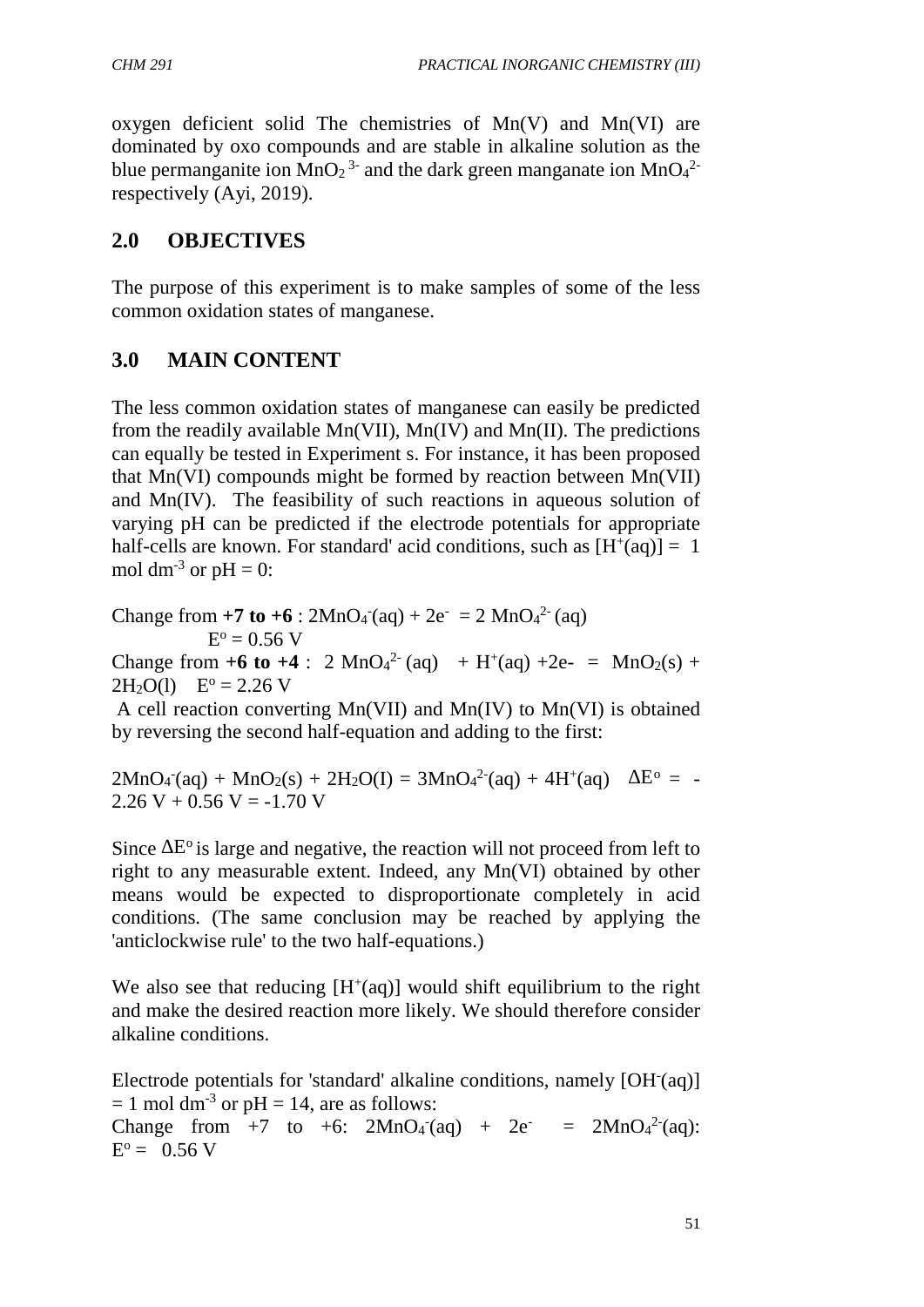Change from +6 to + 4:  $MnO<sub>4</sub><sup>2</sup>(aq) + 2H<sub>2</sub>O(l) + 2e^- = MnO<sub>2</sub>(s) + 4OH^-$ (aq):  $E^{\circ} = 0.60$  V

A cell reaction converting Mn(VII) and Mn(IV) to Mn(VI) is obtaied by reversing the second half-equation and adding to the first:

$$
2MnO4(aq) + MnO2(s) + 2OH(aq) = 3MnO42(aq) + 2H2O(l): \tEo = 0.04 V
$$

Here we see that  $E^{\circ}$  is negative again, but this time very small, so that we might expect the reaction to produce an equilibrium mixture containing significant proportions of both reactants and products. Furthermore, we should be able to shift the equilibrium to the right by increasing  $[OH<sub>1</sub>(aq)]$ , thus producing more Mn(VI) in the equilibrium mixture.

#### **3.1 In-text questions and answers**

ITQ 1.

Predict the feasibility of making Mn(III) from Mn(II) and Mn(IV) under conditions of varying pH. Use these electrode potentials:

| $MnO_2(s) + 4H^+(aq) + e = Mn^{3+}(aq) + 2H_2O(1)$ :                                                          | $E^{\circ} = 0.95$ V      |  |
|---------------------------------------------------------------------------------------------------------------|---------------------------|--|
| Eq.1                                                                                                          |                           |  |
| $Mn^{3+}$ (aq) + e = Mn <sup>2+</sup> (aq):                                                                   | $E^{\circ} = 1.51$ V      |  |
| Eq.2                                                                                                          |                           |  |
| $\mathbf{M}$ ( $\mathbf{M}$ ) $\mathbf{M}$ $\mathbf{M}$ $\mathbf{M}$ $\mathbf{M}$ ) $\mathbf{M}$ $\mathbf{M}$ | $\mathbf{m}$<br>$\sim$ 10 |  |

$$
Mn(OH)_{3}(s) + e^{-} = Mn(OH)_{2}(s) + OH^{-}(aq);
$$
  
 
$$
E^{o} = -0.10
$$
  
 
$$
E^{o} = -0.10
$$

$$
MnO_2(s) + 2H_2O(1) + e = Mn(OH)_3 + OH(aq): \tEo = 0.20 V
$$
  
Eq.4

ITA 1. For acid conditions, combining equations 1 and 2 gives:

$$
MnO2(s) + 4H+(aq) + Mn2+ = Mn3+(aq) + 2H2O(1: Eo = -0.56 V
$$

Since  $E^{\circ}$  is negative and fairly large, the reaction will not proceed from left to right to any measurable extent under standard conditions. Increasing  $[H^+(aq)]$  would shift equilibrium to the right, but not sufficiently to give an appreciable amount of Mn3+ because  $E_0$  is outside the range of reversibility (i.e.  $-0.4$  V to  $+0.4$  V).

For alkaline conditions, combining equations 3 and 4:

 $MnO_2(s) + 2H_2O(1) + Mn(OH)_2(s) + OH(aq) = Mn(OH)_3 + OH(aq)$ :  $E^{\circ} = +0.33$  V

Since  $E^{\circ}$  is positive, but less than 0.40 V, we should expect this reaction to proceed from left to right to an equilibrium mixture containing significant amounts of both reactants and products. However, since two of the reactant are solids, we might expect the reaction to be slow. Since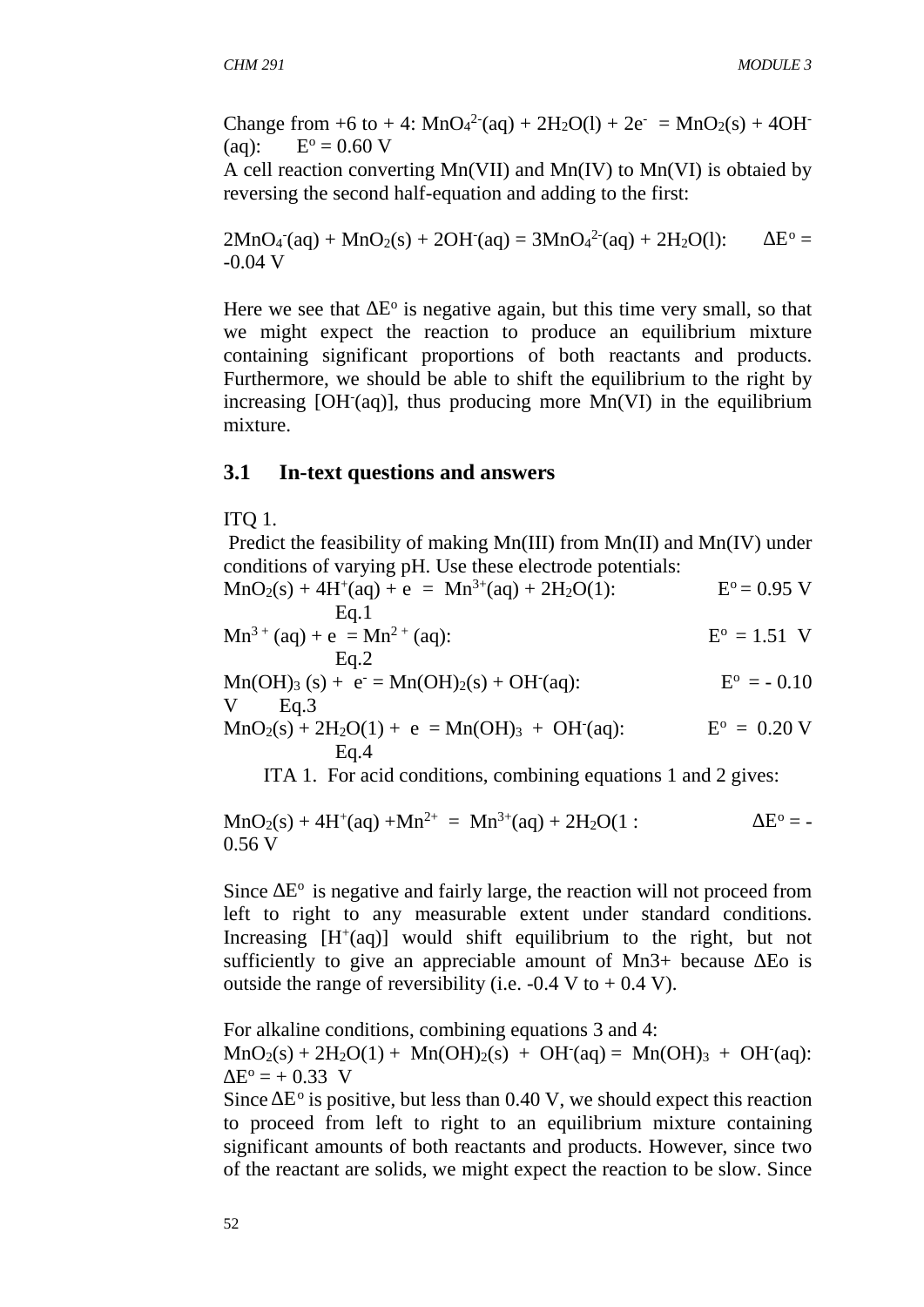$[OH<sub>1</sub>(aq)]$  does not appear in the final equation, changing its concentration will not change  $E^{\circ}$ .

# **3.2 Experiment 1: Investigation of uncommon oxidation states of manganese**

# **3.2.1 Requirements**

Safety spectacles and protective gloves, 6 test-tubes and rack, potassium manganate(VII) (permanganate) solution, 0.01 M KMnO4, sulphuric acid, dilute, 1 M H2SO4, sodium hydroxide solution, 2 M NaOH, manganese(IV) oxide (manganese dioxide),  $MnO<sub>2</sub>$  spatula stirring rod filter funnel and 3papers manganese(II) sulphate-4-water,  $MnSO_4$ -4H<sub>2</sub>O sulphuric acid, concentrated. H<sub>2</sub>SO<sub>4</sub>.

# **3.2.2 Method A**

- 1. Put about 5  $\text{cm}^3$  of potassium manganate(VII) solution in each of three test-tubes.
- 2. To one of the three tubes add about  $3 \text{ cm}^3$  dilute sulphuric acid and to another add about
- 3 cm<sup>3</sup> sodium hydroxide solution.
- 4 To each of the three tubes add a little solid manganese(IV) oxide and stir for about a minute.
- 5 Filter enough of each mixture into a clean tube to see the colour of the filtrate clearly. Use a fresh filter paper for each mixture.
- 6 One of the tubes should now have in it a clear green solution of Mn[VI). Add to this a little dilute sulphuric acid.

# **3.2.3 Method B**

- a. Dissolve about 0.5 g manganese(II) sulphate in about 2  $\text{cm}^3$  of dilute sulphuric acid in a test-tube.
- b. Carefully add about 10 drops concentrated sulphuric acid and cool the tube under a running tap.
- c. Add a few drops of potassium manganate[VII) solution to obtain a deep red solution of Mn(III).
- d. Dilute the red solution with about five times its volume of water, wait a few moments, and note any colour change.

# **3.2.4 Method C**

i. In each of two test-tubes dissolve a little manganese(II) sulphate in water and add an equal volume of sodium hydroxide solution to obtain a precipitate of manganese(II) hydroxide.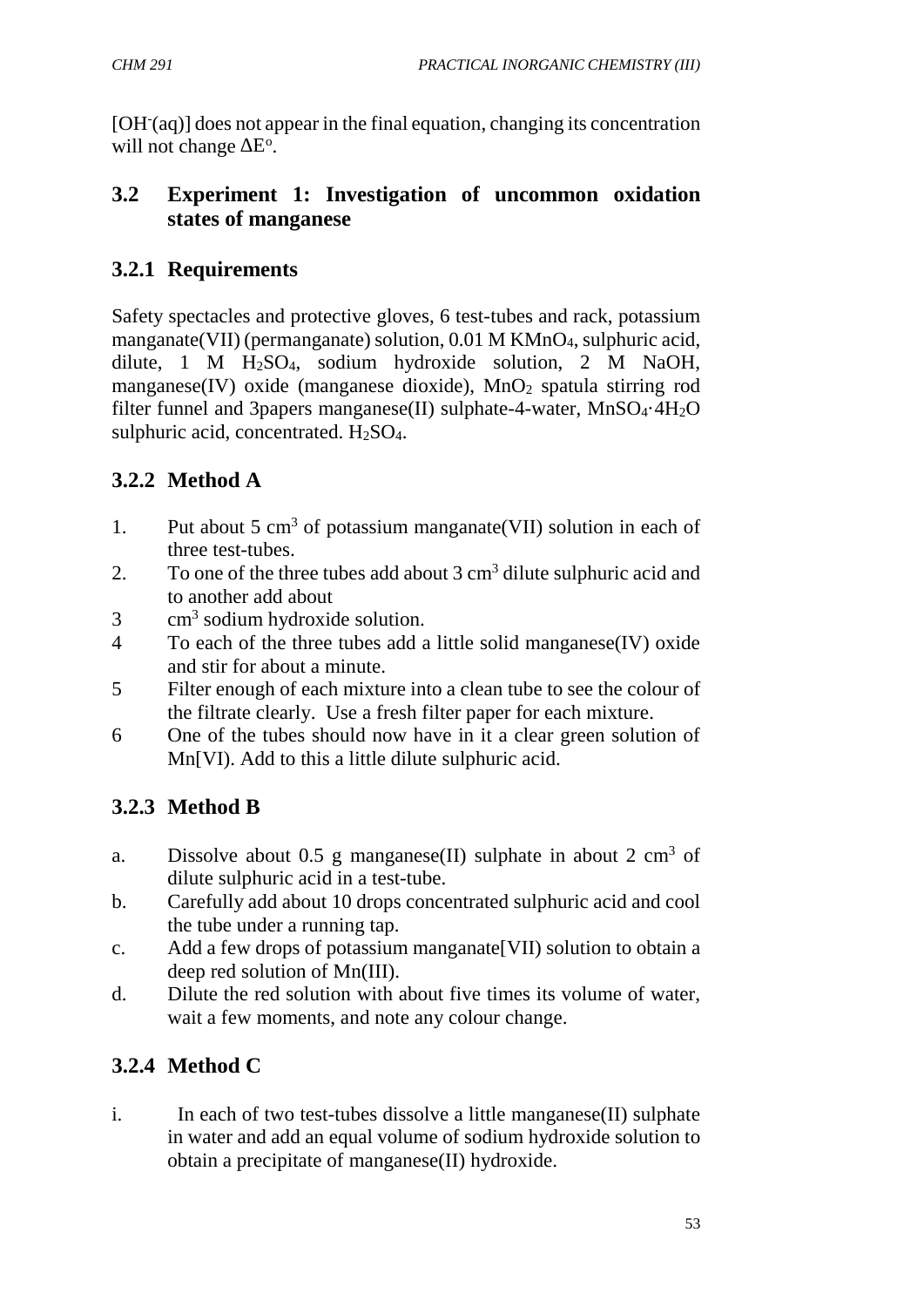- ii. To one of the two tubesJ add a little manganese(IV) oxide and stir.
- iii. Let both tubes stand for a few minutes and note any changes.

## **Method A**

- 1. Explain why only one of the three mixtures reacted to give green Mn(VI).
- 2. What happened when acid was added to Mn[VI)? Explain.

# **Method B**

- 1 Explain what happened when the Mn(III) solution was diluted
- 2 Can you see any sign of Mn(III) in the tubes?
- 3. What is different about the conditions of this experiment (Method C) compared with the one in method B,which makes its success less likely? What happens in the test-tube which had no manganese(IV) added? Suggest an explanation.

# **Method C**

- 1 Can you see any sign of Mn(III) in the tubes?
- 2. What is different about the conditions of this experiment (Method C) compared with the one in Method B which makes its success less likely?
- 3. What happens in the test-tube which had no manganese(IV) added? Suggest an explanation.
- 4. KMnO<sub>4</sub> is widely used in the laboratory as strong oxidants. The  $MnO<sub>4</sub>$  can be reduced at different pH to  $Mn(II)$ ,  $Mn(IV)$  or Mn(VI). With chemical equations only, show the different stages of reduction specifying the pH medium and the electrode potentials.

# **4.0 CONCLUSION**

In this unit we have been able to demonstrate that interconversions from one oxidation state to another are possible.

# **5.0 SUMMARY**

Variable oxidation state is just one of the characteristics of transition elements. But all of them are related in some way to electron configuration and oxidation state.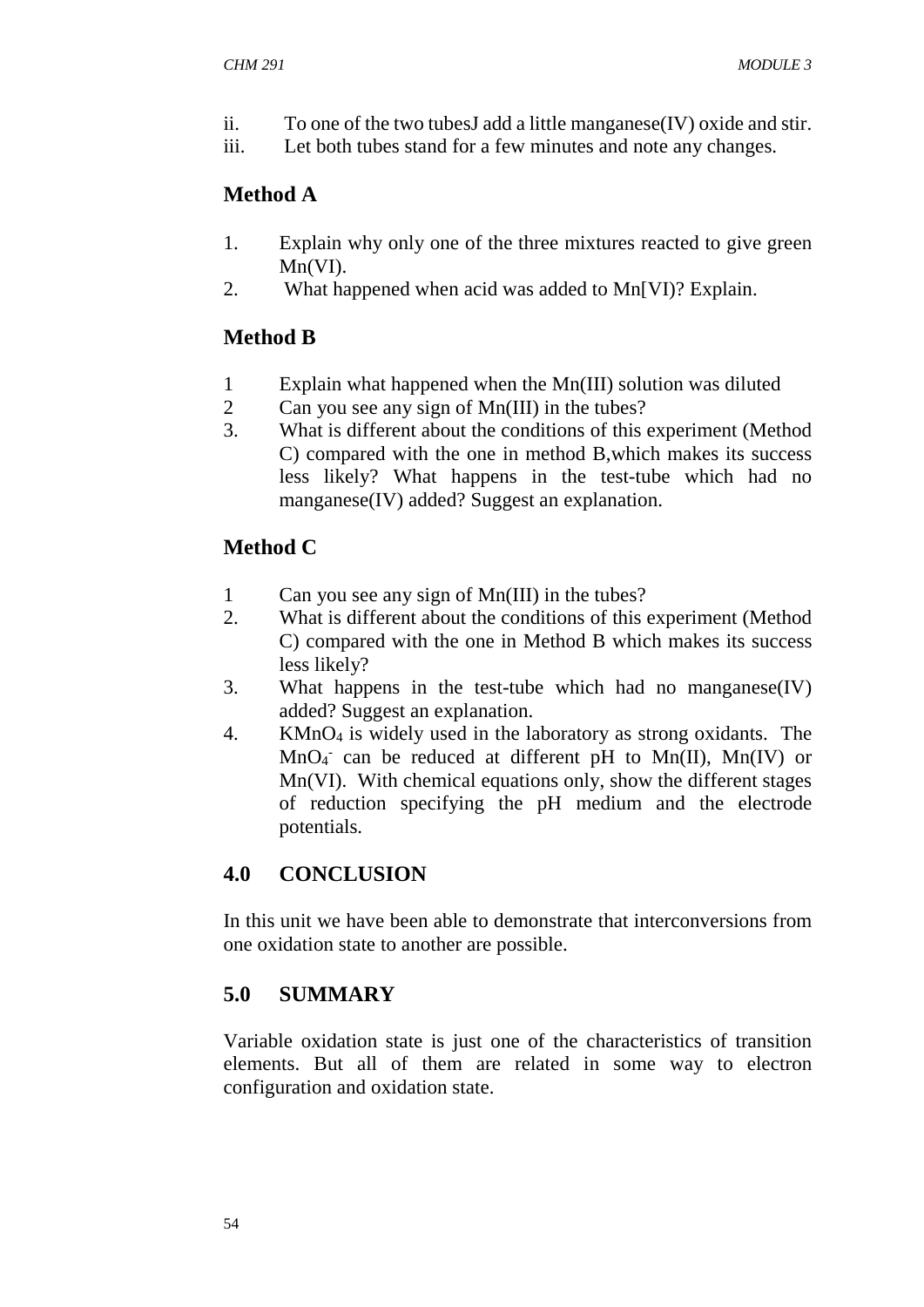## **6.0 TUTOR-MARKED ASSIGNMENT**

- 1. Also carry out, and interpret, qualitative tests on the solution of the suspected double salt using: (a) 2M ammonia, (b) 2M sodium hydroxide, (c) ammonium thiocyanate solution.
- 2. Potassium manganate(VII) in acid solution may be used to determine the concentration of iron(II) ions by titration.

#### **7.0 REFERENCES/ FURTHER READING**

- Independent Learning Project for Advanced Chemistry- Unit 15, Transition Elements. John Murray Publishers Ltd, London. 1984.
- Apsey, J., Butler, P., Craggs, D., Davies, E., Snowden, D. (2000). Nuffield Advanced Chemistry, 4<sup>th</sup> ed. (edited by M. Vokins, A. Furse, R. Hillman, G. James), Pearson Education Limited, Edinburgh Gate, Harlow Essex, England.
- Ayi, A. A. (2019). Understanding general and Inorganic Chemistry, through problems and solutions. Revised edition, Munson Global Resources, Nigeria. ISBN: 978-978-966-289-0
- Hunt, J. A., Sykes, A., Mason, J . P. (1986). Chemistry Experiments, Longman House, Burnt Mill, Harlow, Essex CM20 2JE, England.
- Rendle, G.P., Vokins, M. D. W., Davis, P. M. H. (1967). Experimental Chemistry, A Laboratory Manual, Edward Arnold (Publishers) Ltd London
- The oxidation states of vanadium. 258 Classic Chemical Demonstrations Royal Society of Chemistry
- Transition Elements 207890 © Royal Society of Chemistry, Health & safety checked May 2018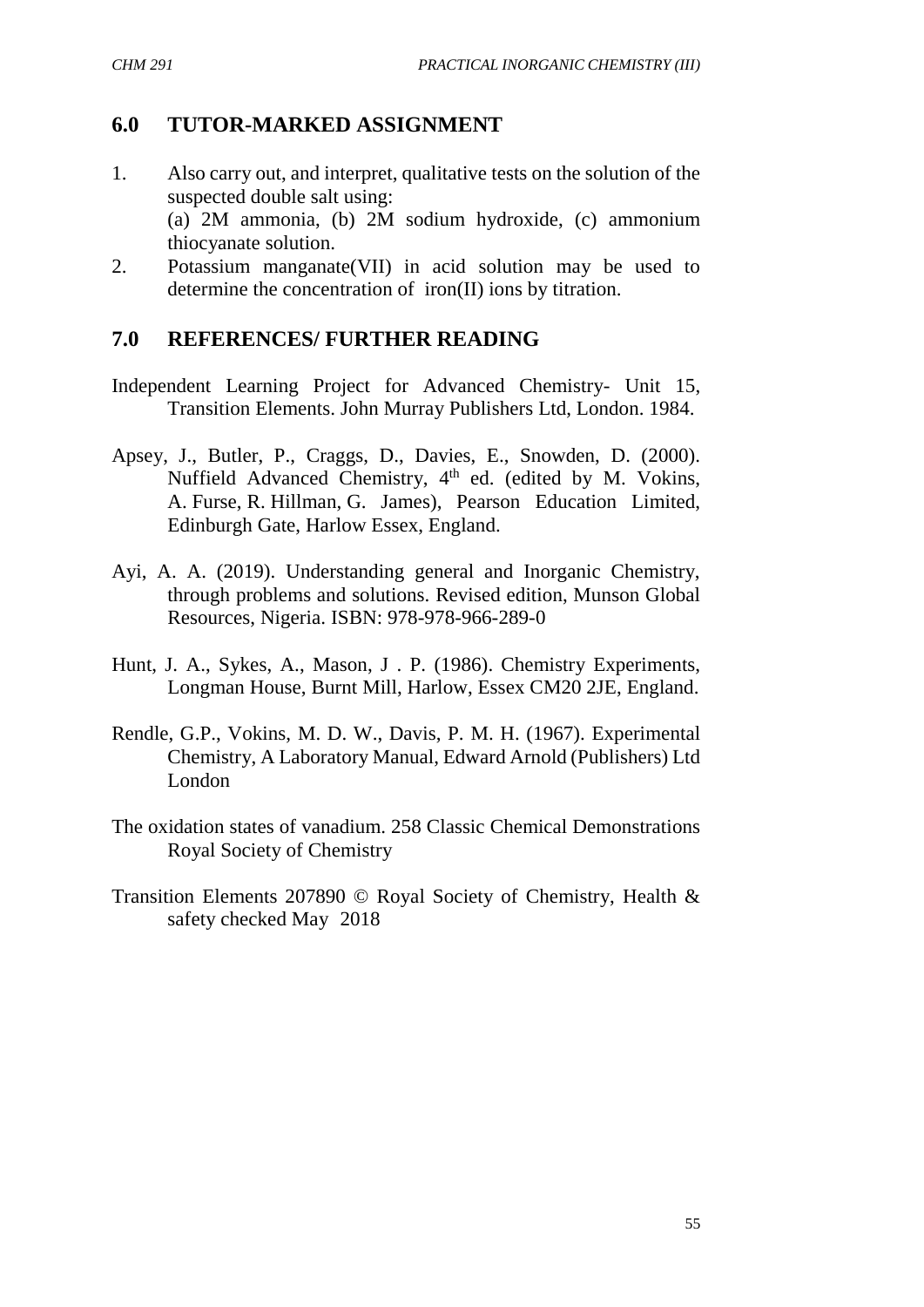#### **UNIT 2 REDOX REACTIONS OF IRON**

#### **CONTENTS**

- 1.0 Introduction
- 2.0 Objectives
- 3.0 Main Content
	- 3.1 Experiment 1: Analysis of iron tablets
	- 3.2 In-text questions and answers
	- 3.3 Analysis of double salts
		- 3.3.1 Requirements
		- 3.3.2 Method A
- 4.0 Conclusion
- 5.0 Summary
- 6.0 Tutor-Marked Assignment
- 7.0 References/Further Reading

#### **1.0 INTRODUCTION**

Potassium manganate(VII) is a well-known oxidising agent, usually used in solutions acidified with a plentiful supply of dilute sulphuric acid. The following electrode potentials show that manganate(VII) ions should oxidise iron(II) ions:

 $Fe^{3+}(aa) + e^- = Fe^{2+}(aa): E^{\circ} = +0.77V$  Eq. 1  $MnO_4$ <sup>-</sup>(aq) + 8H<sup>+</sup>(aq) + 5e<sup>-</sup> =  $Mn^{2+}(aq)$  + 4H<sub>2</sub>O(l) E<sup>o</sup> = +1.51 V Eq. 2

Combining these two half-equations gives the overall equation for the reaction:

 $MnO_4$ <sup>-</sup>(aq) + 8H<sup>+</sup>(aq) + 5Fe<sup>2+</sup>(aq) = 7  $Mn^{2+}(aq)$  + 5Fe<sup>3+</sup>(aq) + 4H<sub>2</sub>O(l) Eq.3

Thus in acid solution 1 mole of MnO<sub>4</sub><sup> $\cdot$ </sup> (aq) reacts with 5 moles of Fe<sup>2+</sup>(aq). Solutions containing  $MnO<sub>4</sub>(aq)$  ions have an intense purple colour, whereas those containing  $Mn^{2+}(aq)$  ions are almost colourless. Solutions containing  $Fe^{2+}(aq)$  ions can be titrated against potassium manganate (VII) solution. The colour of the manganate(VII) is discharged, the end-point of the titration being the point at which the addition of one more drop of potassium manganate(VII) gives a permanent purple colour. This titration forms the basis of an analytical technique for the estimation of iron which can be used to analyse a popular 'iron tonic'.

A mixture of two salts such as iron(II) sulphate and copper(II) sulphate in solution in non-equimolar proportions could be allowed to crystallize out together. The crystals obtained have a distinctive shape, and if the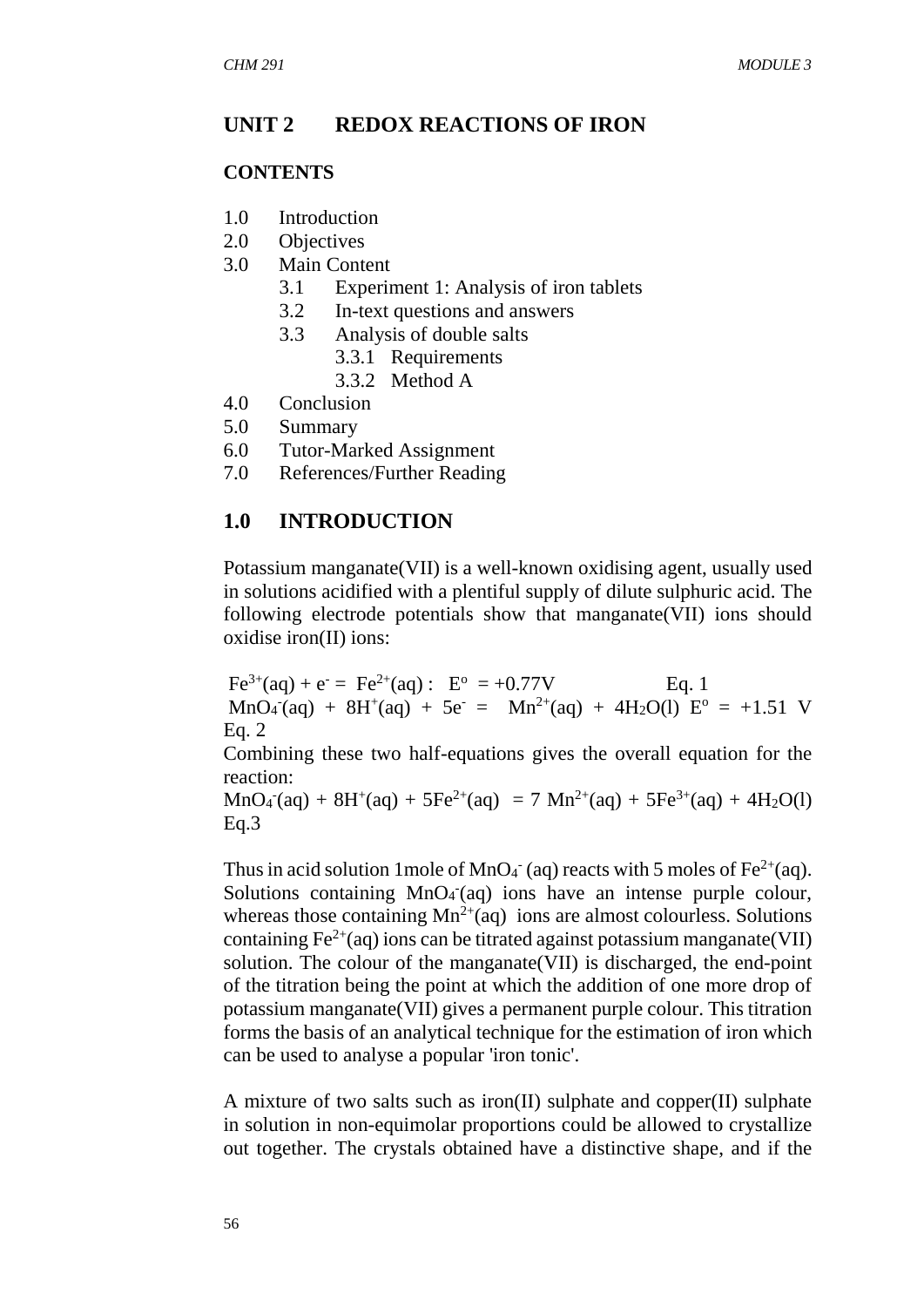product is a true double salt the cations should be present in a whole number ratio.

## **2.0 OBJECTIVES**

The main objective of this quantitative analysis for iron(II) and copper(II) ions is to establish their molar ratio

# **3.0 MAIN CONTENT**

Redox titrations depend on the transfer of electrons between the two reacting species in solution. They may or may not be self-indicating. Examples include:

- a. Determination of copper(II) by displacement of iodine followed by titration with sodium thiosulfate.
- b. Reaction of ethandioate ions with potassium manganate(VII).
- c. Determination of iron(II) by reaction with potassium manganate(VII).

Potassium manganate(VII), KMnO , is a self-indicating reagent, which turns from the deep purple manganate(VII) ions to the nearly colourless manganese(II) ions.

 $MnO<sub>4</sub>$  $-$  (aq) +  $8H^+$  (aq) (aq) + 5e =  $Mn^{2+}$  (aq) +  $4H_2O(1)$ 

It is a good oxidising agent in acidic solution.

Iron(II) ions are pale green in solution. They are oxidised by manganate(VII) ions in acidic solution to iron(III), which are pale yellow in solution.

$$
MnO_4^-(aq) + 8H^+(aq) + 5Fe^{2+}(aq) = Mn^{2+}(aq) + 4H_2O(l) + 5Fe^{3+}(aq)
$$

The stoichiometric ratio of reaction is given by the coefficients of the balanced equation above. If  $25 \text{ cm}^3$  of a known concentration of potassium manganate(VII) solution is placed in a conical flask and an unknown iron(II) solution run into the flask from a burette, the end point of the titration is given by the disappearance of the purple manganate(VII) ion colour. This reaction scheme may be used to determine several things. For example:

- 1. The concentration of an unknown iron(II) solution
- 2. The number of moles of water of crystallisation in an iron(II) salt.
- 3. The percentage iron in an alloy
- 4. The mass of iron in an iron tablet
- 5. The mass of iron in an iron tablet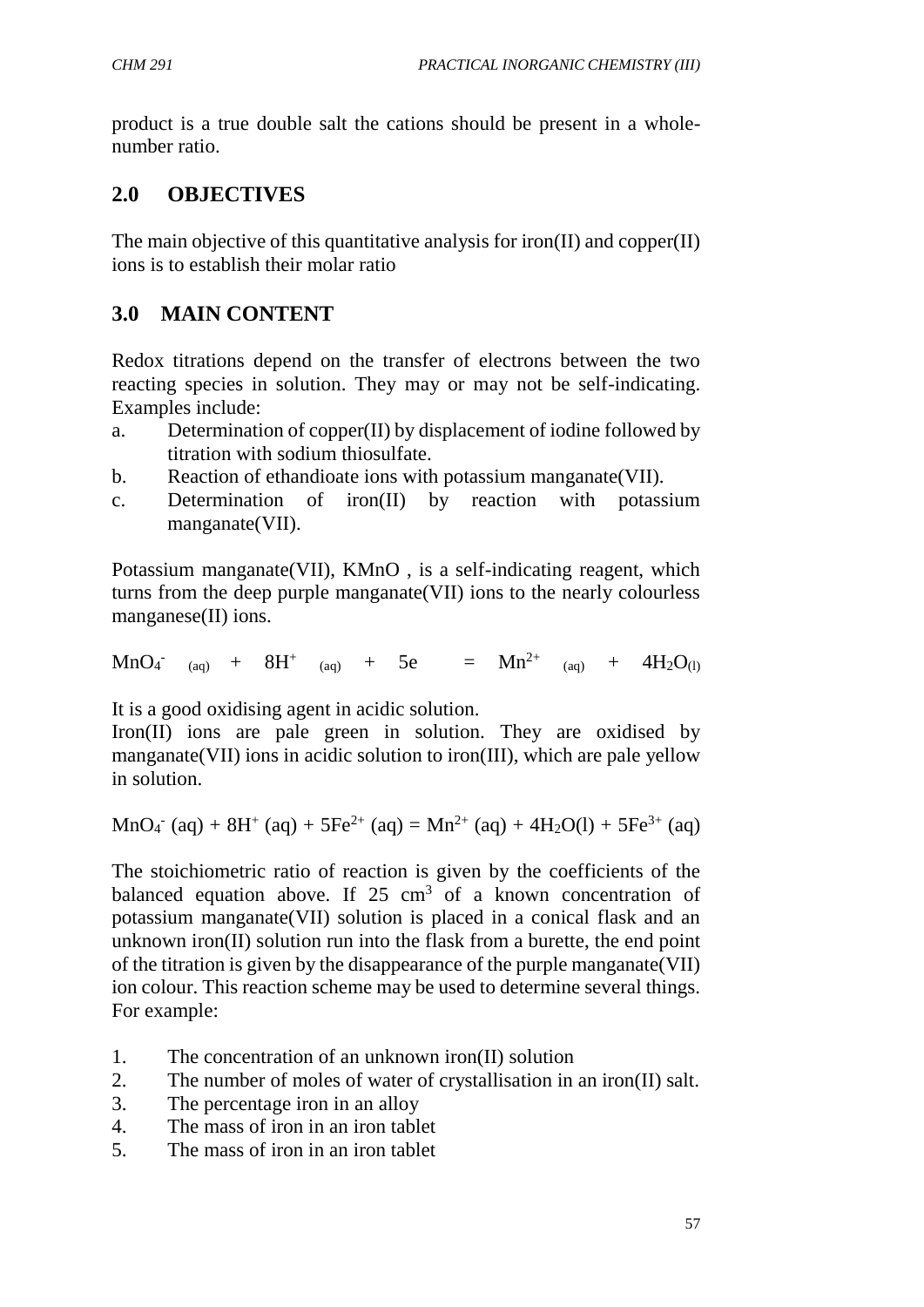Iron supplements contain soluble iron(II) salts to replenish them in the human body in case of deficiency. Iron is an essential mineral used in many functions, specifically in the transport of oxygen. Iron deficiency can occur through poor diet, or as a consequence of blood loss through menstruation or injury. Iron supplements usually contain about 50mg per tablet of iron(II). Potassium manganate(VII),  $Mr = 158.034$ , is a good primary standard, being available to a high degree of purity, having a large relative mass and being stable in the environment.

#### **3.1 Experiment 1: Analysis of iron tablets**

Iron(II) sulphate solution contains  $Fe^{2+}(aq)$  ions. These ions have a tendency to react with water which eventually makes the solution go brown and become cloudy. This has been minimized by adding some sulphuric acid. Weigh accurately two 'ferrous sulphate' tablets. Grind up the tablets with a little I M sulphuric acid, using a pestle and mortar. Through a funnel, transfer the resulting paste into a  $100 \text{ cm}^3$  volumetric flask. Use further small volumes of 1M sulphuric acid to rinse the ground up tablets into the flask. During this process, you must take great care to ensure that all the particles of tablet get into the flask. When this has been done, add sufficient 1M sulphuric acid to make up the solution to exactly 100 cm'. Stopper the flask and shake it to make sure that all the contents are thoroughly mixed. They will not all be in solution although the  $Fe^{2+}$ ions which were present in the tablets will be dissolved. Titrate 10.0 cm<sup>3</sup> portions of the solution with 0.0050 M potassium manganate(VII). The end-point is marked by the first permanent purple colour. Brown or red colours should not be allowed to develop; the remedy is to add more 1M sulphuric acid.

#### **3.2 In-text questions and answers**

**ITQ 1**. What are the reasons for using excess 1.0 M sulphuric acid during the experiment?

**ITA.1** There are two reasons, the first has to do with the behaviour of solutions containing  $Fe<sup>2+</sup>$  ions. These ions have a tendency to react with water which eventually makes the solution go brown and become cloudy. This has been minimized by adding some sulphuric acid. The second reason has to do with the equation for oxidations involving potassium manganate(VII).

#### **ITQ 2.**

Results from a typical experiment are shown below: Mass of potassium manganate(VII) used: 1.58 g

Volume of potassium manganate (VII) used for the titration  $= 10 \text{ cm}^3$ . Titration results: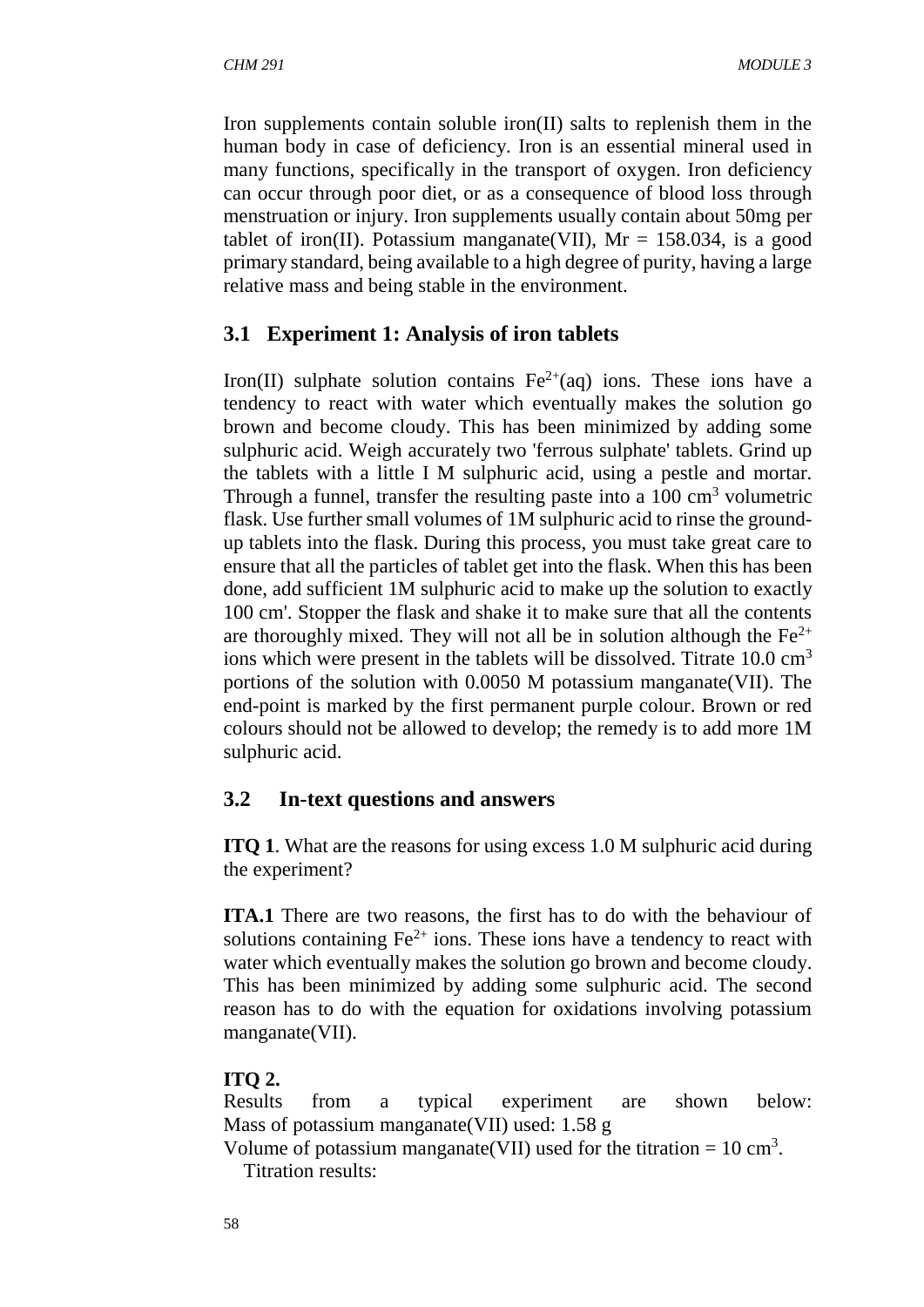| Titre           |                                         |  |                       |            |
|-----------------|-----------------------------------------|--|-----------------------|------------|
| Final           | burette   28.20   27.95   27.90         |  |                       |            |
| reading $(cm3)$ |                                         |  |                       |            |
|                 | Initial burette $\vert 0.00 \vert 0.05$ |  |                       | $\pm 0.00$ |
| reading $(cm3)$ |                                         |  |                       |            |
| Volume $(cm^3)$ |                                         |  | 28.20   27.90   27.90 |            |

Using the above data,

- i) Calculate the concentration of potassium manganite(VII)
- ii) The mass of iron in 250 cm3 of solution
- iii) The mass of iron per tablet

## **ITA 2.**

To calculate the concentration of KMnO4: Concentration of standard potassium manganite

(VII) solution : =  $1.58/158.034 = 0.01$  mol dm<sup>-3</sup> of moles of  $MnO_4 = \frac{1000}{1000} = \frac{1000}{1000} = 0$  $\frac{0.01 \times 10}{2}$  = 0.0001  $\frac{1000}{1000} = 0.0001 \text{ mol/s}$ i.  $MnO_4$ <sup>-</sup> (aq) + 8H<sup>+</sup> (aq) + 5Fe<sup>2+</sup> (aq) =  $Mn^{2+}$  (aq) + 4H<sub>2</sub>O(l) + 5Fe<sup>3+</sup>  $(aq)$ Therefore, from the reaction stoichiometry, 1 mole of MnO<sub>4</sub> requires 5 mols of Fe<sup>2+</sup>. Therefore, moles of iron(II) = 5 x 0.0001  $=$  5.00 x  $10^{-4}$  mol This is in 27.90 cm<sup>3</sup>, therefore in  $250 \text{ cm}^3$  there is  $(250/27.9)$  x 5.00 x  $10^{-4}$  = 8.96 x 5 x  $10^{-4}$  moles of iron = 4.48 x  $10^{-3}$  mol.

ii. Therefore mass of iron in 250 cm<sup>3</sup> = 56 x 4.48 x 10<sup>-3</sup> g = 0.25 g Hence, mass of iron per tablet  $= 250$  mg

## **3.3 Experiment 2: Analysis of double salts**

## **3.3.1 Requirements for this experiment**

Titration apparatus and a standard flask. Standardized 0.02 M permanganate. Standardized 0.I M sodium thiosulphate, 0.5 M potassium iodide, Starch indicator.

# **3.3.2 Method**

.

The suspected double salt is prepared as follows: add 50 g of hydrated copper (II) sulphate to 100 cm<sup>3</sup> of 2M sulphuric acid and heat to 75 °C. Then add 45 g of hydrated iron (II) sulphate and, when dissolved, decant from any residue and chill the solution to 0°. Collect the crystals at the pump, and dry at room temperature. Prepare a standard solution of the salt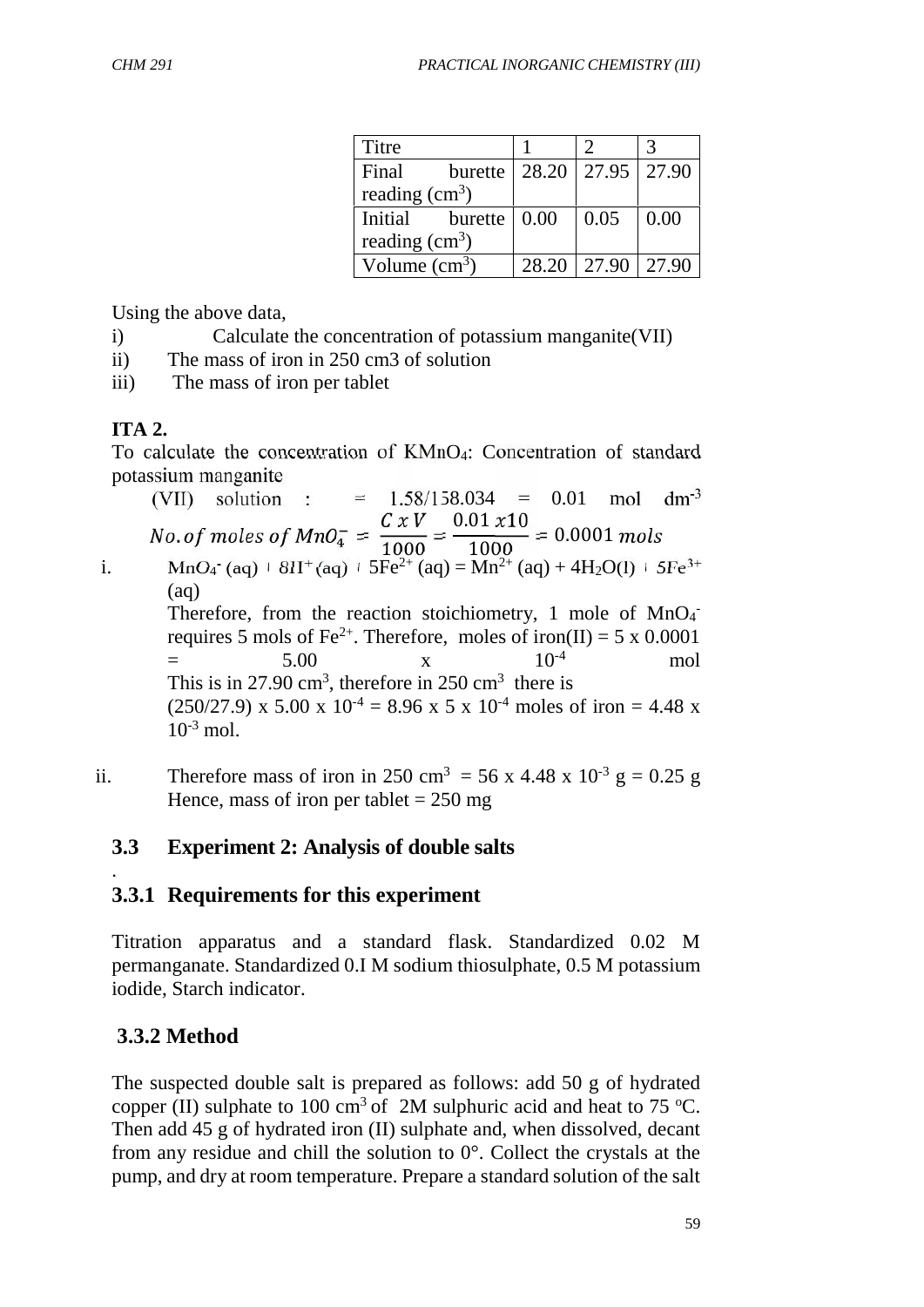(roughly 40 g/L) by accurate weighing. Determine the iron (II) by titrating aliquots after acidification with 2M sulphuric acid, with the 0.02 M potassium permanganate. Determine the copper (II) by titrating aliquots after treatment with excess 0.2 M potassiumiodide, with the 0.1 M sodium thiosulphate.

Use the equations of the reactions to calculate the molar ratio of iron (II) ion to copper (II) ion:

 $5Fe^{2+} + MnO_4 + 8H^+ = 5Fe^{3+} + Mn^{2+} + 4H_2O$  $2Cu^{2+} + 4I = 2Cul_{(c)} + I_2$  $I_2 + 2S_2O_3^{2} = S_4O_6^{2} + 2I$ 

#### **SELF-ASSESSMENT EXERCISE**

1. Also carry out, and interpret, qualitative tests on the solution of the suspected double salt using:

(a) 2M ammonia, (b) 2M sodium hydroxide, (c) ammonium thiocyanate solution.

- 2. Potassium manganate(VII) in acid solution may be used to determine the concentration of iron(II) ions by titration.
	- a. Copy, complete and balance the equation:  $MnO_4$ <sup>-</sup>(aq) + -------(aq) + 5Fe<sup>2+</sup>(aq)= ------(aq) + ------(aq)  $+$  ------(1)
	- b.  $0.350$  g of a sample of impure iron wire was reacted with excess sulphuric acid to convert the iron into a solution of iron (II) ions. The impurities may be assumed to be inert. The solution was made up to exactly  $100 \text{ cm}^3$  in a volumetric flask.  $10.0 \text{ cm}^3$  portions of this diluted solution required 11.8 cm<sup>3</sup> of 0.0100 M potassium manganate(VII) for complete reaction.
		- i. Explain why this titration is said to be selfindicating.
		- ii. Calculate the number of moles of KMnO<sub>4</sub> used in the titration; the number of moles of  $Fe^{2+}$  (aq) used in the titration; the mass of iron in the sample of iron wire and the percentage purity of the iron wire.
- 3. A salt containing iron (III) ions (2.41 g) was dissolved in dilute sulphuric acid and zinc was added to reduce the  $Fe^{3+}(aq)$  to  $Fe^{2+}$ (aq). The resulting solution was made up to  $100 \text{ cm}^3$  with dilute sulphuric acid and 10.0 cm<sup>3</sup> portions were titrated with 0.0200 M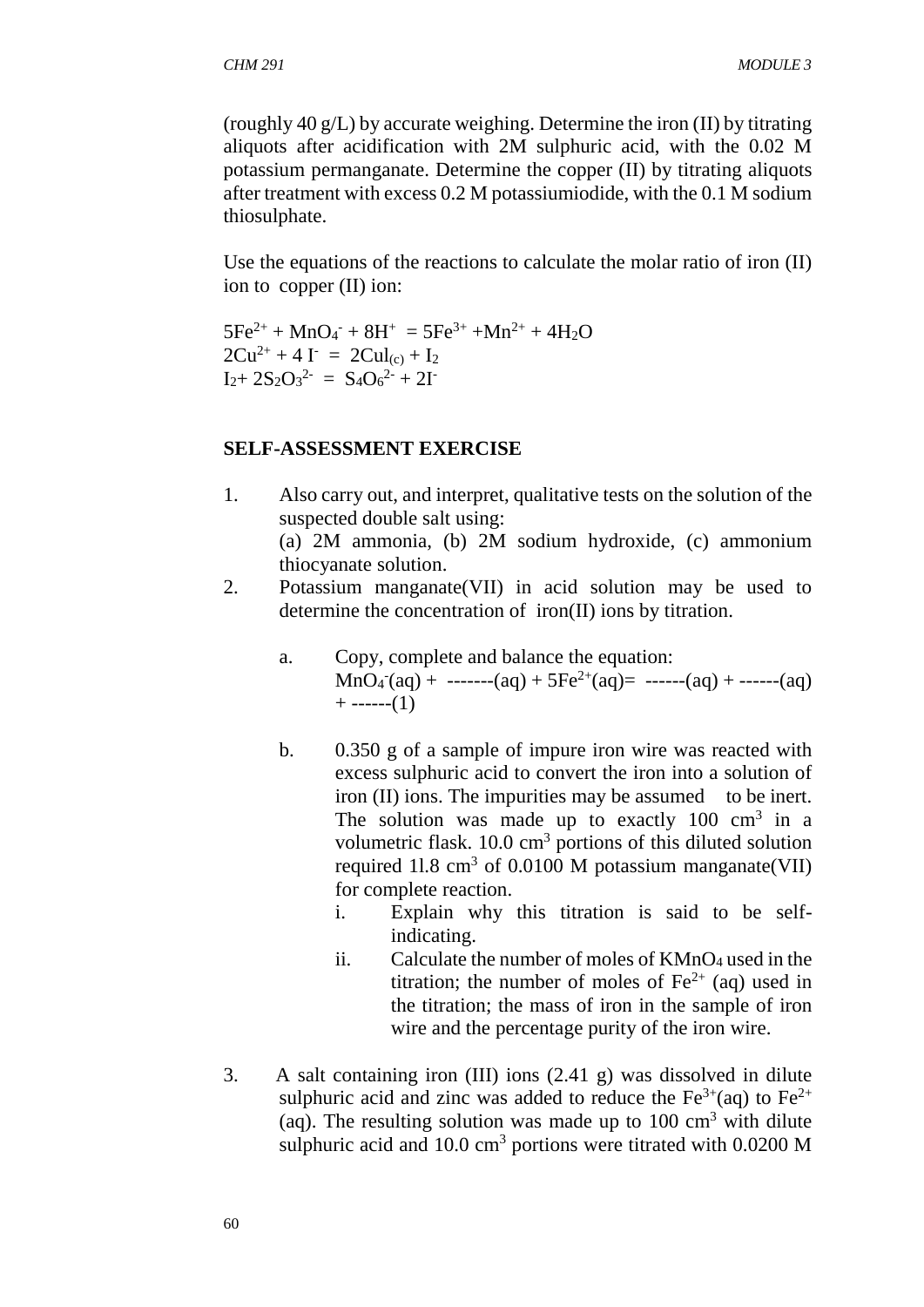potassium manganate (VII) solution. Exactly  $10.0 \text{ cm}^3$  of the 0.0200 M KMnO<sup>4</sup> was required.

- a Show by using electrode potentials that zinc should reduce Fe  $3^{+}(aq)$  to Fe<sup>2+</sup> (aq).
- b Why was the solution made up to  $100 \text{ cm}^3$  ' by using dilute sulphuric acid rather than water?
- c Calculate the percentage of iron, by mass, in the original salt.

# **4.0 CONCLUSION**

The iron (II) ions present in a solution could be determined by titrating aliquots after acidification with 2M sulphuric acid, with the 0.02 M potassium permanganate. Also the copper (II) ions could be determined by titrating aliquots after treatment with excess 0.2 M potassium iodide, with the 0.1 M sodium thiosulphate.

# **5.0 SUMMARY**

When potassium iodide solution is used as a reducing agent, the iodide will be oxidised to elemental iodine. This will give a colour to the solution which will mask the colour of the metalion. The iodine can be reduced back to colourless iodide by reaction with sodium thiosulphate solution.

 $S_2O_6$  (aq) + 2e- =  $2S_2O_3^{2}$  $E_0 = + 0.09$  V In order to know if iron has change its oxidation state, a suitable test is to add sodium

hydroxide solution. Iron(II) ions give a green precipitate when sodium hydroxide solution

is added, whereas iron(III) ions give a red-brown precipitate.

# **6.0 TUTOR-MARKED ASSIGNMENT**

- 1. Also carry out, and interpret, qualitative tests on the solution of the suspected double salt using: (a) 2M ammonia, (b) 2M sodium hydroxide, (c) ammonium thiocyanate solution.
- 2. Potassium manganate(VII) in acid solution may be used to determine the concentration of iron(II) ions by titration.

## **7.0 REFERENCES/FURTHER READING**

- Independent Learning Project for Advanced Chemistry- Unit 15, Transition Elements. John Murray Publishers Ltd, London. 1984.
- Apsey, J., Butler, P., Craggs, D., Davies, E., Snowden, D. (2000). Nuffield Advanced Chemistry, 4<sup>th</sup> ed. (edited by M. Vokins,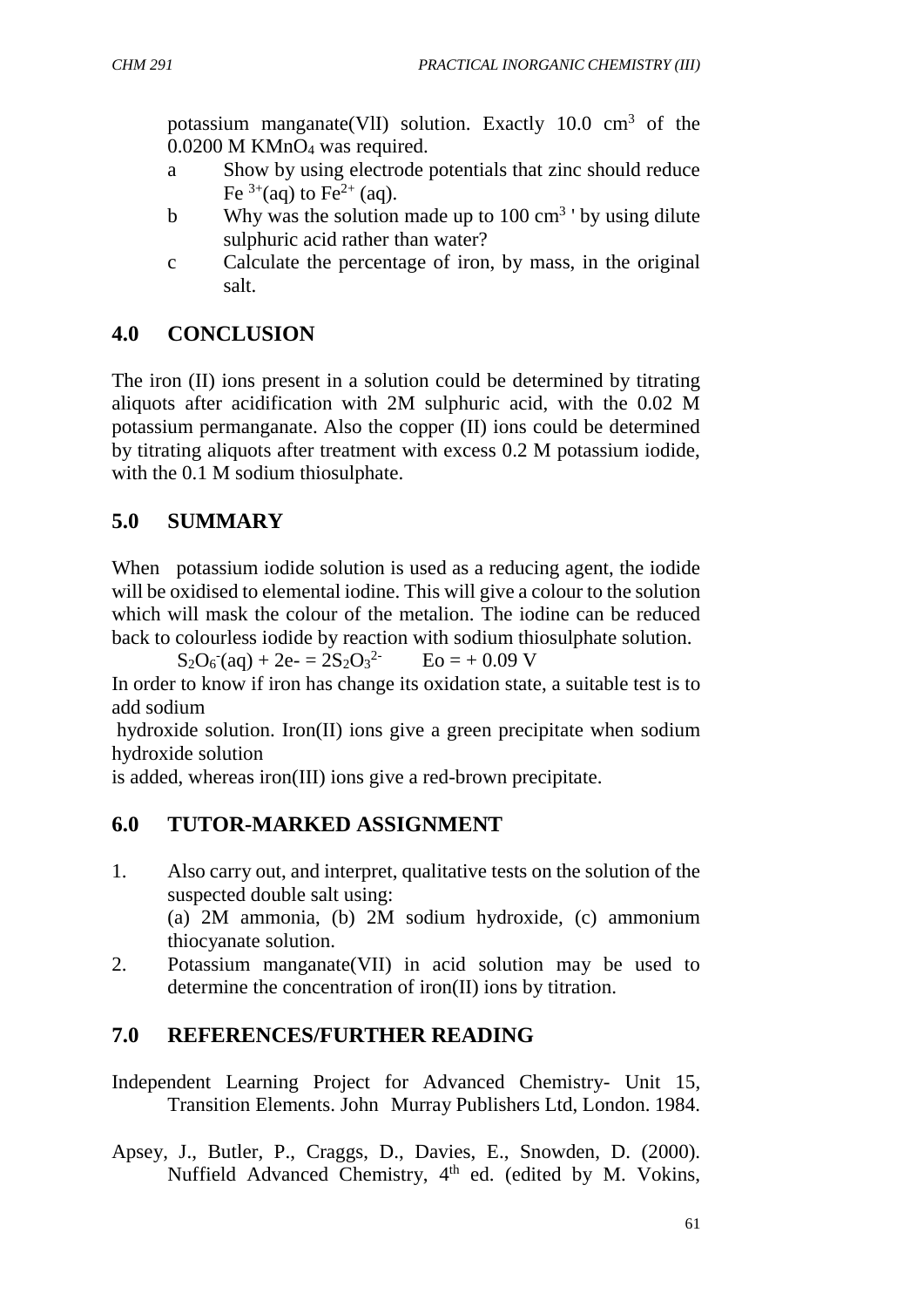A. Furse, R. Hillman, G. James), Pearson Education Limited, Edinburgh Gate, Harlow Essex, England.

- Ayi, A. A. (2019). Understanding general and Inorganic Chemistry, through problems and solutions. Revised edition, Munson Global Resources, Nigeria. ISBN: 978-978-966-289-0
- Hunt, J. A., Sykes, A., Mason, J. P. (1986). Chemistry Experiments, Longman House, Burnt Mill, Harlow, Essex CM20 2JE, England.
- Rendle, G.P., Vokins, M. D. W., Davis, P. M. H. (1967). Experimental Chemistry, A Laboratory Manual, Edward Arnold (Publishers) Ltd London
- The oxidation states of vanadium. 258 Classic Chemical Demonstrations Royal Society of Chemistry
- Transition Elements 207890 © Royal Society of Chemistry, Health & safety checked May 2018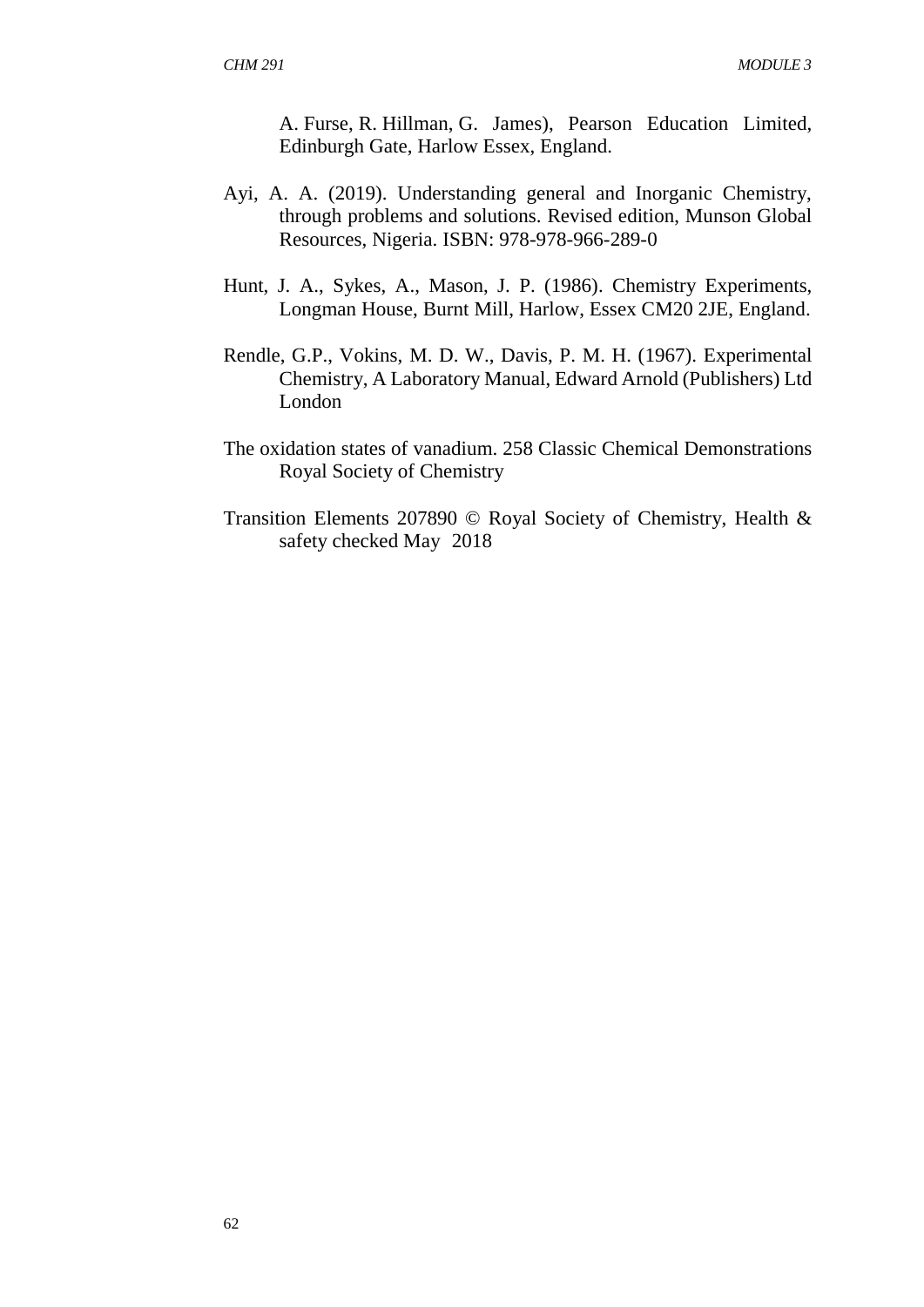## **MODULE 4**

| Unit 1       | Preparation of a Coordination Compound                    |  |  |  |
|--------------|-----------------------------------------------------------|--|--|--|
| Unit 2       | Colours associated with ligand changes in some co-        |  |  |  |
|              | ordination compounds of copper (II)                       |  |  |  |
| $I$ Init $2$ | Preparation and analysis of chloropentagmine cobalt (III) |  |  |  |

Unit 3 Preparation and analysis of chloropentaamine cobalt (III) chloride, [Co(NH3)5 Cl] Cl2.

# **UNIT 1 PREPARATION OF A COORDINATION COMPOUND**

## **CONTENTS**

- 1.0 Introduction
- 2.0 Objectives
- 3.0 Main Content
	- 3.1 Experiment 1: Preparation of  $K_3[Fe(C_2O_4)_3]$ .  $3H_2O$ 
		- 3.1.1 Materials
		- 3.1.2 Method
	- 3.2 In-text questions and answers
- 4.0 Conclusion
- 5.0 Summary
- 6.0 Tutor-Marked Assignment
- 7.0 References/Further Reading

# **1.0 INTRODUCTION**

One of the characteristic properties of transition elements is their ability to form complex compounds. This ability is attributed to the presence of vacant (n-1)d orbitals and existence of variable oxidation states. The formation of complex compounds is through a donor-acceptor interaction involving a central metal atom/ion with vacant orbitals and a molecule or ion possessing a lone-pair of electrons. The metal atom/ion with vacant orbitals acts as the acceptor atom, while the molecule or ion with lone pair(s) of electrons serves as the donor. The bond resulting from this type of interaction is called coordinate covalent bond and the compound formed is known as coordination (or complex) compound (Ayi, 2019). A complex or coordination compound therefore consists of a central metal atom surrounded by a set of electron pair donors called ligands. According to N. V. Sidgwick (1927), the central metal ion/atom in complexes, tend to surround it self with sufficient ligands to attain an electron count equal to that of the noble gas of the same period. For example in the complex  $[Co(NH_3)_6]Cl_3$ , the central atom, cobalt is in  $+3$ oxidation state with 24 electrons; to attain the Krypton configuration of 36 electrons,  $Co<sup>3+</sup>$  ions accepts six electron pairs from the ammine ligands.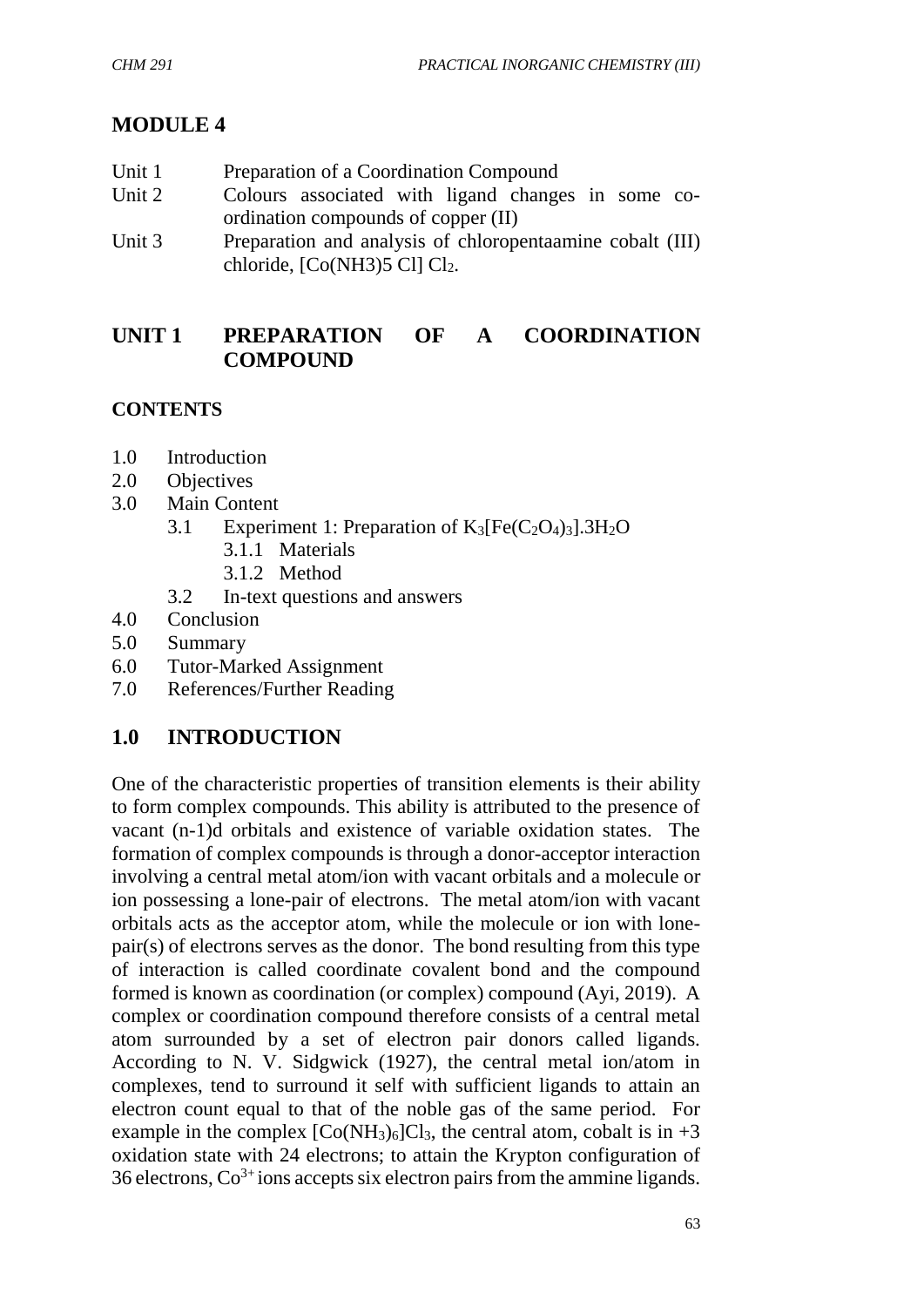Sidgwick called this number of electrons the effective atomic number (EAN). The effective atomic number (EAN) is the total number of orbital electrons shared or unshared, possessed by an atom in a specified complex compound. The concept of EAN rule is of great importance as it can be used in rationalizing the coordination numbers and structures of complex compound.

Coordination compounds result when a Lewis acid and a Lewis base react together to form a Lewis acid-base adduct (or coordination complex). A classic example of this is the reaction of the electron deficient molecule,  $BF_3$  (Lewis acid), with  $NH_3$  (Lewis base) to form  $BF_3$ -  $NH_3$  (Figure 1), which contains a coordinate covalent bond between the boron and nitrogen atoms, and in which the boron has an octet of electrons. The NH<sup>3</sup> molecule is called a ligand because of the fact that it has a lone pair of electrons which it can donate to the electron deficient BF3.

$$
\begin{array}{ccccccc}\n & F & H & & F & H \\
 & \downarrow & & \downarrow & & \downarrow & & \downarrow & \\
F-B & + & iN-H & \longrightarrow & F-B-N-H & \\
 & \downarrow & & \downarrow & & & \downarrow & \\
 & \downarrow & & & \downarrow & & & \downarrow \\
 & & H & & & & & \downarrow\n\end{array}
$$

Scheme 1

Transition metal salts found on the laboratory shelf are good examples of coordination complexes. For example, a bottle labelled NiCl2**·**6H2O should really be labelled as  $[Ni(H_2O)_6]Cl_2$ , because the six water molecules are actually ligands which coordinate to the nickel centre to form an octahedral complex ion (Scheme 2). Note that the **water molecules are all equivalent** and are positioned at the apices of an octahedron, with angles of 90° between adjacent Ni-OH<sup>2</sup> bonds. Water is called a monodentate ligand (one donor centre), but if more than one donor site is joined by some chemical linkage then polydentate ligands with several points of attachment result.



#### Scheme 2

Polydentate ligands with six (i.e hexadentate) or even more donor centres are known. The binding of polydentate ligands to a metal ion results in *chelation*, with the formation of stable *chelate* rings. The oxalate anion is a good *chelating* ligand, with two oxygen donor centres, and a double negative charge. These two factors impart high stability to the coordination complexes formed by oxalate.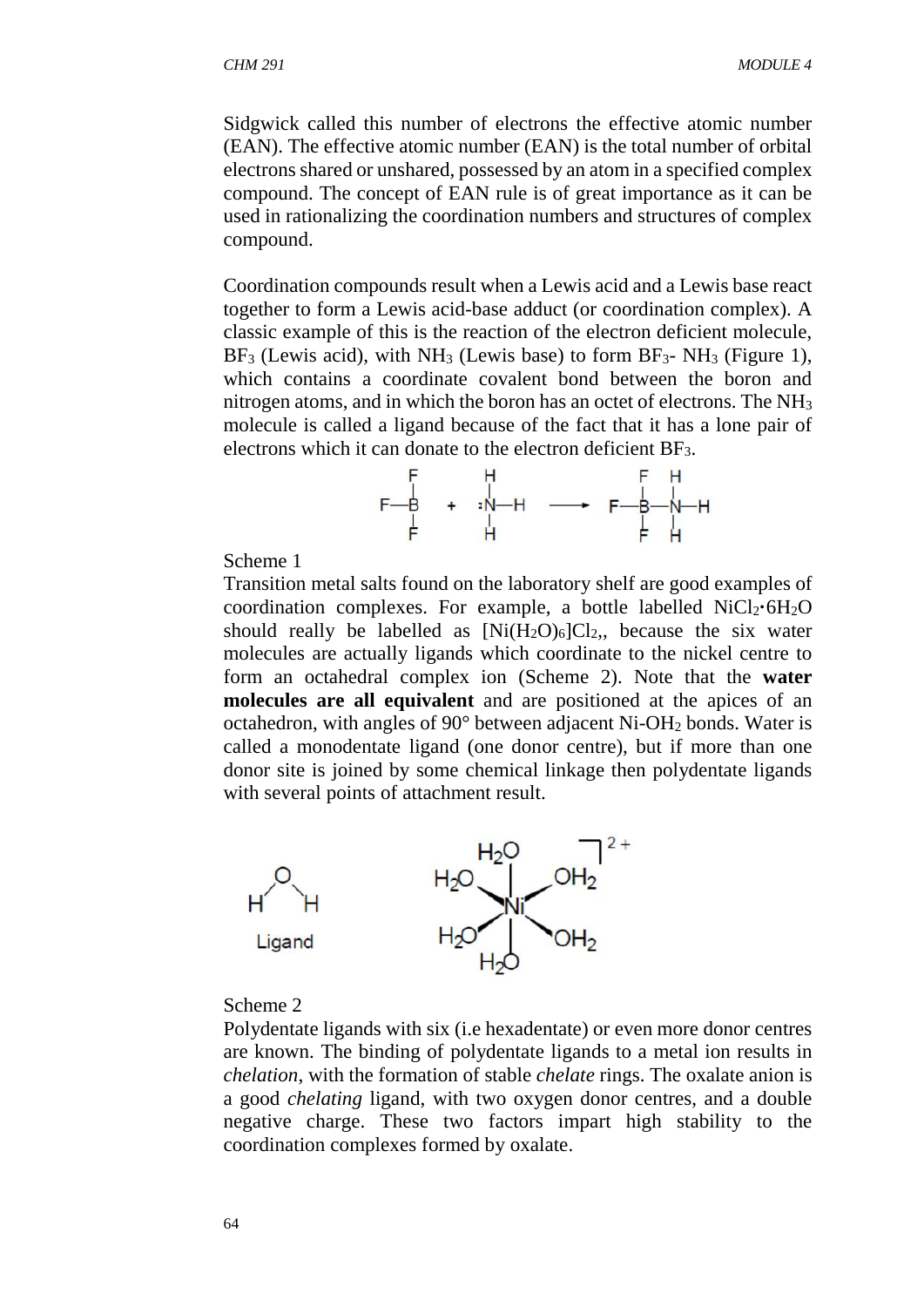The tris-oxalatocobaltate(III) ion is shown in Scheme 3. This ion has the same octahedral geometry and oxidation number as the tris oxalatoferrate(III) ion which you will be preparing in this experiment.



oxalate jon

tris-oxalotocobaltate(III) ion

Scheme 3

### **2.0 OBJECTIVES**

By the end of this unit you should be able to:

- To synthesize a coordination compound
- To examine some of the properties of transition metal ions

### **3.0 MAIN CONTENT**

### **3.1 Preparation of potassium tris oxalatoferrate(III)trihydrate: K3[Fe(C2O4)3]·3H2O**

### **3.1.1 Materials**

250 mL beaker, top-loading balance, iron(III) nitrate nonahydrate, Fe( $NO_3$ )<sub>3</sub>·9H<sub>2</sub>O, Bunsen burner. deionized water, potassium hydrogen oxalate monohydrate, KHC2O4·H2O, potassium hydroxide, KOH,

### **3.1.2 Method**

- Place a clean, dry 250 mL beaker on the top-loading balance, record its mass and weigh by difference about 8.1 g (record actual mass used) of iron(III) nitrate nonahydrate,  $Fe(NO<sub>3</sub>)<sub>3</sub>·9H<sub>2</sub>O$ , into it.
- Add 20 mL of deionized water and a few boiling granules to the beaker and heat it gently using a Bunsen burner.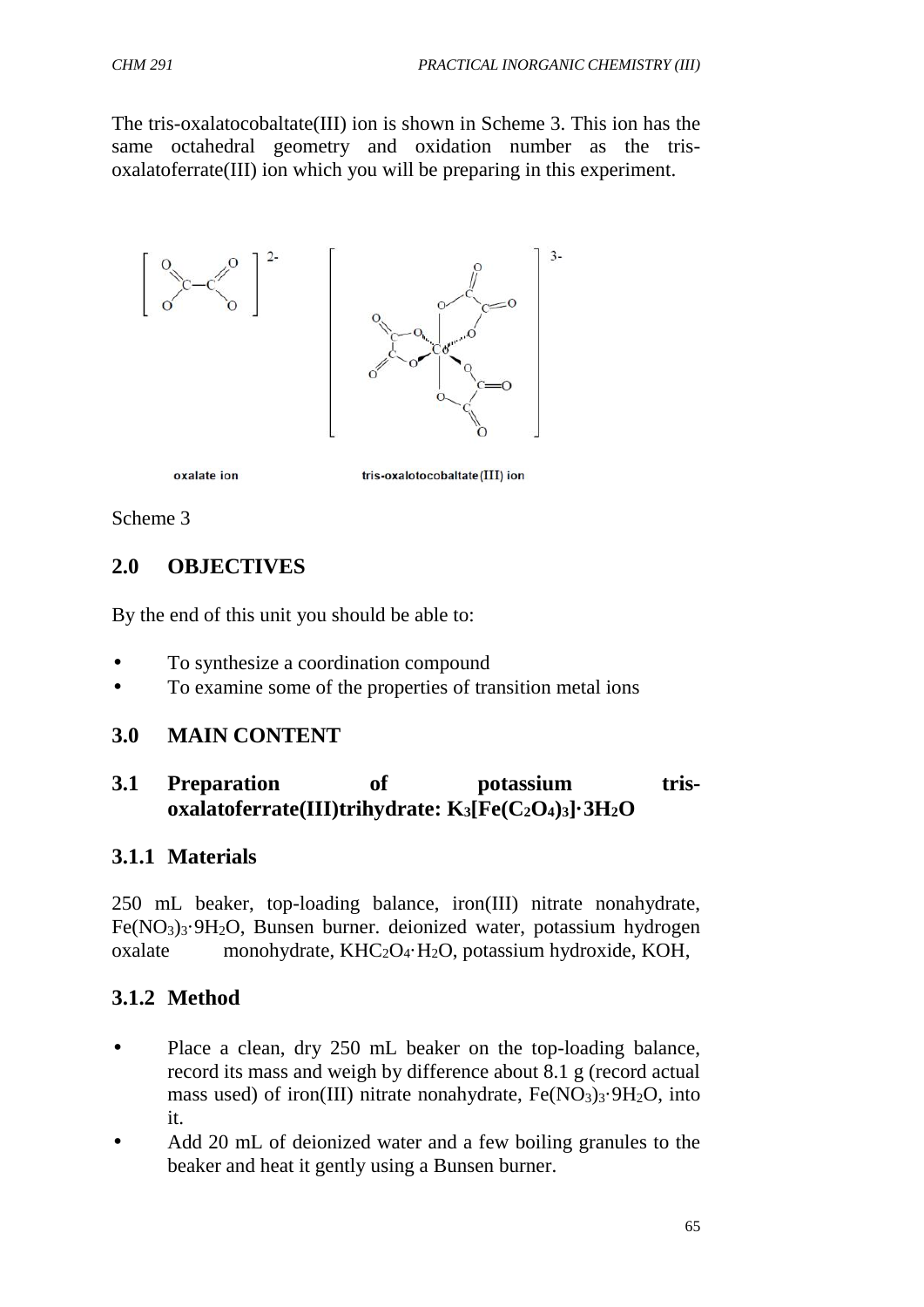- Do not allow the solution to boil. Weigh by difference about 7.7 g (record actual mass used) of potassium hydrogen oxalate monohydrate, KHC2O4·H2O into a clean, dry weighing vial and add it, with stirring, to the beaker when all the  $Fe(NO<sub>3</sub>)<sub>3</sub>·9H<sub>2</sub>O$  has dissolved.
- Heat the mixture gently until all the solid dissolves, then, stirring carefully, add 10 mL of 6.0 mol  $L^{-1}$  KOH. Stir the mixture until all of the brown precipitate which forms initially has dissolved. If the brown solid fails to dissolve you have made an error in your weighings and must begin again.
- Filter the hot solution through a glass funnel fitted with a fluted filter paper into a 250 mL conical flask. Slowly, with swirling, add 2 mL of 95% ethanol to the filtrate. Allow the solution to cool without disturbing it for at least 30 minutes to induce crystal growth. If the crystals have not appeared at this time add 3 more mL of 95% ethanol. Shake the flask vigorously and then allow it to stand undisturbed for a further 10 minutes to complete the crystallization.
- When crystallization is complete, collect the product by suction filtration in a Buchner funnel.
- Wash the crystals twice with 10 mL portions of acetone. Break the suction before each addition by pulling the hose off the aspirator or loosening the funnel.
- Warning: acetone and ethanol are flammable solvents. All flames must be extinguished in the lab before removing these solvents from the fumehood.
- Allow the crystals to dry for 5 minutes under suction. Then spread them out on a clean piece of smooth paper to air dry while you prepare the sample vial and label.
- Transfer the crystals to a pre-weighed vial and weigh the vial plus crystals. Record the yield, product formula and your name and bench # on the product label. Immediately wrap the vial in aluminum foil to protect your product from exposure to light and leave the product at your bench to be collected along with your report.

# **3.2 In-text questions and answers**

### **ITQ 1.**

Write out the balanced molecular equation for the formation of potassium tris- oxalatoferrate(III) trihydrate,  $K_3[Fe(C_2O_4)_3]\cdot 3H_2O$ 

**ITA 1.**

 $Fe(NO<sub>3</sub>)<sub>3</sub> · 9H<sub>2</sub>O + 3KHC<sub>2</sub>O<sub>4</sub> · H<sub>2</sub>O + 3KOH$ 

 $K_3[Fe(C_2O_4)_3]\cdot 3H_2O(s) + 3KNO_3 + 12H_2O$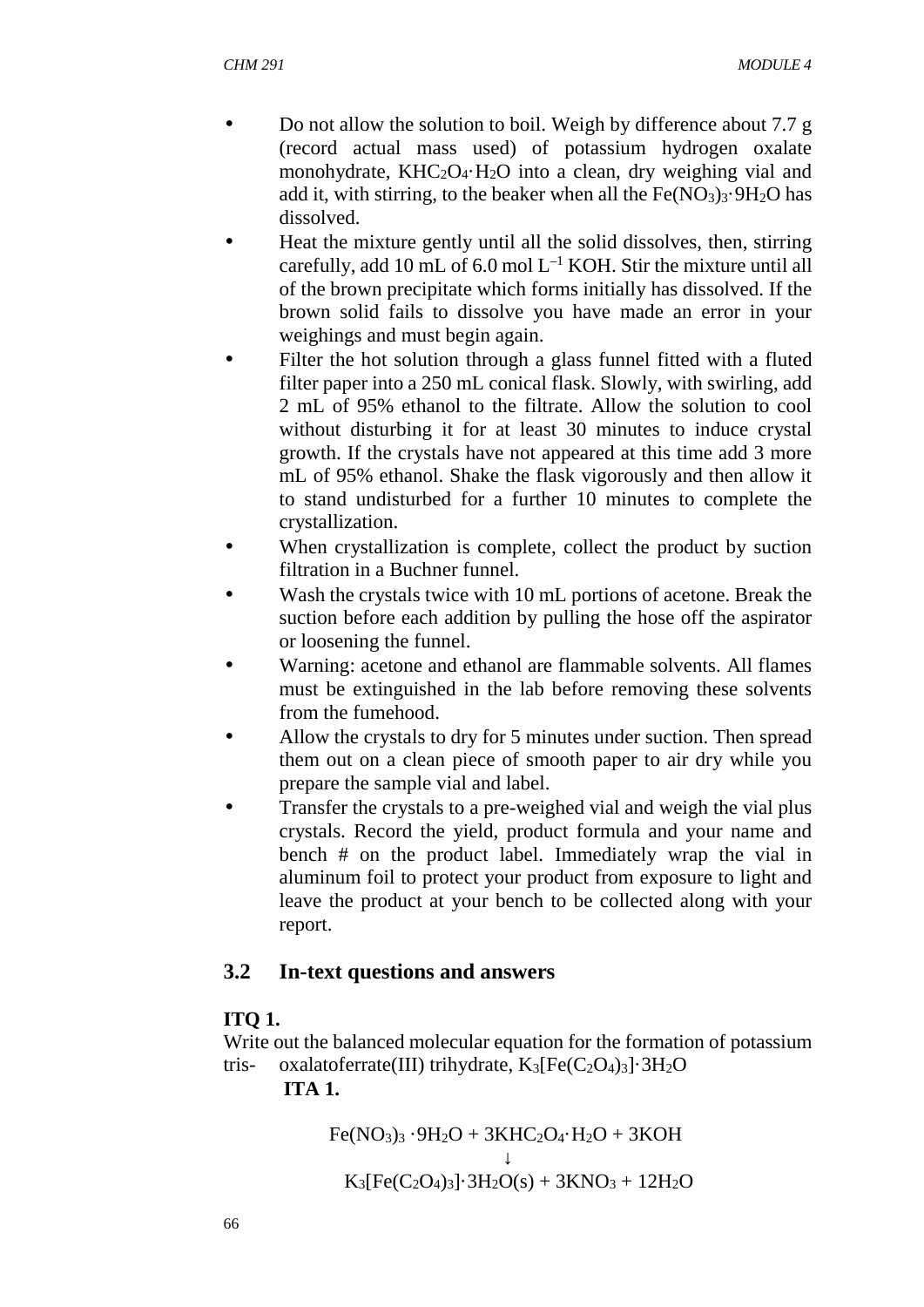#### **SELF-ASSESSMENT EXERCISE**

Tabulate the results of your experiment using the format Show calculations in detail with full identification of the terms, paying attention to units and significant figures.

| Measurement                                     | Amount | 1n |
|-------------------------------------------------|--------|----|
|                                                 | grams  |    |
| Mass of $KHC_2O_4 \cdot H_2O + Vial + Lid =$    |        |    |
|                                                 |        |    |
| Mass of emptied vial $+$ Lid $=$                |        |    |
|                                                 |        |    |
| Mass of $KHC_2O_4·H_2O =$                       |        |    |
| Mass of $K_3[Fe(C_2O_4)_3]\cdot 3H_2O + vial +$ |        |    |
| $Lid =$                                         |        |    |
| Mass of vial $+$ lid $=$                        |        |    |
| Mass of $K_3[Fe(C_2O_4)_3] \cdot 3H_2O(s) =$    |        |    |
|                                                 |        |    |

- 1. Calculate molar masses and the number of moles for all reagents and your product.
- 2. Using the balanced equation for the reaction you carried out, calculate the limiting reagent.
- 3. Calculate the theoretical yield of your product,  $K_3[Fe(C_2O_4)_3] \cdot 3H_2O.$
- 4. Calculate the percentage yield of the product.
- 5. From the UV-vis spectral analysis, state the wavelength at  $\mu$ <sub>max</sub> and calculate the energy equivalent in cm-1
- 6. From your IR spectral analysis, identify the major functional groups present in the product.

### **4.0 CONCLUSION**

A typical coordination compound- potassium tris oxalatoferrate(III)trihydrate has been prepared by reacting potassium hydrogen oxalate monohydrate, KHC2O4·H2O with iron(III) nitrate,  $Fe(NO<sub>3</sub>)<sub>3</sub>·9H<sub>2</sub>O$ 

#### **5.0 SUMMARY**

A complex is formed when the ion of a metal is surrounded by ligands. These ligands are either negatively charged ions, or molecules, and in both cases contain a lone pair of electrons which is used to make a coordinate bond to the central metal.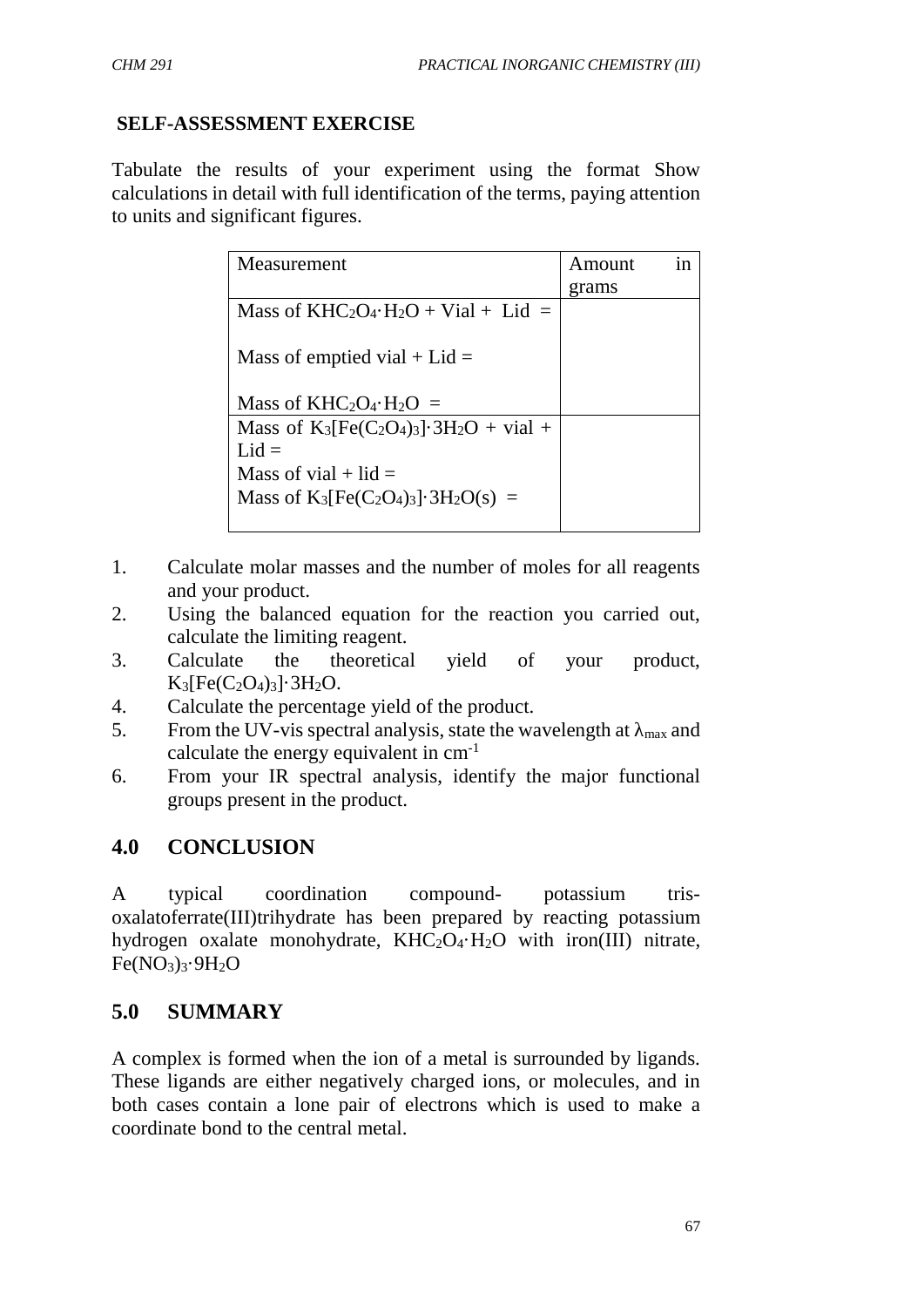#### **6.0 TUTOR-MARKED ASSIGNMENT**

- 1. Calculate molar masses and the number of moles for all reagents and your product.
- 2. Using the balanced equation for the reaction you carried out, calculate the limiting reagent.
- 3. Calculate the theoretical yield of your product,  $K_3[Fe(C_2O_4)_3] \cdot 3H_2O.$

### **7.0 REFERENCES /FURTHER READING**

- Independent Learning Project for Advanced Chemistry- Unit 15, Transition Elements. John Murray Publishers Ltd, London. 1984.
- Apsey, J., Butler, P., Craggs, D., Davies, E., Snowden, D. (2000). Nuffield Advanced Chemistry, 4<sup>th</sup> ed. (edited by M. Vokins, A. Furse, R. Hillman, G. James), Pearson Education Limited, Edinburgh Gate, Harlow Essex, England.
- Ayi, A. A. (2019). Understanding general and Inorganic Chemistry, through problems and solutions. Revised edition, Munson Global Resources, Nigeria. ISBN: 978-978-966-289-0
- Hunt, J. A., Sykes, A., Mason, J . P. (1986). Chemistry Experiments, Longman House, Burnt Mill, Harlow, Essex CM20 2JE, England.
- Rendle, G.P., Vokins, M. D. W., Davis, P. M. H. (1967). Experimental Chemistry, A Laboratory Manual, Edward Arnold (Publishers) Ltd London
- The oxidation states of vanadium. 258 Classic Chemical Demonstrations Royal Society of Chemistry
- Transition Elements 207890 © Royal Society of Chemistry, Health & safety checked May 2018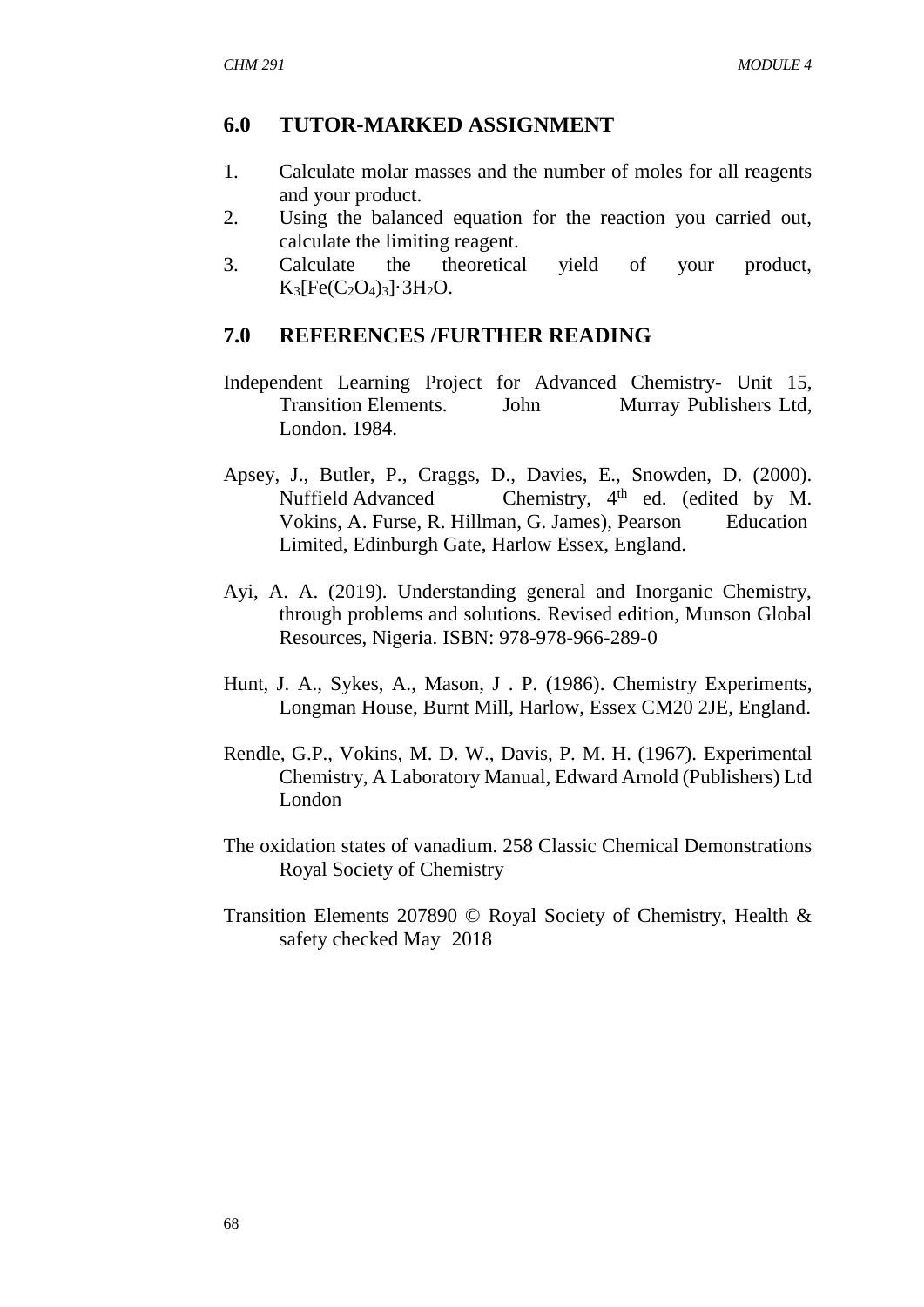# **UNIT 2 COLOURS ASSOCIATED WITH LIGAND CHANGES IN SOME CO-ORDINATION COMPOUNDS OF COPPER(II).**

### **CONTENTS**

- 1.0 Introduction
- 2.0 Objectives
- 3.0 Main Content
	- 3.1 Basic principle
	- 3.2 Method
	- 3.3 In-text questions and answers
- 4.0 Conclusion
- 5.0 Summary
- 6.0 Tutor-Marked Assignment
- 7.0 References/Further Reading

### **1.0 INTRODUCTION**

Many transition metal ions are coloured because the energies required for the electronic transitions within their partially-filled d-subshells lie in the visible region of the electromagnetic spectrum. That is, visible light passing through their crystals or solutions is sufficiently energetic to raise a d-electron from the ground state to a higher energy level within the d subshell. Light passing through the crystal or solution will have certain wavelengths absorbed. The colour you observe will be composed of the remaining visible wavelengths. For example, octahedral copper(II) complexes such as  $\text{[Cu(H<sub>2</sub>O)<sub>6</sub>]}^{2+}$  are typically light blue. This means that the blue and possibly some adjacent green and violet wavelengths pass through the crystal while the lower energy red and yellow wavelengths are absorbed. The wavelength of light absorbed by the crystal and hence its colour will vary both with co-ordination number and ligand type, resulting in a change in colour of the solution when a new ligand is added. The copper(II) ion readily forms coordination complexes with a variety of coordination numbers and geometries. These include four coordinate, square-planar complexes and five- and six-coordinate derivatives of the sp<sup>3</sup>d <sup>2</sup> hybridized octahedral structure.

#### **2.0 OBJECTIVE**

By the end of this unit you should be able to:

 To identify the colours associated with ligand changes in some co ordination compounds of Copper(II).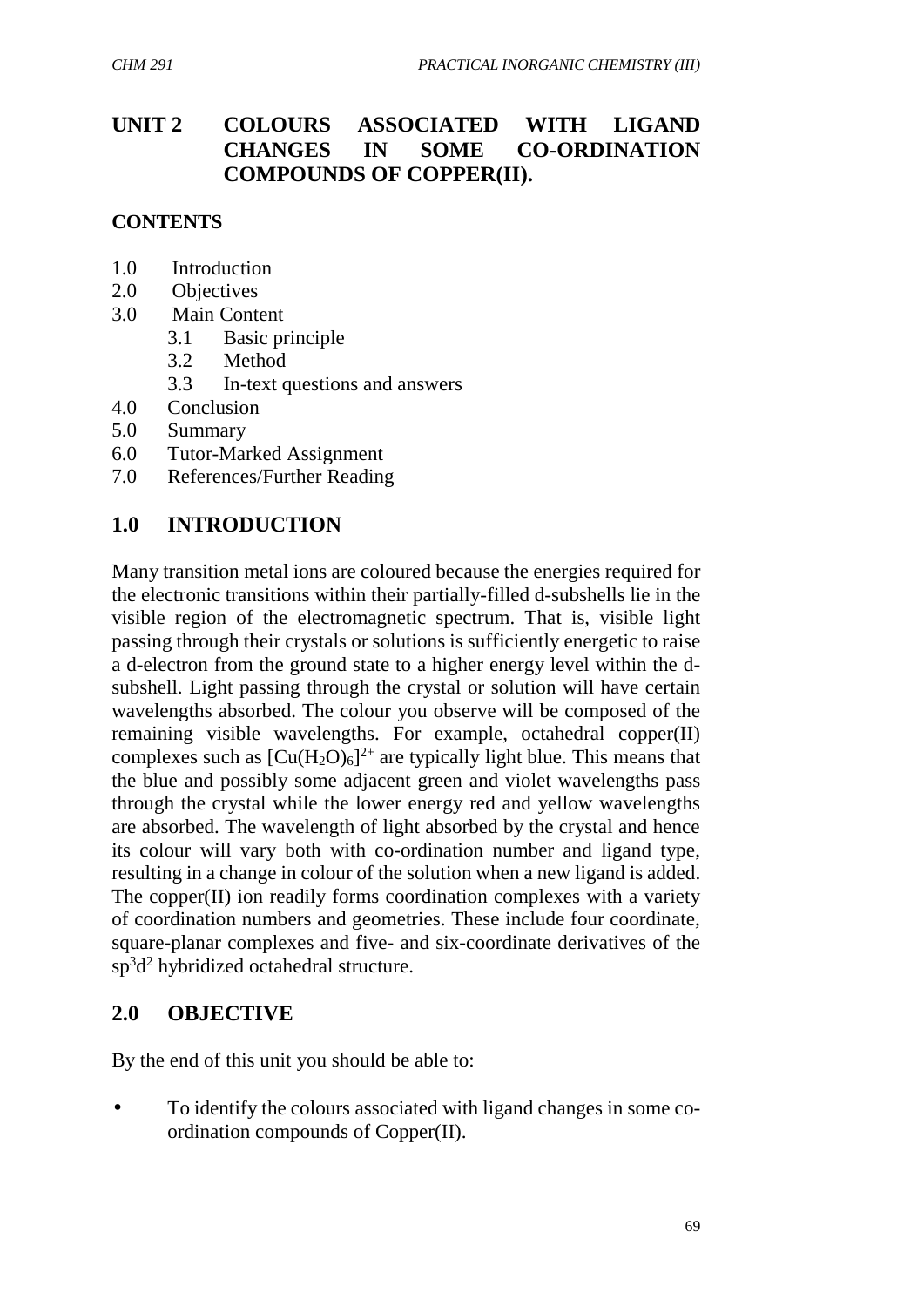#### **3.0 MAIN CONTENT**

#### **3.1 Basic principle**

Copper is element with atomic number 29 in the periodic table. It has an electronic configuration of [Ar]  $4s<sup>2</sup>3d<sup>9</sup>$ , but, perhaps surprisingly, its most common oxidation state is  $+2$ . Copper sulfate pentahydrate, CuSO<sub>4</sub>.5H<sub>2</sub>O, is probably the most well-known of all the compounds encountered in chemistry education. It is bright blue crystalline compound which loses water of crystallisation on heating to form the white anhydrous salt. This is a reversible reaction and addition of water caused a release of energy and the blue hydrated copper sulphate is regenerated.

 $CuSO_4$  .5H<sub>2</sub>O =  $CuSO_4$  + 5H<sub>2</sub>O

Water is a common ligand that we usually encounter during complex formation. For example, the water in hydrated salts is often part of a complex ion:  $Cu(H<sub>2</sub>O)<sub>4</sub><sup>2+</sup>$  occurs in hydrated copper sulphate. Copper salts dissociate in aqueous solution and the metal ions are complexed by the water molecules:

 $Cu^{2+} + 6H_2 O(1) = [Cu(HO)_6]_{(aq)}$ The octahedral hexaaquacopper(II) complex ions are blue in solution. This is the species that is produced by all copper salts when dissolved.

#### **Addition of concentrated hydrochloric acid**

Hydrochloric acid contains a high concentration of chloride ions. These undergo a ligand replacement reaction with the water ligands in the hexaaquacopper(II) complex.

 $[Cu(H_2O)<sub>6</sub>$   $]^{2+}$ +  $4Cl^-$  =  $[CuCl_4$   $]^{2-}$  $+ 6H 0(l)$ The complex changes coordination number from 6 to 4 (the chloride ions cannot fit around the central atom in an octahedral arrangement) and the solution changes from blue to bright green.

#### **Addition of potassium iodide solution**

This is a redox reaction with the copper(II) complex being reduced to copper(I) while the iodide ions get oxidised to iodine. The colour change is from a blue solution to a white suspension of copper(I) sulfate mixed with the brownish iodine.  $2Cu^{2+} + 2I^- = 2Cu^{+} + I_2$  This reaction may be used to determine copper solutions. The iodine released can be titrated against sodium thiosulfate using starch solution as an indicator.  $2S_2O_3^{2-} + I_2 = S_4O_6^{2-} + 2I^{-}$ 

When the blue-black colour of the starch indicator disappears the end point has been reached.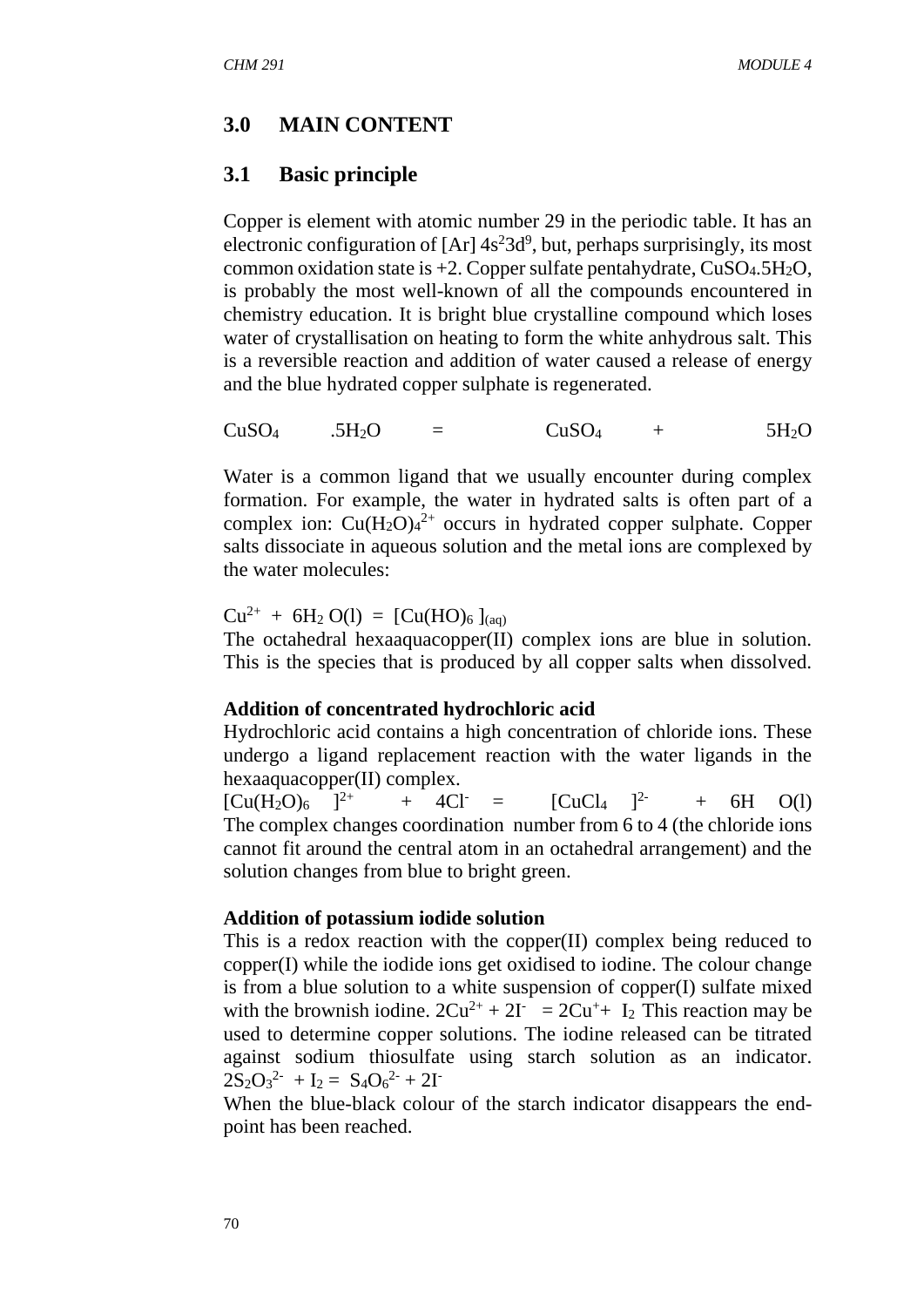#### **Addition of sodium hydroxide solution**

Sodium hydroxide provides hydroxide ions that replace abstract protons from the water ligands around the copper ion. Once two protons have been removed the copper complex becomes neutral and precipitates from solution. This can be represented in a simple format:  $Cu^{2+}$  (aq) + 2OH<sup>-</sup> (aq) = 2Cu(OH)<sub>2</sub> (s)There is no further change on addition of excess hydroxide ions.

#### **Addition of ammonia solution**

Ammonia is also able to abstract hydrogen ions from the water molecule ligands around the central copper(II) ion:  $[Cu(H<sub>2</sub>O)<sub>6</sub>]^{2+}$  (aq) + 2NH<sub>3</sub> (aq) =  $[Cu(H<sub>2</sub>O)(OH)<sub>2</sub>](s) + 2NH<sub>4</sub><sup>+</sup> (aq)$ 

However, in this case, addition of more ammonia causes the blue precipitate to redissolves as the ammonia molecules replace the water (and hydroxide) ligands around the central copper(II) ion. The final complex contains four ammmonia ligands arranged in a square planar arrangement (the equatorial positions of an octahedral structure) with two axial water ligands.

 $[Cu(H<sub>2</sub>O)(OH)<sub>2</sub>]_{(s)} + 4NH<sub>3 (aq)</sub> = [Cu(NH<sub>3</sub>)<sub>4</sub> (H<sub>2</sub>O)<sub>2</sub>]<sub>(aq)</sub> + 2H<sub>2</sub>O(l) + 2OH<sup>-</sup>$ (aq)

The final solution is the deep blue tetraamminediaquacopper(II) ion solution. In many cases this is shortened to the tetraamminecopper(II) complex.

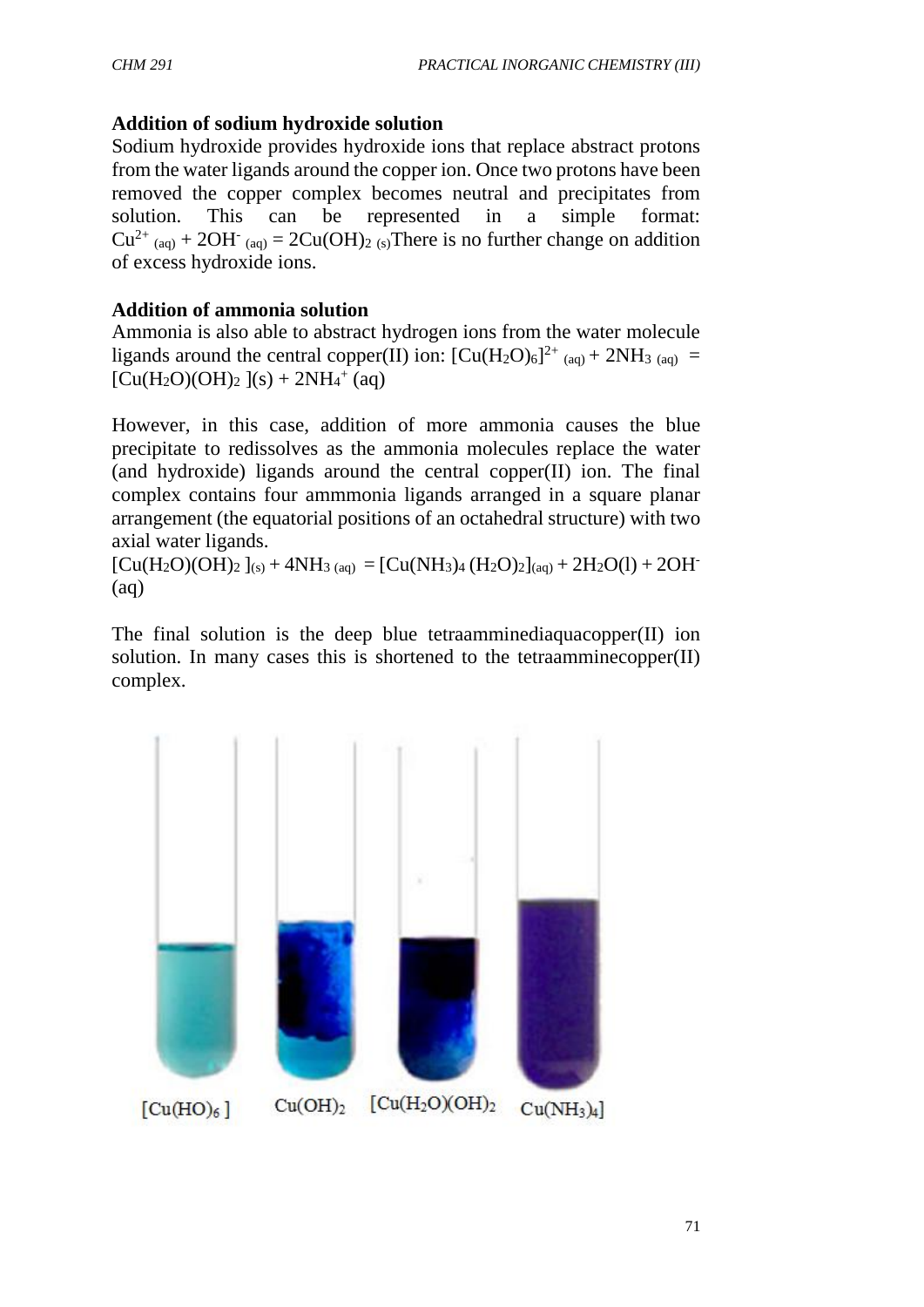# **3.2 Method**

- Take 1 cm<sup>3</sup> of the  $[Cu(H<sub>2</sub>O)<sub>6</sub>]^{2+}(aq)$  solution in a large test tube. Add one drop of 6 mol  $L^{-1}$  ammonia solution and note any change. Continue addition of the ammonia dropwise noting further changes, until any precipitate that forms finally dissolve. Record your observations.
- Take some quantity out for UV-vis measurements.
- To the same solution add 6 mol  $L^{-1}$  HCl dropwise, mixing at each addition, until no further changes occur. Record your observations.
- Run UV-vis measurements.

Table 4 Changes associated with addition of  $NH<sub>3</sub>$  and HCl to aqueous  $Cu^{2+}$  ions

| $[Cu(H2O)6]^{2+}(aq)$ | 1 drop $NH3(aq)$ | Excess $NH3(aq)$ | Excess<br>HCl(aq) |
|-----------------------|------------------|------------------|-------------------|
|                       |                  |                  |                   |
|                       |                  |                  |                   |

# **3.3 In-text questions and anwers**

ITQ 1. What changes in colour, if any, would you expect to see when the following solutions are added to separate test tubes containing the complex hexaaquacopper(II) ions

- i. Conc HCl
- ii. NaOH(aq)
- iii.  $NH<sub>3</sub>(aq)$

ITA 1.

- i. The octahedral hexaaquacopper(II) complex ions are blue in solution. This is the species that is produced by all copper salts when dissolved.  $Cu^{2+}$  + 6H<sub>2</sub> O(1) = [Cu(HO)<sub>6</sub>  $\vert_{(aa)}$  When HCl is added to  $Cu(H_2O)_6]^{2+}$  solution, the chloride ions undergo a ligand replacement reaction with the water ligands in the hexaaquacopper(II) complex.  $[Cu(H<sub>2</sub>O)<sub>6</sub>]^{2+} + 4Cl^- = [CuCl<sub>4</sub>]^{2-}$  $+$  6H O(l) The complex changes coordination number from 6 to 4 (the chloride ions cannot fit around the central atom in an octahedral arrangement) and the solution changes from blue to bright green.
- **ii.** Sodium hydroxide provides hydroxide ions that replace abstract protons from the water ligands around the copper ion. Once two protons have been removed the copper complex becomes neutral and precipitates from solution. This can be represented in a simple format:

$$
Cu^{2+}
$$
 (aq) + 2OH<sup>-</sup> (aq) = 2Cu(OH)<sub>2</sub> (s)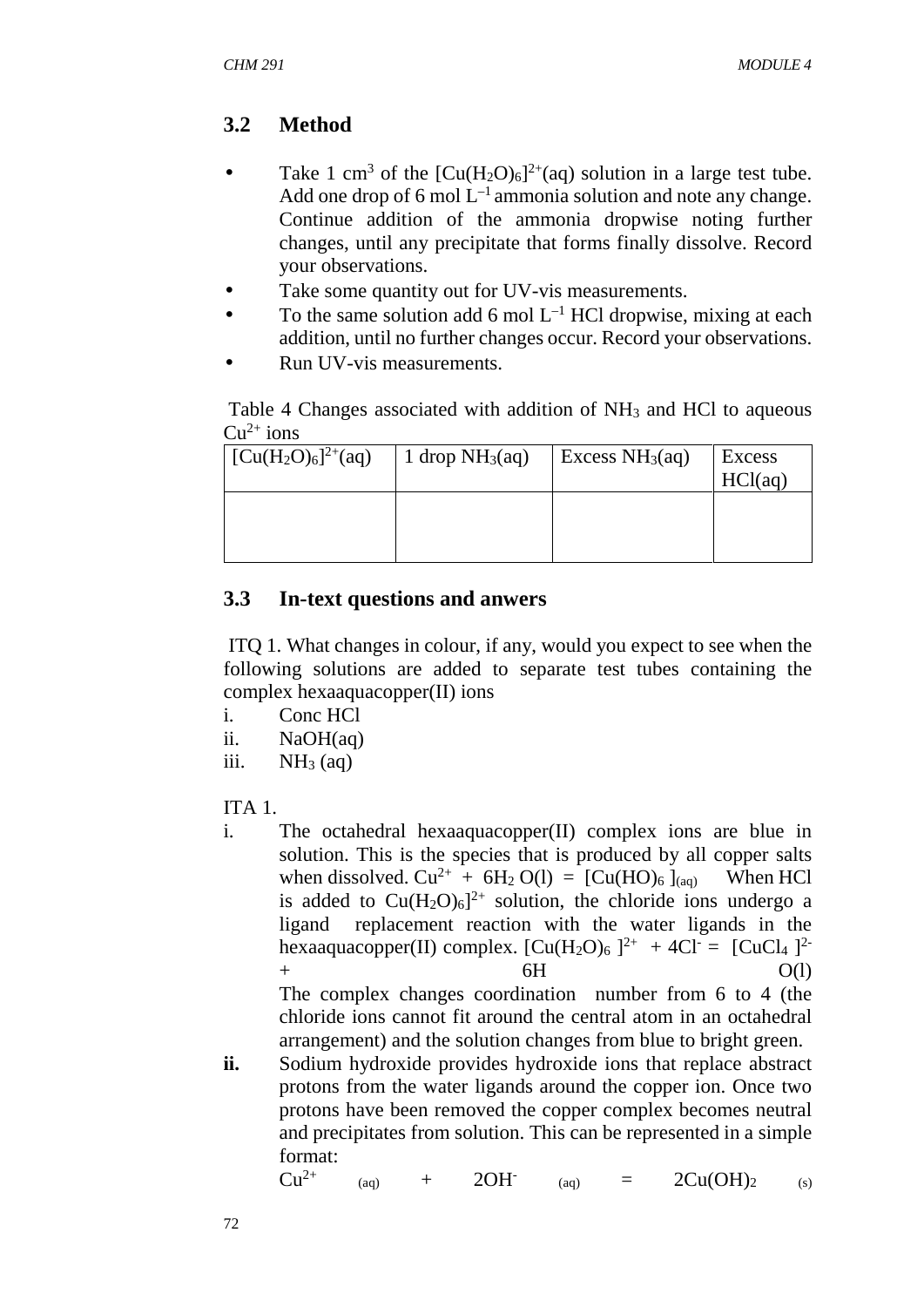There is no further change on addition of excess hydroxide ions.

iii. Ammonia is also able to abstract hydrogen ions from the water molecule ligands around the central copper(II) ion:  $[Cu(H<sub>2</sub>O)<sub>6</sub>]^{2+}$  (aq) + 2NH<sub>3</sub> (aq) =  $[Cu(H<sub>2</sub>O)(OH)<sub>2</sub>]$ (s) + 2NH<sub>4</sub><sup>+</sup> (aq)

However, in this case, addition of more ammonia causes the blue precipitate to redissolves as the ammonia molecules replace the water (and hydroxide) ligands around the central copper(II) ion. The final complex contains four ammmonia ligands arranged in a square planar arrangement (the equatorial positions of an octahedral structure) with two axial water ligands.  $[Cu(H<sub>2</sub>O)(OH)<sub>2</sub>]<sub>(s)</sub> + 4NH<sub>3 (aq)</sub> = [Cu(NH<sub>3</sub>)<sub>4</sub> (H<sub>2</sub>O)<sub>2</sub>]<sub>(aq)</sub> + 2H<sub>2</sub>O(1)$  $+$  2OH<sup>-</sup> (aq) The final solution is the deep blue tetraamminediaquacopper(II) ion solution. In many cases this is shortened to the tetraamminecopper(II) complex.

#### **SELF-ASSESSMENT EXERCISE**

- i. Solutions of copper(II) sulphate and potassium iodide react to form a white precipitate of copper(I) iodide and a brown solution of iodine.
- ii. Write the ionic equation for this reaction
- iii. Explain why this is classed as a redox reaction.
- iv. Suggest why the copper(I) iodide which forms is white, while copper(II) compounds are coloured.
- v. Write net ionic equations to represent the reactions you have observed in Table 4 and assign the various transitions responsible for the colour

### **4.0 CONCLUSION**

In this experiment a solution of the six-coordinate complex ion  $[Cu(H2O)<sub>6</sub>]^{2+}(aq)$  will be converted to the four-coordinate complex ion  $[Cu(NH<sub>3</sub>)<sub>4</sub>]<sup>2+</sup>(aq)$  using aqueous ammonia then to the four-coordinate complex ion  $[Cu(Cl)_4]^{2-}$  (aq) ion using aqueous HCl.

When a solution containing a different ligand is added to an aqueous solution containing hydrated copper (II) ions, an equilibrium is set up in which the water molecules are replaced by the new ligands. For example, the equilibrium in the presence of chloride ions would be:

 $Cu(H<sub>2</sub>O)<sub>6</sub><sup>2+</sup> (aq) + 4Cl-(aq) = CuCl<sub>2</sub>(aq) + 4H<sub>2</sub>O(l)$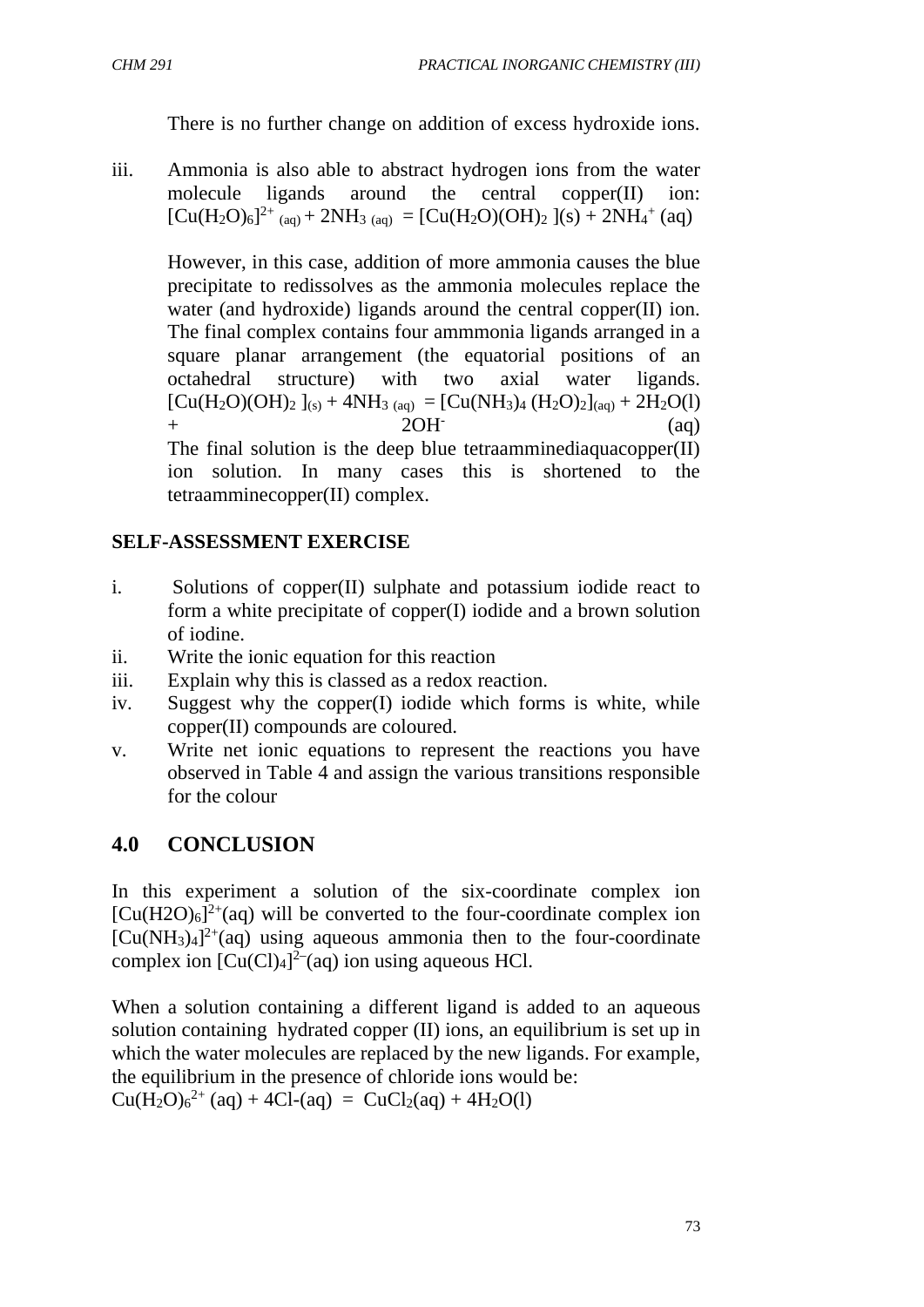When excess ammonia is added to an aqueous solution of Cu(II) salts, a stepwise replacement of the coordinated water molecules by NH<sub>3</sub> will occur leading to the formation of aquo-ammine complex.

$$
[Cu(OH2)6]2+ + 2NH3 = [(Cu(H2 O)4(NH3)2]2+ + 2H2OCu(OH)2 + 4NH3 + 2H2O = Cu(NH3)4(OH2)2]2+ + 2OH-
$$

#### **5.0 SUMMARY**

Copper as a transition element forms compounds in variable oxidation state viz  $+1$ ,  $+2$  and  $+3$ . In  $+1$  oxidation state, copper has a  $3d^{10}$ configuration and its compounds are therefore diamagnetic and colourless. Cu(I) is quite unstable in aqueous solution with respect to disproportionation.

$$
2Cu^{+} \rightleftharpoons CuO + Cu^{2+} \qquad E^{o} = 0.37V
$$
  
At 25°C,  $K = [Cu^{2+}][Cu^{+}]^{2} = 5.38 \pm 0.37 \times 10^{5}.$ 

This equilibrium is displaced towards left in the presence of -acceptor ligands like CN-, I- ions. But in the presence of complexing ligands like  $SO<sub>4</sub><sup>2+</sup>$ , ClO<sub>4</sub><sup>-</sup> the equilibrium is displaced towards the right (i.e Cu<sup>2+</sup> ions is favoured). The instability of copper (I) toward water is due to the high lattice and solvation energies as well as high formation constant for complexes of Cu<sup>+</sup> ion. The Cu(I) is stabilized in compounds of extremely low solubility in water and -acceptor ligands.

In  $+2$  oxidation state copper has a  $d^9$  configuration. A number of stable salts and complexes formed are paramagnetic and coloured. The maximum coordination number of Cu(II) is six corresponding to octahedral geometry which often undergoes tetragonal distortion. The distortion is due to Jahn-Teller effect arising from unequal distribution of electrons in the e<sub>g</sub> set  $(d_z^2, d_x^2, d_y^2)$  in an octahedral ligand field (Ayi, 2019, see chapter 9 for details). Apart from coordination number of six, copper(II) complexes with 4 coordination are known and both tetrahedral and square planar geometry have been suggested. The most common being square planar geometry.

Cu(II) forms both cationic and anionic complexes. When Cu(II) salts dissolves in water the blue aquo ion  $\text{[Cu(H<sub>2</sub>O)<sub>6</sub>]}^{2+}$  is obtained. Most of the hydrated salts of the  $oxo$  acids  $(CuSO<sub>4</sub>.5H<sub>2</sub>O)$  (blue vitriol),  $Cu(NO<sub>3</sub>)$ .6H<sub>2</sub>O) are similarly coloured. The blue copper(II) sulphate is prepared by reacting  $Cu<sub>2</sub>O$  with dilute  $H<sub>2</sub>SO<sub>4</sub>$  or by direct addition of H2SO<sup>4</sup> to copper turnings in the presence of oxygen:

 $Cu<sub>2</sub>O + H<sub>2</sub>SO<sub>4</sub>$  (dilute) =  $2CuSO<sub>4</sub> + Cu + H<sub>2</sub>O$  $Cu + H_2SO_4$  (dilute) +  $O_2$  = 2CuSO<sub>4</sub> + H<sub>2</sub>O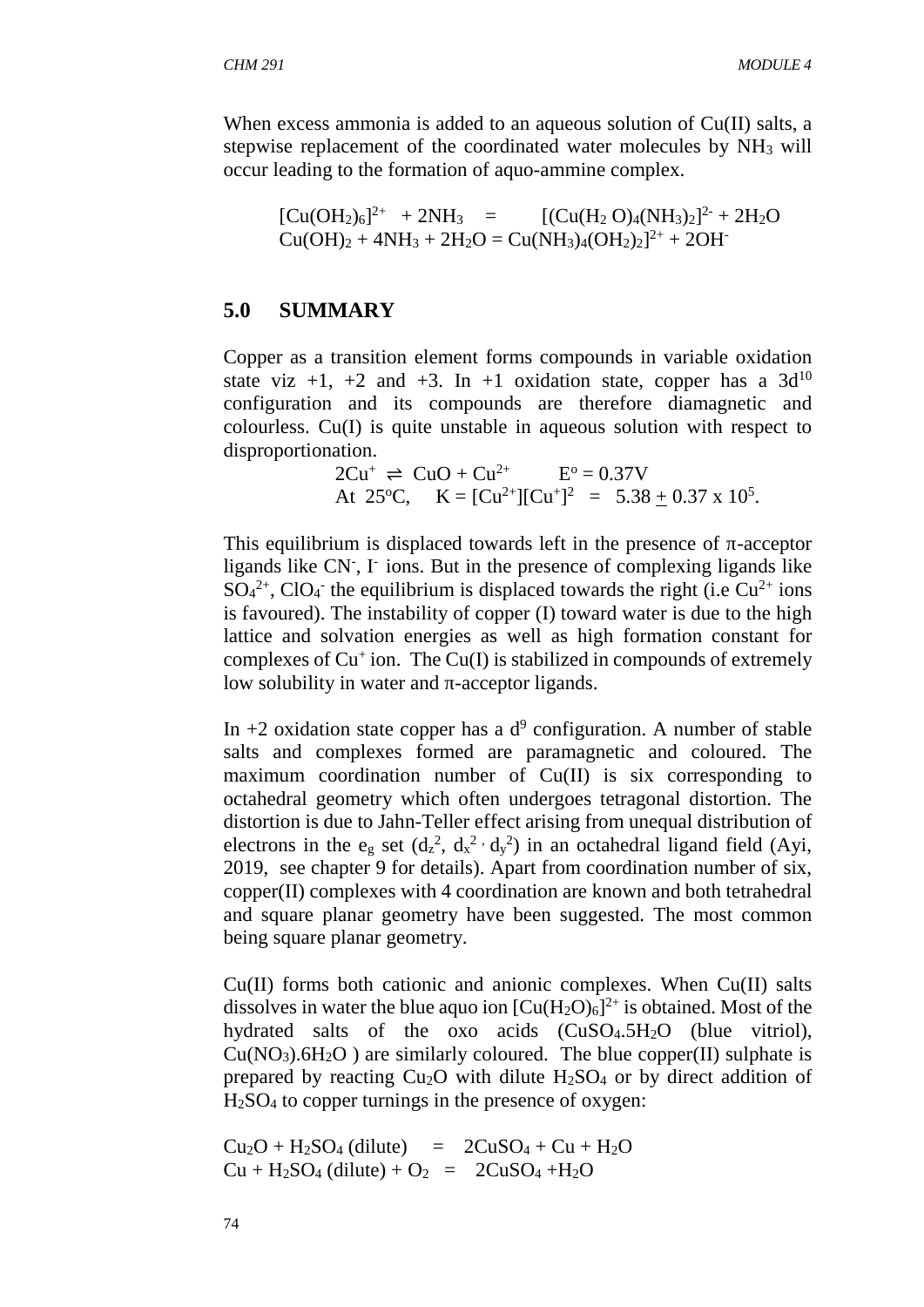The blue crystalline efflorescent solid readily absorbs water molecules to form the pentahydrate. In the crystal structure of  $CuSO<sub>4</sub>.5H<sub>2</sub>O$ , four water molecules are coordinated in the plane around Cu(II) with two  $SO_4^2$ groups occupying the axial position. The fifth water molecule provides hydrogen bonding interaction, which bridges the coordinated water molecule and the  $SO_4^2$  group (Ayi, 2019).

There is a stepwise loss of water of crystallization on heating CuSO4.5H2O depending on temperature.

50-70<sup>o</sup>C 100-150<sup>o</sup>C 200<sup>o</sup>C 700<sup>o</sup>C  $CuSO<sub>4</sub>.5H<sub>2</sub>O$   $CuSO<sub>4</sub>.3H<sub>2</sub>O$   $CuSO<sub>4</sub>.H<sub>2</sub>O$   $CuSO<sub>4</sub>$   $CuO$  $+ SO<sub>3</sub>$ 

At higher temperature, decomposition takes place leading to the formation of CuO and SO3. Copper sulphate on reacting with alkali sulphate gives double salts of the type  $M_2Cu(SO_4)_2.6H_2O$  which contain  $[Cu(H<sub>2</sub>O)<sub>6</sub>]<sup>2+</sup>$ .

## **6.0 TUTOR-MARKED ASSIGNMENT**

- 1. Solutions of copper(II) sulphate and potassium iodide react to form a white precipitate of copper(I) iodide and a brown solution of iodine.
- 2. Write the ionic equation for this reaction
- 3. Explain why this is classed as a redox reaction.
- 4. Suggest why the copper(I) iodide which forms is white, while copper(II) compounds are coloured.

### **7.0 REFERENCES/ FURTHER READING**

- Ayi, A. A. (2019). Understanding general and Inorganic Chemistry, through problems and solutions. Revised edition, Munson Global Resources, Nigeria. ISBN: 978-978-966-289-0
- Independent Learning Project for Advanced Chemistry- Unit 15, Transition Elements. John Murray Publishers Ltd, London. 1984.
- Transition Elements 207890 © Royal Society of Chemistry, Health & safety checked May 2018
- The oxidation states of vanadium. 258 Classic Chemical Demonstrations Royal Society of Chemistry.
- Apsey, J., Butler, P., Craggs, D., Davies, E., Snowden, D. (2000). Nuffield Advanced Chemistry, 4<sup>th</sup> ed. (edited by M. Vokins,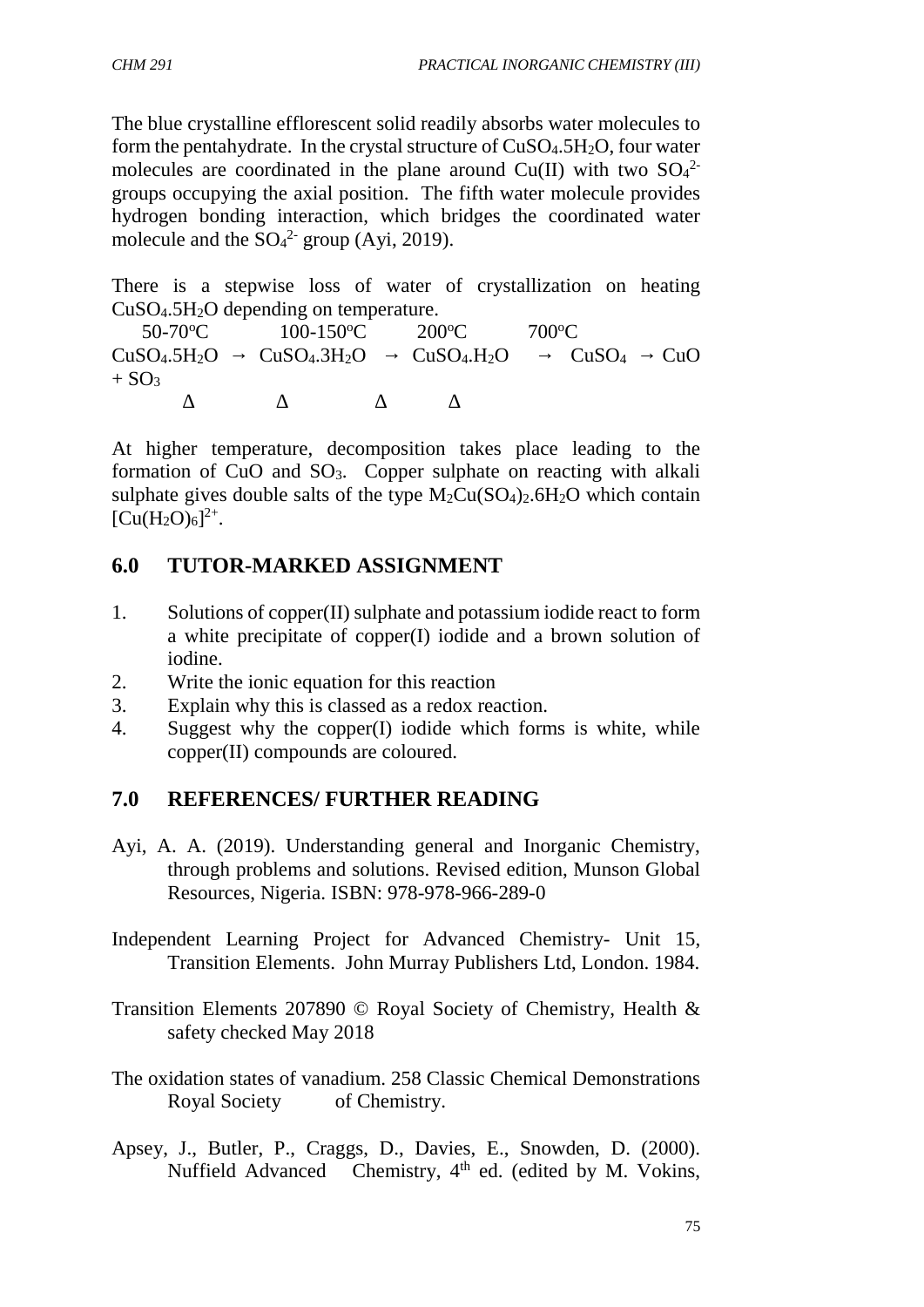A. Furse, R. Hillman, G. James), Pearson Education Limited, Edinburgh Gate, Harlow Essex, England.

- Hunt, J. A , Sykes, A., Mason, J . P. (1986). Chemistry Experiments, Longman House, Burnt Mill, Harlow, Essex CM20 2JE, England.
- Rendle, G.P., Vokins, M. D. W., Davis, P. M. H. (1967). Experimental Chemistry, A Laboratory Manual, Edward Arnold (Publishers) Ltd London.
- AQA A level experimental chemistry The chemistry of transition metal<br>compounds May 6, 2019 May 6, 2019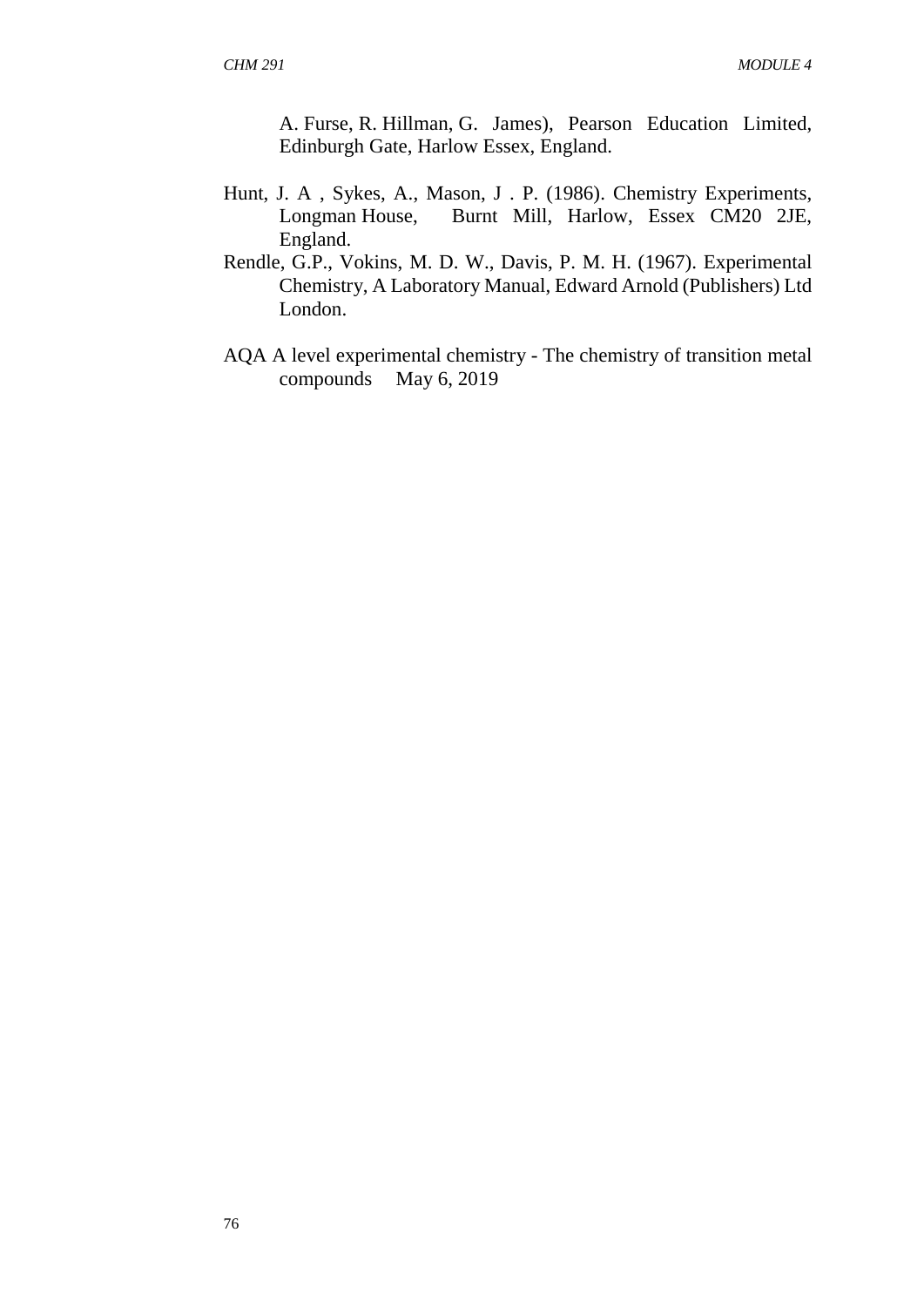# **UNIT 3 PREPARATION AND ANALYSIS OF CHLOROPENTAAMINE COBALT (III) CHLORIDE, [CO(NH3)5CL]CL2.**

### **CONTENTS**

- 1.0 Introduction
- 2.0 Objectives
- 3.0 Main Content
	- 3.1 Basic principle
	- 3.2 Synthesis off  $[Co(NH<sub>3</sub>)<sub>5</sub>Cl]Cl<sub>2</sub>$ 
		- 3.2.1 Isolation of  $[Co(NH<sub>3</sub>)<sub>5</sub>Cl]Cl<sub>2</sub>$
		- 3.2 .2 The washing technique
	- 3.3 Analysis of  $[Co(NH<sub>3</sub>)<sub>5</sub>Cl]Cl<sub>2</sub>$ 
		- 3.3.1 Preparation of solid sample of  $[Co(NH<sub>3</sub>)<sub>5</sub>Cl]Cl<sub>2</sub>$ 
			- ` 3.3.2 Determination of percentage of Co using AAS
			- 3.3.3 Analysis of ionic charge on  $[Co(NH<sub>3</sub>)<sub>5</sub>Cl]Cl<sub>2</sub>$
	- 3.4 In-text questions and answers
- 4.0 Conclusion
- 5.0 Summary
- 6.0 Tutor-Marked Assignment
- 7.0 References/Further Reading

## **1.0 INTRODUCTION**

Cobalt has two relatively stable oxidation states, the 2+ and 3+ states. The 2+ state is kinetically labile with respect to ligand substitution, which means that ligand exchange for  $Co(II)$  is rapid. The 3+ state is inert with respect to ligand substitution. Therefore, complexes of Co(III) are easy to handle and can be dissolved in water without a rapid change in composition. We take advantage of these properties to synthesize Co(III) compounds. A solution of Co(II) is prepared with a high concentration of the ions or molecules that we wish to introduce as ligands. The solution is then treated with an oxidizing agent, such as  $O_2$  or  $H_2O_2$ , to convert the  $Co(II)$  to  $Co(III)$ . This usually results in a compound with five of the six ligands that we want on Co(III). The solution is then acidified and heated to force the sixth ligand onto the Co(III).

### **2.0 OBJECTIVES**

- In this experiment you will prepare hloropentaaminecobalt(III)chloride,  $[Co(NH<sub>3</sub>)<sub>5</sub>Cl]Cl<sub>2</sub>$ .
- In this experiment, we will be determining the % Co in the compound prepared and, by an indirect method we will determine the charge on the Co(III) ion.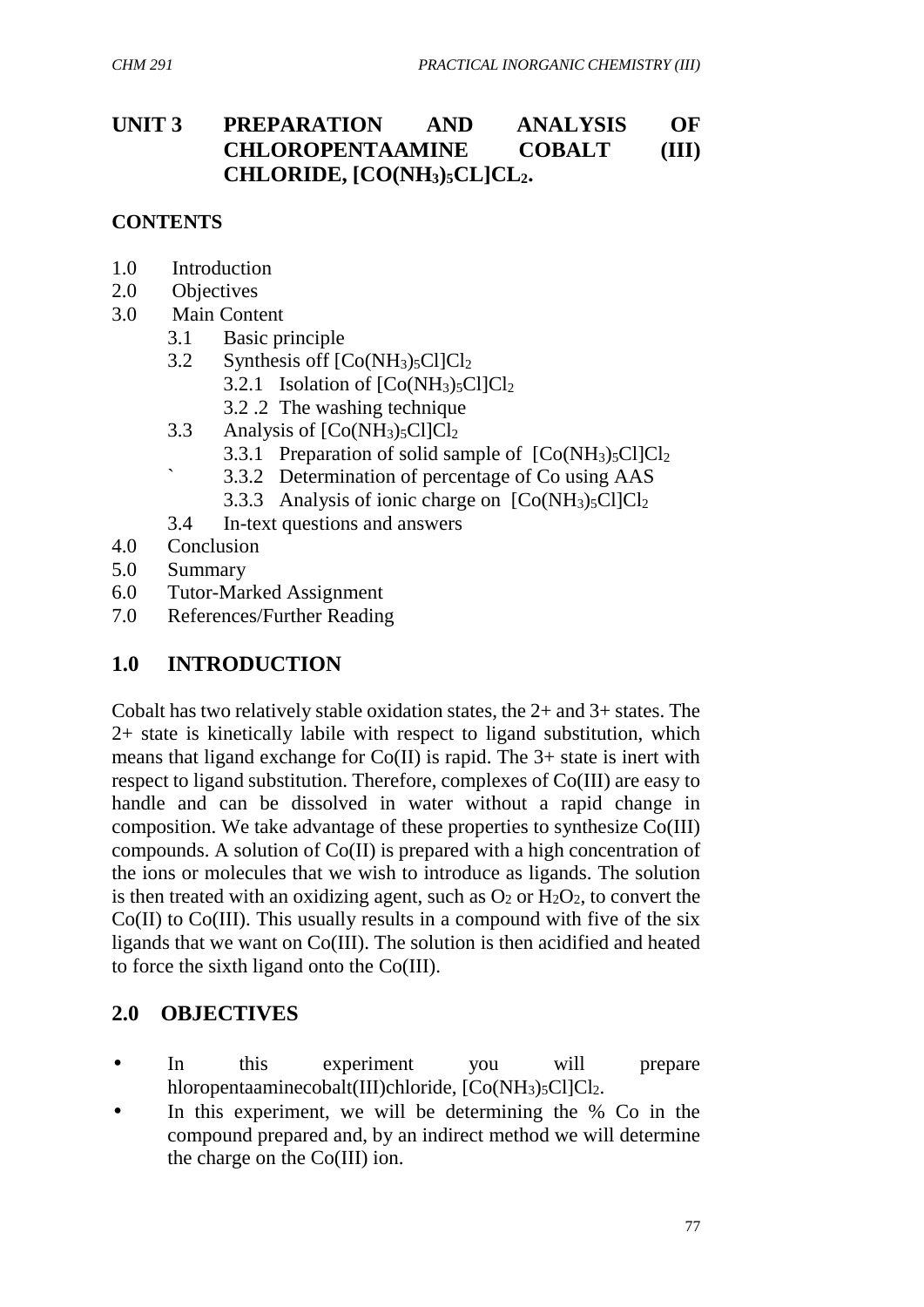#### **3.0 MAIN CONTENT**

#### **3.1 Principle**

The compound is prepared by dissolving  $CoCl<sub>2</sub>·6H<sub>2</sub>O$  in water and adding concentrated ammonia solution.

 $Co(H<sub>2</sub>O)<sub>6</sub><sup>2+</sup> + 6NH<sub>3</sub>$  $Co(NH_3)5OH^+ + NH_4^+ + 5H_2O$  (1)

The Co(II) is then oxidized with hydrogen peroxide.  $Co(NH_3)_5OH^+ + 1/2H_2O_2$   $Co(NH_3)_5OH_2^+ + OH^-$  (2)

The solution is acidified and heated to complete the conversion to the

desired product.

| $[Co(NH3)5OH2]+ + H+$ | $Co(NH_3)_5OH_2^{3+}$ |  |
|-----------------------|-----------------------|--|
|-----------------------|-----------------------|--|

$$
[Co(NH3)5OH2]3+ + Cl- [Co(NH3)5Cl2]+ + H2O (4)\n[Co(NH3)5Cl2]+ + 2Cl- [Co(NH3)5Cl]Cl2 (solid) (5)
$$

One of the most common methods of purifying a compound that has been prepared is to re-crystallize it. This means that the compound is brought into solution in a minimum amount of solvent, usually at a high temperature, and then allowed to crystallize slowly. This improves the compound's purity because the impurities remain in solution when the new crystals of the compound form slowly. This method of purification will be used on the compound that you prepare.

The Co will be analyzed by a technique called atomic absorption spectroscopy, AAS.

In this method a solution of the metal ion that is to be analyzed is aspirated into a flame. While in the flame, the compound decomposes into gas phase metal atoms,  $Co(g)$ . At the same time a beam of radiation of the exact wavelength that  $Co(g)$  absorbs is passed through the flame. The  $Co(g)$  atoms absorb some of this radiation and this change in intensity is measured by a detector.

This change, which is called the absorbance, is proportional to the concentration of Co in the solution. By comparing the absorbance of the solution which you prepare with the absorbance of a series of standards, you can determine the concentration of Co(III) complex in your solution.

The positive charge on an ion can be determined by using "ion-exchange chromatography." A cation exchange resin is a polymeric material which has some sulfonic acid,-SO<sub>3</sub>H, functional groups added to it. The H<sup>+</sup> in this group is exchangeable with other positive ions. If we begin with the ion-exchange resin in the  $H^+$  ion form, we can exchange the  $H^+$  for some cation in solution. The solution which comes off the ion-exchange resin will now have one mole of  $H^+$  for each mole of positive charge which was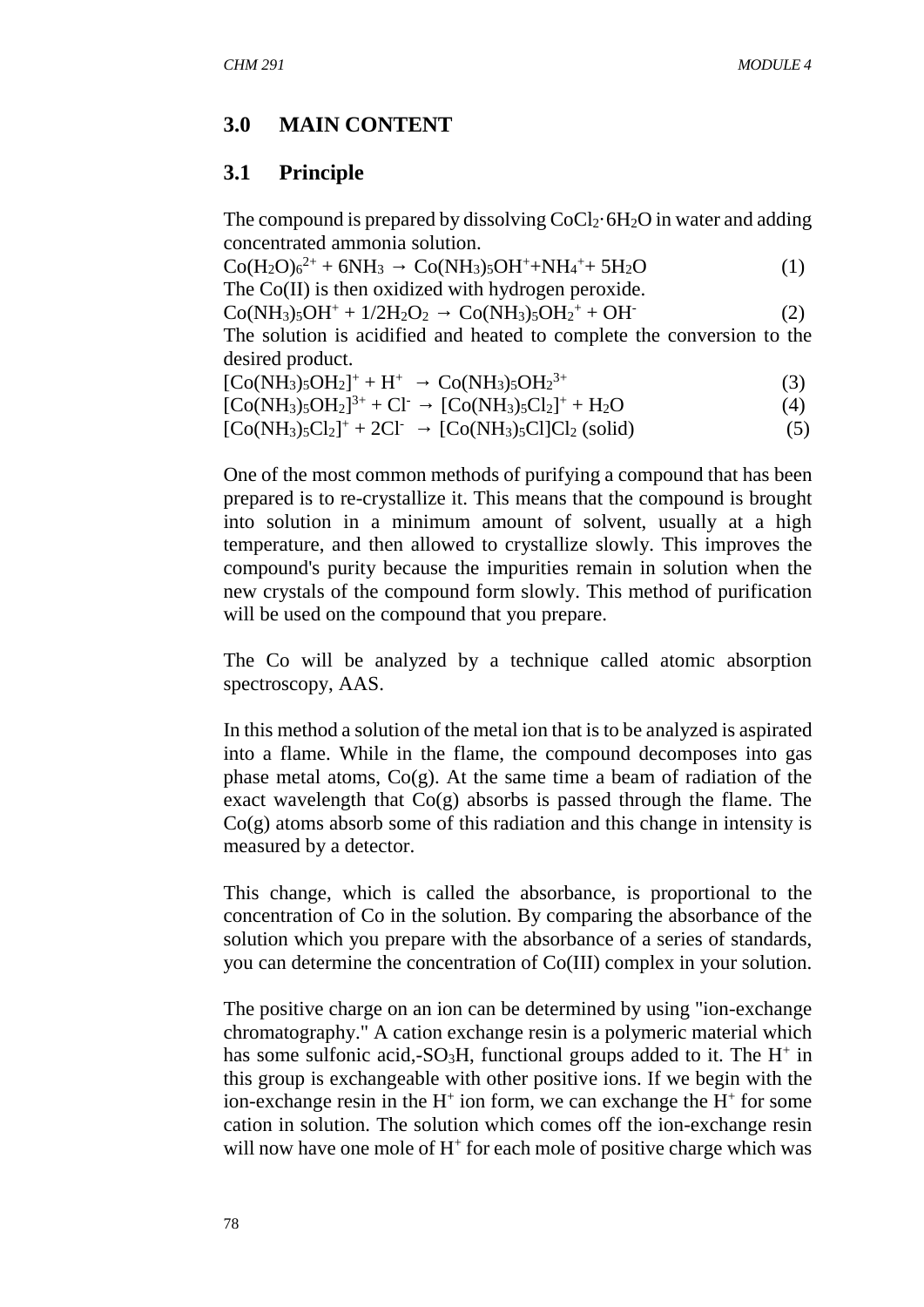on the original cation. We can now titrate the acid, as you have done before, and calculate the units of positive charge on the complex ion.

# **3.2 Synthesis of [Co(NH3)5Cl]Cl<sup>2</sup>**

- Accurately weigh 4.0 g of powdered cobalt chloride 6-hydrate in a 125mL Erlenmeyer flask.
- Working in the hood, dissolve 2.0 g of ammonium chloride in 12mL of concentrated ammonia in a beaker. Add the mixture to the flask of  $CoCl<sub>2</sub>$  and swirl to dissolve. Some brown and/or purple solid will remain in suspension. (see equation 1.)
- Add 4 mL of 30% hydrogen peroxide solution, in 1 mL increments. Swirl the flask between each addition to stir the mixture and allow the effervescence to cease. When all the hydrogen peroxide has been added, allow 5 minutes for the reaction to be completed. (see equation 2.)
- Then slowly, with swirling, add 12 mL of concentrated hydrochloric acid. Considerable heat will be generated by this reaction.
- Heat the mixture (in a hood) at 85°C for 20 minutes, using a 400 mL beaker on a hotplate as a heating bath. Do not allow the temperature to rise above 90°C. (see equations 3., 4.)
- Allow the mixture to cool to near room temperature. Once a considerable amount of solid has formed, the cooling can be speeded by using an ice bath. (see equation 5.)

# **3.2.1 Isolation of the [Co(NH3)5Cl]Cl<sup>2</sup>**

- Assemble the filter flask, trap and filter funnel.
- Pour the solution through the funnel until only a small amount remains. Then swirl the flask to bring the solid into suspension and quickly pour all of the contents of the flask into the funnel. Allow the vacuum to draw the solution away from the precipitate.
- Use 10 mL of ice-cold de-ionized water to transfer any solid remaining in the flask into the funnel.

# **3.2.2 The washing technique**

- \* Add just enough ice-cold water to the funnel to cover the precipitate, allow to set a few seconds to wet all of the solid thoroughly, and then draw the wash solution through into the filter flask. Washing once with ice-cold water is sufficient.
- \* Turn off the vacuum, and add 20 mL of ice cold methanol to the product on the filter paper. Let this set for a few seconds, and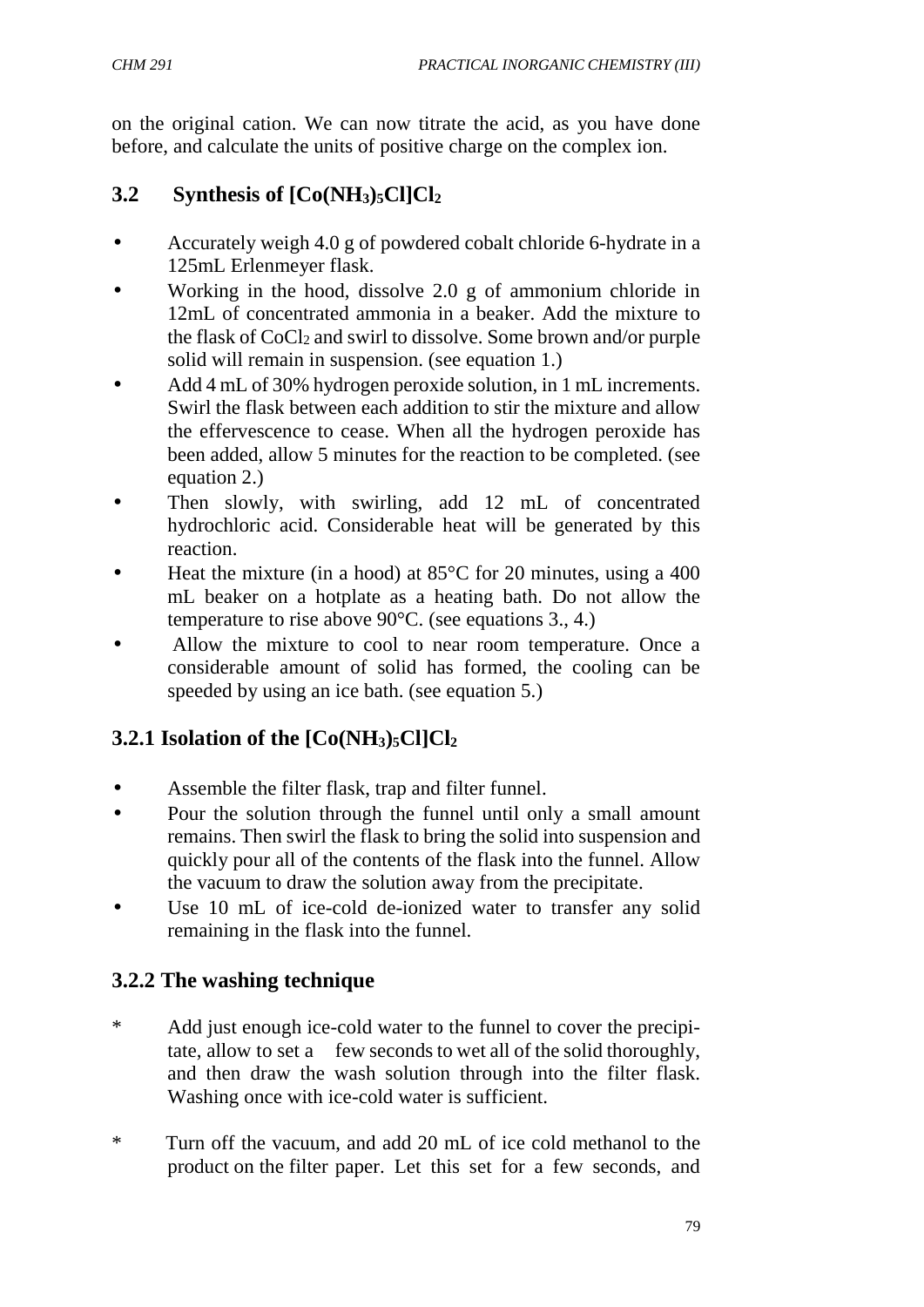apply the vacuum. When the methanol has been drawn through the solid product, turn the vacuum off, and rinse again with a 20 mL portion of methanol.

- \* After this second rinsing with methanol, leave the vacuum on, and draw air through the solid until it is dry.
- \* Place the solid product in a beaker, and put the beaker into your storage drawer. Go home!

# **3.3 Analysis of [Co(NH3)5Cl]Cl<sup>2</sup>**

# **3.3.1 Preparation of Solid Sample**

- Accurately weigh the purified  $[Co(NH<sub>3</sub>)<sub>5</sub>Cl]Cl<sub>2</sub>$  that has been in your storage drawer for a week. Use the mass obtained to calculate %yield.
- Weigh out accurately 0.15 0.20 g of pure solid, into a clean, dry 250 mL beaker. Add about 60 mL of de-ionized water to the beaker, and swirl to dissolve the compound.
- Quantitatively transfer it to a  $100 \text{ cm}^3$  volumetric flask, and dilute to the mark with de-ionized water.

# **3.3.2 Determination of percentage (%) of Co using AAS.**

- Clean a 5.00 mL volumetric pipet, and rinse it with a small portion of the solution in the 100mL flask.
- Pipet 5.00 mL of the solution in the 100 mL volumetric flask into a clean 500 mL volumetric flask, and dilute to the mark with deionized water. Invert several times to mix the solution.
- This solution will be used for analysis for Co by AAS.
- Take your solution to be analyzed and your lab notebook with you as directed by your instructor.
- Calculate the mass percent Co in your compound. Compare to the expected value by calculating % absolute error.

# **3.3.3 Analysis for ion charge**

- Set up the ion-exchange column and rinse it with de-ionized water until the effluent is colorless and has a pH of 6 (as the pH of the de-ionized water in the laboratory).
- Test for pH by allowing a drop of effluent to touch a small strip of pH paper: this may take as much as a hundred mL of water. At least half of the bottom part of the resin column should be a pale yellow color. Allow the water to drain from the column until the water level is just above the resin bed. Never permit the water level to drop below the top of the resin bed.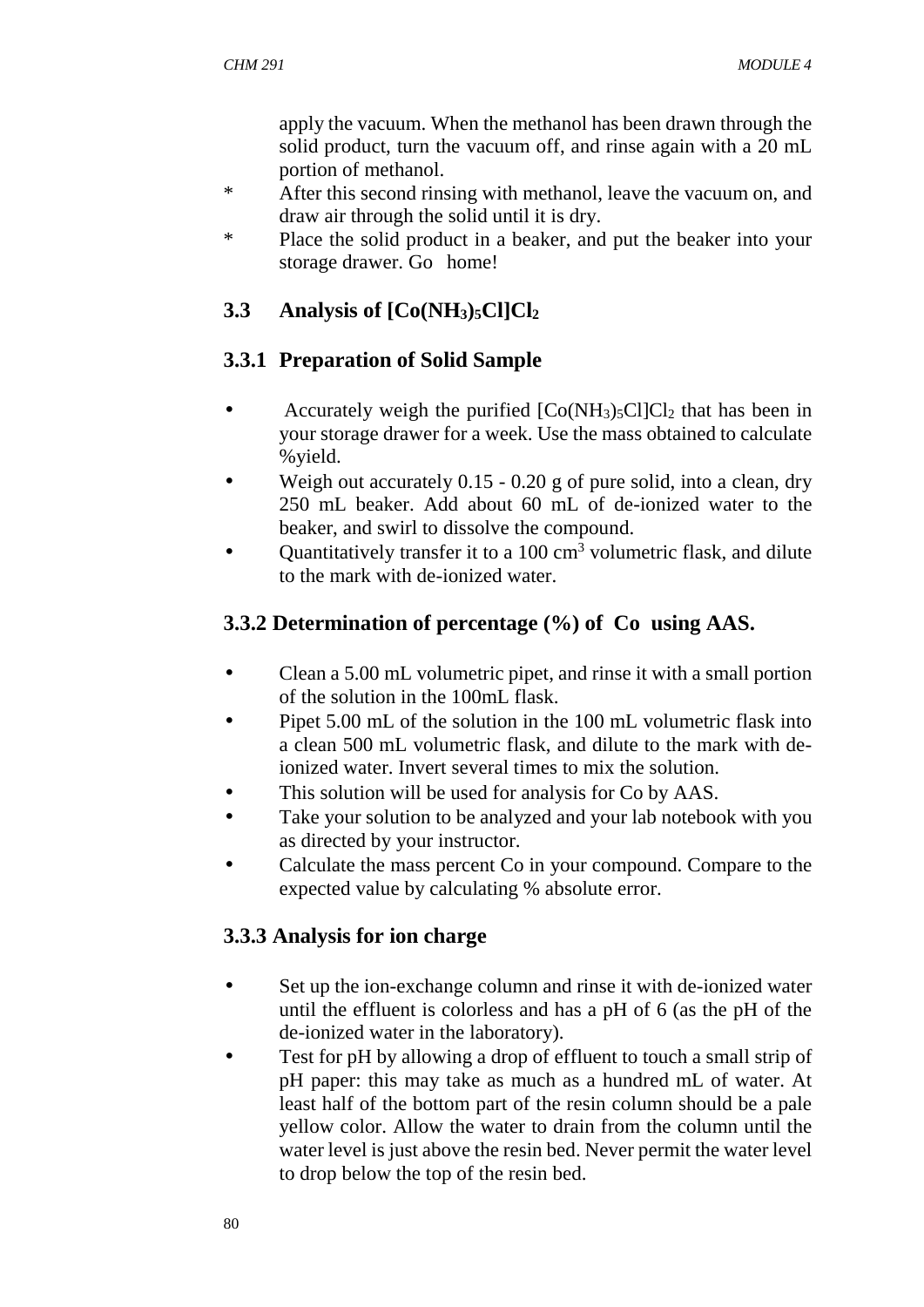- Clean, rinse, and fill a 25.00 mL pipet with the sample solution in the 100 mL flask and add that 25.00 mL of sample solution to the column. Allow the resin to settle back in the column and then open the stopcock so that the effluent flows out at a rapid drip rate.
- Collect all of the effluent and the rinse effluent to follow in a clean 250 mL Erlenmeyer flask.
- As the solution in the column drains just to the top of the resin bed, add 20 mL of de-ionized water from your wash bottle to the col umn. After this 20 mL of wash has gone through the column and been collected, add more de-ionized water and begin testing the effluent with pH paper. When the effluent has a pH of 6, close the stop cock: the effluent collected should be colorless.
- Fill a buret with standard NaOH solution (record its molarity in your notebook).
- Add 2-4 drops of phenolphthalein indicator to the flask with the effluent and titrate with a standardized NaOH solution, to a faint pink color.
- Repeat the ion exchange process and analysis twice to obtain triplicate determinations.

# **3.2 In-text questions and answers**

ITO 1. Cobalt forms a complex compound of formula  $[Co(NH<sub>3</sub>)<sub>4</sub>Cl<sub>2</sub>]<sup>+</sup>Cl<sup>-</sup>$ 

- i. What is the oxidation state of cobalt in this compound?
- ii. What is the coordination number of cobalt in this compound?
- iii. Give the name of the complex ion in this compound
- iv. How many moles of silver chloride would be immediately precipitated from one mole of this compound in aqueous solution by the addition of an excess of silver nitrate?

#### ITA 1.

- i. The oxidation state of cobalt in  $[Co(NH<sub>3</sub>)<sub>4</sub>Cl<sub>2</sub>]<sup>+</sup>Cl<sup>-</sup>$  is +3
- ii. The coordination number of cobalt in  $[Co(NH<sub>3</sub>)<sub>4</sub>Cl<sub>2</sub>]<sup>+</sup>Cl<sup>-</sup>$  is 6
- iii. The name of the complex ion is tetraaminedichloridocobalt(III) chloride
- iv.  $[Co(NH_3)_4Cl_2]^+Cl^- + excess AgNO_3 = [Co(NH_3)_4Cl_2]^+NO_3^- + AgCl$ Only one mole of silver chloride will be precipitated as shown in the equation.

### **SELF-ASSESSMENT EXERCISE**

- i. Determine the actual mass of cobalt chloride hexahydrate you started with and the mass of the pure product you isolated.
- ii. Calculate the mass percent Co in your compound. Compare to the expected value by calculating % absolute error.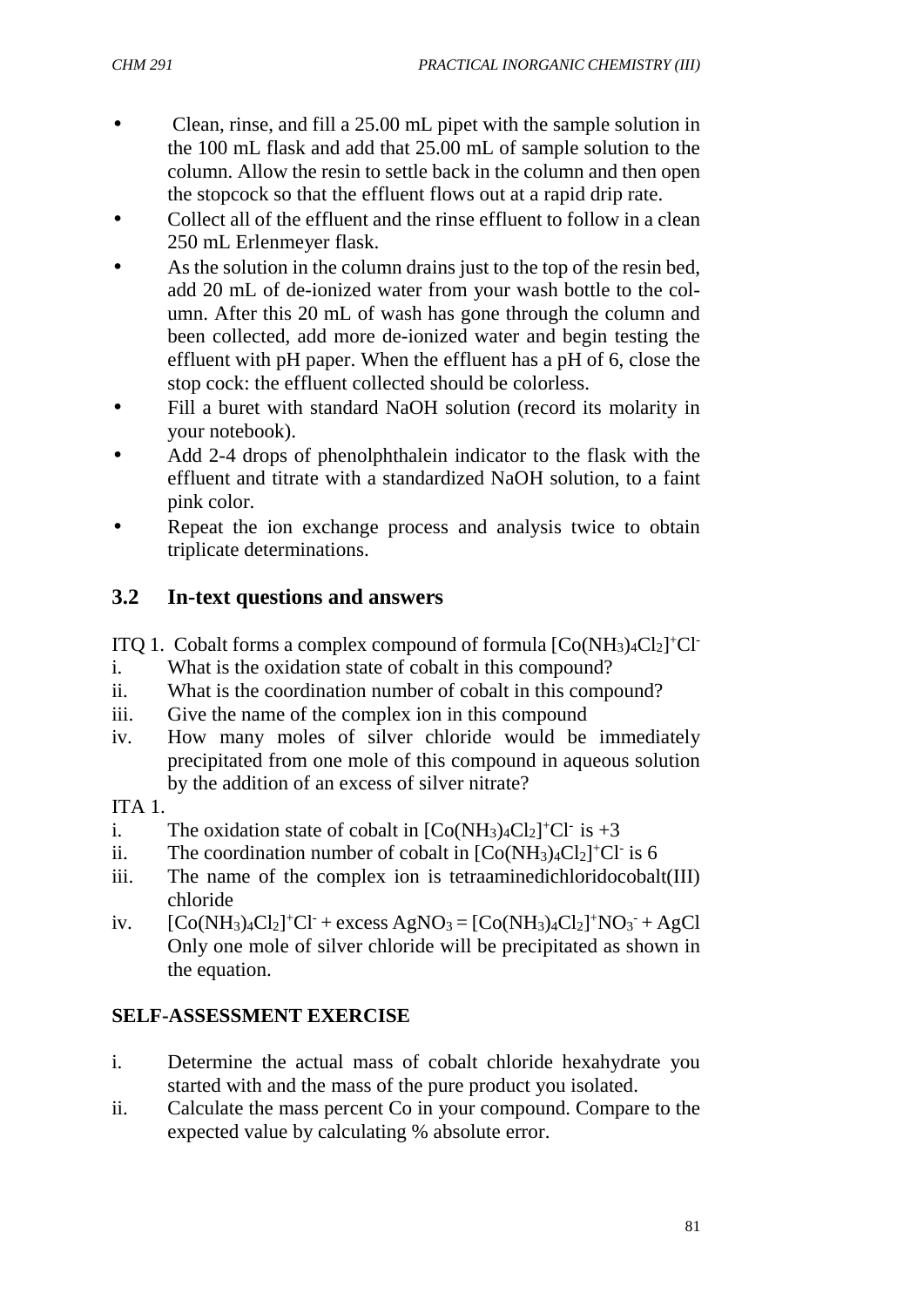- iii. Calculate the charge on the Co(III) complex ion. Calculate the average of the three determinations, the standard deviation, and the % absolute error.
- iv. Discuss your overall confidence with synthesis and specific beliefs about intermediates.

#### **4.0 CONCLUSION**

In this experiment cloropentaaminecobalt(III)chloride,  $[Co(NH<sub>3</sub>)<sub>5</sub>Cl]Cl<sub>2</sub>$ has been prepared.

The Co(III) in this compound has a coordination number of six: five NH<sub>3</sub> molecules and one Cl- ion, in an octahedral geometry around Co(III), the central metal, to give an ion with  $a + 2$  charge. The compound has two Clanions to balance that charge.

### **5.0 SUMMARY**

Cobalt(II) has  $d^7$  configuration and forms numerous complexes with coordination number of six and four corresponding to octahedral and tetrahedral geometry respectively. The crystal field stabilization energy CFSE) for a  $d^7$  ion of Co(II) favours a tetrahedral geometry than octahedral. Thus aqueous solution of cobalt(II) containing  $[Co(H<sub>2</sub>O)<sub>6</sub>]<sup>2+</sup>$ ion exists in equilibrium with small amounts of tetrahedral  $[Co(H<sub>2</sub>O)<sub>4</sub>]^{2+}$ ion.

> $[Co(H<sub>2</sub>O)<sub>6</sub>]Cl<sub>2</sub> \cong [Co(H<sub>2</sub>O)<sub>4</sub>]Cl<sub>2</sub> + 2H<sub>2</sub>O$ <br>Octahedral-pink Tetrahedral-blue Octahedral- pink

Compounds of Co(II) in the presence of strong field ligands are reducing and are easily oxidized to the  $+3$  state.

| $[Co(CN)6]^{3+} + e^- = [Co(CN)6]_4$          | $E^{\circ} = 0.83$ V  |
|-----------------------------------------------|-----------------------|
| $[CoINH_3)_6]^{3+}$ e = $[Co(NH_3)_6]^{2+}$ , | $E^{\circ} = 0.1 V$   |
| $[Co(H2O)6]^{3+} + e^- = [Co(H2O)6]^{2+}$     | $E^{\circ} = +1.82$ V |

The  $+3$  oxidation state of cobalt has  $d^6$  configuration and with strong complexing ligands in an octahedral field, a stable low spin complexes with  $t_{2g}$ <sup>6</sup> configuration are formed and are kinetically inert. The aquo complexes of Co(III) are powerfully oxidizing, and oxidizes even water liberating  $O_2$ .

$$
[\text{Co}(H_2 O)_6]^{3+} + e^- = [\text{Co}(OH_2)_6]^{2+} \qquad E^o = 1.81V
$$